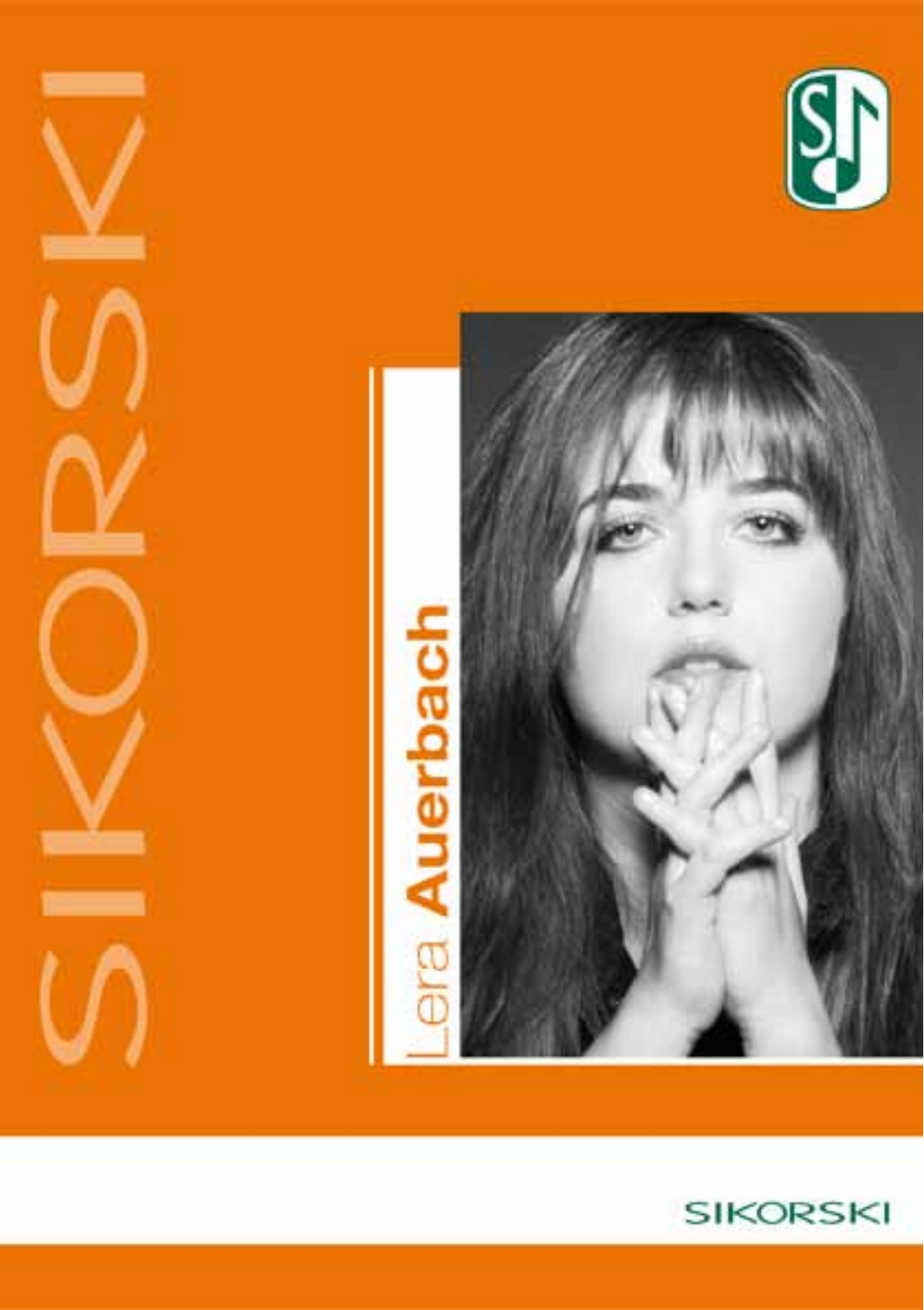# L E R A **a u e r b a c h**

Ser Il



**SIKORSKI MUSIKVERLAGE HAMBURG** 

**sik 4/5630**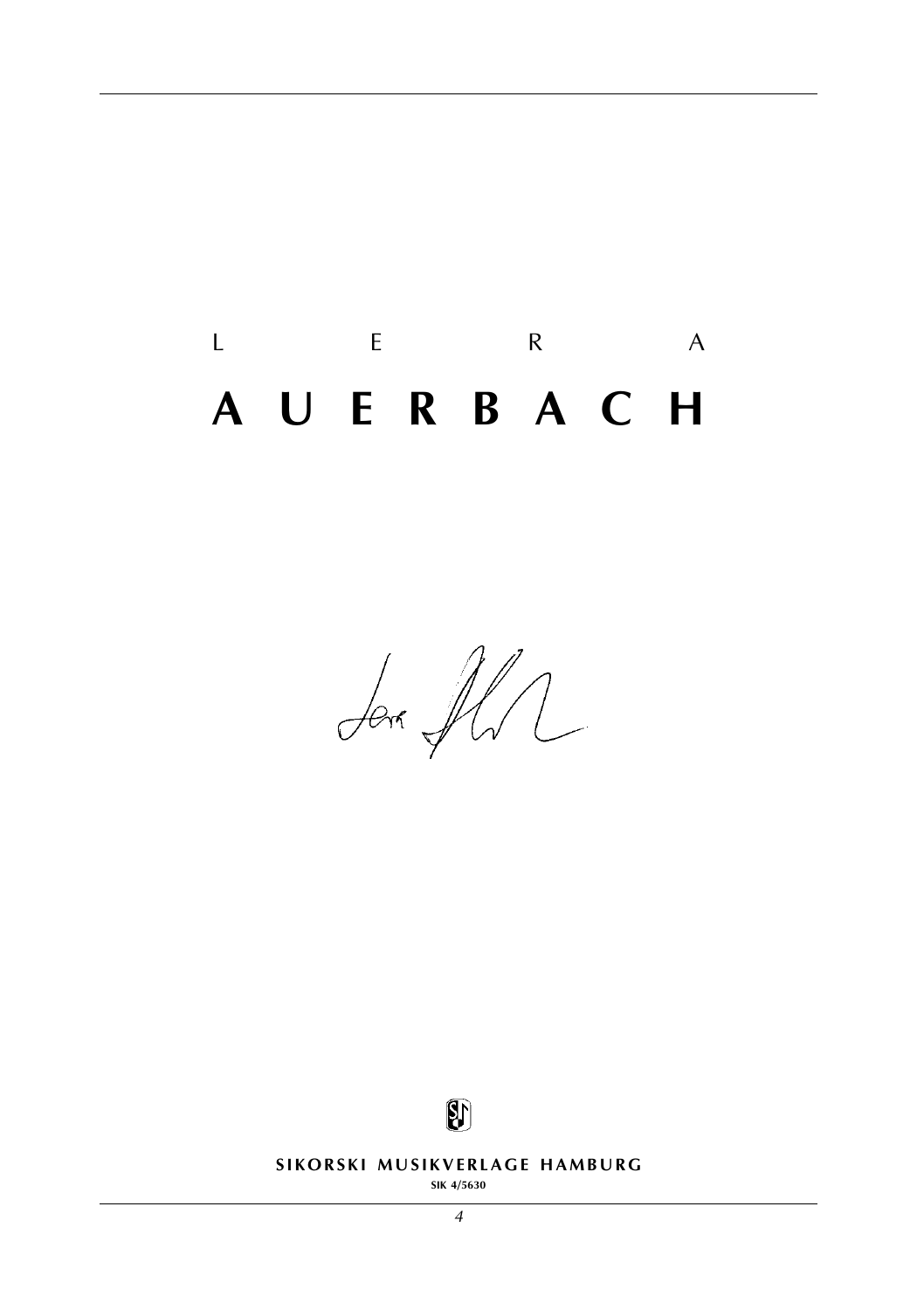## **contents**

| CHAMBER MUSIC $\cdots$ and $\cdots$ and $\cdots$ and $\cdots$ and $\cdots$ |
|----------------------------------------------------------------------------|
| SOLO WORKS $\cdots$ 50                                                     |
| <b>CHORAL WORKS Examples CHORAL WORKS</b>                                  |
| MUSIC FOR THE YOUNG <b>CONTRACTER 1999</b> 71                              |

sikorski Musikverlage 20139 hamburg phone: (+ 49) (0)40 / 41 41 00-0 · fax: (+ 49) (0)40 / 41 41 00-41 www.sikorski.de · contact@sikorski.de

**2 4 n o v e mb e r 2 0 2 1**

cover photo © friedrun reinhold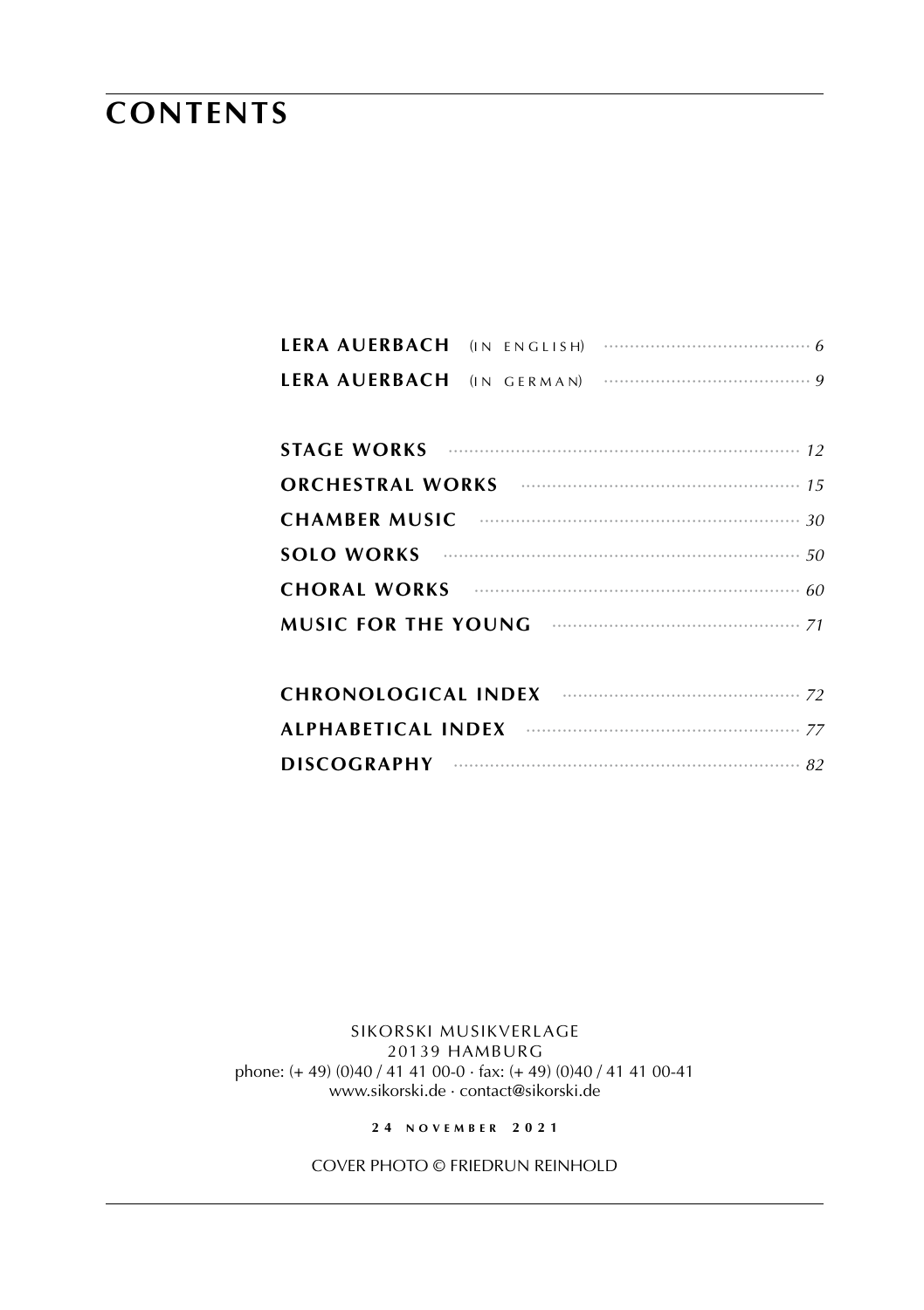## **lera auerbach**

Lera Auerbach, the Russian-American composer, poet, writer, visual artist and concert pianist who performs regularly in major halls throughout the world, has published more than 100 works for orchestra, opera and ballet, as well as choral and chamber music. Auerbach was born in the Russian city of Chelyabinsk on the border of Siberia. As pianist and composer, she graduated with bachelor's and master's degrees from the Juilliard School in New York and received her post-graduate degree as a concert pianist from the Hanover University of Music, Drama and Media in Germany.

Her compositions are performed worldwide by leading musicians, including violinists Gidon Kremer, Leonidas Kavakos, Vadim Gluzman, Philippe Quint, Hilary Hahn, Vadim Repin, Daniel Hope, Julian Rachlin, Nadja Salerno-Sonnenberg and Dmitry Sitkovetsky; violists Kim Kashkashian and David Aaron Carpenter; cellists Alisa Weilerstein, Gautier Capuçon and David Geringas; and singers Zoryana Kushpler, Natalia Ushakova, Martin Winkler, Nikita Storojev and Stella Grigorian, among many others. Auerbach has written eight string quartets that have been championed by the Tokyo, Borromeo, Parker, Jasper, Ying, Peterson, Artemis, Granados and RTÉ Vanbrugh string quartets.

Auerbach's works for orchestra are performed by the world's leading conductors, including Christoph Eschenbach, Vladimir Fedoseyev, Vladimir Spivakov, Neeme Järvi, Vladimir and Dmitri Jurowski, Charles Dutoit, Andris Nelsons, András Keller, Hiroyuki Iwaki, Osmo Vänskä and Tõnu Kaljuste.

Choreographers and stage directors such as John Neumeier, Aszure Barton, Goyo Montero, Terence Kohler, Sol León, Paul Lightfoot, Medhi Walerski, Reginaldo Oliveira, Christine Milietz, and John La Bouchardière have staged Auerbach's ballets and operas, which have been produced in major theaters on every continent, including the Hamburg State Opera, Vienna's Theater an der Wien, New York's Lincoln Center, the National Ballet of Canada, the National Ballet of China, the Royal Danish Theater, the Nuremberg State Theater, the Finnish National Theater, Moscow's Stanislavsky Theater, the Netherlands Dance Theatre, the San Francisco Ballet and numerous others.

Auerbach has been composer-in-residence with various orchestras and music festivals, including the Staatskapelle Dresden (Germany), São Paulo Symphony (Brazil), Orchestra Ensemble Kanazawa (Japan), Concerto Budapest Symphony Orchestra (Hungary), New Century Chamber Orchestra (USA), Verbier Festival (Switzerland), Trondheim Festival (Norway), Marlboro Festival (USA), Musikfest Bremen (Germany), Lockenhaus Festival (Austria) and Pacific Music Festival (Japan). In 2015, Auerbach is composer-in-residence at the Trans-Siberian Art Festival and the Rheingau Musik Festival in Germany.

CD and DVD releases of Auerbach's works are available on the Deutsche Grammophon, ECM, ARTE, PBS, BIS, Capriccio and Cedille labels.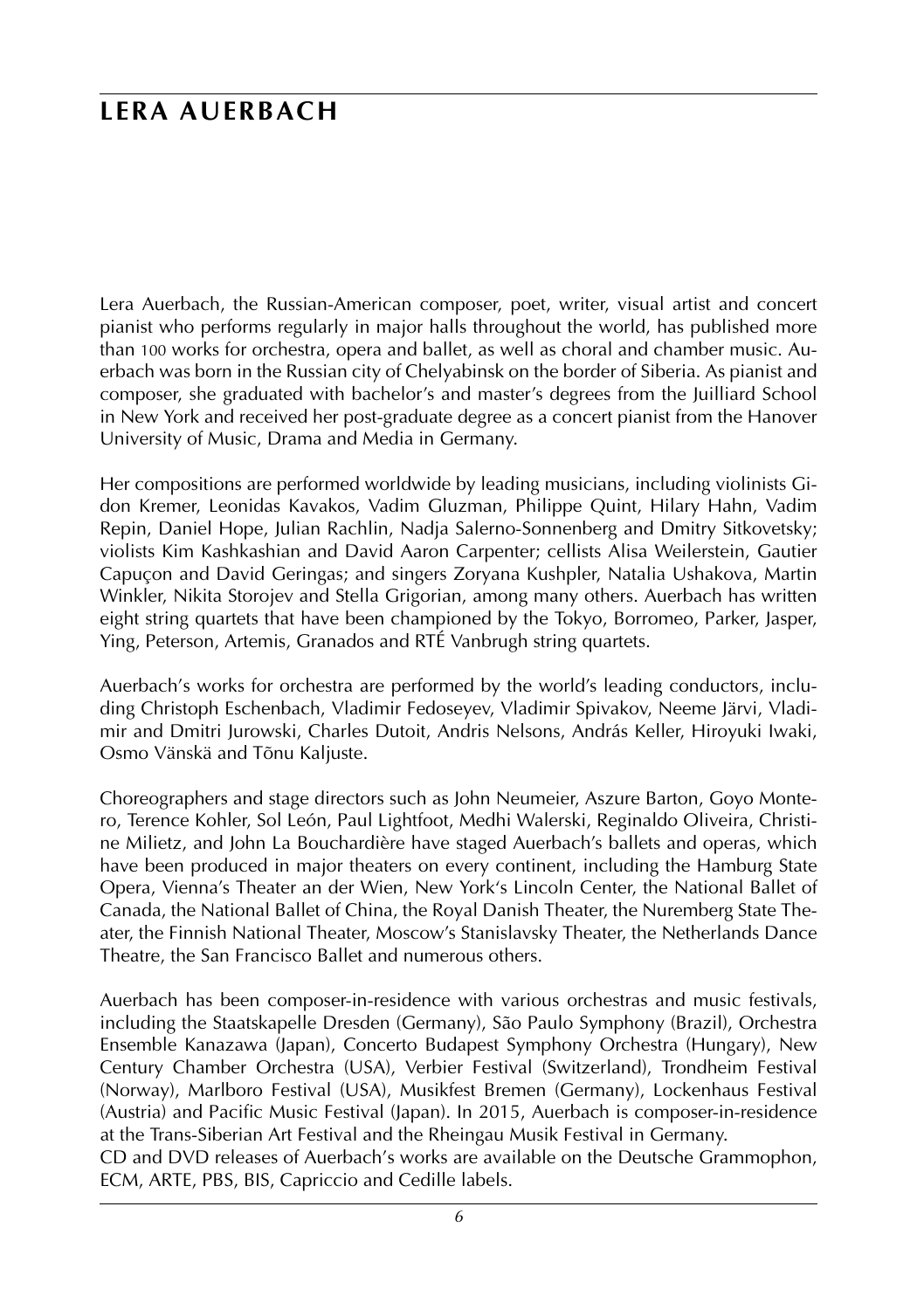Auerbach is equally prolific in literature and has published three books of poetry in Russian. Gérard Depardieu, Sergei Yursky and Evgeny Kissin have been reciting her poems in performances; Sergei Yursky also recorded a poetry CD from her book, Stairs to Eternity, and has written the foreword for her Hanover Notebooks. Auerbach's poetry and prose is included in various anthologies, as well as in the textbook of required reading for Russian high school literature classes. In 1996, the International Pushkin Society in New York named her Poet of the Year. In 1997, Doctor of philological sciences Vyacheslav Okeansky published a treatise on her poetry: 'Concealment as the essence of the poetic word (Lunar Mysteria in the Poetry of Lera Auerbach)'. She is the author of several librettos and is a regular contributor to the Best American Poetry blog. In her first English-language book, Excess of Being, published by Arch Street Press in 2015, she revitalizes the form of aphorisms. Her writing is provocative, dark, ironic and humorous, perceptively dealing with life's kaleidoscopic questions.

Auerbach often gives poetry readings (in Russian and English), presentations and talks, as well as master classes in various venues, including Harvard University, University of Michigan, Cleveland Institute, Open Society Institute in New York, Tokyo University, World Economic Forum in Davos, Switzerland, Music Center of Budapest, Hungary and the poetry festival of West Cork, Ireland, as well as festivals in Verbier, Aspen, Marlboro, Sapporo and others.

Auerbach has been drawing and sketching all her life as part of her creative process. In 2009, after a devastating fire destroyed her studio in New York, she started prolifically painting and sculpting. Her art has been included in several exhibitions and, in 2013, she had her first solo exhibition in Norway. Her paintings are included in private collections, sold in auctions, reproduced in magazines, and used on the covers of CDs and books.

Auerbach's opera, G o g o l, for which she wrote both the libretto and music, received its highly acclaimed world premiere in Vienna in 2011. Two of her oil paintings, related to this opera, were sold in the Gogol exhibition held in Moscow that year. Her groundbreaking a cappella opera, The Blind, has received productions in Germany, Norway, Russia, the United States and Austria.

Auerbach's ballet, The Little Mermaid, was the winner of a 2012 ECHO Klassik award for Best Music DVD. It also received two Golden Mask awards and has been performed over 250 times worldwide. Auerbach's first collaboration with choreographer John Neumeier, the ballet P r é l u d e s  $CV$ , was recently revived to commemorate the 40<sup>th</sup> anniversary of the Hamburg Ballet. In 2014, on a commission by the Hamburg State Theater and the Moscow Stanislavsky Theater, Auerbach composed a two-act ballet, Tatiana, after Pushkin's Evgeny Onegin.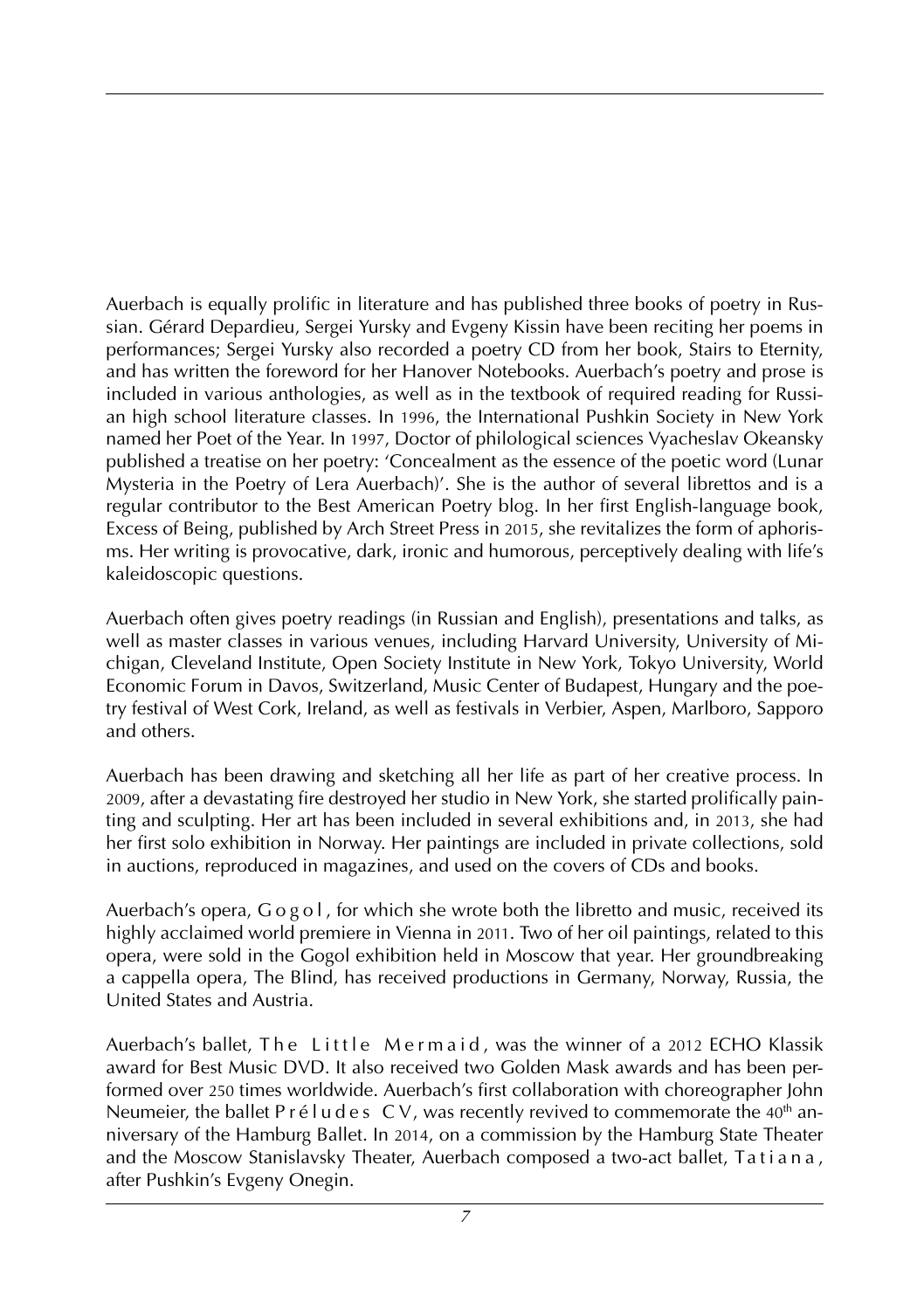Auerbach has also collaborated with the Netherlands Dance Theatre and its choreographers Sol León and Paul Lightfoot on Shine a Light; with Goyo Montero on Don Juan and Faust for the Staatstheater Nürnberg; with Aszure Barton on Watch Her for the National Ballet of Canada; with Tim Plegge on M o m o and Reginaldo Oliveira on M y t h o s for the Badisches Staatstheater Karlsruhe; and with Terence Kohler on four ballets: H e r o e s for the Munich State Ballet, Ta k e Your Time for the Chinese National Ballet, 11:11 for the Flanders National Ballet and C in de rella for the Finnish National Ballet.

Other recent highlights include Auerbach's oratorio, In Praise of Peace, commissioned for the 20<sup>th</sup> anniversary of the Verbier Festival, the multilingual R e q u i e m – O d e to Peace for the Staatskapelle Dresden, the string symphony  $\overline{M}$  e moria de la luz, her vast Russian Requiem, two violin concertos, a double concerto for violin, piano and orchestra, Symphonies Nos. 1, Chimera, and 2, Requiem for a Poet, G allows Songs for saxophone quartet and chorus, and several symphonic poems: Post silentium, Eterniday and Dreams and Whispers of Poseidon.

Auerbach has received numerous awards, including the prestigious Hindemith Prize, the Paul and Daisy Soros Fellowship, the Deutschlandfunk Young Artists Prize and the ECHO Klassik award, among others. The World Economic Forum selected Auerbach in 2007 as a Young Global Leader and in 2014 as a Cultural Leader, inviting her to give presentations and discussions on the fascinating topic of borderless creativity.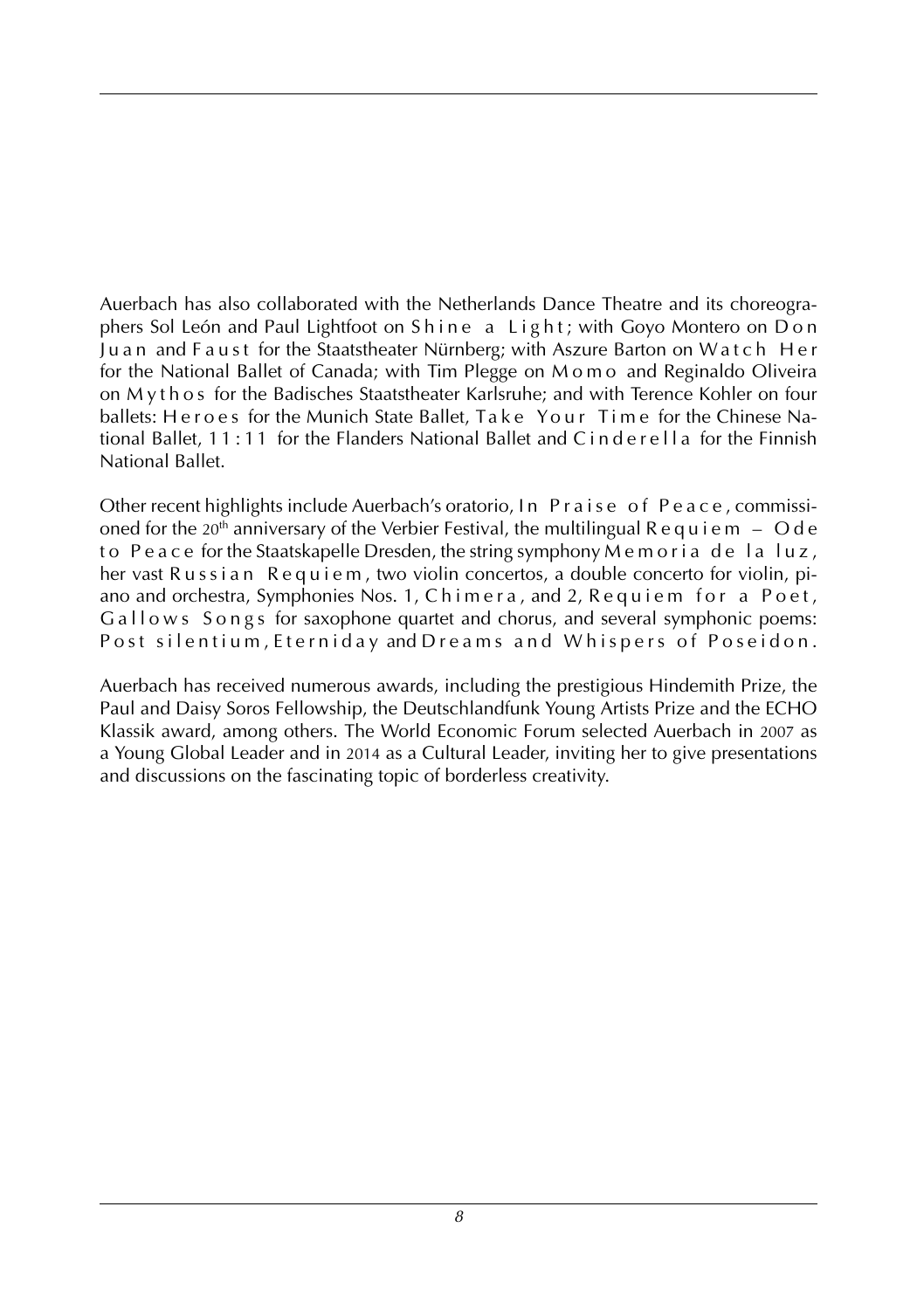## **lera auerbach**

Die russisch-amerikanische Komponistin, Dichterin, Schriftstellerin, bildende Künstlerin und Konzertpianistin Lera Auerbach, die regelmäßig in den großen Konzertsälen der Welt auftritt, hat mehr als 100 Werke für Orchester, Oper und Ballett sowie Chor- und Kammermusik veröffentlicht. Auerbach wurde in der russischen Stadt Tscheljabinsk an der Grenze zu Sibirien geboren. Als Pianistin und Komponistin absolvierte sie die Juilliard School mit dem Bachelor- und Masterexamen und legte das Konzertexamen im Fach Klavier an der Hochschule für Musik, Theater und Medien in Hannover ab.

Ihre Kompositionen werden weltweit von führenden Musikern aufgeführt, u.a. von den Geigern Gidon Kremer, Leonidas Kavakos, Vadim Gluzman, Philippe Quint, Hilary Hahn, Vadim Repin, Daniel Hope, Julian Rachlin, Nadja Salerno-Sonnenberg und Dmitri Sitkovetsky, den Bratschisten Kim Kashkashian und David Aaron Carpenter, den Cellisten Alisa Weilerstein, Gautier Capuçon und David Geringas, den Sängern Zoryana Kushpler, Natalia Ushakova, Martin Winkler, Nikita Storojev und Stella Grigorian und von vielen anderen. Auerbach hat acht Streichquartette geschrieben, die von den Tokyo, Borromeo, Parker, Jasper und Ying Quartets, den Petersen-, Artemis- und Granados-Quartetten sowie dem RTE Vanbrugh String Quartet präsentiert wurden.

Auerbachs Orchesterwerke werden von weltweit führenden Dirigenten wie Christoph Eschenbach, Wladimir Fedossejew, Vladimir Spivakov, Neeme Järvi, Vladimir und Dmitri Jurowski, Charles Dutoit, Andris Nelsons, András Keller, Hiroyuki Iwaki, Osmo Vänskä und Tõnu Kaljuste aufgeführt.

Choreographen und Regisseure wie John Neumeier, Aszure Barton, Goyo Montero, Terence Kohler, Sol León, Paul Lightfoot, Medhi Walerski, Reginaldo Oliveira, Christine Mielitz und John La Bouchardière haben Auerbach-Ballette und -Opern inszeniert, die an bedeutenden Häusern auf allen Kontinenten produziert wurden, u.a. an der Hamburgischen Staatsoper, am Theater an der Wien, Lincoln Center New York, Kanadischen Nationalballett, Königlichen Dänischen Theater, Nürnberger Staatstheater, Finnischen Nationaltheater, Stanislawski-Theater Moskau, Niederländischen Tanztheater, San Francisco Ballet und an vielen anderen Häusern.

Auerbach war Composer in residence bei verschiedenen Orchestern und Musikfestivals, u.a. bei der Staatskapelle Dresden, dem Sinfonieorchester von Sao Paulo (Brasilien), dem Orchestra Ensemble Kanazawa (Japan), dem Sinfonieorchester Concerto Budapest (Ungarn), dem New Century Chamber Orchestra (USA), beim Verbier Festival (Schweiz), dem Trondheim Festival (Norwegen), Marlboro Festival (USA), Musikfest Bremen, Lockenhaus Festival (Österreich) und beim Pacific Music Festival (Japan). Im Jahr 2015 ist Auerbach Composer in residence beim Trans-Siberian Art Festival und beim Rheingau Musik Festival in Deutschland.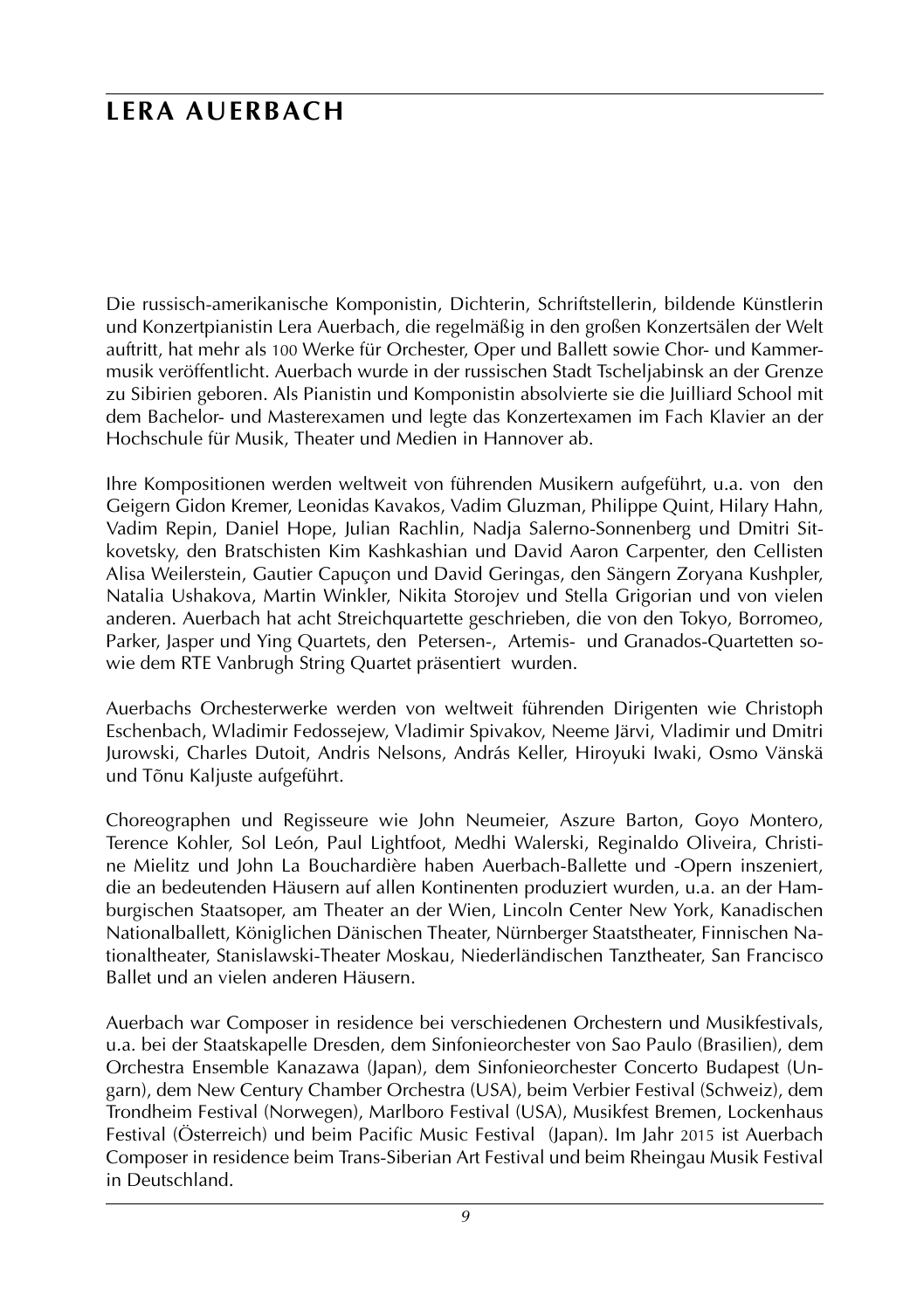CD- und DVD-Veröffentlichungen von Auerbachs Werken liegen auf den Labels Deutsche Grammophon, ECM, ARTE, PBS, BIS, Capriccio und Cedille vor.

Auerbach ist in gleicher Weise auch literarisch produktiv. So hat sie drei Lyrikbände in russischer Sprache veröffentlicht. Gérard Depardieu, Sergej Jurski und Jewgeni Kissin haben ihre Gedichte in Aufführungen rezitiert, und Sergej Jurski hat Gedichte aus ihrem Buch ,Stufen zur Ewigkeit' für eine CD aufgenommen und das Vorwort zu ihren ,Hannover-Heften' geschrieben. Auerbachs Poesie und Prosa sind in verschiedenen Sammlungen enthalten und zählen zur Pflichtlektüre für Literaturkurse an russischen Oberschulen. 1996 ernannte sie die Internationale Puschkin-Gesellschaft in New York zur Dichterin des Jahres. Im Jahre 1997 schrieb Vyacheslav Okeansky, Doktor der Philologie, eine Abhandlung über ihre Lyrik: ,Das Geheimnisvolle als Essenz des poetischen Wortes (Die lunaren Mysterien in der Lyrik von Lera Auerbach)'. Sie hat mehrere Libretti verfasst und liefert regelmäßig Beiträge zum Blog ,Best American Poetry'. In ihrem ersten englischsprachigen Buch mit dem Titel ,Excess of Being', erschienen 2015 bei Arch Street Press, wiederbelebt sie die Form des Aphorismus. Ihr Stil ist provokativ, düster, ironisch und humorvoll und behandelt scharfsinnig die vielfältigen Fragen des Lebens.

Auerbach gibt oft Dichterlesungen (in russischer und englischer Sprache), führt Präsentationen durch und hält Vorträge sowie Meisterkurse an verschiedenen Orten wie z.B. Harvard University, University of Michigan, Cleveland Institute, Open Society Institute in New York, Universität Tokio, beim Weltwirtschaftsforum in Davos, im Musikzentrum Budapest, beim Poesiefestival im irischen West Cork sowie auf den Festivals von Verbier, Aspen, Marlboro, Sapporo u.a.

Ein Bestandteil von Auerbachs kreativem Prozess ist in ihrem Leben stets das Zeichnen und das Skizzieren gewesen. Nachdem ein verheerender Brand im Jahre 2009 ihr New Yorker Arbeitszimmer vernichtet hatte, begann sie verstärkt mit Malerei und Bildhauerei. Ihre Kunst ist Teil mehrerer Ausstellungen gewesen, und 2013 hatte sie schließlich ihre erste eigene Ausstellung in Norwegen. Ihre Bilder finden sich in Privatsammlungen, werden auf Auktionen verkauft, in Zeitschriften abgedruckt und auf CD-Covern und Buchumschlägen verwendet.

Auerbachs Oper G o g o l, für die sie sowohl das Libretto als auch die Musik schrieb, erlebte ihre viel umjubelte Uraufführung 2011 in Wien. Zwei ihrer Ölgemälde, die sich auf die Oper beziehen, wurden in der Gogol-Ausstellung verkauft, die in jenem Jahr in Moskau stattfand. Ihre originelle A-cappella-Oper The Blind wurde in Deutschland, Norwegen, Russland, den Vereinigten Staaten und in Österreich inszeniert.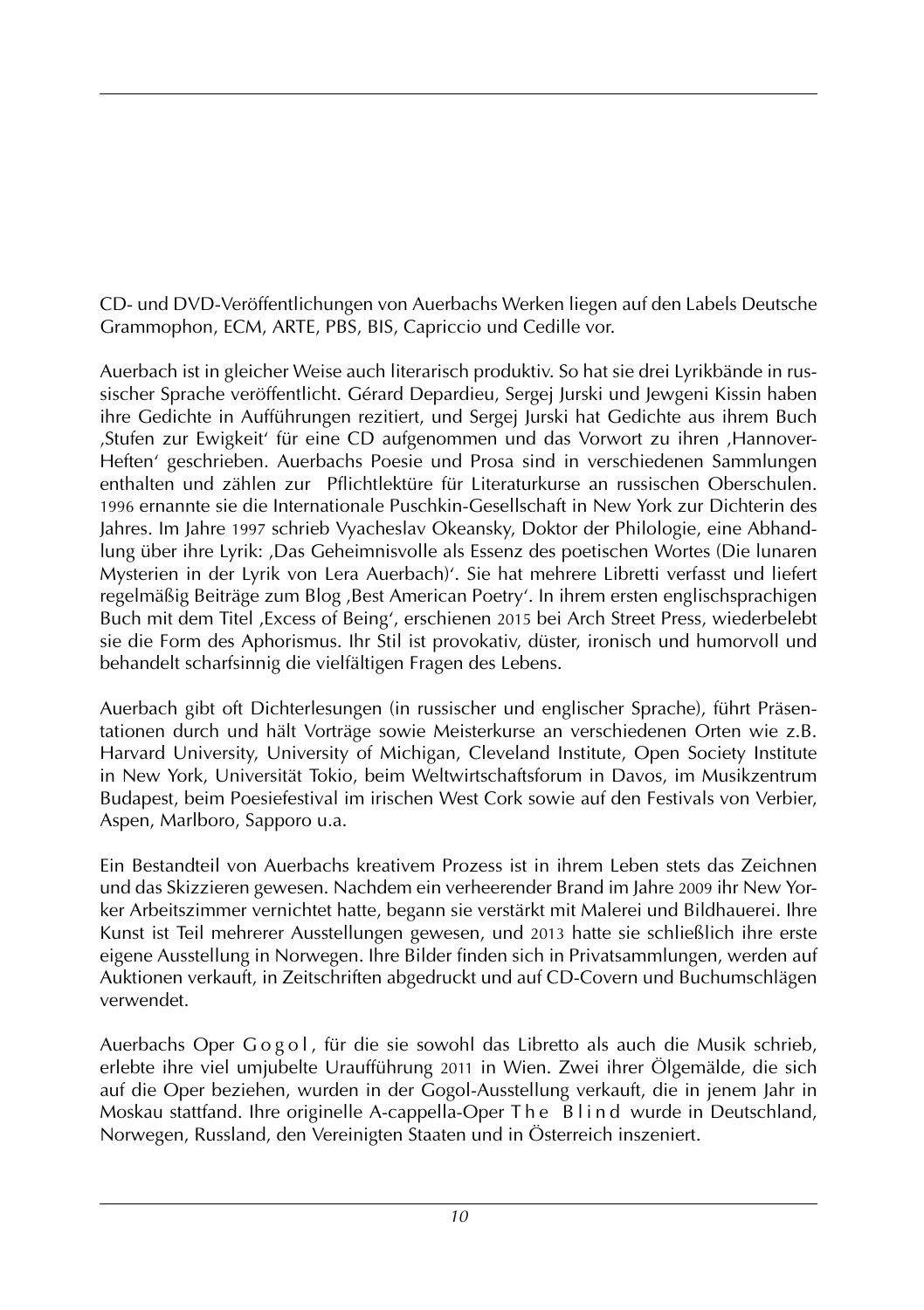Auerbachs Ballett Die kleine Meerjungfrau gewann 2012 einen ECHO Klassik als beste Musik-DVD. Es wurde auch mit zwei ,Goldenen Masken' ausgezeichnet und weltweit bisher über 250 Mal aufgeführt. Auerbachs erste Zusammenarbeit mit dem Choreographen John Neumeier, das Ballett P r é l u d e s CV, wurde kürzlich anlässlich des 40jährigen Bestehens des Hamburg Balletts wiederaufgenommen. Im Jahre 2014 komponierte Auerbach im Auftrag der Hamburgischen Staatsoper und des Moskauer Stanislawski-Theaters das zweiaktige Ballett Ta t j a n a nach Puschkins , Eugen Onegin'.

Auerbach hat auch mit dem Niederländischen Tanztheater und dessen Choreographen Sol León und Paul Lightfoot bei der Produktion Shine a Light zusammengearbeitet, ferner mit Goyo Montero bei D o n J u a n und F a u st am Staatstheater Nürnberg, mit Aszure Barton bei Watch Her für das Kanadische Nationalballett, mit Tim Plegge bei M o m o und mit Reginaldo Oliveira bei M y t h o s für das Badische Staatstheater Karlsruhe. Ferner mit Terence Kohler bei vier Balletten: H e r o e s für das Münchner Staatsballett, Ta k e Your Time für das Chinesische Nationalballett, 11:11 für das Flämische Nationalballett und bei C i n d e r e l l a für das Finnische Nationalballett.

Zu den weiteren Höhepunkten der jüngsten Zeit zählen Auerbachs Oratorium L o b d e s F r i e d e n s , ein Auftragswerk zum 20jährigen Bestehen des Verbier Festivals, das mehrsprachige Requiem – Ode an den Frieden für die Staatskapelle Dresden, die Streichersinfonie M e m o r i a d e l a luz, ihr großangelegtes R ussisches R e q u i e m , zwei Violinkonzerte, ein Doppelkonzert für Violine, Klavier und Orchester, die Sinfonien Nr. 1 (Chimera) und Nr. 2 (Requiem für einen Dichter), Galgen lieder für Saxophonquartett und Chor sowie mehrere sinfonische Poeme: Post silentium, Eterniday und Dreams and Whispers of Poseidon.

Auerbach erhielt zahlreiche Auszeichnungen, darunter den angesehenen Hindemith-Preis, die Paul and Daisy Soros Fellowship, den Förderpreis des Deutschlandfunks und den ECHO-Preis. Das Weltwirtschaftsforum wählte Auerbach 2007 als Young Global Leader aus und 2014 als Cultural Leader, verbunden mit einer Einladung zu Vorträgen und Diskussionen über das faszinierende Thema einer grenzenlosen Kreativität.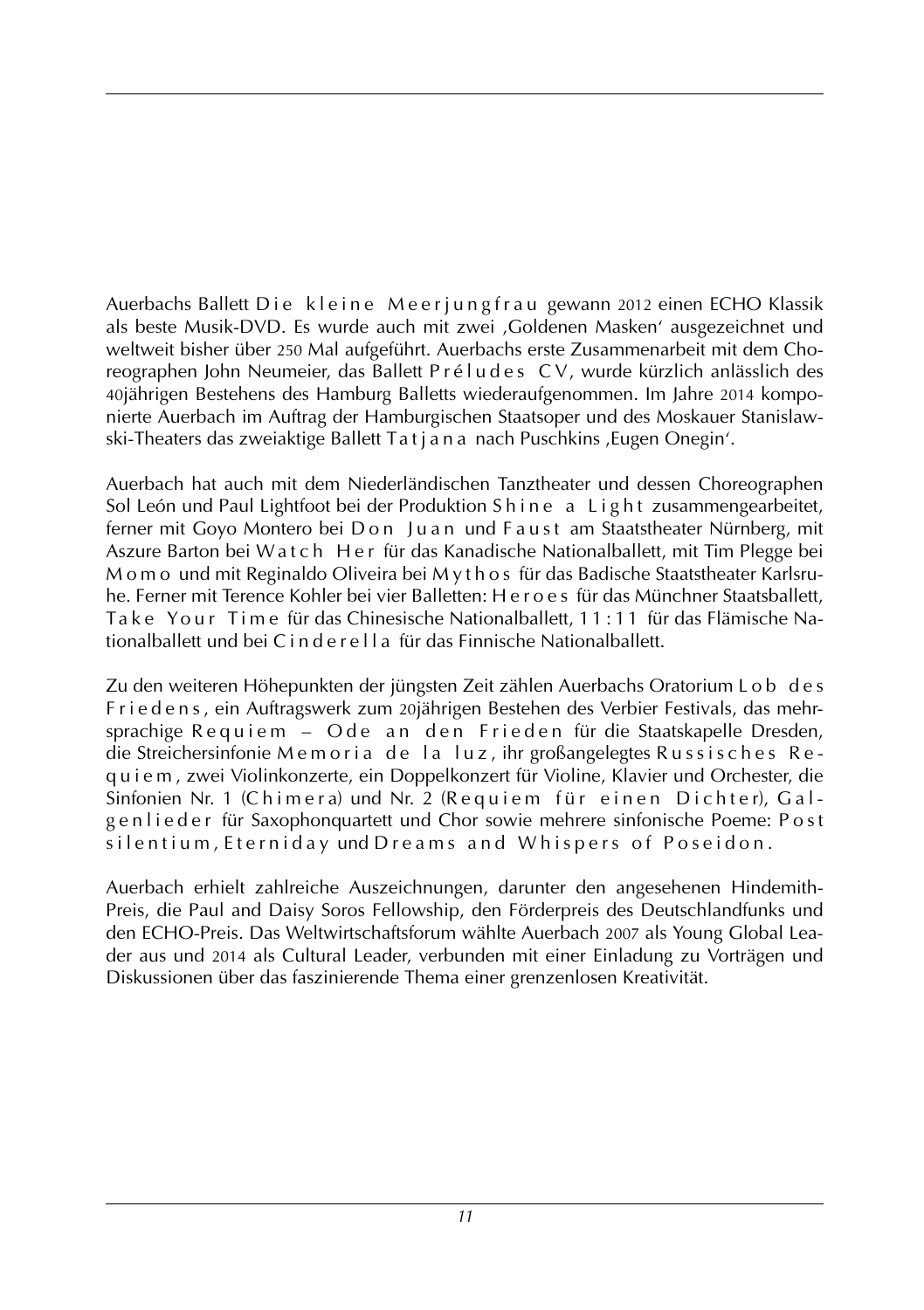### **stage works**

Maurice Maeterlinck's 'Les Aveugles'

termenvox. piano. hpd. electronic org. strings Première: 15 April 2005, Copenhagen

· c o p e n h a g e n v e r s i o n

Soloists and corps de ballet of The Royal Danish Ballet – Orchestra of The Royal Danish Theatre – Graham Bond (conductor) – John Neumeier (choreographer)

(piano) – John Neumeier (choreographer, stage design and costumes)

#### **the little mermaid** Op. 80 **2004**/**2007**

Ballet in 3 acts by John Neumeier after Hans Christian Andersen's fairy-tale *Dedicated to John Neumeier*

*Commissioned by The Royal Danish Ballet*

d r a m at i s p e r s o n a e : Poet – Little Mermaid – Edvard / Prince – Henrietta / Princess – Sea-Wizard

Wedding guests – Magic shadows – Sisters of the Mermaid – The Sea – Naval Officers – Sailors – School friends of Princess – Nuns, Passengers – Stewards – Bridesmaids

 $3(pice, recorder, alto fl).3(cor anglais).4(bass cl, alto sax).3(db bn) –$ 4.3.3(bass tbn).1 – timp. 4 perc (tgl, crot, flex, whistle, temple bl, tambourine, bass dr, ant.cym, bells, tam-t, glsp, xyl, vibr, music saw). 2 harps.

basses (6 leading voices and supporting chorus) Duration: 35'

A cappella opera for 12 voices. Libretto (in English) by Lera Auerbach based on

2 sopranos, 2 mezzo-sopranos, 2 contraltos, 2 tenors, 2 baritones, 2

Première: 13 October 2011, Berlin (Kammeroper) Vocalconsort Berlin – Philip Mayers (conductor) – Cornelia Heger (director)

#### **PRELUDES C & V** 2003

Ballet (Choreographisches Skizzenbuch [Choreographical Sketchbook]) in two parts by John Neumeier using Auerbach's Twenty-Four Preludes for Violoncello and Piano Op. 47  $[°C]$  and Twenty-Four Preludes for Violin and Piano Op. 46  $[V']$ . *Dedicated to Catherine Kilser Siebert*

Première: 22 June 2003, Hamburg Soloists and corps de ballet of The Hamburg Ballet – Ani Aznavoorian (violoncello) – Vadim Gluzman (violin) – Lera Auerbach [Op. 47] and Angela Yoffe [Op. 46]

**THE BLIND** Op. 58 **2001**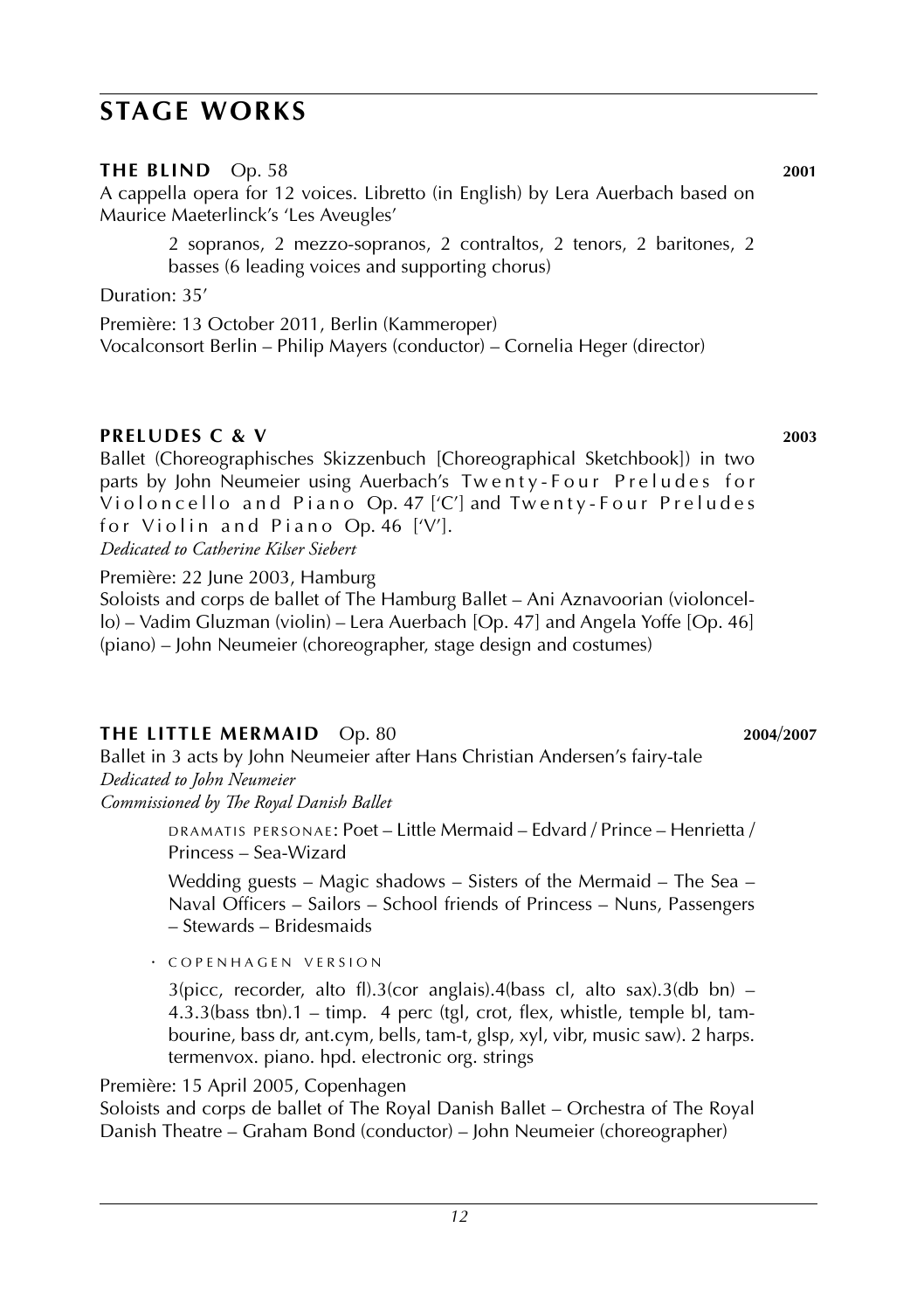### **stage works**

#### THE LITTLE MERMAID, Op. 80 [ CONTINUED]

• HAMBURG VERSION

3(picc, 2 recorders, alto fl).3(cor anglais).3(bass cl).alto sax).3(db bn) – 4.3. 3(bass tbn).1 – timp. 4 perc (tgl, whistle, flex, crystal glasses, ant. cym, rain-stick, temple bl, tambourine, snare drum, bass dr, bells, glsp, xyl, vibr). harp. termenvox. piano. cel. strings

Première: 1 July 2007, Hamburg

John Neumeier (choreographer) – Soloists and corps de ballet of The Hamburg Ballet – The Hamburg Philharmonic State Orchestra – Klauspeter Seibel (conductor)

#### **gogol** – opera misteria **2010**

Opera in 3 acts with prologue and epilogue by Lera Auerbach (in Russian) Commissioned by the Theater an der Wien with the support of the Vienna Mozart Year 2006 and *patronage by Gallery Sistema and Viacheslav Sheianov in honor of Rais Sheianova*

> DRAMATIS PERSONAE: Nikolai Gogol (dramatic baritone) – Bes (dramatic tenor) – Poshlust / Witch (dramatic soprano) – Death (dramatic contralto) – Maria / Gogol's mother / Bride No. 1 (full lyric soprano) – Nikolka (boy soprano) – Priest / Herr Doktor / Voice of Vij (dramatic basso profondo) – Bride No. 2 / Voice of Nymph (dramatic coloratura soprano) – Prosecutor / Advocate (bass-baritone/falsetto) – Judge (countertenor) – Bride No. 3 (contralto)

> Observers, Noses, Gogol Doubles, Mourners, Brides, Children (choir) – Violinist, Nymph, Gogol's demons, Mermaids, Brides, Noses (dancers)

> $2(pice, alto fl).1(cor anglais).2(bass cl).alto sax.2(db bn) - 2.2.2(bass tbn).1$ – timp. perc (crot, temple bl, flex, bass dr, tam-t, bells, vibr, marimba). harp. cel. piano. strings – boys' choir, mixed choir

Duration: 135'

Première: 15 November 2011, Vienna

Martin Winkler (Gogol) – Ladislav Elgr (Bes) – Natalia Ushakova (Poshlust) – Stella Grigorian (Death) – Tatiana Plotnikova (Maria) – Sebastian Schaffer (Nikolka) – Deyan Vatchkov (Priest) – Anna Gorbachyova (Bride No. 2) – Maria Peniaz (Nymph) – Falko Hönisch (Prosecutor) – Tim Severloh (Judge) – Iwona Sakowicz (Bride No. 3) – Christine Mielitz (director) – Johannes Leiacker (stage designer) – Arila Siegert (choreographer) – Kaspar Glarner (costumes) – ORF-Radiosymphonieorchester Wien – Vladimir Fedoseyev (conductor) – Arnold Schoenberg Chor, Grazer Kapellknaben, Mozartknabenchor Wien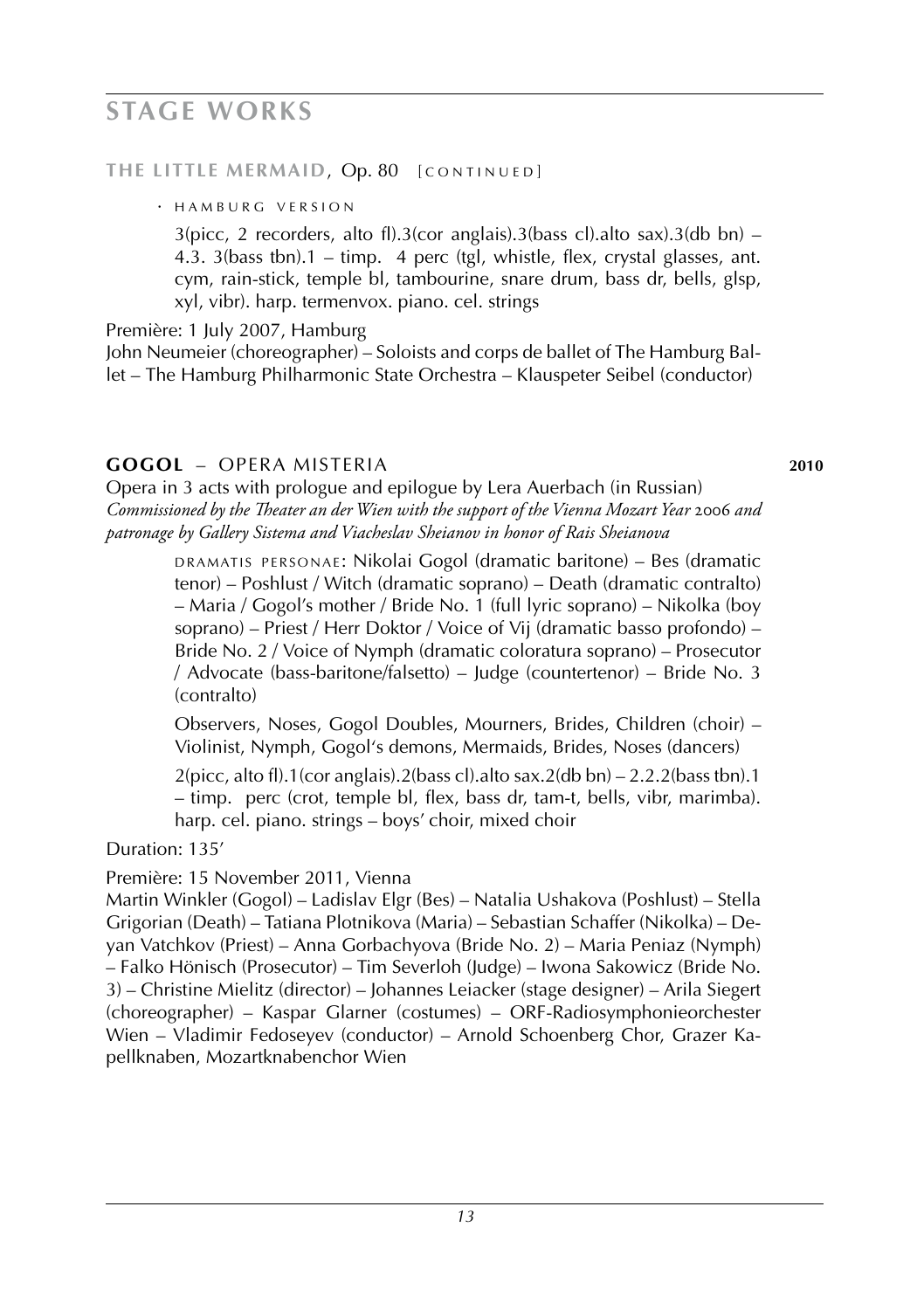### **stage works**

**tational** *a* **14TIANA** 2013/2014 Ballet in 2 acts. Idea and libretto by John Neumeier after 'Eugene Onegin' by Alexander Pushkin

*Co-commissioned by The Hamburg Ballet, The Hamburg State Opera and The Moscow State Stanislavsky and Nemirovich-Danchenko Music Theatre*

> DRAMATIS PERSONAE: Tatiana – Eugene Onegin – Olga Larina – Vladimir Lensky – Prince N.

> $3(picc, alto flucte).2(cor anglais).2(bass clar).2(db bn) - 2.1.2(bass trbn).1$ timp. 4 perc (tgl, flex, temple bl, side dr, bass dr, tam-t, glsp, tubular bells, marimba, musical saw). harp. piano. cel. strings

Duration: full eve

Première: 29 June 2014, Hamburg

A co-production between The Hamburg State Opera and The Moscow State Stanislavsky and Nemirovich-Danchenko Music Theatre

Hélène Bouchet (Tatiana) – Edvin Revazov (Eugene Onegin) – Leslie Heylmann (Olga Larina) – Alexander Trusch (Vladimir Lensky) – Carsten Jung (Prince N.) – Hamburg Ballet – John Neumeier (choreography, stage, ser and costumes) – Hamburg Philharmoniker – Simon Hewett (conductor)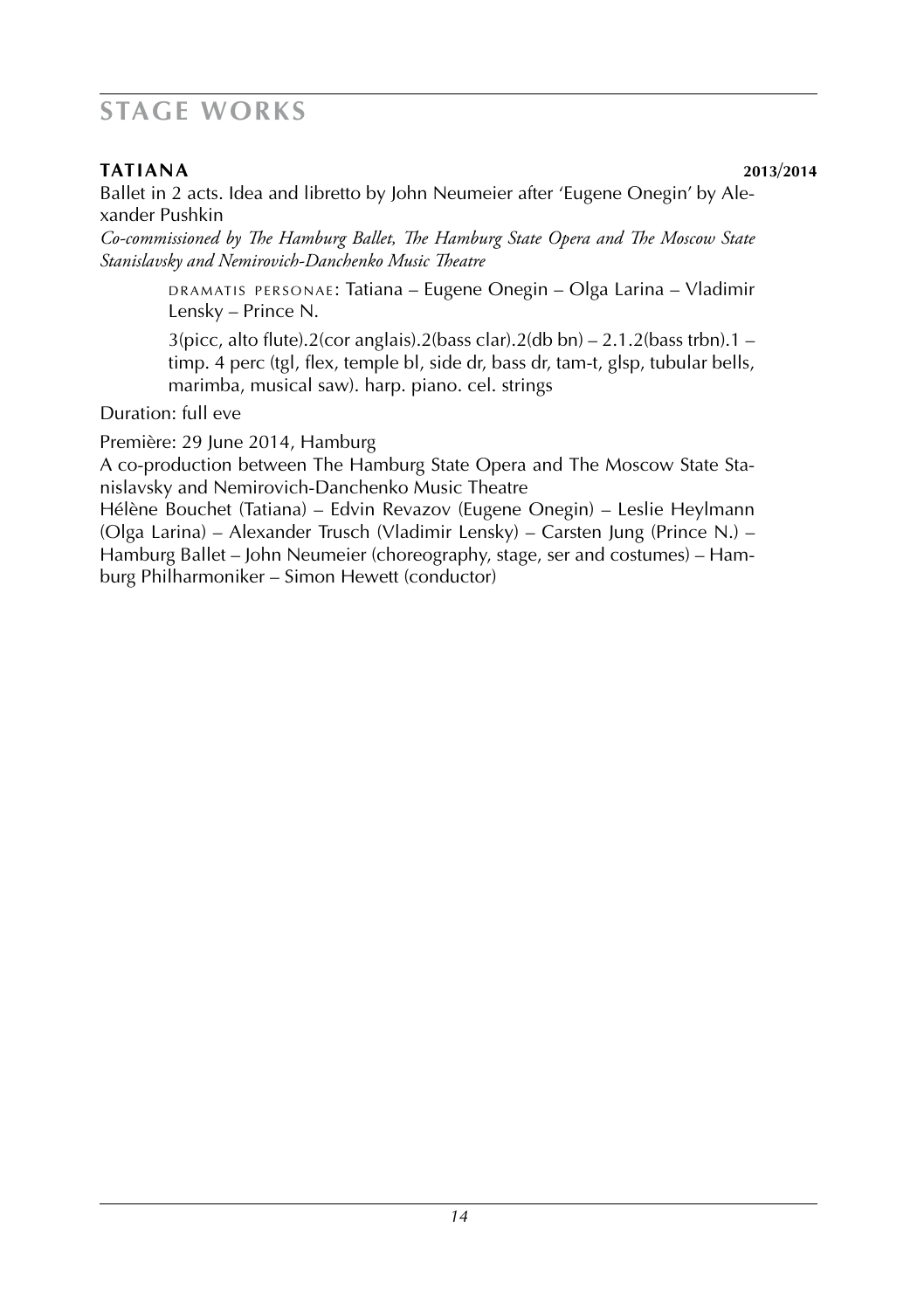### **DIALOGUE WITH TIME** Op. 39b **1997**

for orchestra

Duration: 8'

 $3(alto).3(cor analysis).3(bass clar).3(db bn) - 4.3.3(bass tbn).1 - timp.3$ perc (tgl, chimes, bass dr, cym, gong, xyl, glsp, vibr). harp. cel. piano. strings (16/14/12/10/8)

First performance: 13 February 2007, Chicago Symphony Orchestra of the Chicago College of Performing Arts – Stephen Squires (conductor)

### **DOUBLE CONCERTO FOR VIOLIN, piano**

**AND ORCHESTRA** Op. 40 **1997**

*Dedicated to Vadim Gluzman and Angela Yoffe*

- *1*. Moderato
- *2*. Chorale (Andante religioso)
- *3*. Vivace

Duration: 31'

 $3(pice).3(cor \text{ anglais}).2(bass \text{ cl}).2(db \text{ bn}) - 4.3.2.1, 3 \text{ perc (timp, tgl, tamb)}$ snare dr, bass dr, cym, gong, xyl, ratchet, rain-stick, cel). strings

First performance: 13 December 2006, Stuttgart

Vadim Gluzman (violin) – Angela Yoffe (piano) – Radio-Sinfonieorchester Stuttgart

– Andrey Boreyko (conductor)

### **CONCERTO FOR VIOLIN AND ORCHESTRA No. 1** Op. 56 **2000**/**2003**

*Dedicated to Philippe Quint Commissioned by the American Youth Symphony*

- *1*. Grandioso
- *2*. Moderato
- *3*. Andante religioso
- *4*. Allegro

Duration: 28'

 $2(picc)$ .  $2(cor$  anglais).  $2(bass$  cl).  $2(db$  bn)  $-4.0.0.0$  – perc (timp, tgl, whistle, flex, temple bl, tamb, bass dr, cym, ant. cym, bells, tam-t, glsp, xyl, vibr, musical saw). harp. cel. piano. strings

First performance: 22 February 2004, Los Angeles Philippe Quint (violin) – American Youth Symphony – Alexander Treger (conductor)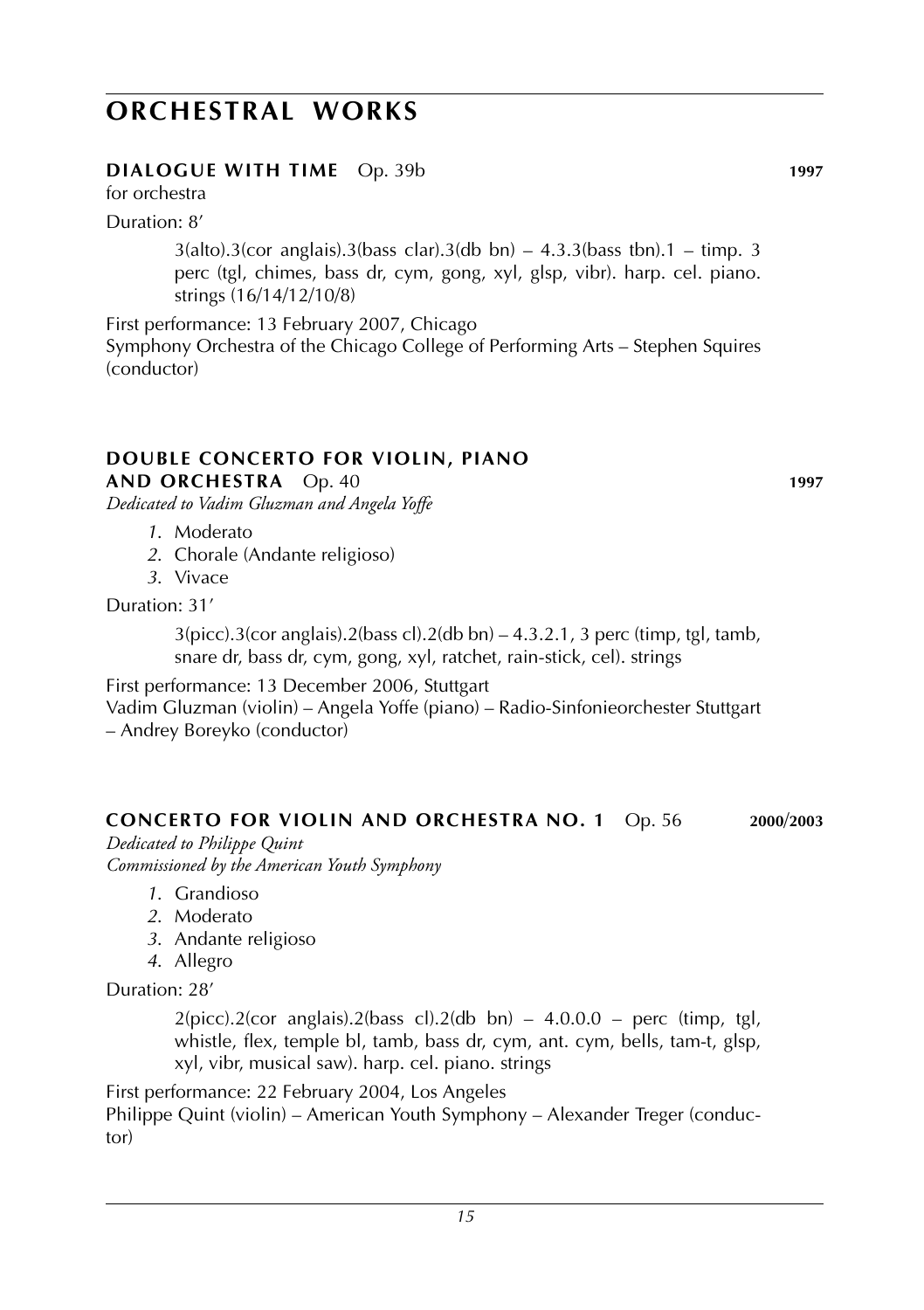### **SUITE CONCERTANTE** Op. 60 **2001**

for violin, piano and strings *Dedicated to Gidon Kremer Commissioned by Gidon Kremer and the Lockenhaus Chamber Music Festival for its* 20th *anniversary*

- 1. In the Beginning
- 2. Con spirito
- 3. Scherzo-noir
- 4. The Unreachable
- 5. After the War
- 6. Dream from Childhood.
- 7. Toccata of Life and the Silence of the Past

Duration: 30'

strings (minimum 8/7/5/4/2, if possible)

First performance: 13 July 2001, Lockenhaus Gidon Kremer (violin) – Lera Auerbach (piano) – Kremerata Baltica

#### **SERENADE FOR A MELANCHOLIC SEA** Op. 68 **2002**

for violin, violoncello, piano and string orchestra *Dedicated to Gidon Kremer Commissioned by Orchestra Ensemble Kanazawa*

Duration: 10'

strings: divisi 7(14)/6(12)/4(8)/4(8)/2(4)

First performance: 12 September 2002, Kanazawa Michael Dauth, violin – Marta Sudraba, violoncello – Andrius Zlabys, piano – Orchestra Ensemble Kanazawa – Hiroyuki Iwaki (conductor)

*score:* **sik 8547**

#### **CONCERTO FOR VIOLIN AND ORCHESTRA No. 2** Op. 77 **2004**

*Commissioned by Ensemble Kanazawa*

one movement: Allegro

Duration: 14'

 $2(pice).2(cor$  anglais).  $2(bass$  cl).  $2(db$  bn)  $- 2.2.0.0$  – perc (timp, tgl, flex, temple bl, bass dr, gong, vibr). cel. strings

First performance: 21 September 2004, Kanazawa Akiko Suwanai (violin) – Orchestra Ensemble Kanazawa – Hiroyuki Iwaki (conductor)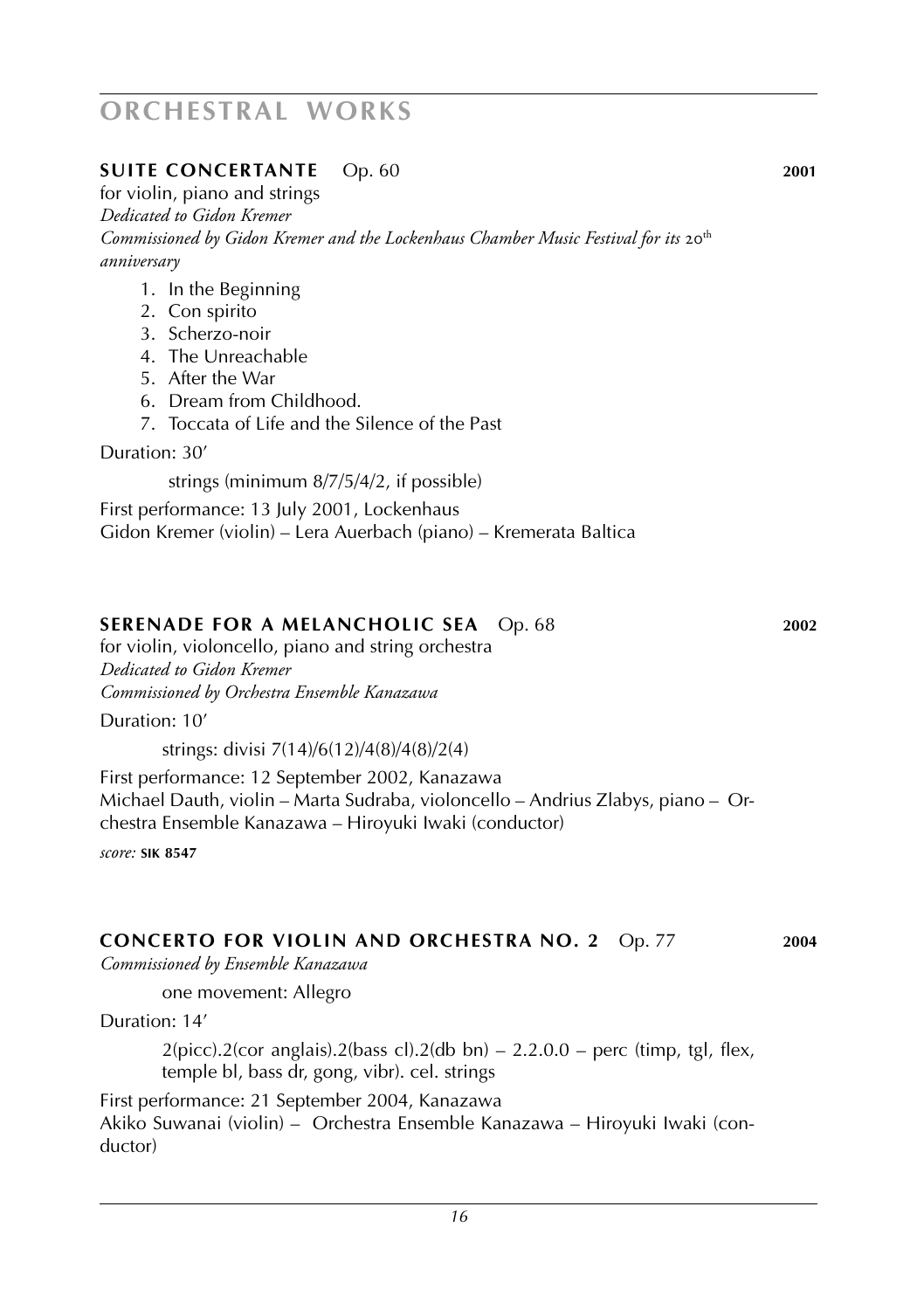### **dreams and whispers of poseidon 2005**

for orchestra

*In memory of the lives taken by the sea on December* 26*,* 2004

one movement: Andante – Epilogue (Moderato)

Duration: 16'

 $3(picc, alto flucte).3(cor anglais).4(bass cl, alto sax).3(db bn) – 4.3.3.1 –$ timp. 4 perc (tgl, temple bl, bass dr, cym, tam-t, bells, glsp, xyl, crystal glasses vibr, musical saw). 2 harps. termen vox. cel. hpd. piano. org. strings (16/14/12/10/8)

First performance: 29 March 2005, Los Angeles American Youth Symphony – Alexander Treger (conductor)

#### **dialogues on stabat mater 2005**

for violin, viola, vibraphone and string orchestra after Giovanni Battista Pergolesi's 'Stabat Mater' *Commissioned by Musikfest Bremen and Lucerne Festival*

- *1*. Moderato
- *2*. Andante nostalgico
- *3*. Allegro molto
- *4*. Andante
- *5*. Drammatico
- *6*. Agitato
- *7*. Moderato
- *8*. Presto assai

Duration: 39'

First performance: 13 September 2005, Verden Gidon Kremer (violin and conductor) – Ula Uljona (viola) – Kremerata Baltica

► For an abridged version *see* Sogno di stabat mater (2009)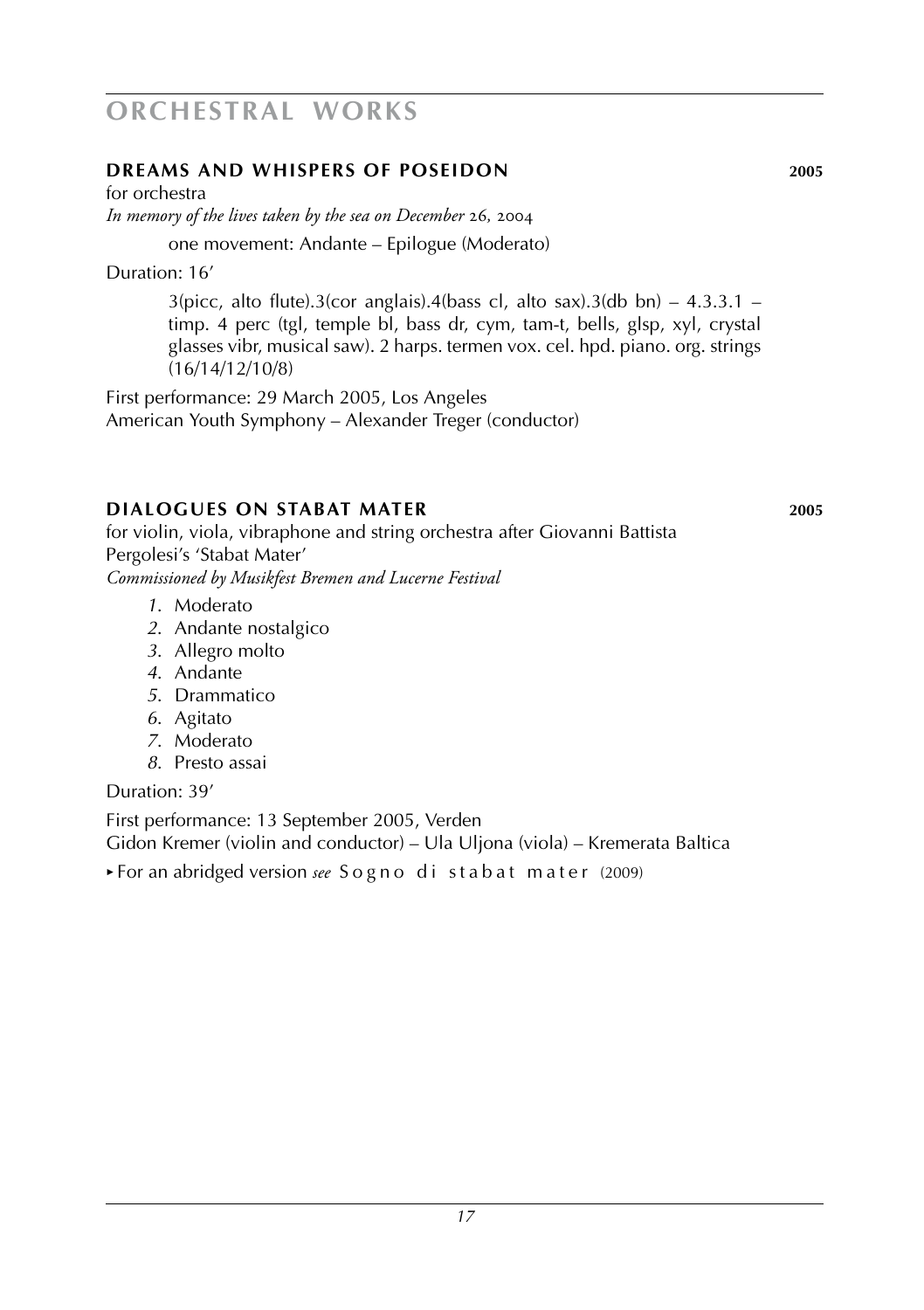### **symphony no. 1** 'Chimera' **2006**

*Commissioned by the Düsseldorfer Symphoniker*

- *1*. Aegri somnia
- *2*. Post tenebras lux
- *3*. Gorgoyles
- *4*. Et in Arcadia ego
- *5*. Siste, viator
- *6*. Humum mandere
- *7*. Requiem for Icarus

Duration: 40'

 $3(pice, alto fl).3(cor anglais).3(bass cl).3(db bn) – 4.3.3(bass trbn).1 – timp.$ 4 perc (trgl, rain-stick, bass dr, cym, tam-t, bells, crystal glasses [amplified], glsp, vibr). termen vox (ad lib.). 2 harps. cel. hpd. piano. strings

First performance: 10 November 2006, Düsseldorf Düsseldorfer Symphoniker – John Fiore (conductor)

*score:* **sik 8584**

**icarus** (based on the last two movements of Symphony No. 1 'Chimera') **2006**/**2011** *Commissioned by the Düsseldorf Symphony Orchestra*

Duration: 12'

 $3(pice, alto fl).3(cor anglais).3(bass clar).3(db bn) - 4.3.3(bass trbn).1$ timp. 5 perc (bass dr, cym, tam-t, bells, crystal glasses [amplified], glsp, vibr). termen vox (ad lib.). 2 harps. cel. piano. strings

First performance: 18 July 2011, Verbier Verbier Festival Orchestra – Charles Dutoit (conductor)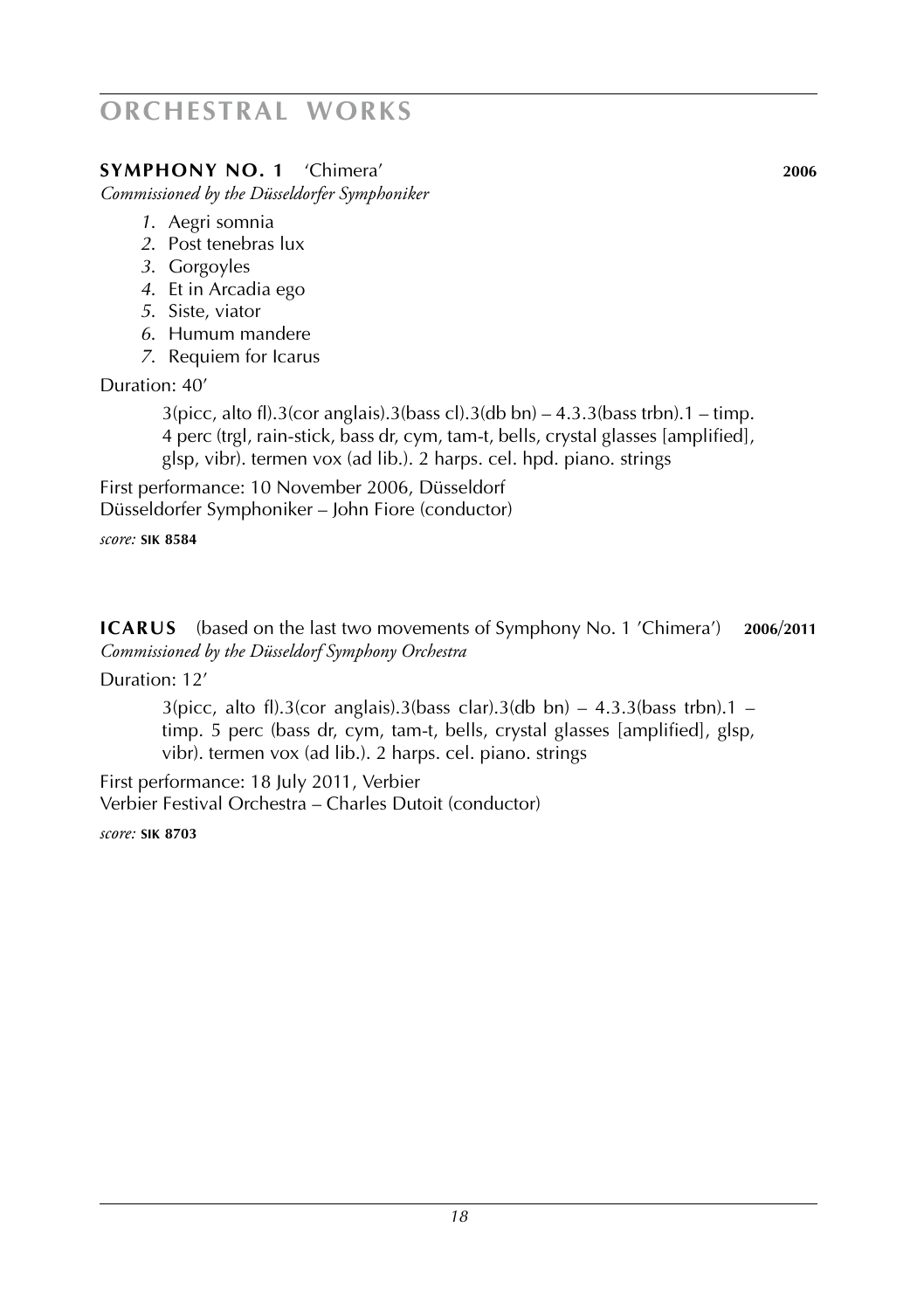### **requiem for a poet** (**Symphony No. 2**) **2006**

for mezzo-soprano, violoncello, choir and orchestra Text: Marina Tsvetayeva's 'Novogodnee' ['New Year's Letter'] from 1927 (in Russian)

*Commissioned by NDR Radiophilharmonie Hannover*

- *1*. Agitato
- *2*. Tempo di marcia funebre
- *3*. Chorale
- *4*. Prichet
- *5*. Canon
- *6*. Interlude
- *7*. Tempo die marcia funebre
- *8*. Adagio (Lament)
- *9*. Tempo I
- *10*. Postlude

All sections should be performed without pause.

Duration: 42'

 $3$ (alto fl).3(cor anglais).3(bass cl).3(db bn) – 4.3.3(bass trbn).1 – timp, perc (tgl, crystal glasses, chimes, flex, bass dr, gong, glsp, vibr). harp. piano. strings

First performance: 8 March 2007, Hannover

Zoryana Kushpler (mezzo-soprano) – Sonia Wieder-Atherton (violoncello) – NDR Choir – NDR Radiophilharmonie Hannover – Eiji Oué (conductor)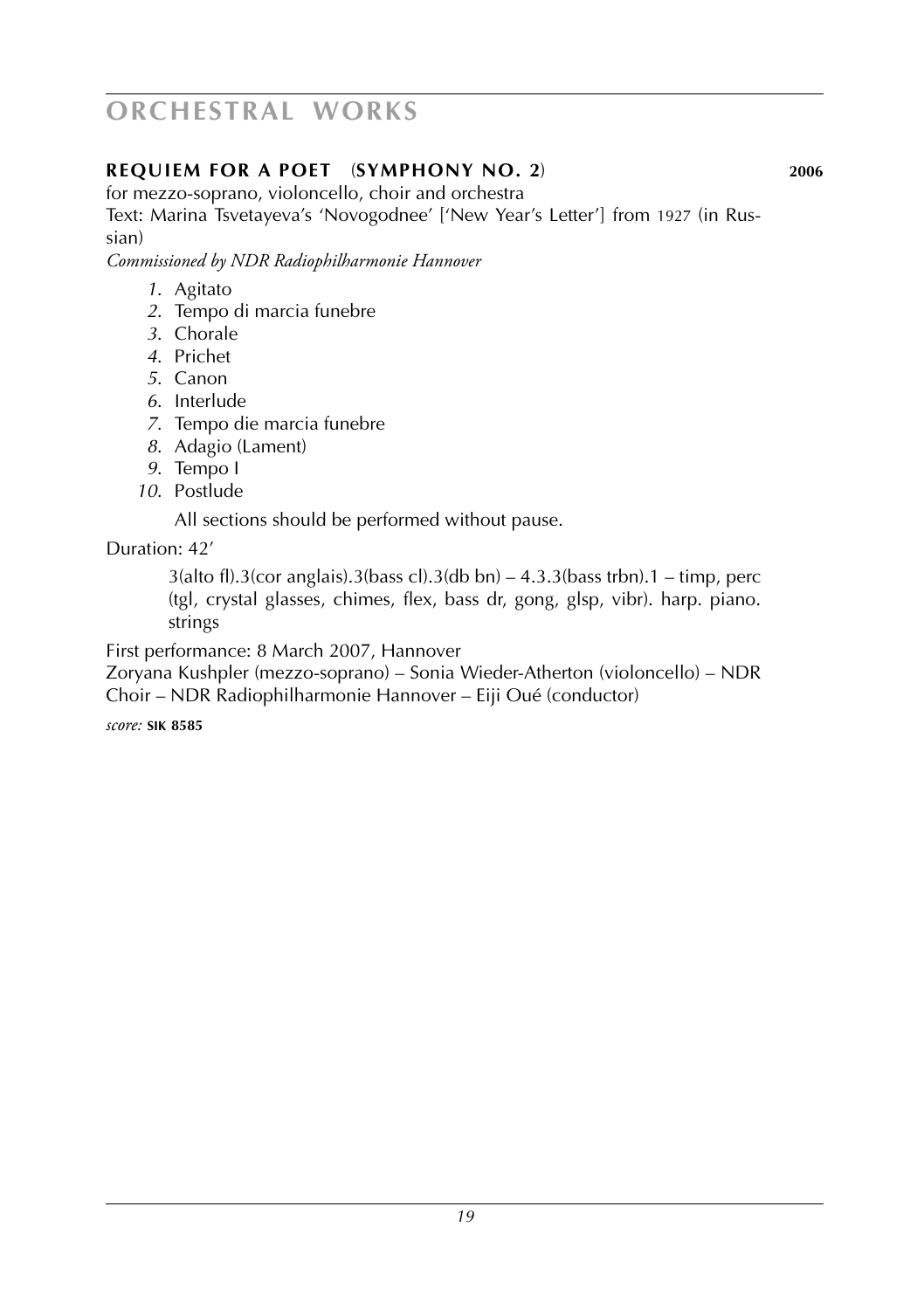#### **russian requiem 2007**

for boy soprano, mezzo-soprano, bass, boys' choir, mixed choir and large orchestra Text: Holy Anthems combined with poetry by Russian authors (Anna Akhmatova, Alexander Blok, Joseph Brodsky, Gavriil Derzhavin, Zinaida Hippius, Georgi Ivanov, Mikhail Lermontov, Ossip Mandelstam, Boris Pasternak, Alexander Pushkin, Irina Ratushinskaya, Viktor Sosnora – in Russian)

*Co-commissioned by Musikfest Bremen, Philharmonische Gesellschaft Bremen and Semana de Música Religiosa Cuenca*

*Dedicated to the victims of tsarist and communist oppression*

- *1.* Prelude Forgive Us, O Lord  $\left( \right) = 112, \, \left( \right) = 60$
- 2. Not Under the Foreign Skies [Anna Akhmatova] ( $J=76$ ), *Pocopiù mosso* ( $J=96$ ), *Adagio molto*  $(l = 60)$
- *3.* The Scream [Zinaida Hippius] *Allegro* ( $J = 132$ )
- *4.* A Prayer for the New Martyrs of Russia *Agitato* ( $= 144$ ), *Adagio* ( $= 1$ ) The Stars of Death [Anna Akhmatova] *Più adagio* ( $=$  48), *Allegro* ( $=$  144), *Adagio molto*  $(J = 48)$
- *5*. Forgive me, O Lord [Psalm 50]  $(l = 88)$ , Poco meno mosso  $(l = 60)$
- *6.* Pray for Me [Anna Akhmatova, Joseph Brodsky] *L'istesso tempo* ( $J = 60-72$ )
- *7.* Lord, Thou Hast Been my Dwelling Place [Psalm 90/91] *Più agitato* ( $J = 80$ ), *Poco più mosso*  $(J = 120)$
- 8. Grant Them Rest with the Saints [Zinaida Hippius] ( $\epsilon$ =60), *Andantescuro* ( $\epsilon$ =84)
- *9.* Interlude. Memory eternal [Anna Akhmatova] ( $J = 100$ )
- *10*. The Night. Prayers for the Death [Alexander Blok, Viktor Sosnora] *Andante*  $(J = 84)$ , *Più mosso*  $(J = 96)$ , *Poco meno mosso*  $(J = 60)$ , *Poco stretto*  $(J = 69)$
- 11. All Mighty God Shall Rise and Judge [Gavriil Derzhavin] *Allegro* ( $J = 120$ ), *Poco meno mosso*  $\mathcal{L} = 96$
- *12*. It is Good that there Is no Tzar [Georgi Ivanov, Russian folk song) *Andantino*  $\mathcal{L} = 86$
- 13. Troparions Eternal Rest  $(l = 92)$
- 14. I Will Be, O Russia, in your Dreams [Irina Ratushinskaya] *Agitato* ( $J = 100$ ), *Meno mosso* ( $J = 84$ ), *Allegro* ( $J = 120$ ), *Andante* ( $J = 84$ )
- *15*. The Country of Slaves, the Country of Masters [Mikhail Lermontov, Alexander Pushkin]  $Traqico$  ( $J = 80$ )
- 16. Prisoner's Prayer to the Guardian Angel  $(J = 96)$
- *17.* That which Has No Name [Georgi Ivanov]  $(l = 96)$
- *18*. My Soul Memory Eternal [Boris Pasternak, Osip Mandelstam, Psalm 90] All sections should be performed without pause.

Duration: 85'

 $3(pice, alto fl).3(cor anglais).3(bass cl).3(db bn) – 4.3.3(bass trbn).1 – timp.$ perc (trgl, flex, crystal glasses, crot, bass drum, cym, tam-t, gong, tubular bells, glsp, 2 vibr, bass marimba). harp. piano. cel. org ad lib. strings – CD (ringing of bells)

First performance: 14 September 2007, Bremen

Elz. bieta Ardam (mezzo-soprano) – Nikita Storoyev (bass) – Estonian Boys' Choir – Latvian State Choir – Bremen Philharmonic Orchestra – Tonu Kaljuste (conductor)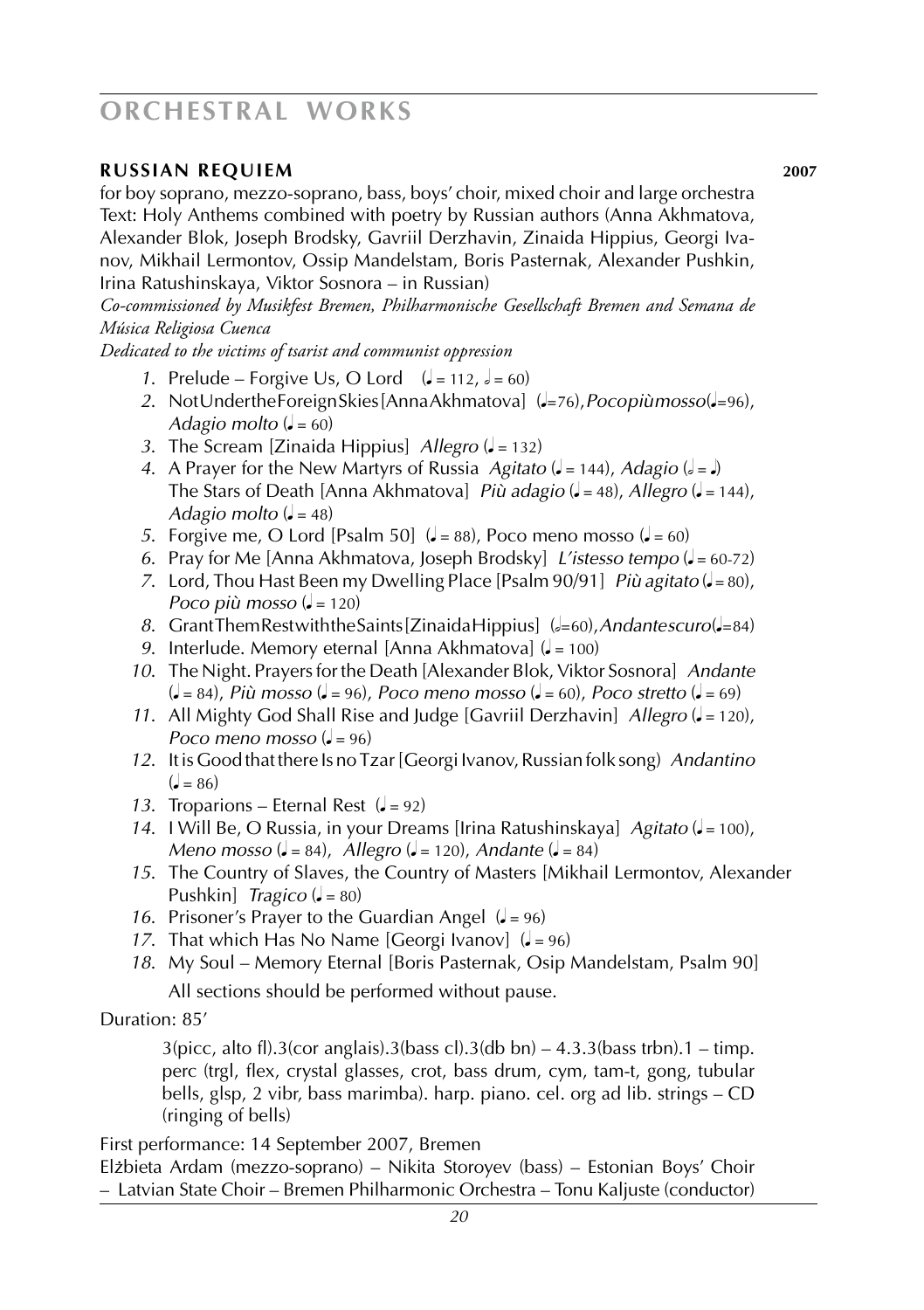### **fragile solitudes 2008**

Shadowbox for String Quartet and Orchestra *Commissioned by ProMusica Chamber Orchestra of Columbus*

- *1*. Adagio misterioso
- *2*. Poco animato
- *3*. L'istesso tempo
- *4*. Poco più energico
- *5*. Allegro moderato, marcato
- *6*. Moderato
- *7*. Andantino sognando
- *8*. Andante
- *9*. Allegro ossessivo
- *10*. L'istesso tempo
- *11*. Andante

#### Duration: 30'

2(picc, alto fl).2(cor anglais).2(bass cl).2(db bn)  $- 0.0.0.0 -$  cel. strings (at least one double bass with C-string)

First performance: 5 April 2008, Columbus Borromeo String Quartet – ProMusica Chamber Orchestra of Columbus – Timothy Russell (conductor)

### **sogno di stabat mater 2009**

for violin and viola, vibraphone and string orchestra Abridged version of  $D$  jalogues on  $\overline{S}$  tabat Mater (2005) *Commissioned by Gidon Kremer*

Duration: 12'

### **eterniday** (**hommage a w.A. Mozart**) **2010**

for bass drum, celesta and strings *Commissioned by Staatsorchester Rheinische Philharmonie Koblenz*

Duration: 15'

First performance: 25 April 2010, Koblenz

Staatsorchester Rheinische Philharmonie Koblenz – Daniel Raiskin (conductor)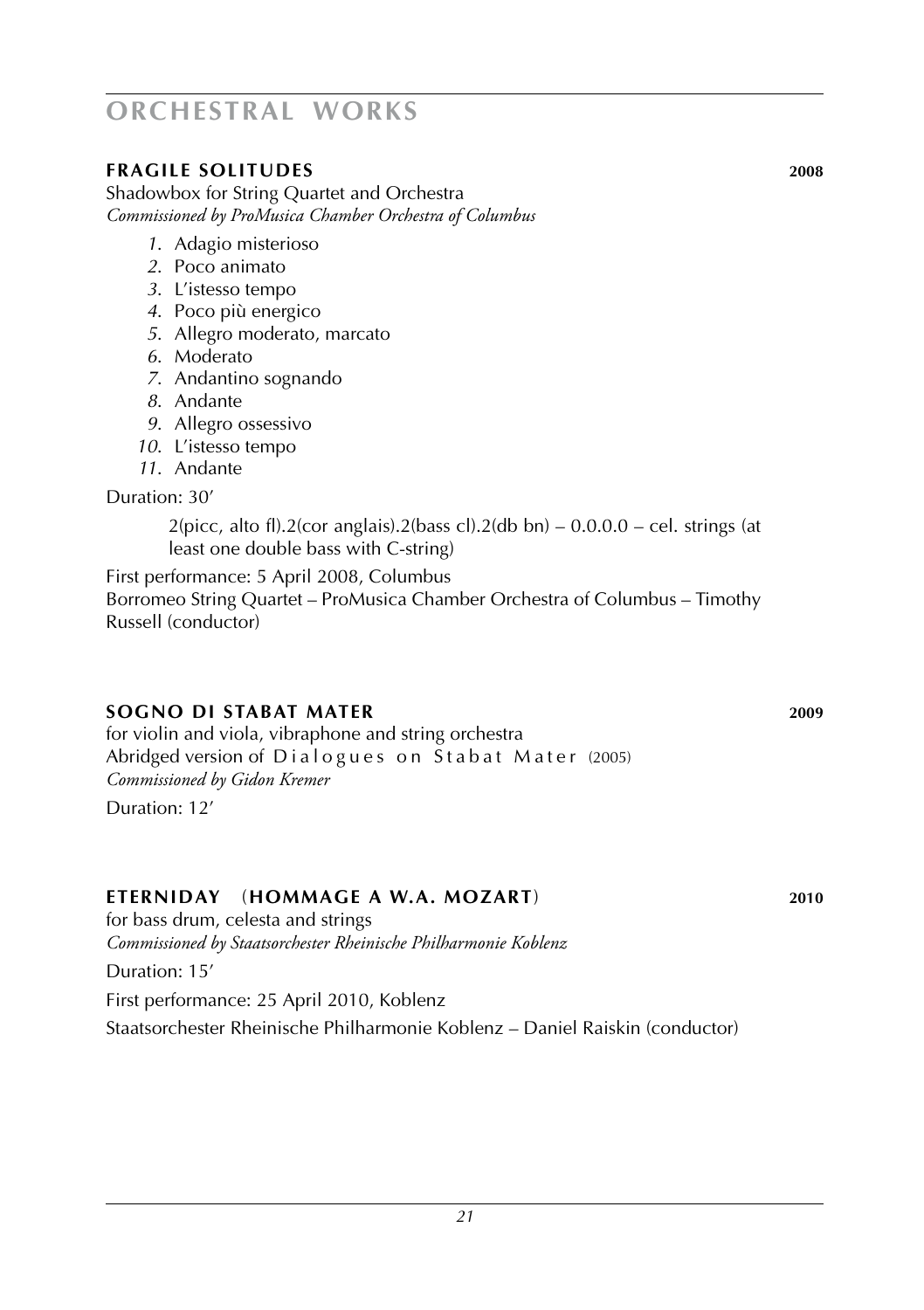### **REQUIEM** DRESDEN – ODE TO PEACE **2012**

for 2 boy sopranos, counter-tenor, baritone, male choir (with boy sopranos) and orchestra

*Commissioned by Sächsische Staatskapelle Dresden and Foundation Frauenkirche Dresden on the occasion of the anniversary of the destruction of the Frauenkirche Dedicated to the victims of nationalistic movements around the world*

- *1*. Post silentium (Praeludium Requiem aeternam) *Moderato*
- *2*. Psalm 134 (Ein Lied im höhern Chor) *Moderato*
- *3*. Vater unser *Poco agitato*
- *4*. Kyrie *Agitato*
- *5*. Father Judges Gebet *Moderato*
- *6*. Psalm 100 *Moderato*
- *7*. Die Verheißung (Apostelgeschichte 2:17-21) *Allegro moderato*
- *8*. De profundis (Psalm 130) *Moderato Adagio*
- *9.* Gradual Sh'ma Israel  $(l = 96)$
- *10*. Tuba mirum *Moderato*
- *11*. Mizmor l'David (Psalm 23) *Energico*
- *12*. Lacrimosa *Adagio*
- 13. Libera me Ana Beko'ach  $(d = 108)$
- *14*. In silentium (Ode to Peace) *Adagio*
- *15*. Anrufung der Schutzengel *Moderato*
- *16*. Frieden, wo Gott wohnt *Misterioso*
- *17-18*. Amen *Moderato energico*

#### Duration: 75'

 $2$ (picc, alto fl).  $2$ (cor anglais).  $2$ (bass cl).  $2$ (db bn)  $-2.1.1.1$  – timp. perc (crot, flex, tubular bells, vibr). harp. cel. piano. strings

First performance: 11 February 2012, Dresden

Richard Pittsinger, Jack Keller (boa sopranos) – Maarten Engeltjes (countertenor) – Mark Stone (baritone) – Dresden Staatsoprenchor – St. Paul's Cathedral Choir London – St. Thomas Choir of Boys New York – Sächsische Staatskapelle Dresden – Vladimir Yurovsky (conductor)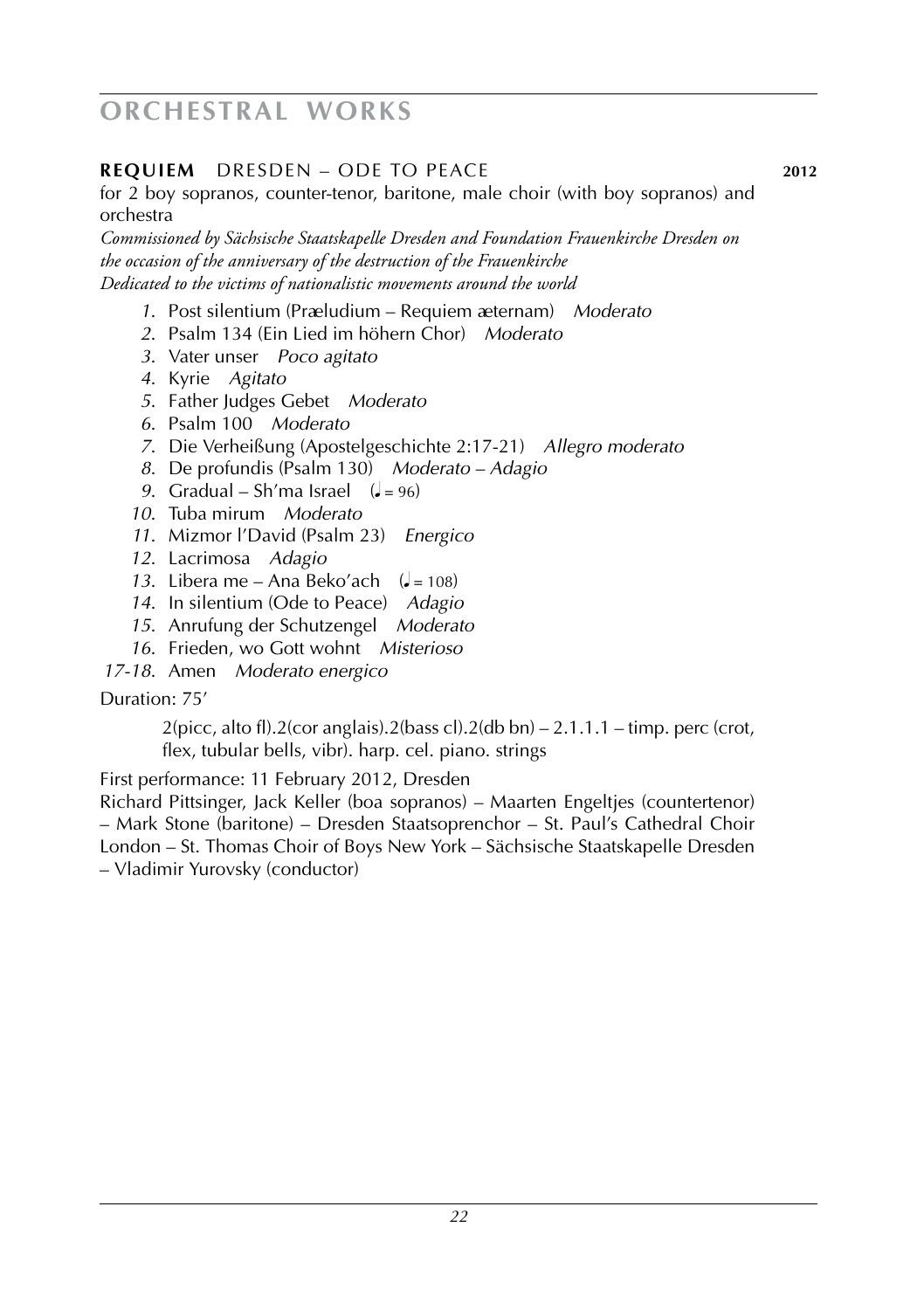### **post silentium 2012**

for orchestra *Commissioned by Sächsische Staatskapelle Dresden*

Duration: 18'

 $3(pice).3(cor$  anglais).  $3(bass clar).3(db bn) - 4.3.3(bass trbn).1 - timp. perc$ (crot, flex, bass dr, tubular bells, vibr). harp. piano. cel. hpd. strings

First performance: 1 July 2012, Dresden Sächsische Staatskapelle Dresden – Sakari Oramo (conductor)

#### **memoria de la luz 2013**

String Symphony No. 1 Arrangement of String Quartet No. 2 'Primera Luz' *Commissioned by New Century Chamber Orchestra*

- *1*. Primera Luz *Adagio misterioso*
- *2*. Monólogo *Moderato*
- *3*. Cuatro preguntas *Adagio recitativo*
- *4*. Diálogo extático *Poco agitato*
- *5*. Trágico *Con moto, ma molto pesante ed intensivo*
- *6*. Epílogo *Adagio tragico*

Duration: 22'

First performance: 23 May 2013, Berkeley New Century Chamber Orchestra – Sakari Oramo (conductor)

#### **in praise of peace** (lob des friedens) **2013**

for soprano, mezzo-soprano, tenor, baritone, mixed choir and orchestra *Commissioned by the Verbier Festival to commemorate its* 20*th Anniversary as a companion work to Beethoven's* 9*th Symphony*

Moderato ( $= 72$ ) – Andante ( $= 66$ ) – Moderato ( $= 96$ ) – Adagio ( $= 72$ ) – Più adagio, sognando – Misterioso ( $d = 60$ ) – Moderato energico ( $d = 108$ ) – Adagio – Più adagio

Duration: 28'

 $2$ (picc, alto fl). $2$ (cor anglais). $2$ (bass clar). $2$ (db bn) – 2.1.1.1 – timp. perc (crot, flex, bass dr, tubular bells, vibr). harp. piano. cel. strings

First performance: 19 July 2013, Verbier

Miah Persson (soprano) – Lilli Paasikivi (mezzo-soprano) – Pavol Bresik (tenor) – Matthew Rose (baritone) – The New York Collegiate – Verbier Festival Orchestra – Charles Dutoit (conductor)

Material for this work originates in part from R e q u i e m , scored for solo countertenor, solo bass, male choir and orchestra.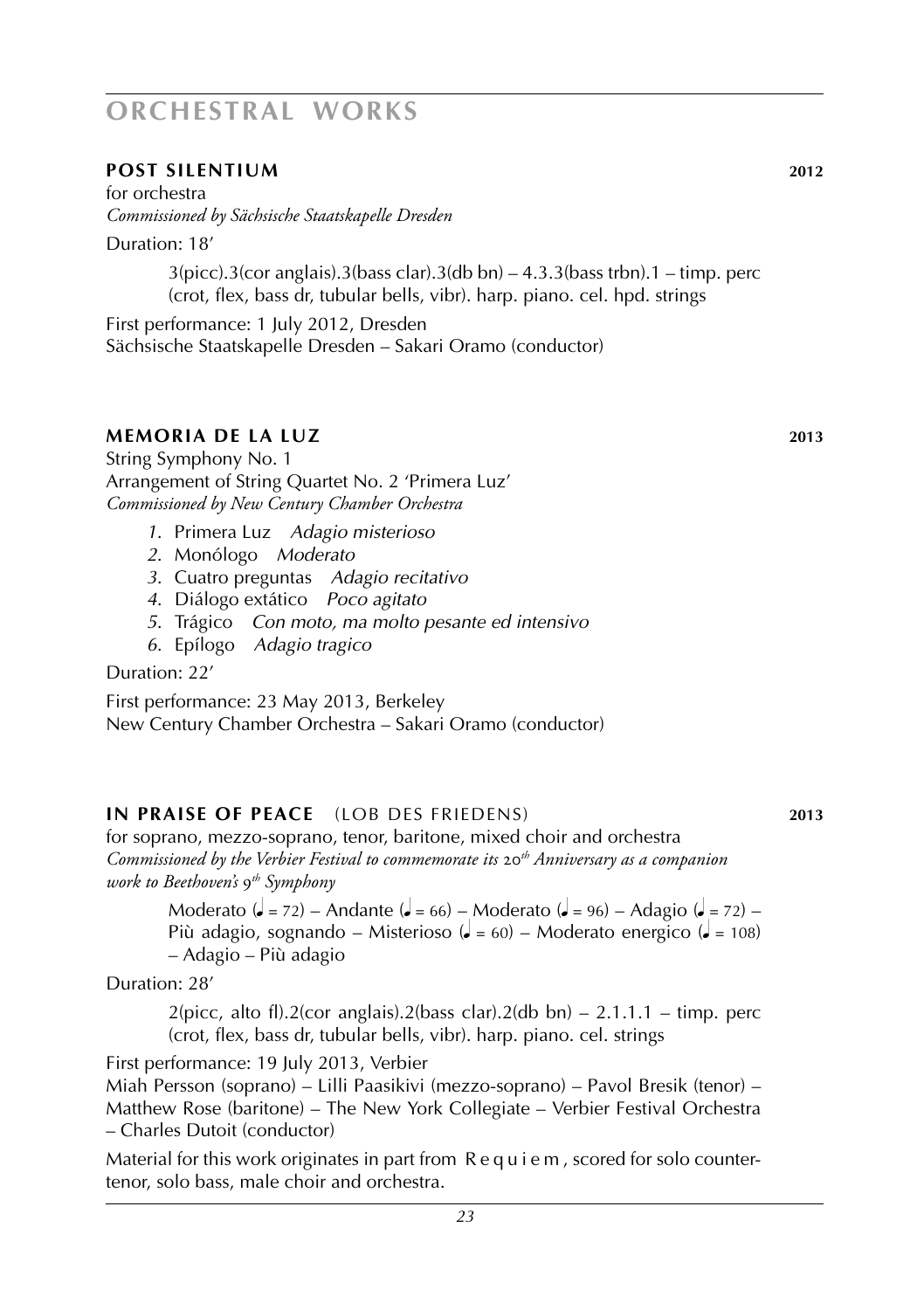### **DREAMMUSIK** 2014

for violoncello and chamber ensemble *Commissioned by Sandra Svoboda in memory of her husband Al Dedicated to Ani Aznovoorian and Camerata Pacifica*

> Misterioso ( $\sqrt{ } = 92$ ) **·** Più mosso ( $\sqrt{ } = 108$ ) **·** (Più andante  $\sqrt{ } = 76$ ) · Più mosso (q = 92) **·** Meno mosso (q = 72) **·** Più mosso, agitato (q = 92) **·** Più mosso, scher $z$ ando ( $\bullet$  = 104)  $\cdot$  Allegro ma non tanto, poco pesante ( $\bullet$  = 120)  $\cdot$  Meno mosso (q = 96) **·** Adagio nostalgico (q = 44) **·** Più adagio **·** Più mosso (q = 86) **·** Misterioso **·** Sognando, poco agitato ( $\epsilon = 72$ ) **·** Poco più mosso ( $\epsilon = 86$ ) · (recitativo libero) **·** Allegro moderato (q = 136) **·** Più allegro **·** Meno mosso, pesante **·** Più  $\text{mosso} \cdot \text{Modern}$ , libero ( $\downarrow = 80$ )  $\cdot$  Meno mosso ( $\downarrow = 84$ )  $\cdot$  Moderato ( $\downarrow = 104$ )  $\cdot$ Poco stretto (più mosso) **·** Poco più mosso **·** Agitato (q = 112) **·** (Pesante) **·** Meno mosso ( $d = 40$ ) **·** Tragico ( $d = 88$ ) **·** Poco meno mosso ( $d = 76$ ) **·** Agitato  $\left(\frac{\mathbf{I}}{\mathbf{I}} = 96\right)$  **·** Semplice  $\left(\frac{\mathbf{I}}{\mathbf{I}} = 100\right)$  **·** Andante  $\left(\frac{\mathbf{I}}{\mathbf{I}} = 76\right)$  **·**  $\mathbf{I} = 92$  **·** Poco meno mosso

Duration: 34'

 $1(picc).2(cor anglais).1(bass clar).0 - 0.0.0.0 - 1 perc (tubular tells, glsp,$ vibr). piano. strings (1/0/1/1/1)

First performance: 6 March 2014, Los Angeles Ani Aznavoorian (violoncello ) – Camerata Pacifica

### **de profundis 2013**

Concerto for violin and orchestra no. 3 *Commissioned by Vadim Repin*

- *1*. Andante sognando
- *2*. Allegro marcato
- *3*. Adagio pesante

Duration: 36'

2(picc).2(cor anglais).2(bass clar).2(db bn) – 2.1.bass trbn.1 – timp. 2 perc (temple bl, tubular bells, glsp, vibr, marimba). harp. cel. piano. strings

First performance: 27 March 2015, Novosibirsk Vadim Repin (violin) – Novosibirsk Philharmonic Orchestra – Dmitri Jurovsky (conductor)

De profundis is based on Lera Auerbach's Sonata for Violin and  $P$  i a n  $O$   $N$   $O$   $.3$ .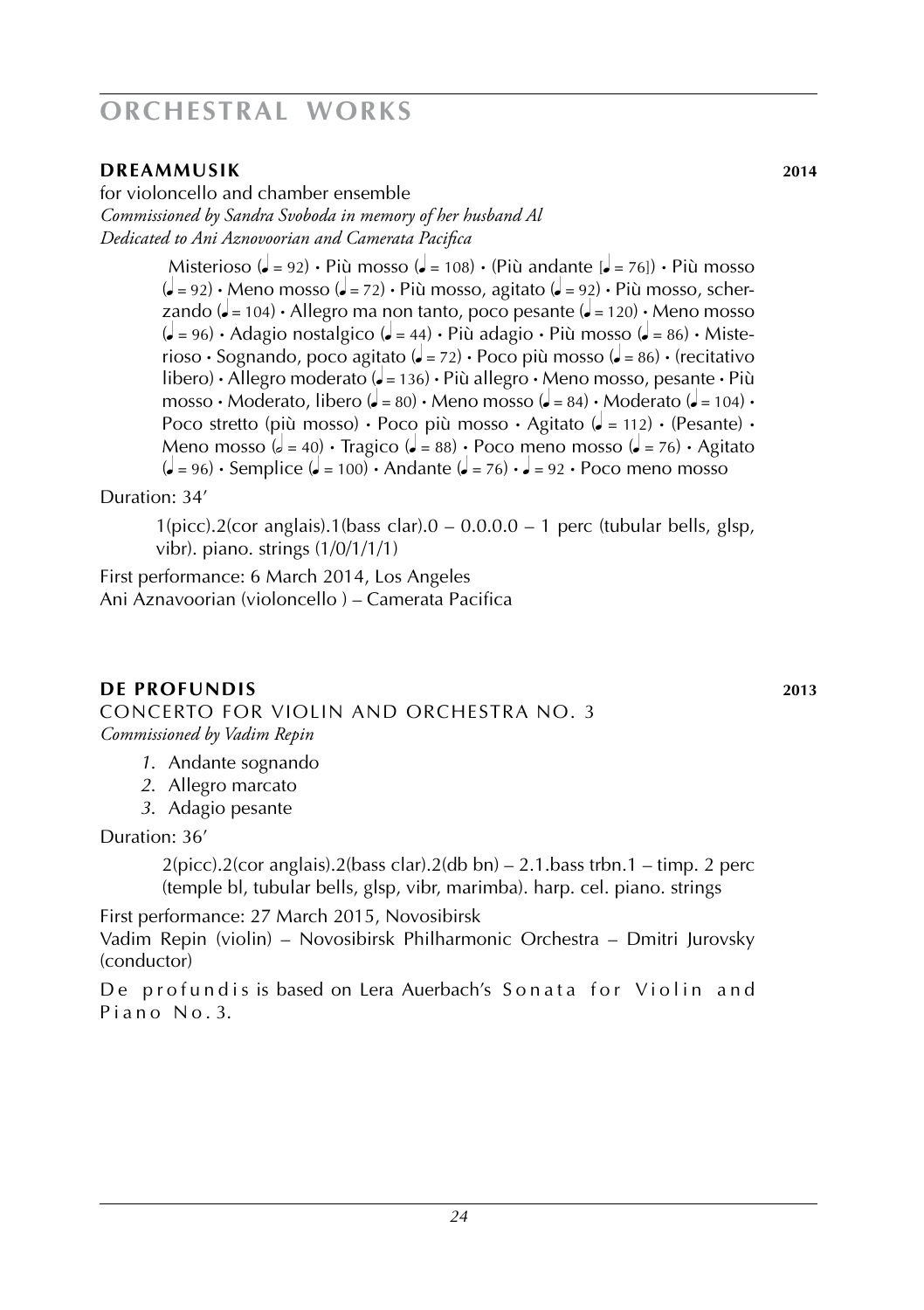### **CONCERTO FOR PIANO AND ORCHESTRA 2015**

'Only through time time is conquered'

- *1*. Moderato
- *2*. Misterioso
- *3*. Allegro marcato, ossessivo

Duration: 44'

 $3(pice).3(cor \text{ anglais}).3(bass \text{ clar}).3(db \text{ bn}) - 4.3.3(bass \text{trbn}).1 - timp, 5$ perc (tgl, ratchet, rainstick, templebl, side dr, bass dr, cym, bells, tam-t, singing saw, xyl, vibr). harp. cel. strings

First performance: 24 November 2015, Stuttgart Lera Auerbach (piano) – Stuttgart Philharmonic – Dan Ettinger (conductor)

The present work is based on a series of earlier versions of a withdrawn piano concerto, Op. 39 (originally commissioned by Herbert und Beverly Gelfand) whose first part was premiered on 18 November 1999 in Newark (Lera Auerbach, piano – New Jersey Symphony – David Commanday, conductor) and which was performed in its entirety on 18 November 2000 in Yaroslavl (Lera Auerbach, piano – Yaroslavl Philharmonic – Murad Annamamedov, conductor)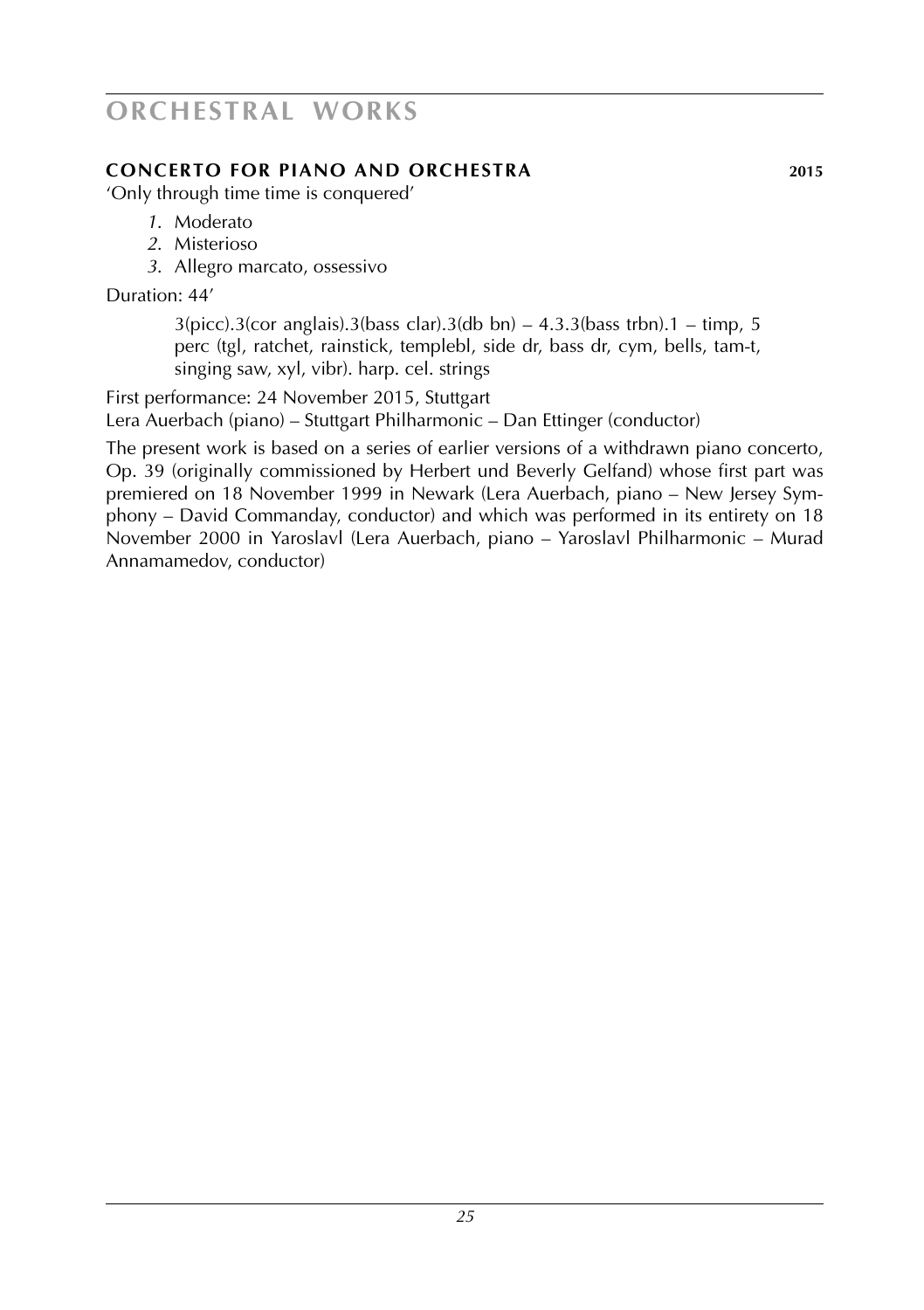### **the infant minstrel and his peculiar menagerie 2016**

Symphony No. 3 for violin, mixed choir and orchestra

*Commissioned by the Bergen Philharmonic Orchestra, the BBC Proms and the Orchestre de la Suisse Romande*

text: 'Erroneous Anonymus'

- *1*. Overture *Andante sognando, libero* (q = 58) **·** q = 63 **·** *Poco più mosso* (q = 76) **·** *Misterioso sognando* (q = 76) **·** *Adagio nostalgico,libero attacca*
- 2. Child-Bard *Agitato con brio* ( $\bullet$  = 112) **·** *Scherzando* ( $\bullet$  = 92) **·** *Più andante* **·** *Scherzando* ( $\bullet$  = 92) **·** *Tempo primo, con brio* ( $\bullet$  = 104) **·** *Poco meno mosso attacca*
- *3.* Interlude (Promenade I) *Adagio nostalgico* ( $\sqrt{=}$  = 46)  $\cdot \sqrt{=}$  *e Tempo I* ( $\sqrt{}=$  48)  $\cdot$ *attacca*
- *4*. Lament for a Common Corporant *Tragico comico* (q = 56) **·** *Recitativo*  $libero \cdot Scherzando$  ( $\downarrow$  = 72)  $\cdot$  *Stretto*  $\cdot$  *Tempo di valse* ( $\downarrow$  = 88)  $\cdot$  *Tragico comico* ( $\bullet$  = 60) **·** *Poco più mosso* ( $\bullet$  = 76) **·** *Recitativo libero* ( $\bullet$  = 76) · *attacca*
- 5. Who Is Dickery Dare? *Allegretto scherzando* ( $\sqrt{ }$  = 120) **·** *Andante recitati* $vo$  ( $\bullet$  = 76) **•** *Quasi romantico* ( $\bullet$  = 92) **•** *Poco più mosso* ( $\bullet$  = 112) **•** *Poco meno mosso* (q = 92) **·** *Andante, recitativo libero e rit. attacca*
- *6.* Interlude (Promenade II) *Andantino* ( $\epsilon = 63$ ) **·** *Più mosso* ( $\epsilon = 112$ ) · *Vivace*  $(a = 96) \cdot a = a$  *attacca*
- *7*. Who Plays My Drum? *Allegro* (q = 120) **·** *Poco meno mosso, recitativo e drammatico* **·** *Tempo I* **·** *Meno mosso, recitativo libero* **·** *Tempo I* **·** *Poco mosso attacca*
- *8.* Guacamole Treatment *Allegretto, marcato molto*  $\cdot \cdot$  =  $\cdot \cdot$  *Meno mosso*  $\cdot$ *Tempo I* ( $\downarrow$  = 73)  $\cdot$   $\downarrow$  =  $\downarrow$   $\cdot$  *Meno mosso, recitativo libero*  $\cdot$  *Tempo I* ( $\downarrow$  =  $\downarrow$ ) *attacca*
- *9.* Moon-Rider *Sognando libero* ( $\bullet$  = 80)  $\cdot$  *Recitativo*  $\cdot$  *Poco più agitato* ( $\bullet$  = 88)  $\cdot$ *Tempo I* ( $\sqrt{ }$  = 80) **·** *Poco meno mosso e rit.* **·** *Recitativo libero* ( $\sqrt{ }$  = 72) *attacca*
- 10. Child-Wanderer *Andante* ( $J = 60$ ) **·** *Poco meno mosso* ( $J = 54$ ) **·** *Poco agitato* ( $\dot{=}$  = 60)

Duration: 43'

 $3(pice, alto$  flute). $2(cor$  anglais). $2(bass$  clar). $2(db$  bn)  $- 2.2.2(bass$  trbn). $1$ timp. 3 perc (wood bl, snare dr, bass dr, bells, glsp, vibr, marimba. singing saw). harp. piano. cel. strings

First performance: 7 April 2016, Bergen

Vadim Gluzman (violin) – Bergen Philharmonic Choir – Bergen Philharmonic Orchestra – Edward Gardner (conductor)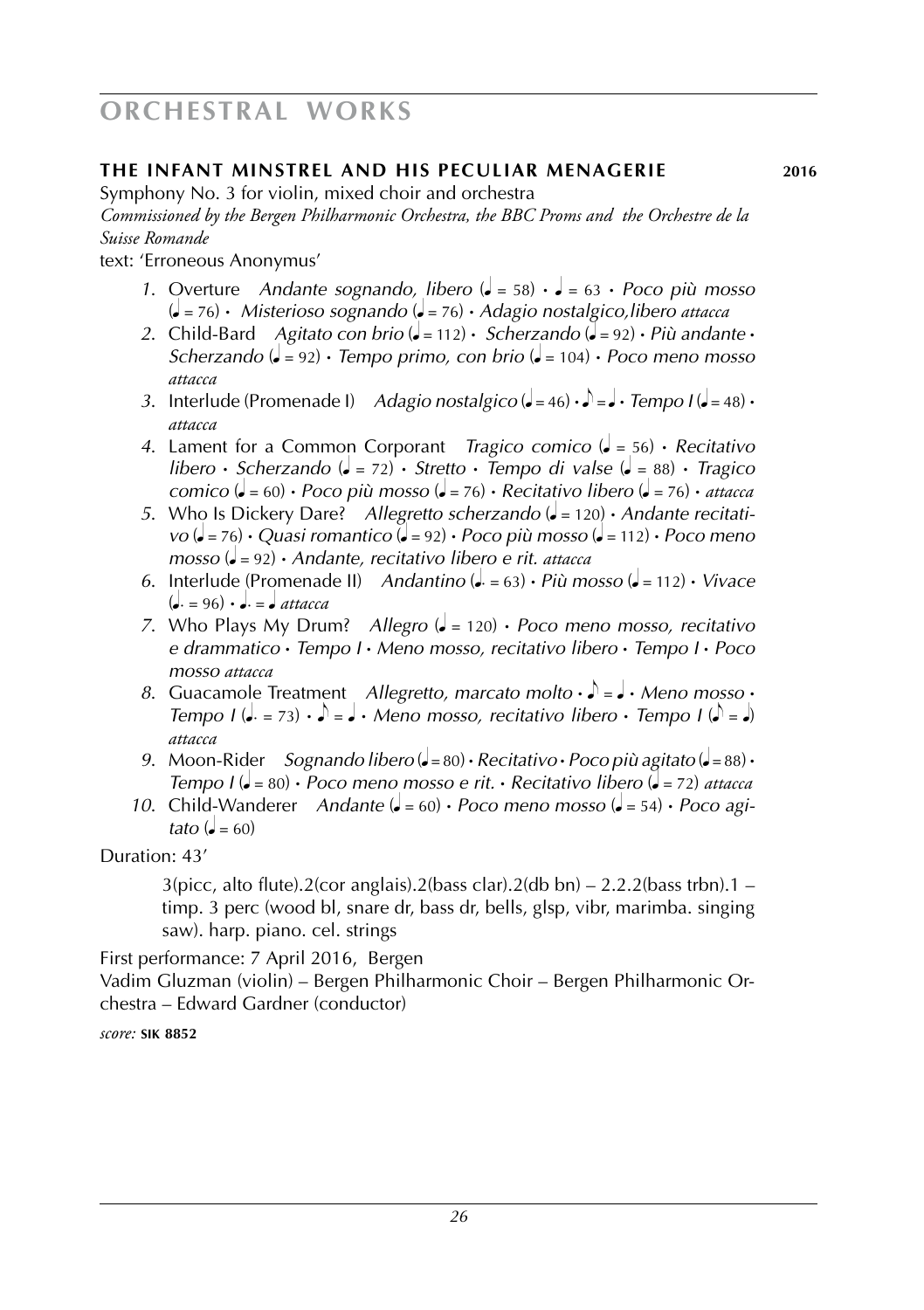### **NYx:** Fractured Dreams **2017**

Concerto for violin and orchestra no. 4

*Commissioned by the New York Philharmonic*

*Composed for Leonidas Kavakos*

- *1.* Sogno I *Libero* ( $\bullet$  = 56) **·** *Marcato ritmico* ( $\bullet$  = 112) **·** *Misterioso* ( $\bullet$  = 56) **·**  $Recitation (d = 72) \cdot d = 84 \text{ attacc}$
- *2*. Sogno II *Pesante* (q = 72) **·** *Recitativo libero attacca*
- *3*. Sogno III *Tragico* (q = 56) *attacca*
- *4*. Sogno VI *Nostalgico* (q = 56) **·** *Poco più mosso, nostalgico* (q = 72) **·** *Meno*  $mosso (J = 66)$  *attacca*
- *5*. Sogno V *Scherzando meccanico* (q = 112) **·** *Adagio* (q = 56) **·** *Più mosso* (q = 72) **·** *Adagio* (q = 56) **·** *Meno mosso attacca*
- *6*. Sogno VI *Allegro moderato* ( $\sqrt{ }$  = 84) **·** *Adagio* ( $\sqrt{ }$  = 92) *· attacca*
- *7*. Sogno VII *Sognando libero* (q = 72) **·** *A tempo, recitativo libero attacca*
- *8*. Sogno VII *Nostalgico curioso* (q = 92) *attacca*
- *9*. Sogno IX *Allegro furioso* (q = 120) **·** *Adagio e rit. attacca*
- *10.* Sogno X *Magico* ( $\bullet$  = 66) **·** *Interruzione, allegro moderato* ( $\bullet$  = 88) *· attacca*
- *11*. Sogno XI *Tragico* (q = 92) **·** *(Pesante)* **·** (q = 76) **·** *L*'*istesso tempo, agitato molto*  $\mathcal{L} = 76$  **·** *attacca*
- *12*. Sogno XII *Adagio misterioso* (q = 52) **·** *Allegro furioso* (q = 140) **·** *Agitato libe ro* (q = 72) **·** *(Più stretto)* **·** q = 120 **·** *Adagio nostalgico* (q = 60) **·** *Adagio* **·** *attacca*
- *13*. Sogno XIII *Allegro furioso*

Duration: 30'

 $3(b)$  (bicc). 2(cor anglais). 2(bass clar). 2(db bn) – 2.1. 2(bass trbn). 1 – timp. 4 perc (tgl, wood bl, bass dr, tam-t, bells. glsp. vibr, marimba, musical saw). harp. piano. cel. strings

First performance: 1 March 2017, New York, David Geffen Hall

Leonidas Kavakos (violin) – New York Philharmonic – Alan Gilbert (conductor)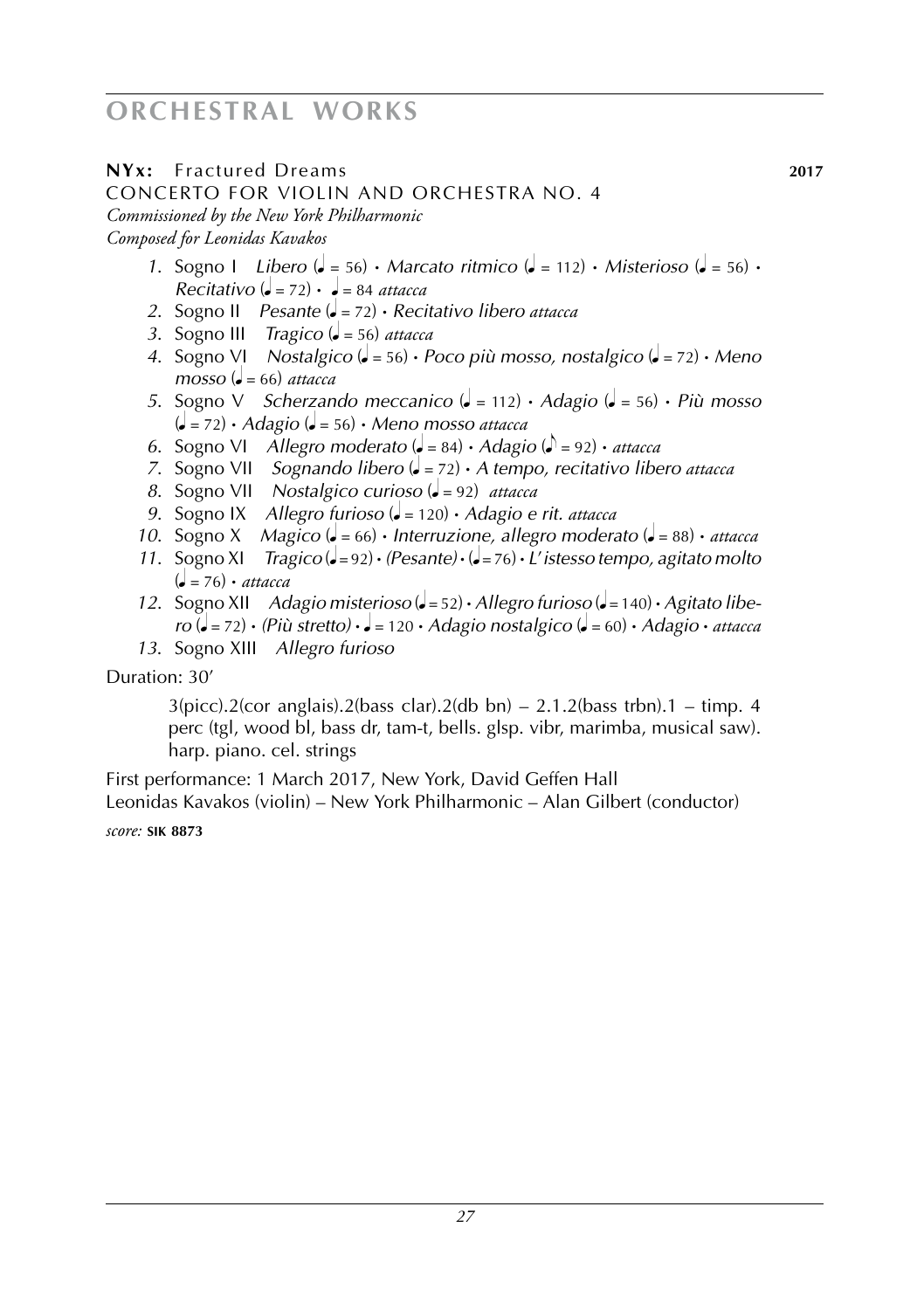### **mozart's twofold dream 2017**

CONCERTO GROSSO NO. 5 for violin, piano and orchestra based on W. A. Mozart's Concerto K 299/297c and Andante K 315 *Commissioned by ProMusica Chamber Orchestra*

- *1*. Andante sognando **·** Allegro
- *2*. Andantino
- *3*. Sognando libero **·** Allegro

Duration: 30'

 $2$ (picc).2.2.2 – 2.1.0.0 – timp. vibr. strings

First performance: 22 April 2017, Columbus Katherine McLin (violin) – Lera Auerbach (piano) – ProMusica Chamber Orchestra – David Danzmayr (conductor)

### **arctica 2019**

Sympohony No. 4 for Piano, Choir and Orchestra *Commissioned by the National Geographic Society* text: Lera Auerbach (in Inuit)

- *1*. I. Solarstein Searching for North *Misterioso* ( $J = 60$ ) **·** *Poco meno* ( $J = 52$ ) **·** *Più mosso, agitato molto* **·** *Poco meno mosso* **·** *Tempo I* (q = 60)
- 2. Angakok's First Flight: Beyond Dreaming *L'istesso tempo, libero* ( $\sqrt{=}$  = 60) **·** *Più stretto* ( $\bullet$  = 69)  $\cdot$  *Più agitato* ( $\bullet$  = 80)  $\cdot$  *Tempo I* ( $\bullet$  = 60)
- *3*. II. Magic Incantation: Spirits of Light *Scherzando* (q = 76) **·** *Scherzando*  $\left(\frac{\mathsf{I}}{\mathsf{I}} = 100\right)$  **·** *Poco meno mosso*  $\left(\frac{\mathsf{I}}{\mathsf{I}} = 84\right)$  **·** *Più mosso ed agitato*  $\left(\frac{\mathsf{I}}{\mathsf{I}} = 116\right)$  · *Miste* $rioso$  ( $\bullet$  = 80) **·** *Meno mosso* ( $\bullet$  = 60)
- *4.* Angakok's Second Flight *Misterioso* ( $\sqrt{ }$  = 60) **·** *Più* mosso ( $\sqrt{ }$  = 104) **·** *Più*  $\frac{1}{2}$  *stretto* ( $\frac{1}{2}$  = 120) **·** *Meno mosso* ( $\frac{1}{2}$  = 72)
- *5*. III. Magic Incantation: The Spirit of the Wind *L'istesso tempo, misterioso*  $(d = 72)$  **·** *Adagio misterioso*  $(d = 48)$  **·** *Più agitato*  $(d = 56)$
- 6. Angakok's Third Flight  $\sqrt{ } = 60$
- *7.* IV. Dance of the Men-Bears *Adagio misterioso, libero molto* ( $J = 60$ ) **·** *Allegro rustico* ( $\sqrt{ }$  = 108) **·** *Adagio* ( $\sqrt{ }$  = 42) **·** *Allegro furioso* ( $\sqrt{ }$  = 112) **·** *Poco meno mosso, pesante* (q = 92) **·** *Misterioso libero* (q = 54) **·** *Allegro subito, pesante*
- *8*. Angakok's Fourth Flight *Allegro ossessivo* (q = 120) **·** *Meno mosso* (q = 72)
- *9*. V. Dance-Duel of the Women-Foxes *Furioso scherzando* (q = 88) **·** *Meno mosso, umoristico* (q = 66) **·** *Tempo I, scherzando* **·** *Quasi romantico, libero*  $\left(\frac{\partial}{\partial t}\right)$  **•** *Scherzando*  $\left(\frac{\partial}{\partial t}\right)$  **·** *Vivo furioso*  $\left(\frac{\partial}{\partial t}\right)$  **·** *(Molto aggressivo)* **·**  $\mathcal{L} = 132$
- 10. Angakok's Fifth Flight: Lament for Mistaking Wife for a Fox *Libero* ( $=66$ ) **·** *Scherzando* ( $\sqrt{ }$  = 112) **·** *Lamentoso umoristico* ( $\sqrt{ }$  = 66) **·**  $\sqrt{ }$  = 72
- *11.* VI. Magic Incantation: The Spirit of the Moon *Adagio sognando* ( $J = 50$ ) **·** *Poco più mosso* ( $d = 66$ ) **·** *Più adagio* ( $d = 50$ ) **·** ( $d = 66$ ) **·** *Ipnotico* ( $d = 50$ )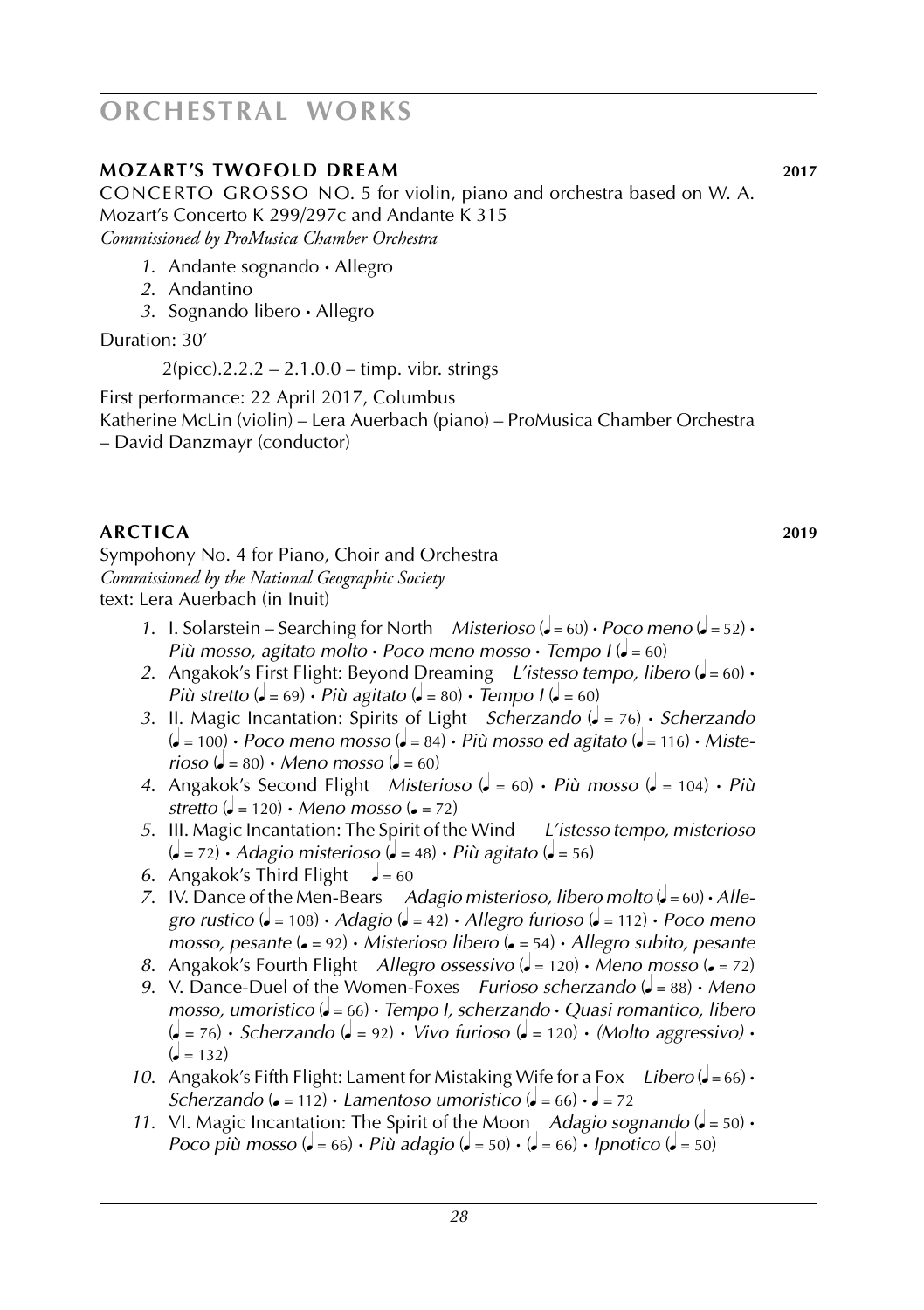### **ARCTICA** [CONTINUED]

- *12*. Angakok's Sixth Flight: The World of the Dead *Tragico, recitativo libero* (q = 50) **·** (q = 56) **·** *Agitato* (q = 72) **·** *Più agitato* (q = 80) **·** *Pesante, recitativo*  $\mathcal{L} = 60 - 66$
- *13*. VII. Magic Incantation: The Great Sedna (The Spirit of the Sea) *Poco più mosso ed accelerando* **·** *Agitato* (q = 140) **·** *Misterioso* (q = 88) **·** *Più agitato*  $\mathbf{Q} = 100$  **·** *Più stretto* **·** *Andante pesante*  $\mathbf{Q} = 58$
- *14.* VIII. Arctica The Crystal Mirror  $\left( \right) = 58$ ) **·** *Poco meno mosso*  $\left( \right) = 50$  · *Poco stretto* ( $\bullet$  = 60) **·** *Adagio* ( $\bullet$  = 50) **·** *Sognando, libero* · ( $\bullet$  = 58)

Duration: 44'

 $3(picc, alto fluct)$ .  $3(cor anglais)$ .  $3(bass clar)$ .  $3(db bn) - 4.2.3.1 - timp, 6$ perc (crot, flex, whistle, temple bl, side dr, bass dr, tam-t, tubular bells, glsp, vibr, marimba, theremin, water-drops, ice-drums, waterphone, watergong, chrystal glasses). 2 harps. cel. piano strings

First performance: 30 March 2019, Washington, Kennedy Center Lera Auerbach (piano) – The Washington Chorus – National Symphony Orchestra of Washington – Teddy Abrams (conductor)

### **eve**'**s lament** 'O Flowers, That Never Will Grow' **2019**

(evas klage 'O Blumen, die niemals blühen werden') for orchestra

*Cocommissioned by ORF Radio-Symphonieorchester Wien, Baltimore Symphony Orchestra, Netherlands Radio Philharmonic and the Netherlands Broadcasting Organization Avrotros part of Foundation Omroep Muziek, Wiener Konzerthausgesellschaft with additional funds by The Sorel Organization in loving memory of Judy Cope*

> Pesante disperatamente ( $\sqrt{ } = 60$ )  $\cdot$  meno mosso ( $\sqrt{ } = 48$ )  $\cdot$  Più mosso agitato ed accelerando ( $\epsilon = 92$ ) **·**  $\epsilon = 60$  **·** Nostalgico ( $\epsilon = 48$ ) **·** Adagio ( $\epsilon = 60$ ) · più mosso e stretto ( $\sqrt{ } = 92$ ) **·** Andante ( $\sqrt{ } = 72$ ) **·** Agitato ma pesante ( $\sqrt{ } = 92$ ) **·** Adagio (q = 52) **·** Più adagio (q = 44) **·** Misterioso **·** Adagio molto e rit. molto  $\mu = 44$

Duration: 13'

 $2$ (picc). $2$ (cor anglais). $2.2 - 2.1.1.1 -$  timp. 3 perc (tgl, bird-whistle, crot, cym, tam-t, tubular bells, glsp, vibr, marimba,water-gong aquaphone). harp. ondes martenot. strings

First performance: 24 October 2019, Vienna ORF Radio-Symphonieorchester Wien – Marin Alsop (conductor) The title quotes John Milton's 'Paradise Lost'.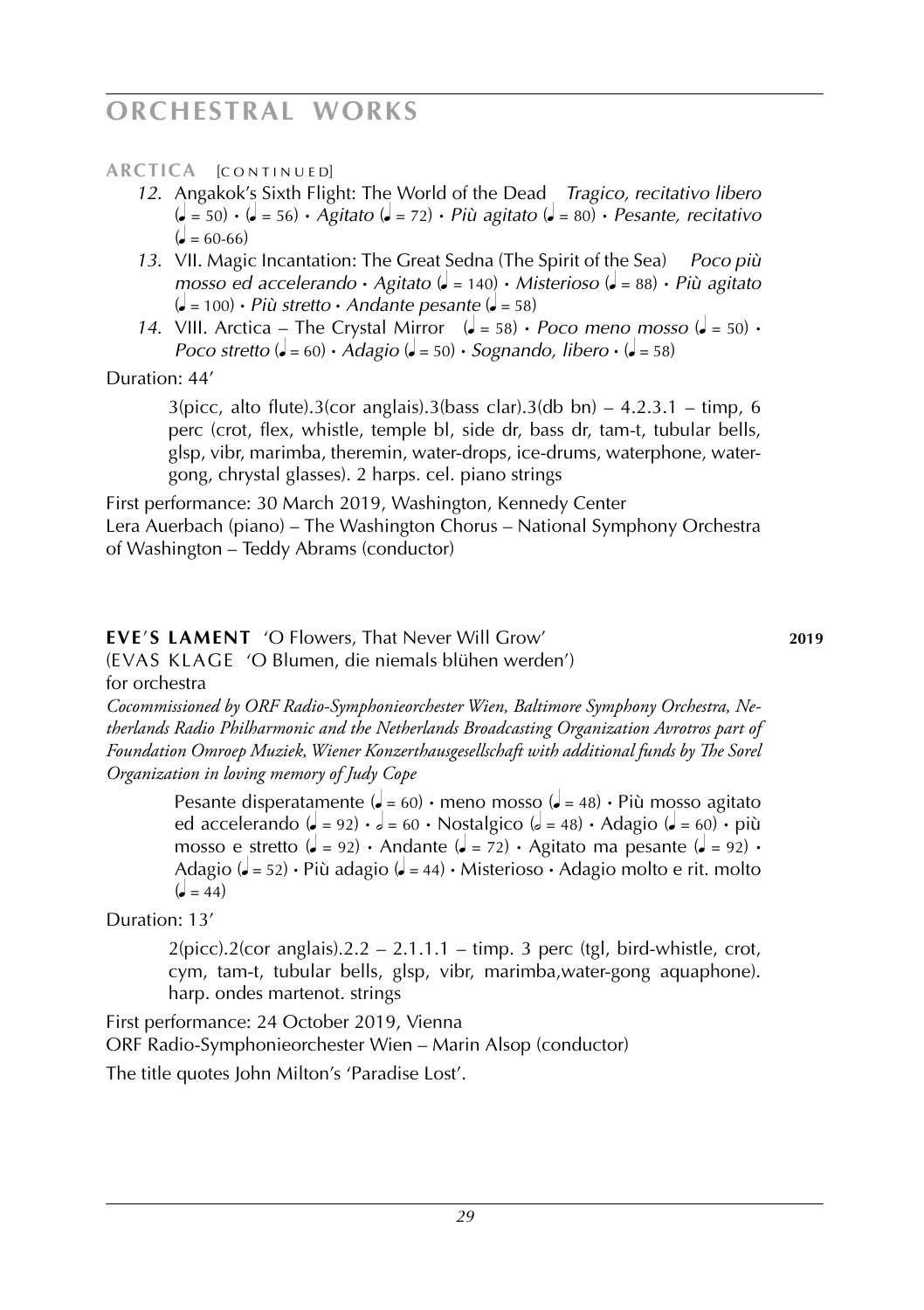### **piano TRIO no. 1** Op. 28 **1992**/**1994**

*Dedicated to Vadim Gluzman, Wendy Warner and Angela Yoffe*

Duration: 12'

- *1*. Prélude
- *2*. Andante
- *3*. Presto

First performance: 2 June 1999, Schwetzingen Vadim Gluzman (violin) – Wendy Warner (violoncello) – Angela Yoffe (piano)

#### *score and parts:* **s i k 8715**

c**D**: ODRCD 350 · Delta Piano Trio

### **SUITE for violin and piano** Op. 46a **1999**

Ten preludes from Op. 46

- *1*. Adagio (No. 1)
- *2*. Allegro marcato (No. 6)
- *3*. Andante (No. 8)
- *4*. Adagio (No. 12)
- *5*. Presto (No. 14)
- *6*. Adagio sognando (No. 15)
- *7*. Misterioso (No. 16)
- *8*. Tragico (No. 20)
- *9*. Andante (No. 23)
- *10*. Presto (No. 24)

### Duration: 22'

First performance: 15 November 2001, New York Vadim Gluzman (violin) – Angela Yoffe (piano)

*30*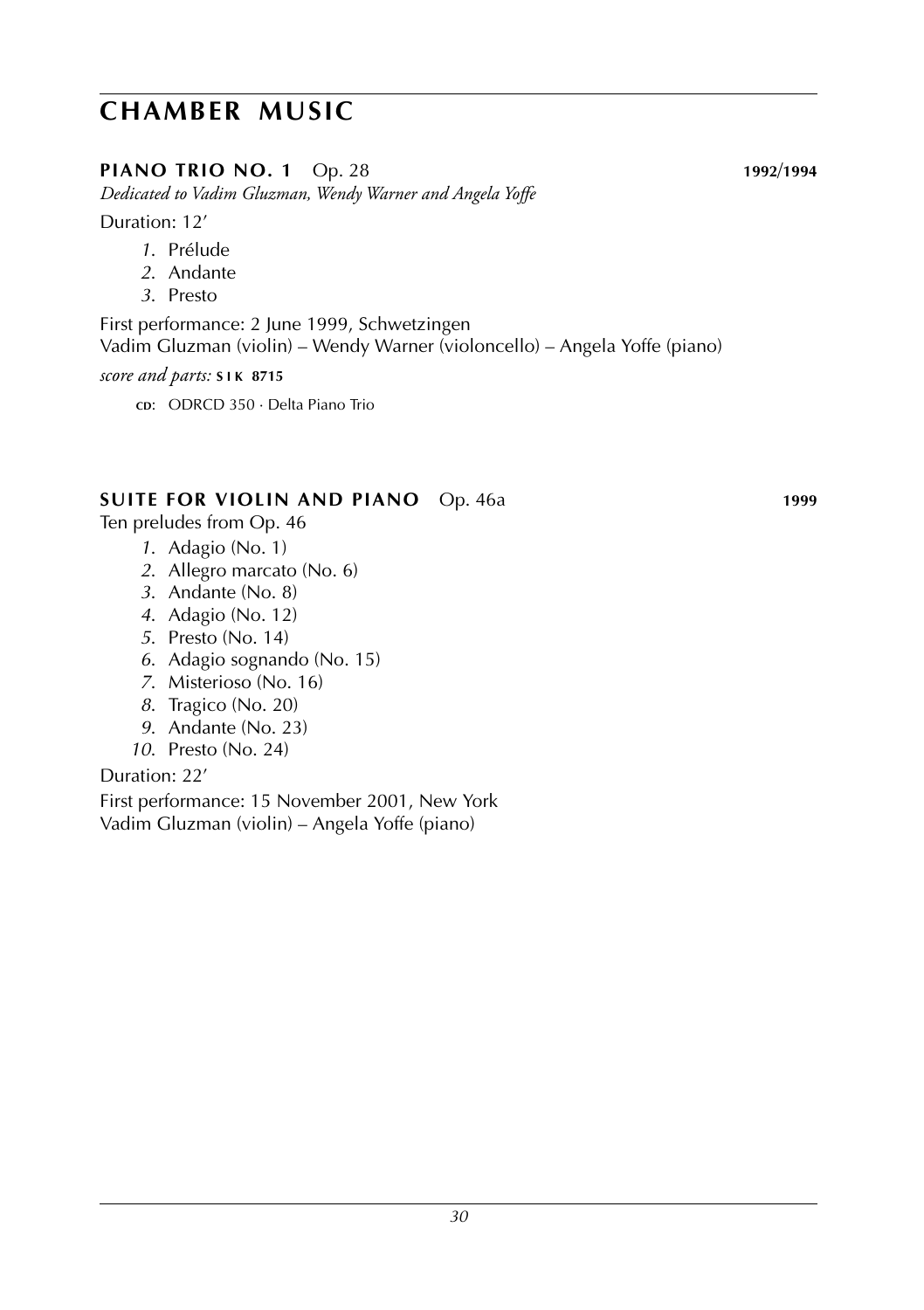### **twenty-four PRELUDES for violin and piano** Op. 46 **1999**

*Dedicated to Vadim Gluzman and Angela Yoffe Commissioned by Herbert and Beverly Gelfand*

- . C major *Adagio mortale*
- . A minor *Andante (Tempo di valse)*
- . G major *Andantino misterioso*
- . E minor *Allegro*
- . D major *Allegro moderato*
- . B minor *Allegro marcato*
- . A major *Allegro moderato*
- . F sharp minor *Andante*
- . E major *Allegro*
- . C sharp minor *Allegro*
- . B major *Allegretto*
- . G sharp minor *Adagio*
- . F sharp major *Allegro moderato*
- . E flat minor *Presto*
- . C sharp major *Adagio sognando*
- . B flat minor *Misterioso*
- . A flat major *Vivo*
- . F minor *Agitato*
- . E flat major *Moderato*
- . C minor *Tragico*
- . B flat major *Andante*
- . G minor *Moderato serioso*
- . F major *Andante*
- . D minor *Presto*

Duration: 52'

First performance (Concert version): 18 March 2004, San Francisco Vadim Gluzman (violin) – Lera Auerbach (piano)

First performance (Ballet version · Preludes C & V): 22 June 2003, Hamburg Vadim Gluzman (violoncello) – Angela Yoffe (piano)

- **cp:** BIS CD 1242 · Vadim Gluzman (violin) Angela Yoffe (piano)
- ► *see:* STAGE WORKS Preludes C & V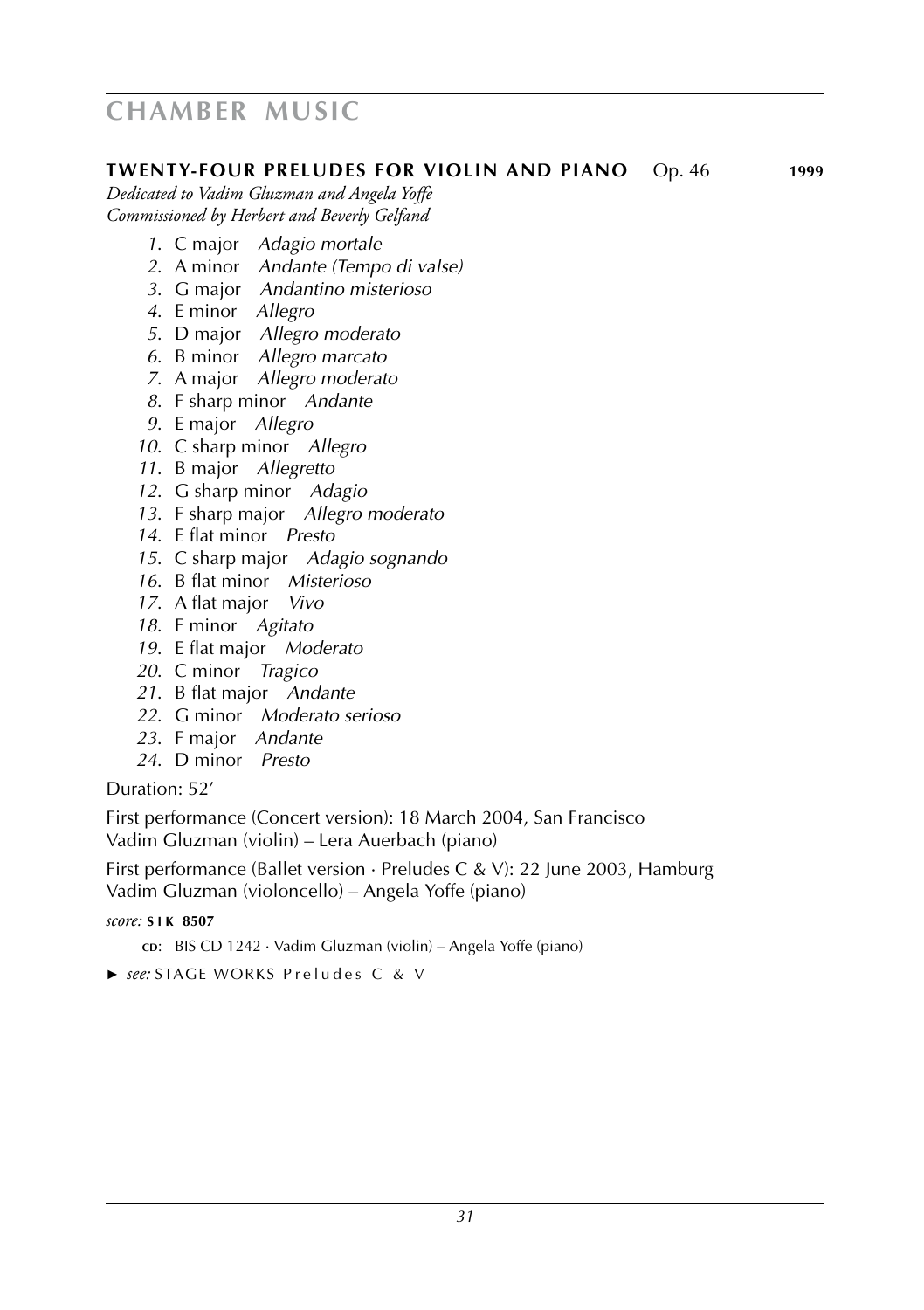### **twenty-four PRELUDES for violoncello and piano** Op. 47 **1999**

*Dedicated to John Neumeier*

*Co-commissioned by Tom and Vivian Waldeck and The Caramoor International Music Festival*

- . C major *Andante*
- . A minor *Allegro*
- . G major *Andante misterioso*
- . E minor *Allegro obsessivo*
- . D major *Moderato*
- . B minor *Tragico*
- . A major *Vivo ma non troppo*
- . F sharp minor *Grave*
- . E major *Vivace*
- . C sharp minor *Adagio sognando*
- . B major *Allegro*
- . G sharp minor *Adagio*
- . G flat major *Moderato*
- . E flat minor *Scherzando*
- . D flat major *Allegro con brio*
- . B flat minor *Tempo di valse*
- . A flat major *Allegro ritmico*
- . F minor *Andantino*
- . E flat major *Allegro appassionato*
- . C minor *Giocoso*
- . B flat major *Dialogo*
- . G minor *Andante nostalgico*
- . F major *Adagio sognando*
- . D minor *Vivo*

Duration: 46'

First performance (Concert version): 11 July 2008, Caramoor

Alisa Weilerstein (violoncello) – Lera Auerbach (piano)

First performance (Ballet version · Preludes C & V): 22 June 2003, Hamburg Ani Aznavoorian (violoncello) – Lera Auerbach (piano)

*score:* **sik 8508**

► *see:* STAGE WORKS Preludes C & V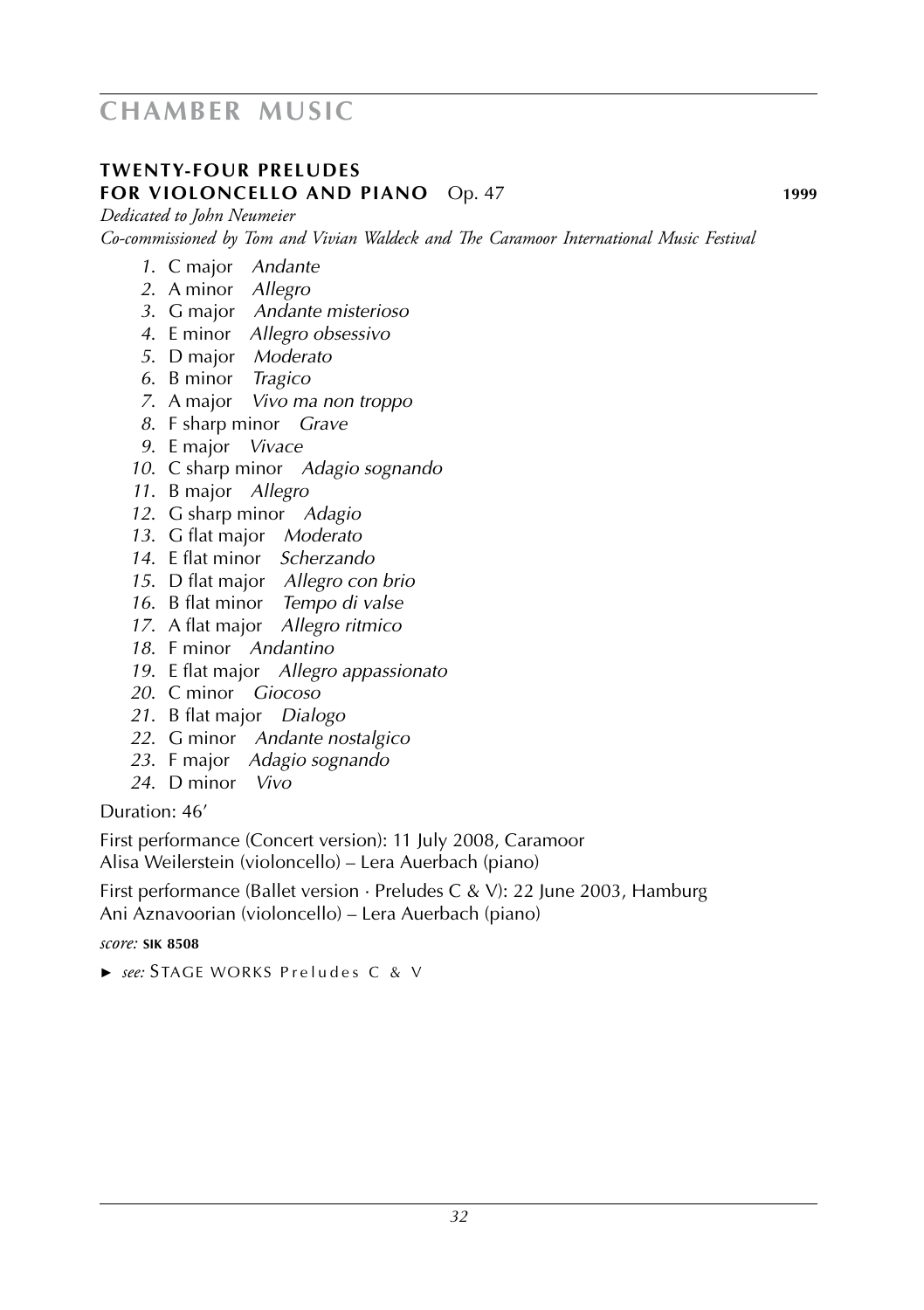#### **SUITE for violoncello and piano** Op. 47a **1999**

Nine preludes from Op. 47

- *1*. Andante (No. 1)
- *2*. Allegro (No. 2)
- *3*. Andante misterioso (No. 3)
- *4*. Allegro appassionato (No. 19)
- *5*. Tragico (No. 6)
- *6*. Allegro con brio (No. 15)
- *7*. Tempo di valse (No. 16)
- *8*. Adagio (No. 12)
- *9*. Vivo (No. 24)

#### Duration: 17'

First performance: 1 June 2000, Baltimore Wendy Warner (violoncello) – Lera Auerbach (piano)

#### **POSTLUDE** Op. 47b **1999**

Encore for violin and piano *Dedicated to the memory of Saul Barnett*

Duration: 2'30"

*score:* **sik 8546**

**cd**: BIS 1242 · Vadim Gluzman (violin) – Angela Yoffe (piano)

### **THREE DANCES IN THE OLD STYLE** Op. 54 **2000**

Encores for violin and violoncello *Dedicated to Eugene Kalnitsky*

Duration: 5'

First performance (Nos. 1 and 2): 14 July 2001, Lockenhaus Sandis Steinberg (violin) – David Geringas (violoncello)

First performance (No. 3): 18 May 2002, Schwetzingen Gidon Kremer (violin) – Marta Sudraba (violoncello)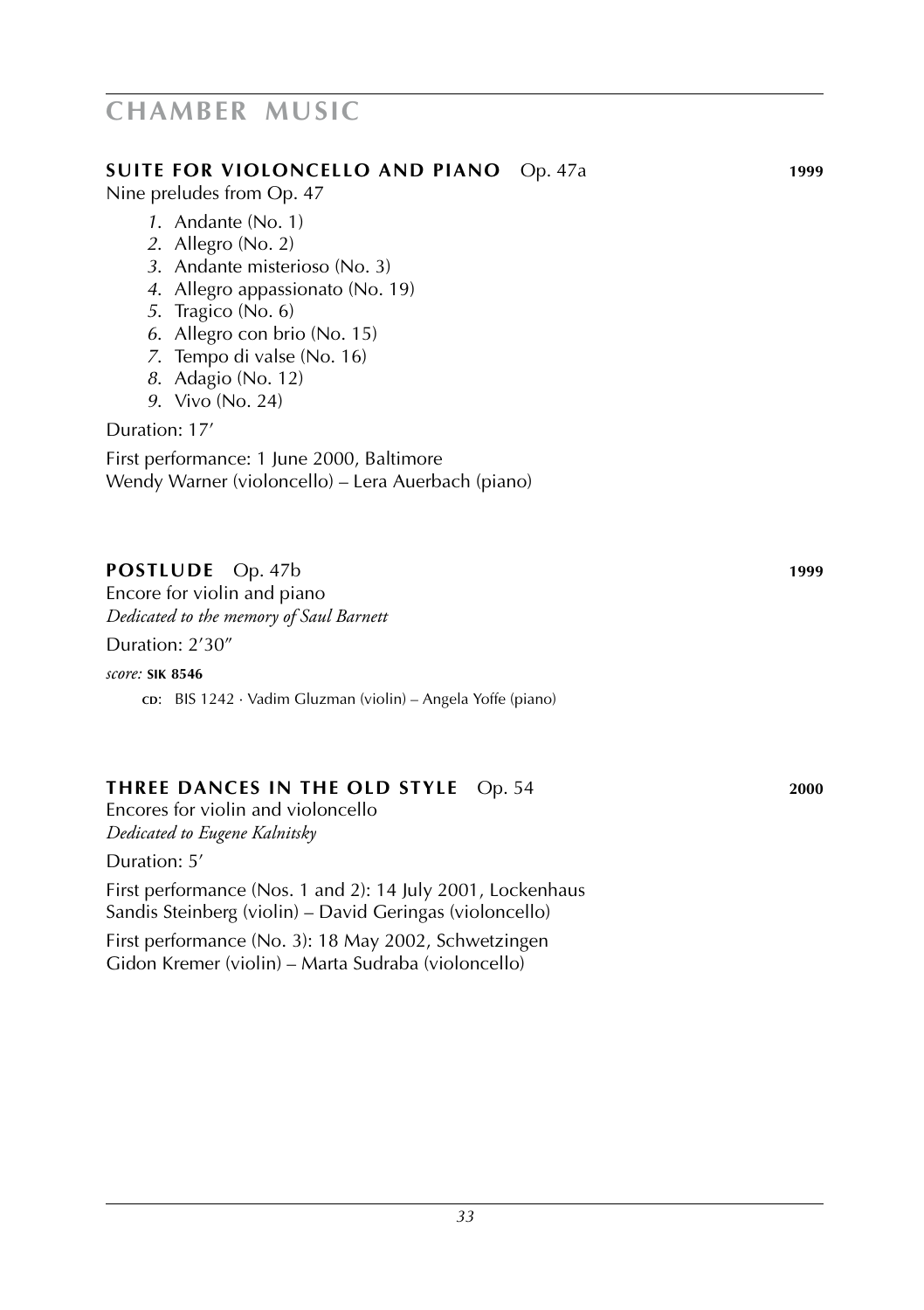### **SONATA FOR VIOLIN AND PIANO NO. 1** Op. 57 **2000**

*Dedicated to Philippe Quint*

- *1*. Grandioso
- *2*. Moderato
- *3*. Andante religioso
- *4*. Allegro

Duration: 23'

First performance: 7 February 2001, Mexico City Philippe Quint (violin) – Tatiana Goncharova (piano)

### **FIVE PRELUDES** [D M ITRL SHOSTAKO V ICH] **2000**

Five Preludes from Shostakovich's Op. 34 (1933) arranged for violin and piano by Lera Auerbach. They were conceived, together with Dmitri Tsyganov's existing arrangement of 19 preludes, to complete the 24 preludes cycle in a version for violin and piano.

*Commissioned by Grigory Kalinovsky*

- *1*. Moderato (No. 4)
- *2*. Andante (No. 7)
- *3*. Adagio (No. 14)
- *4*. Moderato (No. 23)
- *5*. Presto (No. 9)

Duration: 8'

First performance: 5 September 2001 Jerusalem Grigory Kalinovsky (violin) – Tatiana Stepanova (piano)

*score:* **sik 2392**

c**D**: CENTAUR RECORDS 2636 · Grigory Kalinovsky (violin) – Tatiana Goncharova (piano). Together with 19 Shostakovich preludes arranged by Dmitri Tsyganov

Lera Auerbach also made two arrangements of Shostakovich's Op. 34 (complete cycle) for violoncello and piano (2008) and for viola and piano (2010).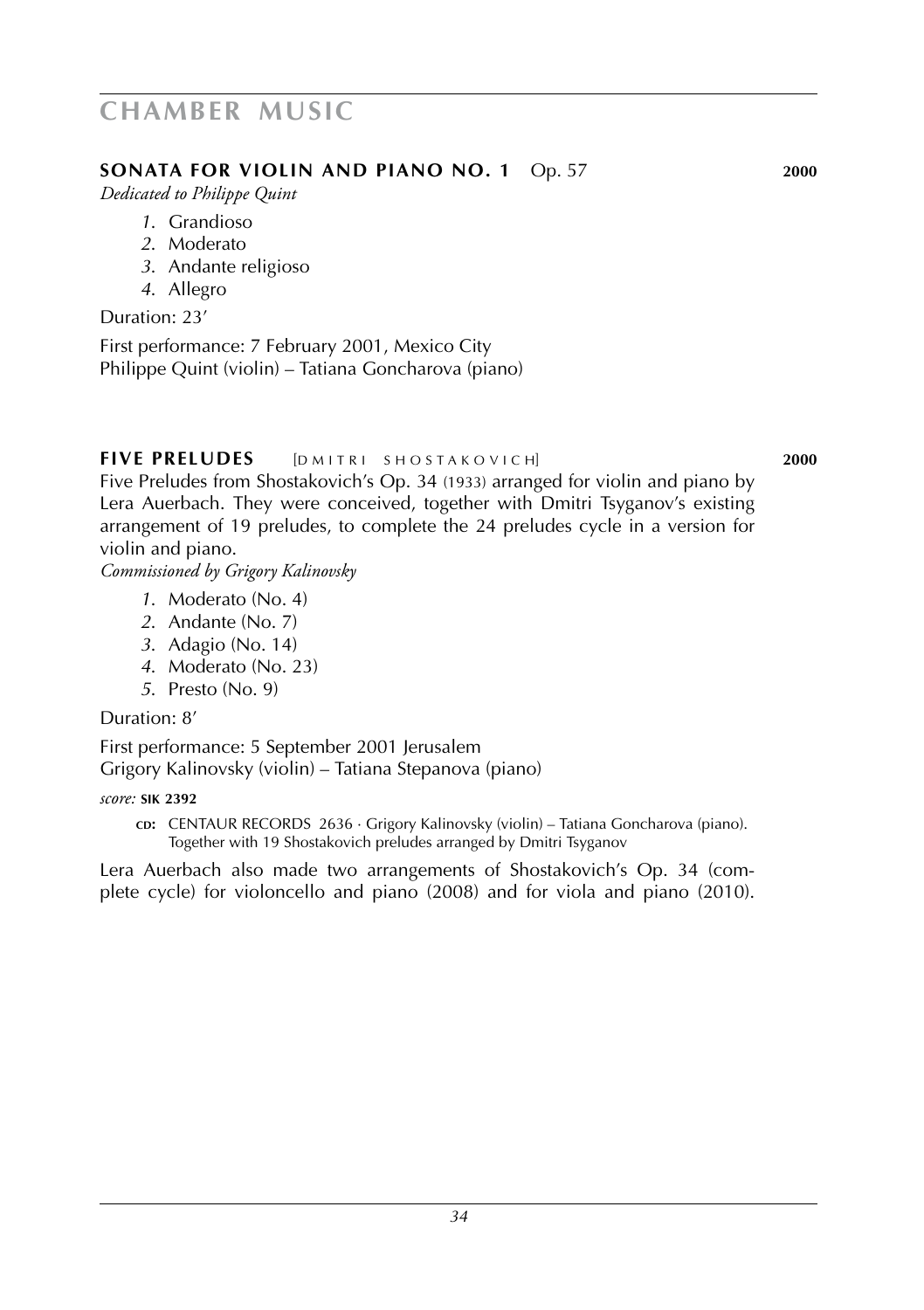#### **OSKOLKI** (broken pieces) Op. 61 **2001**

for violin and piano *Dedicated to Gidon Kremer*

- *1*. Agitato
- *2*. Allegro moderato
- *3*. Adagio
- *4*. Moderato
- *5*. Andante
- *6*. Vivo
- *7*. Andante
- *8*. Allegro moderato
- *9*. Andante
- *10*. Vivo

Duration: 14'30"

First performance: 28 March 2004, Basel, Festival 'les Muséiques' Gidon Kremer (violin) – Lera Auerbach (piano)

*score:* **sik 8546**

#### **SONATA FOR VIOLIN AND PIANO NO. 2**

(**September 11**) Op. 63 **2001**

in one movement

Duration: 11'

First performance: 7 October 2003, New York

Philippe Quint (violin) – Adam Neiman (piano)

*score:* **sik 8551**

**cp:** BIS CD 1592 · Vadim Gluzman (violin) – Angela Yoffe (piano)

#### **SONATA FOR VIOLONCELLO AND PIANO NO. 1** Op. 69 **2002**

*Dedicated to David Finckel and Wu Han Co-commissioned by Hancher Auditorium / The University of Iowa and the Music in the Park Series, St. Paul, MN*

- *1*. Allegro moderato
- *2*. Lament (Adagio)
- *3*. Allegro assai
- *4*. Con estrema intensità

Duration: 24'

First performance: 19 February 2003, Iowa City David Finckel (violoncello) – Wu Han (piano)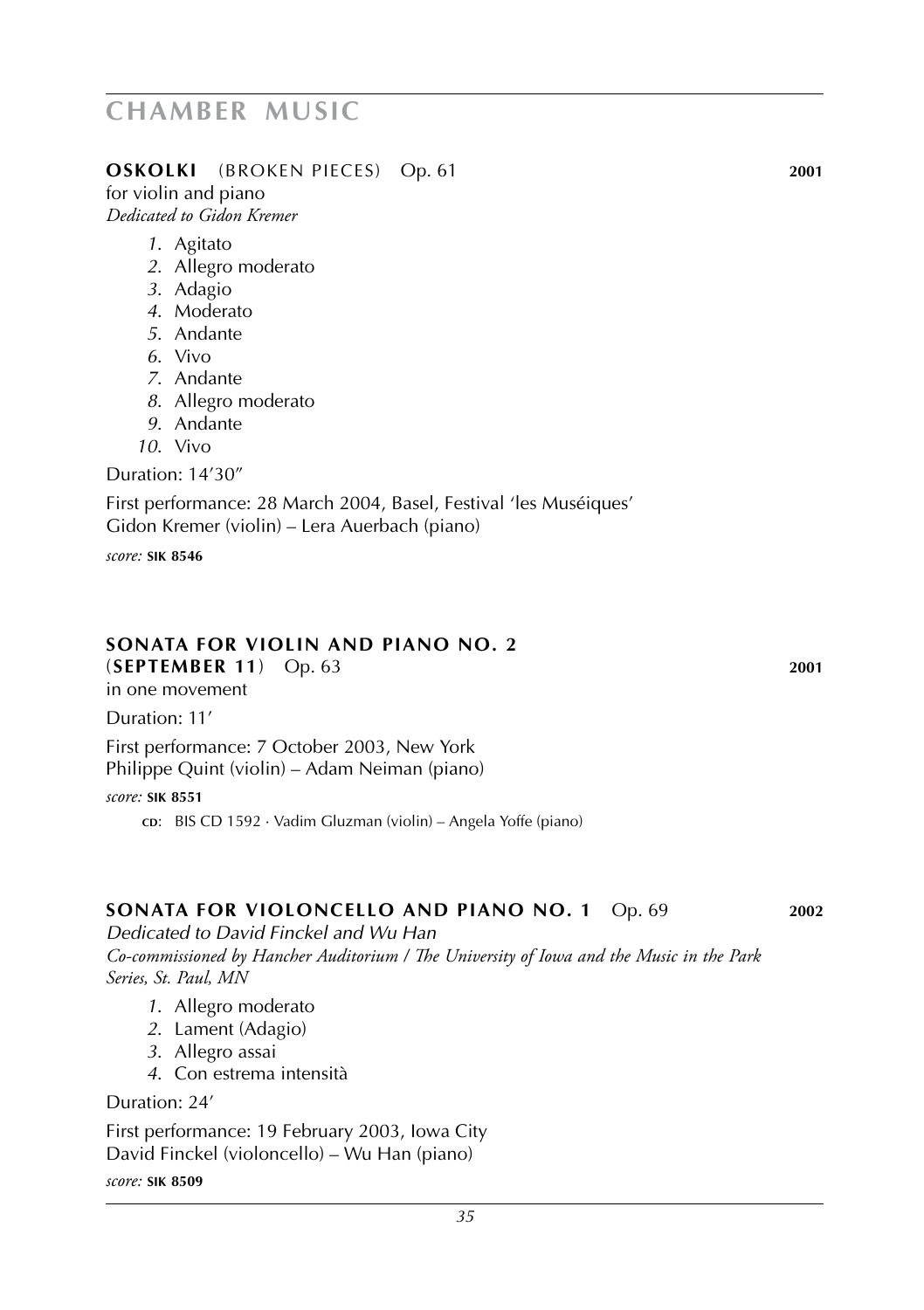### **STRING QUARTET NO. 1** Op. 79 **2004**

*Commissioned by Impresariat Simmenauer, dedicated to Sonia Simmenauer*

- *1*. Allegro molto
- *2*. Moderato Allegro ma non troppo
- *3*. Agitato Grave funebre

Duration: 16'

First performance: 16 January 2005, Lucerne Kuss Quartet

### **epilogue 2005**

for string quartet Hommage à Edith Wharton *Commissioned by Close Encounters with Music*

one movement

Duration: 16'

First performance: 28 May 2005, Tanglewood, Ozawa Hall Yehonatan Berick, Cornelius Dufallo (violins) – Toby Appel (viola) – Yehuda Hanani (violoncello)

#### **SONATA FOR VIOLIN AND PIANO NO. 3 2005**

*Commissioned by Arizona Friends of Chamber Music ant the Harry and Lea Gudelsky Foundation in memory of H. Paul Gudelsky*

- *1*. Adagio tragico
- *2*. Allegro marcato
- *3*. Adagio pesante
- *4*. Allegro assai

Duration: 18'

First performance: 5 February 2006, Tucson Vadim Gluzman (violin) – Lera Auerbach (piano)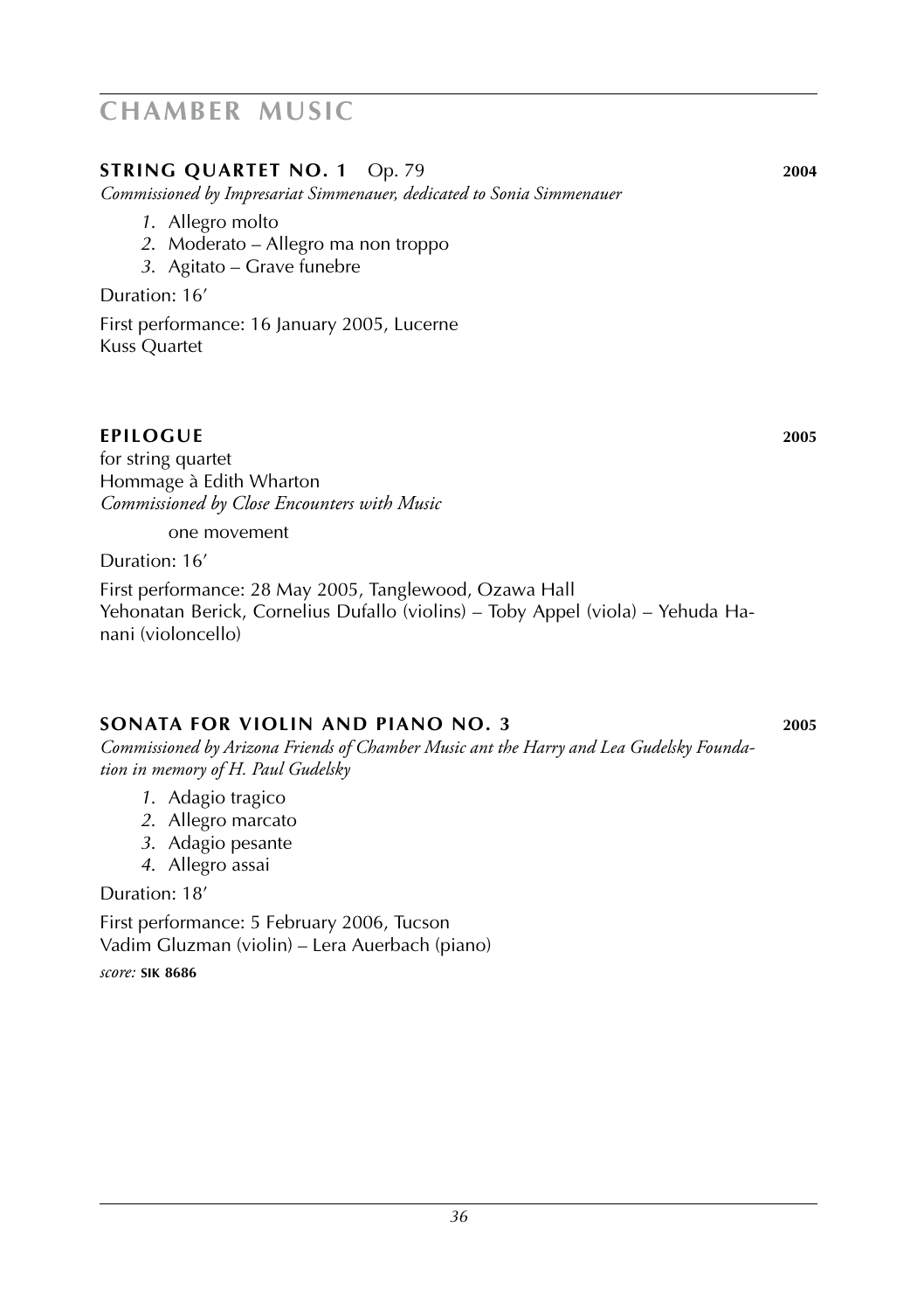### **primera luz** (**string quartet no. 2**) **2005**

*Commissioned by Semana de música religiosa Cuenca*

- *1*. Adagio
- *2*. Monologue
- *3*. Four Questions (Adagio)
- *4*. Con moto
- *5*. Con moto, ma molto pesante, intensivo e tragico
- *6*. Agitato

Duration: 23' First performance: 8 April 2006, Cuenca Tokyo String Quartet

**POSTLUDE 2006** for violoncello and piano. Arrangement of No. 12 (G sharp minor, *Adagio*) from Twenty-four Preludes for Violoncello and Piano, Op. 47 (1999)

Duration: 2'30"

#### **cetera desunt.** sonnet for string quartet **2006** (**string quartet no. 3**)

*Commissioned by Jana Marko and Alexander Gérard*

- *1*. Dicis et non es
- *2*. Sic ego non sine te ... (nec tecum vivere possum)
- *3*. Dicis et non facis
- *4*. Nec tecum vivere possum ... (sic ego non sine te)
- *5*. Advenitatis asinus, pulcher et fortissimus
- *6*. Si vis pacem, para bellum
- *7*. Non omnia moriar
- *8*. Cetera desunt

Duration: 21'

First performance: 9 August 2006, Hamburg Petersen Quartet

c**D**: CAP 71 104 · Petersen Quartet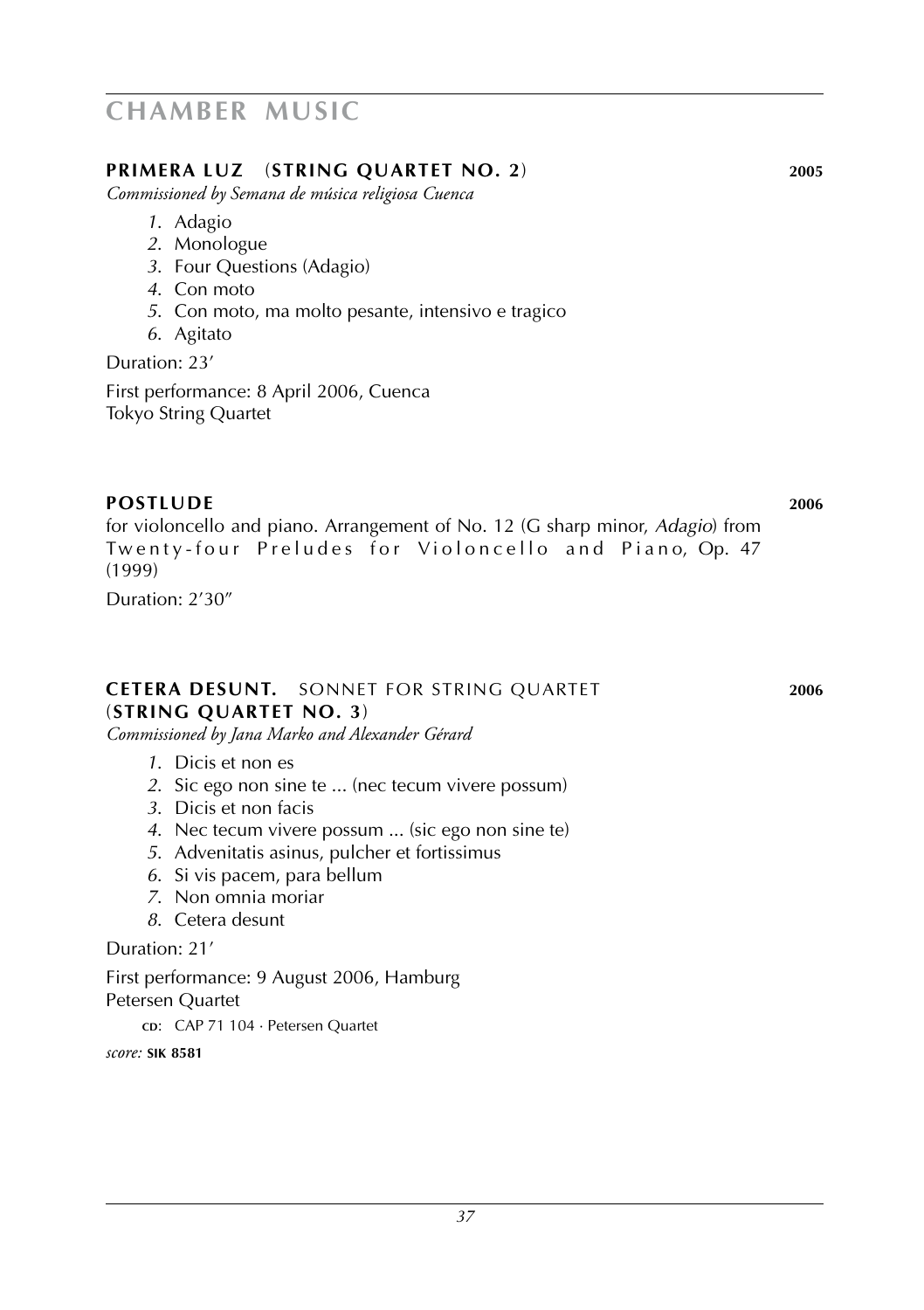### **POStscriptum 2006**

for piano trio Duration: 5'

First performance: 29 March 2008, Cologne Georg Sigl (violin) – Eckard Runge (violoncello) – Lera Auerbach (piano)

### **findings – sixteen inventions 2007** (**string quartet no. 4**)

*Commissioned by The Caramoor International Music Festival*

- *1*. Con moto, marcato
- *2*. Andante
- *3*. Religioso, dolce misterioso
- *4*. Moderato
- *5*. Allegretto
- *6*. Andante
- *7*. Agitato scherzando
- *8*. Recitativo andante
- *9*. Misterioso lento
- *10*. Moderato energico
- *11*. Scherzando
- *12*. Andante, ma con moto
- *13*. Andante misterioso sognando
- *14*. Prestissimo
- *15*. Andante
- *16*. Adagio molto, misterioso, ad lib.

### Duration: 27'

First performance: 19 July 2007, Caramoor Parker String Quartet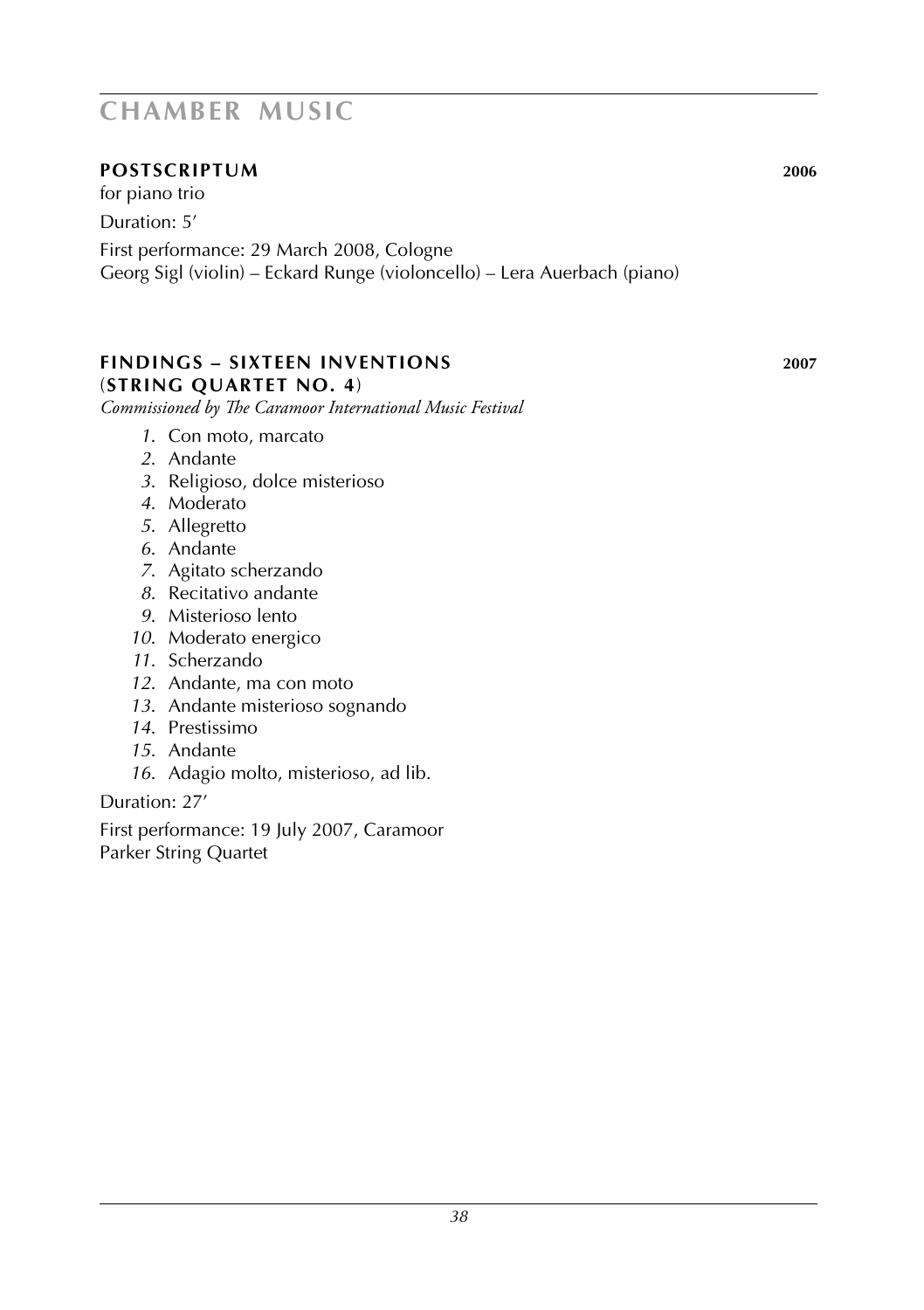#### **twenty-four PRELUDES for violoncello and piano 2008**

[D M I T R I S H O S T A K O V I C H]

Shostakovich's Op. 34 (1933) arranged for violoncello and piano by Lera Auerbach *Co-commissioned by Norddeutscher Rundfunk Hamburg and the New Orleans Friends of Music, Drs. Emel and Ranney Mize and Maestro Klauspeter Seibel*

- . C major *Moderato*
- . A minor *Allegretto*
- . G major *Andante*
- . E minor *Moderato*
- . D major *Allegro vivace*
- . B minor *Allegretto*
- . A major *Andante*
- . F sharp minor *Allegretto*
- . E major *Presto*
- . C sharp minor *Moderato non troppo*
- . B major *Allegretto*
- . G sharp minor *Allegro non troppo*
- . F sharp major *Moderato*
- . E flat minor *Adagio*
- . D flat major *Allegretto*
- . B flat minor *Andantino*
- . A flat major *Largo*
- . F minor *Allegretto*
- . E flat major *Andantino*
- . C minor *Allegretto furioso*
- . B flat major *Allegretto poco moderato*
- . G minor *Adagio*
- . F major *Moderato*
- . D minor *Allegretto*

Duration: 31'

First performance: 17 July 2008, Reinbek Alisa Weilerstein (violoncello) – Lera Auerbach (piano)

#### *score:* **sik 2427**

Lera Auerbach also made two arrangements of Shostakovich's Op. 34 for viola and piano (complete cycle, 2010) and for violin and piano (Nos. 4, 7, 14, 23, 9 – 2000)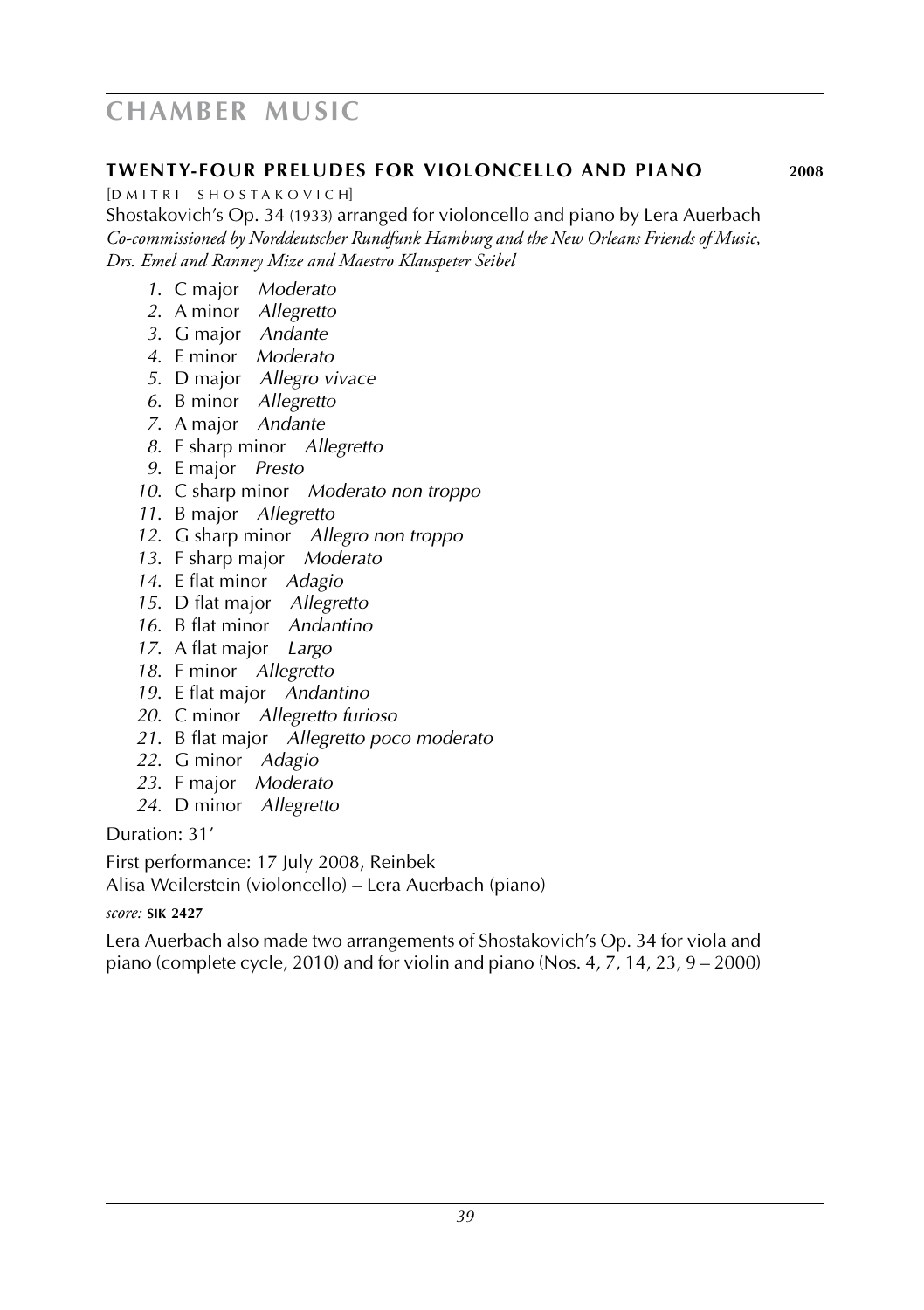#### **six preludes for double bass and piano 2008**

Arrangement of six preludes from Op. 46 (1999) *Dedicated to Rafael DeStella*

- *1*. Andante (tempo di valzer lento) (No. 2)
- *2*. Adagio sognando (No. 8)
- *3*. Adagio (No. 12)
- *4*. Tragico (No. 20)
- *5*. Moderato serioso (No. 22)
- *6*. Andante sognando (No. 23)

Duration: 13'

#### **POStscriptum 2009**

for mezzo-soprano, violoncello and piano (Arrangement of Postscriptum for piano trio [2006]) Duration: 5'

First performance: 1 May 2009, Washington Sasha Cooke (mezzo-soprano) – Alisa Weilerstein (violoncello) – Lera Auerbach (piano)

### **job's lament 2009**

for violin and piano *Commissioned by Verbier Festival* Duration: 13' First performance: 26 June 2009, Verbier Dmitri Sitkovetsky (violin) – Lera Auerbach (piano)

### **speak, memory 2010**

for violin and piano *Commissioned by and dedicated to Hilary Hahn* Duration: 3' Speak, Memory is also available in a version for violin solo.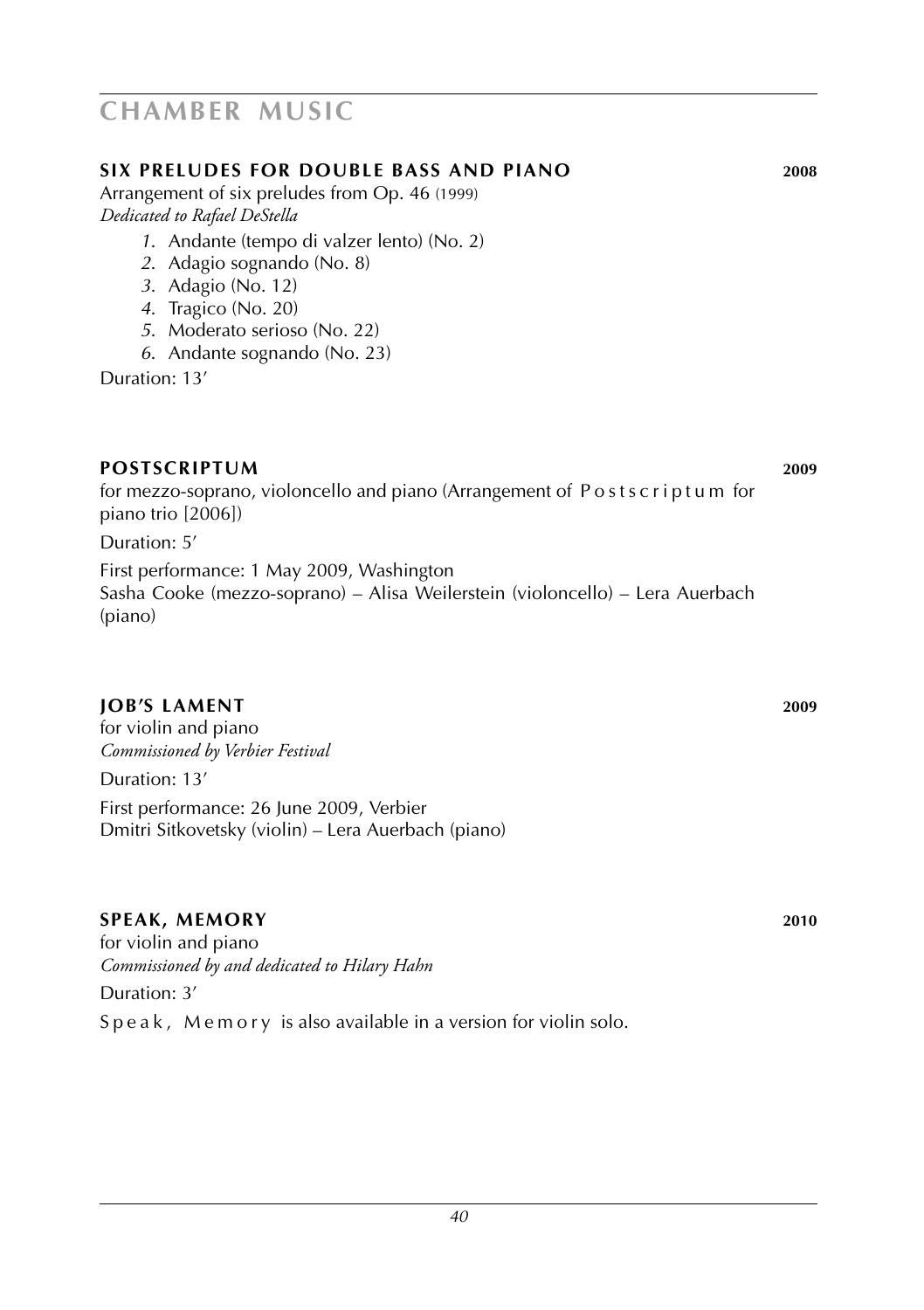### **twenty-four preludes 2010**

**FOR VIOLA AND PIANO** [DMITRI SHOSTAKOVICH]

Shostakovich's Op. 34 (1933) arranged for viola and piano by Lera Auerbach *Commissioned by the Philip and Mauriel Berman Foundation for the Great Lakes Chamber Music Festival*

- . C major *Moderato*
- . A minor *Allegretto*
- . G major *Andante*
- . E minor *Moderato*
- . D major *Allegro vivace*
- . B minor *Allegretto*
- . A major *Andante*
- . F sharp minor *Allegretto*
- . E major *Presto*
- . C sharp minor *Moderato non troppo*
- . B major *Allegretto*
- . G sharp minor *Allegro non troppo*
- . F sharp major *Moderato*
- . E flat minor *Adagio*
- . D flat major *Allegretto*
- . B flat minor *Andantino*
- . A flat major *Largo*
- . F minor *Allegretto*
- . E flat major *Andantino*
- . C minor *Allegretto furioso*
- . B flat major *Allegretto poco moderato*
- . G minor *Adagio*
- . F major *Moderato*
- . D minor *Allegretto*

Duration: 31'

First performance: 10 June 2010, Bloomfield Hills Kim Kashkashian (viola) – Lera Auerbach (piano)

#### *score:* **sik 2440**

**cD:** ECM 2375 · Kim Kashkashian (viola) · Lera Auerbach (piano)

Lera Auerbach also made two arrangements of Shostakovich's Op. 34 for violoncello and piano (complete cycle, 2008) and for violin and piano (Nos. 4, 7, 14, 23,  $9 - 2000$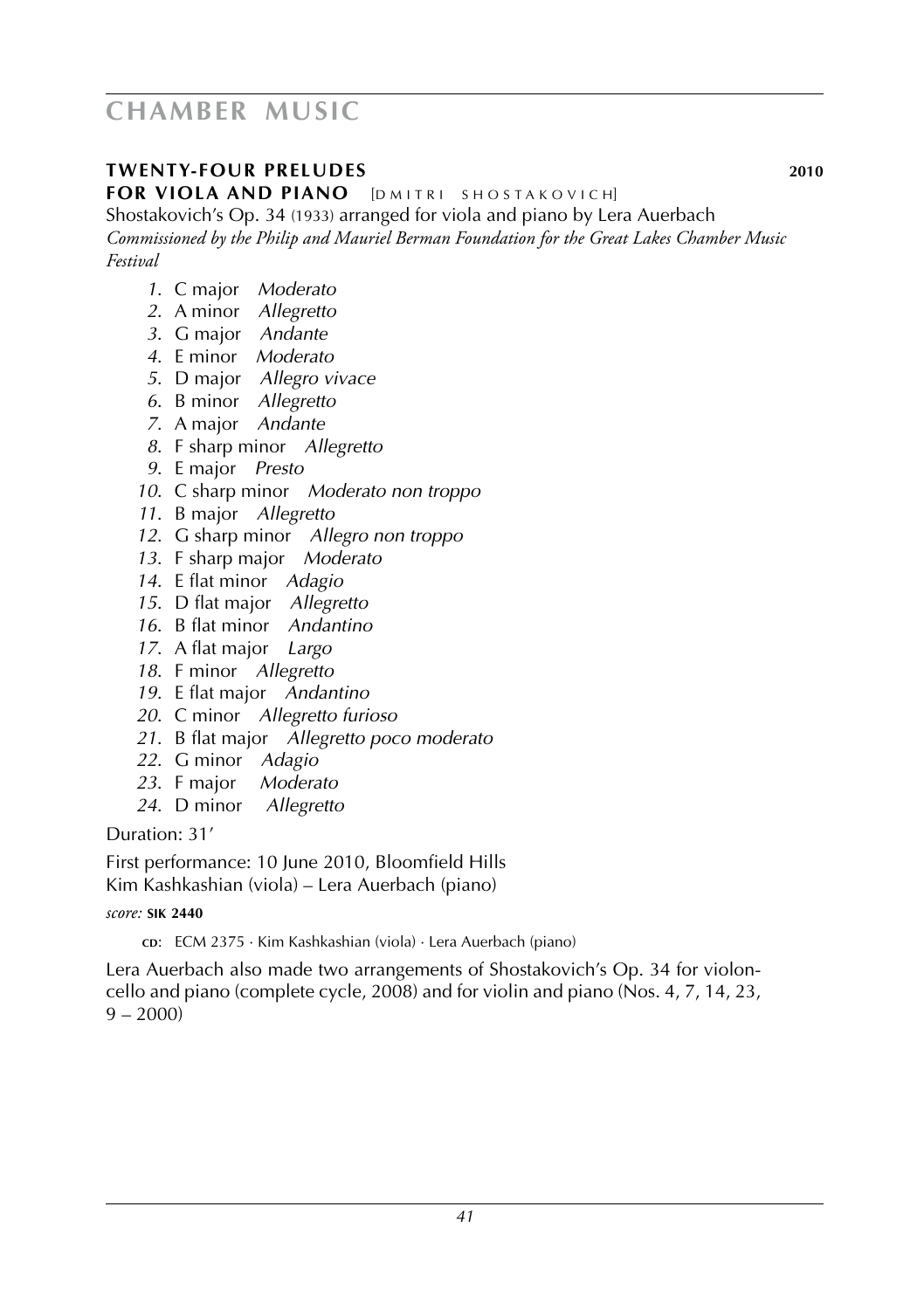### **seraphim canticles 2011**

Sextet for two violins, two violas and two violoncelli *Commissioned by 'Music Accord' for the Chamber Music Society of Lincoln Center*

- *1*. Prelude
- *2*. Misterioso
- *3*. Andante nostalgico Agitato Adagio misterioso
- *4*. Tragico
- *5*. Disperatamente
- *6*. Postlude

Duration: 22'

First performance: 10 April 2011, New York Erin Keefe, Yura Lee (violins) – Begth Gutgerman, Paul Neubader (violas) – Nicolas Altstaedt, Fred Sherry (violoncelli)

### **string quartet no. 5** (**songs of alkonost**) **2011**

*Commissioned by Staatskapelle Dresden*

one movement

Duration: 20'

First performance: 15 September 2011, Dresden Shostakovich Festival Quartet

#### **Triptych – The Mirror with three Faces** (**piano trio no. 2**) **2011**

*Co-commissioned by Arizona Friends of Chamber Music and the Weiss/Kaplan/Newman Piano Trio*

- *1*. Prelude (Left Exterior Panel) *Moderato libero*
- *2*. First Unfolding (Left Interior Panel) *Allegro appassionato*
- *3*. Second Unfolding (Right Interior Panel) *Tempo di valse*
- *4*. Tell'em What You See (Center Panel) *Allegro assai*
- *5*. Folding Postlude (Right Exterior Panel) *Adagio nostalgico*

#### Duration: 23'

First performance: 9 March 2012, Tucson, Leo Rich Theatre

Martin Beaver (violin) – Clive Greensmith (violoncello) – Lera Auerbach (piano)

*score:* **sik 8820**

**cp:** ODRCD 350 · Delta Piano Trio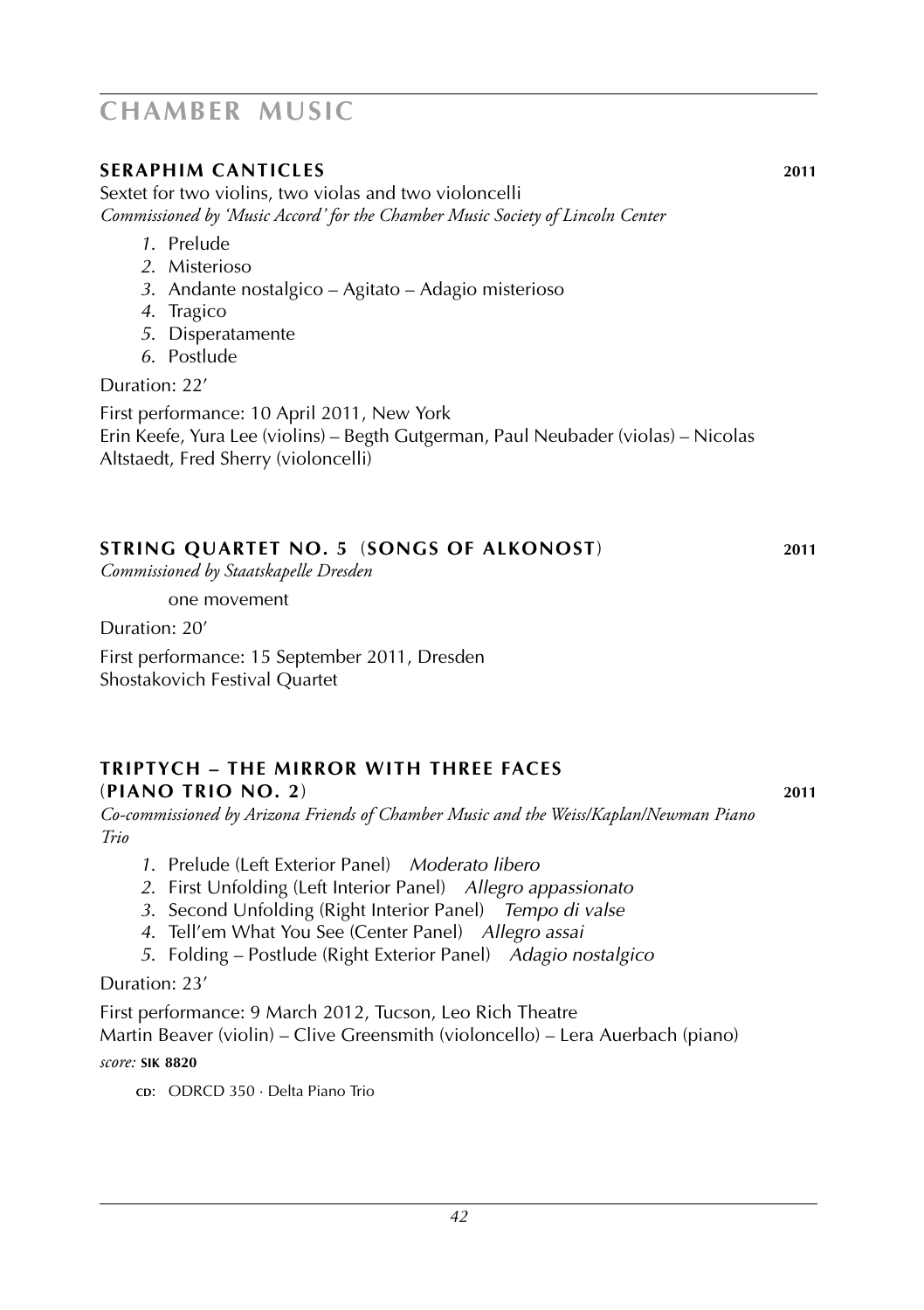### **abschied** (**string quartet no. 6**) **2012**

*Co-commissioned by Centro Nacional de Difusión Musical Madrid,* basf*-Kulturmanagement and* 92*nd Street Y New York Dedicated to the Tokyo String Quartet*

- *1*. Prologue
- *2*. Epilogue

Duration: 25'

First performance: 30 November 2012, Madrid Tokyo String Quartet

#### **piano trio no. 3 2013**/**2018**

*Commissioned by Colmar Festival 'Les Musicales'* 

- *1*. Grandioso
- *2*. Andante
- *3*. Andante religioso
- *4*. Allegro brutale

Duration: 28'

First performance: 3 May 2013, Colmar Marc Coppey (violin) – Liana Gourdija (violoncello) – Peter Laul (piano)

### **arcanum** (**sonata for viola and piano**) **2013**

*Commissioned by the Vevey Society 'Arts et Lettres' Dedicated to Kim Kashkashian*

- *1*. Advenio *attacca*
- *2*. Cinis *attacca*
- *3*. Postremo *attacca*
- *4*. Adempte

Duration: 25'

First performance: 23 April 2012, Vevey Kim Kashkashian (viola) – Lera Auerbach (piano)

*score:* **sik 8821**

**cD:** ECM 2375 · Kim Kashkashian (viola) · Lera Auerbach (piano)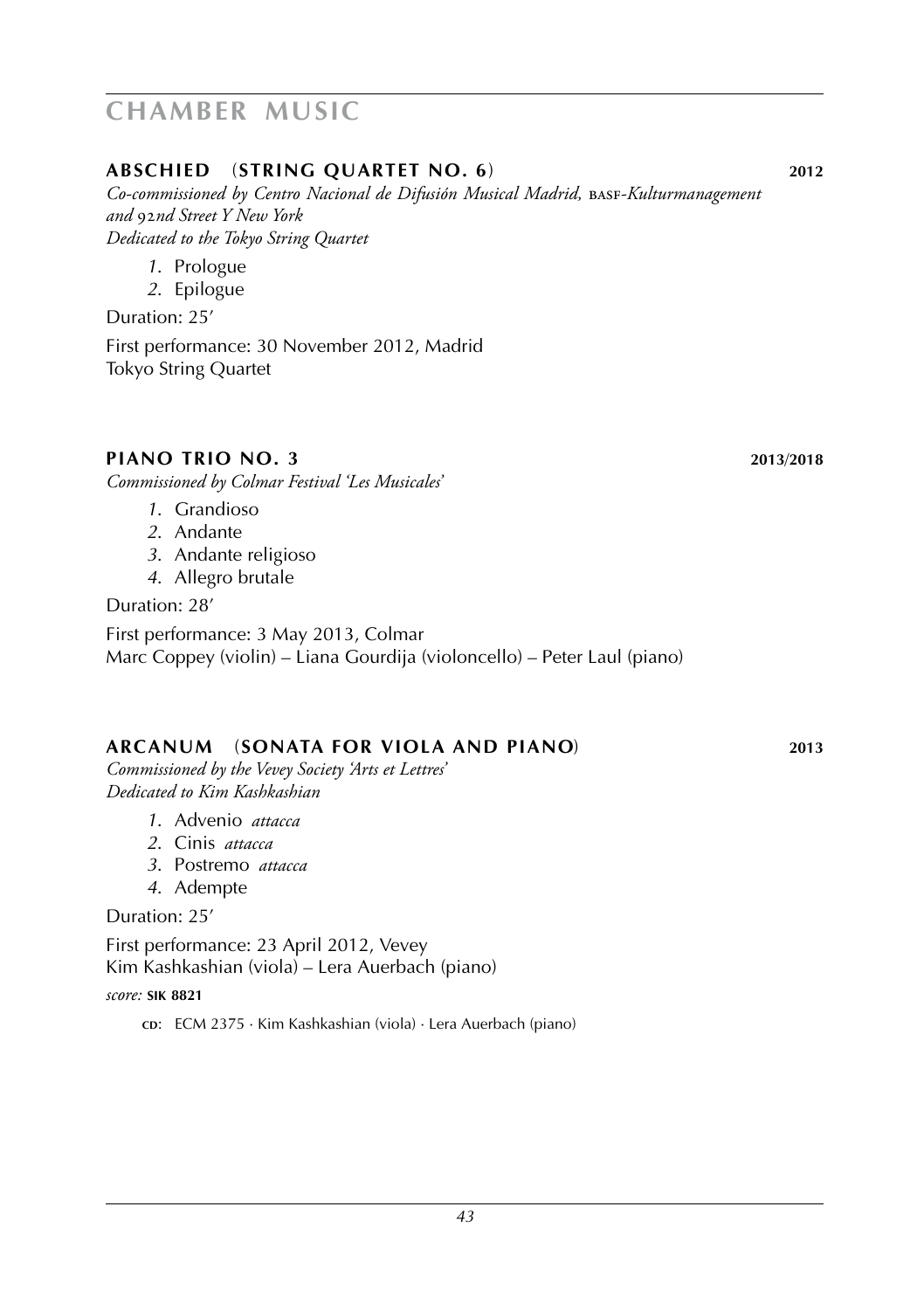### **desir** (**string quartet no. 7**) **2013**

*Commissioned by Pittsfield South Mountain Concerts*

- *1*. Compagnon de silence
- *2*. Agenda de don Juan
- *3*. Rêves et dances de désir

Duration: 35'

First performance: 8 September 2013, Pittsfield Borromeo String Quartet

#### **string quartet no. 8** (**sylvia's diary**) **2013**

*Commissioned by Hanson Institute for American Music of the Eastman School of Music at the University of Rochester*

*Dedicated to Ying Quartet*

*1*. Six Entries from a Diary

(1) "I May Never Be Happy, But Tonight I am Content" *Andante libero* (q = 60) – *Più agitato* – *Tempo I, recitativo libero* / (2) "I am Tempted to Write a Poem, But ..." *Agitato* ( $J = 79$ ) – Tempo di valse lento / (3) "What is More Wonderful ..." *Andante sognando* ( $J = 60$ ) / (4) "And What am I Against So Many?" Allegro ma non troppo, marcato molto (J = 110) – Tempo di valse – *Agitato* – *Tempo I* / (5) "I Have This Demon ..." *Allegro moderato, scuro* (q = 100) / (6) "Whith Me, the Present Is Forever" *Moderato con moto e marcato energico* (q = 89) – *Poco meno mosso* (q = 79) – *Adagio misterioso* (q = 48) – *Più mosso, agitato* – *Tempo I* (q = 89) – *Adagio più* (q = 42) – *Adagio sognando*

- *2*. "I Talked to God, but the Sky is Empty ..." *Con brio, energico marcato* (q = 106) – *Meno mosso* – *Tempo I* – *Poco meno mosso* ( $\sqrt{ } = 72$ ) – *Adagio* ( $\sqrt{ } = 56$ ) – *Poco più mosso, stretto* ( $\sqrt{ } = 100$ ) – *Andante* – *Tempo I* (q = 106) – *Adagio* – *stretto*
- *3*. Epilogue ("... and Orion Walkes by and Doesn't Speak") *Adagio* (q = 56) *Più adagio*

Duration: 20'

First performance: 17 November 2013, Rochester Ying Quartet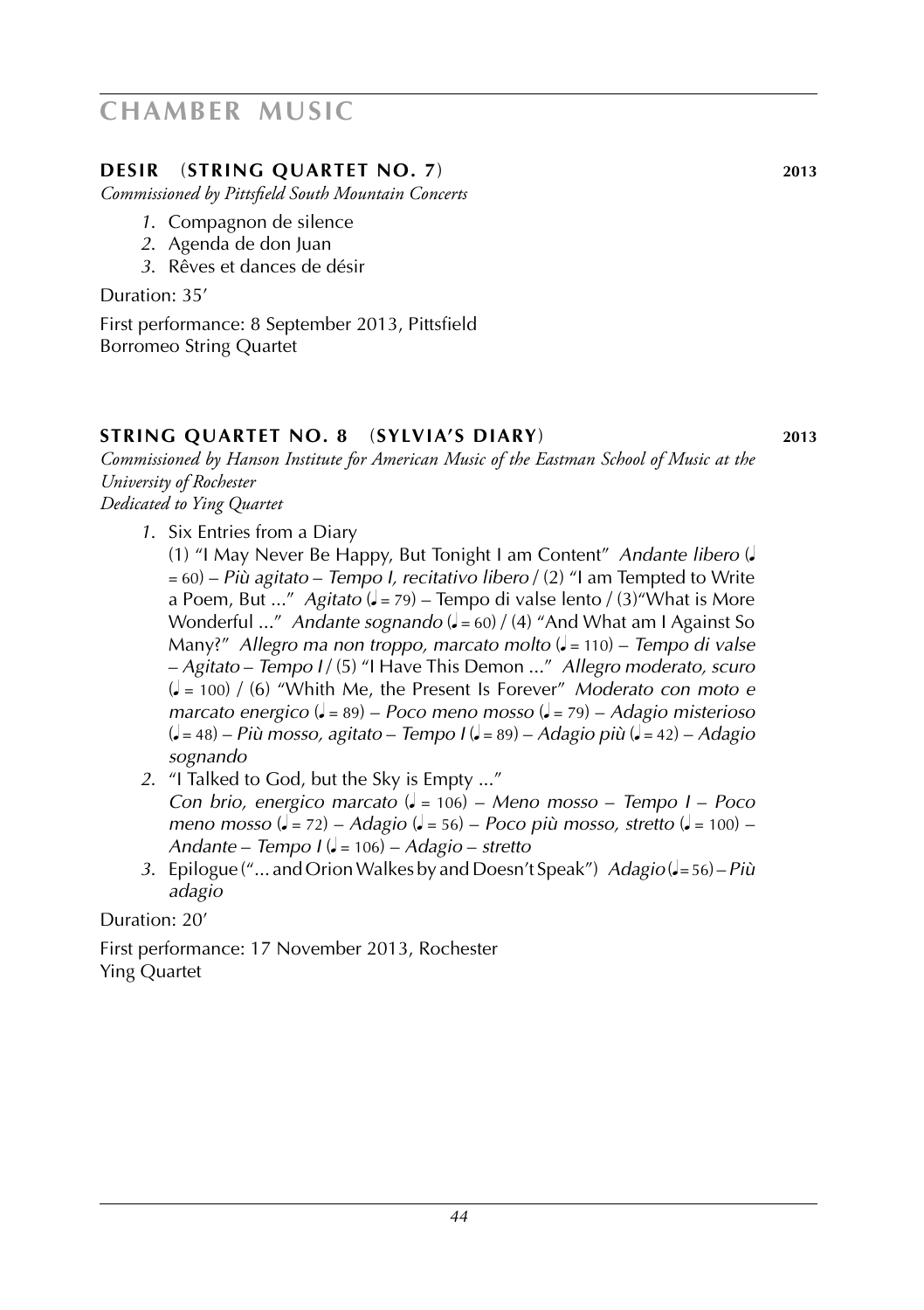#### **trio for violin, horn and piano 2014**

*Dedicated to Séverine and Ivan Cohen*

- *1*. Libero
- *2*. Pesante
- *3*. Toccata
- *4*. Adagio

Duration: 18'

First performance: 3 July 2014, Geneva

**cp:** CENTAUR CRC 3770 · The Advenio Trio

There is also a version by the composer for violin, tenor saxophone and piano  $(2015)$ .

#### **trio for violin, violoncello and piano**

[**s e r g e i p r o k o f i e v**] **2015**

Prokofiev's Op. 94 (1943) arranged for piano trio by Lera Auerbach

- *1*. Moderato
- *2*. Scherzo *Presto*
- *3*. Andante
- *4*. Allegro con brio

Duration: 24'

First performance: 20 January 2015, San Francisco Philippe Quint (violin) – Joshua Roman (violoncello) – Lera Auerbach (piano)

Lera Auerbach also made a version for oboe, violoncello and piano for the Verbier Festival 2015.

#### **roots 2016**

for violin and bayan *Commissioned by Akkordeonfest Hannover*

> Andante nostalgico ( $\sqrt{=} 60$ ) **·** Meno mosso e ritenuto · Tempo I, libero molto **·** Allegro ossessivo, aggressiv **·** Meno mosso **·** Allegro ossessivo **·** Adagio mistrioso **·** Più adagio **·** Tragico (q = 69) **·** Più agitato, libero **·** recitativo libero **·** Nostalgico · Adagio lamentoso ( $=$  58) · Più mosso, pesante cantabile  $(\sqrt{a} = 76)$  **·** Poco più agitato  $(\sqrt{a} = 84)$  · Adagio nostalgico  $(\sqrt{a} = 60)$  · Poco meno mosso **·** più mosso ed accelarando **·** Adagio subito **·** Agitato (q = 112)  $\cdot$  Ossessisvo  $\cdot$  Andante ( $\bullet$  = 66)  $\cdot$  Poco meno mosso, misterioso ( $\bullet$  = 56)  $\cdot$  A tempo  $($  $= 60)$

Duration: 16'

First performance: 24 November 2016, Hannover Katrin Rabus (violin) – Elsbeth Moser (bayan)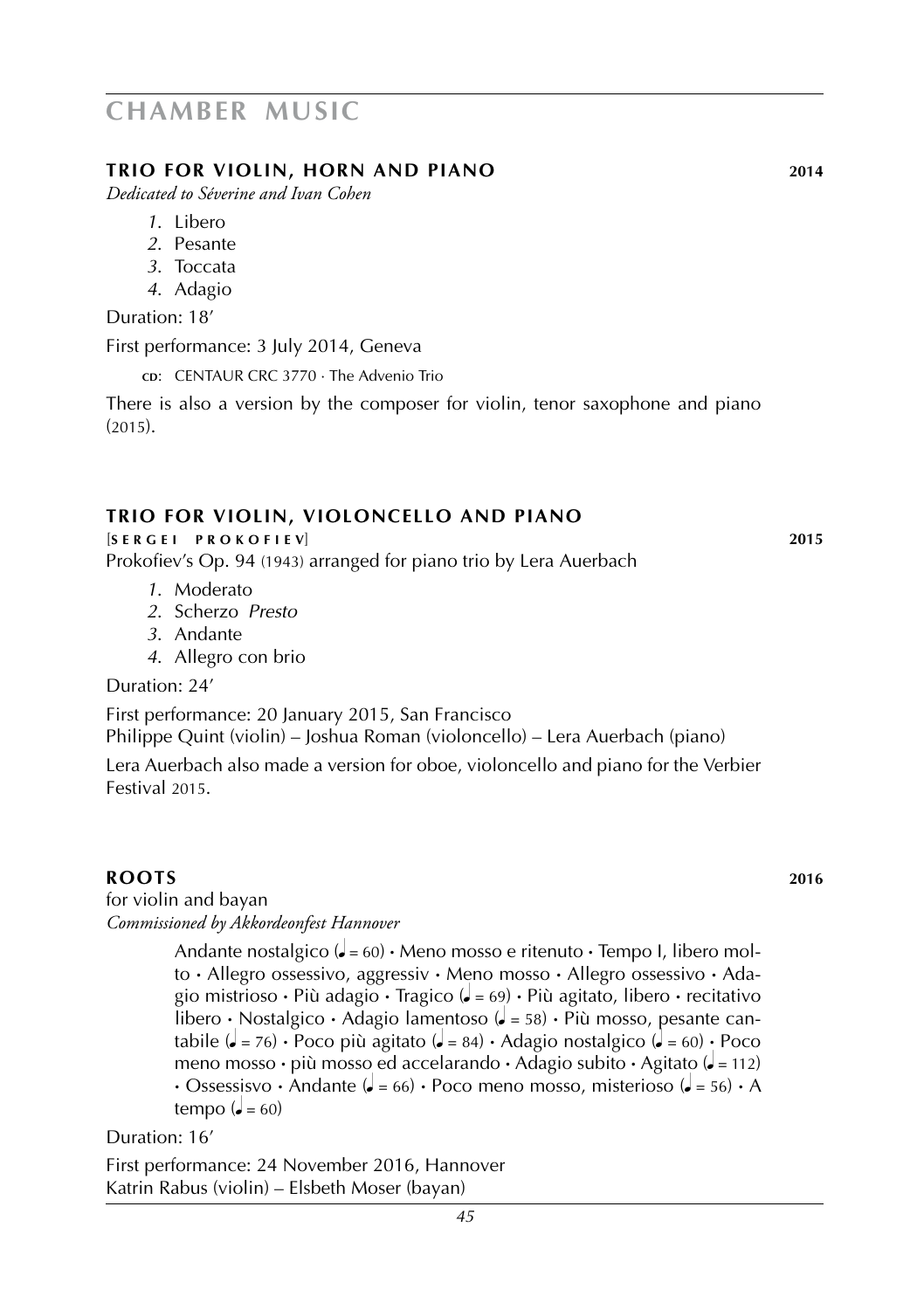### **PIANO TRIO NO. 4 2017**

*Commissioned by Concours International de Violon Tibor Varga*

Pesante e tragico ( $\sqrt{=} 60$ ) **·** Poco meno mosso ( $\sqrt{=} 52$ ) · Più mosso ( $\sqrt{=} 69$ ) · Poco meno mosso ( $\epsilon$  = 50) • meno mosso • Ossessivo ( $\epsilon$  = 120) • Adagio nostalgico  $\left( \frac{\partial}{\partial t} \right)$  • meno mosso, tragico pesante  $\left( \frac{\partial}{\partial t} \right) = 50$  • Adagio  $\left( \frac{\partial}{\partial t} \right) = 46$  •  $\left( \frac{\partial}{\partial t} \right) = 40$  • Tragico ( $\sqrt{=}$  = 48) **·** Adagio sognando ( $\sqrt{}=$  44)

Duration: 15'

First performance: 27 August 2017, Sion

### **ten preludes for theremin and piano 1999**/**2017**

- *1*. Andante
- *2*. Andante misterioso
- *3*. Andante tragico
- *4*. Vivo ma non tanto e poco agitato
- *5*. Grave
- *6*. Adagio sognando
- *7*. Adagio
- *8*. Allegro appassionato
- *9*. Andante nostalgico
- *10*. Andante sognando

Duration: 17'

First performance: 11 May 2019, Ravinia Festival, Highland Park, Ill. Thorwald Jørgensen (theremin)

Ten Preludes for Theremin and Piano are based on metrial from Twenty-Four Preludes for Violin and Piano (1999) and Twenty-Four Preludes for Violoncello and Piano (1999). The official première was preceded by a performance of Nos. 1, 5, 6, 9 and 10 with Carolina Eyck (theremin) and Leonardo Hell (piano) which took place on 17 October 2017 in the Havanna Museum of Fine Arts.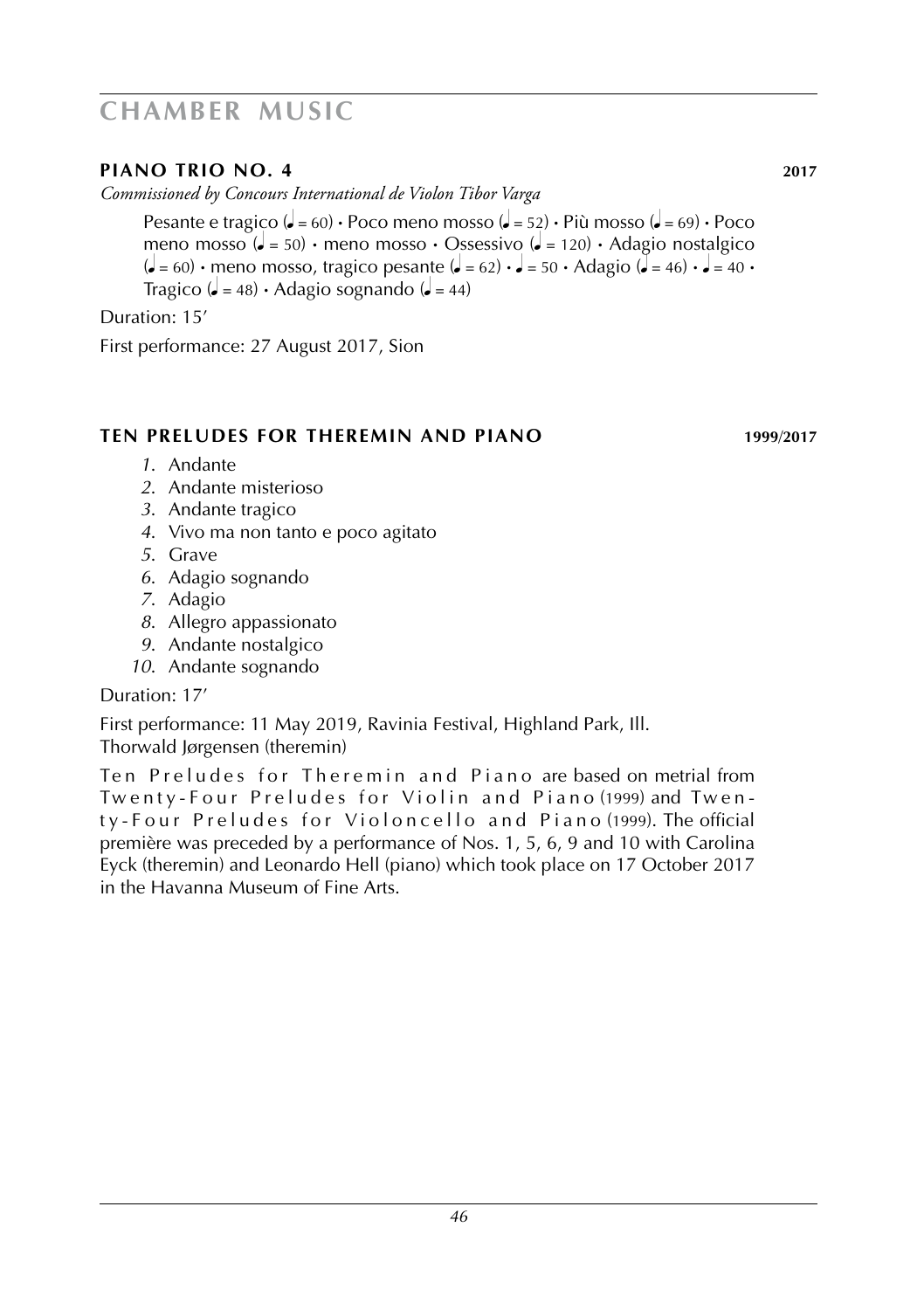### **twenty-four preludes 2018 for viola and piano** wanderer

*Commissioned for Camerata Pacifica by May Chung (Nos.* 1*,* 2*), Chae Young Ma (Nos.* 3*,* 4*), Sookee Chung (Nos.* 5*,* 6*), Karin Nelson, Maren Henle and Rick Hibbs (Nos.* 7*,* 8*), Marion Stewart (Nos.* 9*,* 10*),David Robertson and Nancy Alex (Nos.* 11*,* 12*), Christina Chung and May Kim (Nos.* 13 *and* 14*), Stuart and Judith Spence (Nos.* 15 *and* 16*), Arnold and Gretl Mulder (Nos.* 17*,* 18*), Hyon Chough (Nos.* 19*,* 20*), Sook Hee Lee and Seong Ae Kim (Nos.* 21 *and* 22*) and by Diane Henderson (Nos.* 23 *and* 24*)*

- *1*. The Alps in C major *Andante misterioso* ( $\sqrt{ } = 60$ )
- 2. Paris in A minor *Scherzando grazioso* ( $\sqrt{ }$  = 112) **·** *Andante* ( $\sqrt{ }$  = 60)
- *3*. Prague in G major *Recitativo libero* (q = 88) **·** *Poco meno mosso*
- *4.* Berlin in E minor *Allegro ossessivo* ( $\sqrt{ }$  = 100)
- *5*. Basel in D major *Allegretto scherzando* ( $J = 100$ )  $\cdot$  *Meno mosso, so gnando*
- *6.* Copenhagen in B minor *Tragico* ( $\sqrt{=}$  = 69)
- *7*. Sion in A major *Recitativo, libero molto* (q = 88) **·** *Meno mosso*
- *8*. Mulhouse in F sharp minor *Allegretto* (q = 80) **·** *Poco meno mosso*  $\mathcal{L} = 66$
- *9.* Bremen in E major *Con brio* ( $\sqrt{ } = 80$ )
- *10.* Venezia in C sharp minor *Tempo di valso umoroso* ( $\sqrt{ }$  = 108)
- *11.* Verbier in B major *Agitato* ( $\sqrt{ }$  = 116) **·** Meno mosso ( $\sqrt{ }$  = 72) **·** *Tempo I*  $\left( = 116 \right)$
- *12*. Stein am Rhein in G sharp minor *Adagio nostalgico* (q = 52)
- 13. Schaffhausen in F sharp major *Sognando* ( $= 66$ )
- 14. Himmelkron in D sharp minor *Andante magico* ( $\sqrt{ } = 72$ )
- 15. Hannover in D flat major *Dialogo* · *Più agitato* · *Magico subito* ( $\sqrt{ } = 72$ ) · *meno mosso e rit.* **·** *Adagio*
- *16.* Salzburg in B flat minor *Allegro ossessivo* ( $= 96$ )
- 17. Oberpfälzer Wald in A flat major *Andante misterioso* ( $\sqrt{ } = 72$ )
- *18.* Terezín in F minor *Tragico* ( $\sqrt{ }$  = 69) **·** *meno mosso*
- 19. Dresden in E flat major *Agitato* ( $\sqrt{ }$  = 96)
- *20.* Hamburg in C minor *Con brio, ossessivo* ( $= 80$ )
- 21. Rudersdal in B flat major *Sognando* ( $\sqrt{27} = 76$ )
- 22. Raron in G minor *Moderato* ( $\sqrt{ }$  = 56)
- 23. Muzot in F major *Andantino sognando* ( $\sqrt{6} = 66$ )
- 24. Wien in D minor *moderato* ( $\sqrt{=}$  = 76)  $\cdot$  (*meno mosso*)  $\cdot$  *Adagio* ( $\sqrt{}=$  56)

#### Duration: 45'

First performance: 18 April 2018, San Marino, California Richard O'Neill (viola) – Lera Auerbach (piano)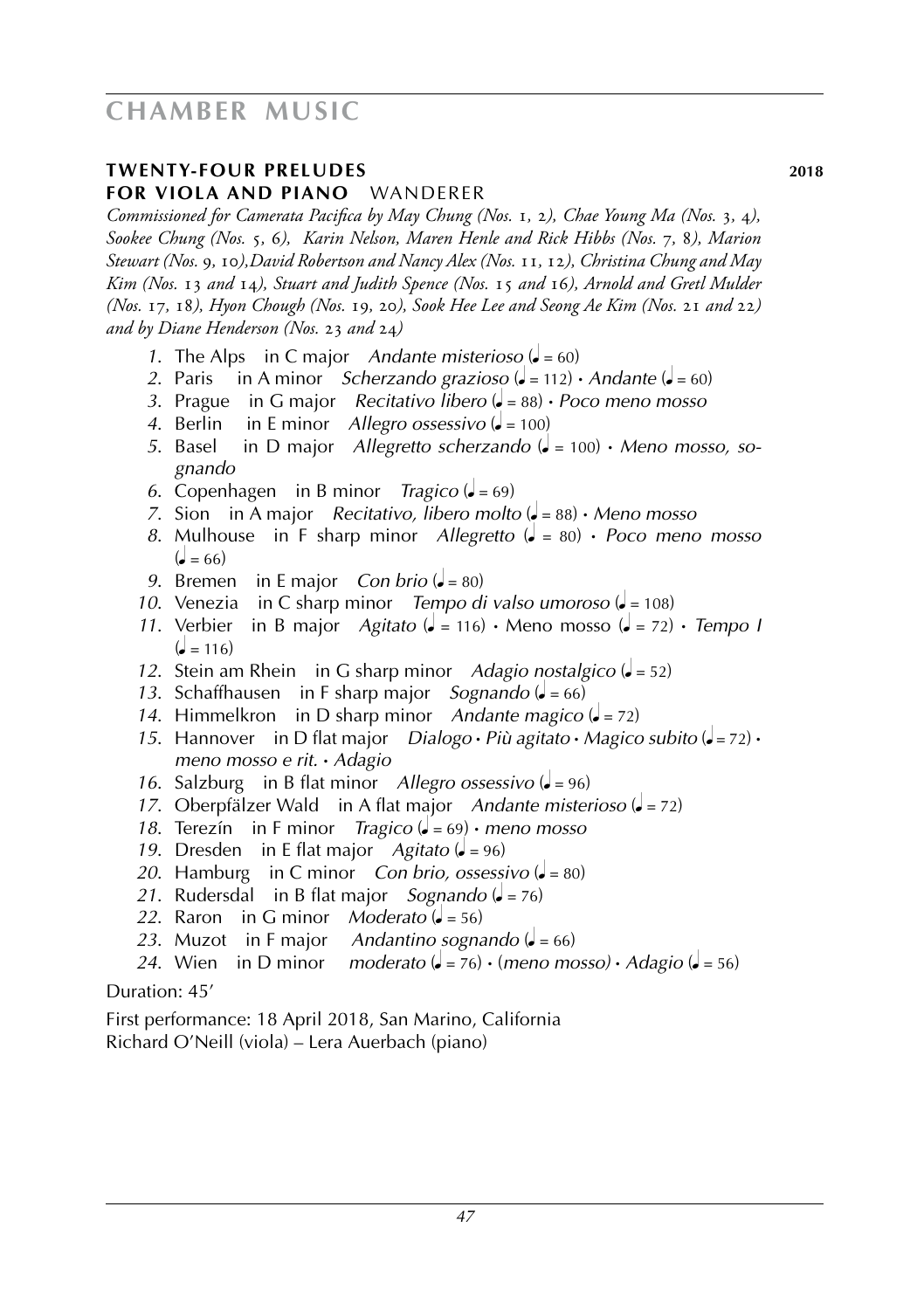#### **fractured dreams** (**sonata for violin and piano no. 4**) **2019**

*Co-commissioned by Skaneateles Festival and Kingston Chamber Music Festival Dedicated to Hilary Hahn*

- *1*. Sogno I: Prelude
- *2*. Sogno II: *Tragico*
- *3*. Sogno III: *Recitativo*
- *4*. Sogno IV: *Monologo libero*
- *5*. Sogno V: *Misterioso tragico*
- *6*. Sogno VI: *Nostalgico*
- *7*. Sogno VII: *Scherzando meccanico*
- *8*. Sogno VIII: *Adagio*
- *9*. Sogno IX: *Allegro moderato*
- *10*. Sogno X: *Sognando libero*
- *11*. Sogno XI: *Nostalgico curioso*
- *12*. Sogno XII: *Allegro furioso*
- *13*. Sogno XIII: *Magico*
- *14*. Sogno XIV: *Tragico*
- *15*. Sogno XV: *Solo nervosamente*
- *16*. Sogno XVI: *Adagio mortale*
- *17*. Sogno XVII: *Allegro furioso*
- *18*. Sogno XVIII: Postlude

Duration: 30'

First performance: 4 August 2019, Kingston Hilary Hahn (violin) – Lera Auerbach (piano)

F r a c t u r e d D r e a m s is based on musical material from N Y x (2017).

#### **frozen dreams** (gefrorene träume) (**string quartet no. 10**) **2020**

*Commissioned by Arizona Friends of Chamber Music and sponsored by Leonid Friedlander and Elena Landis for the Jasper String Quartet and their project 'Four Seasons'*

- 1. Praeludium  $\mathbf{a} = 60$
- 2. Adagio molto, nostalgico sognando ( $\ell = 64$ )
- 3. Allegro ossessivo ( $\sqrt{=}$  = 126)
- *4*. Adagio tragico ( $\epsilon = 60$ )  $\cdot$  poco più stretto  $\cdot$  a tempo ( $\epsilon = 60$ )
- *5*. Allegro moderato ( $\sqrt{ }$  = 74)
- 6. Postludium  $\mathbf{a} = 60$

Duration: 11'

First performance: 26 February 2020, Joplin, Tucson Winter Chamber Music Festival Jasper String Quartet

F r o z e n D r e a m s is part of the project 'Four Seasons' initiated by the Jasper String Quartet and jointly composed by Akira Nishimura, Chris Theofanidis, Joan Tower and Lera Auerbach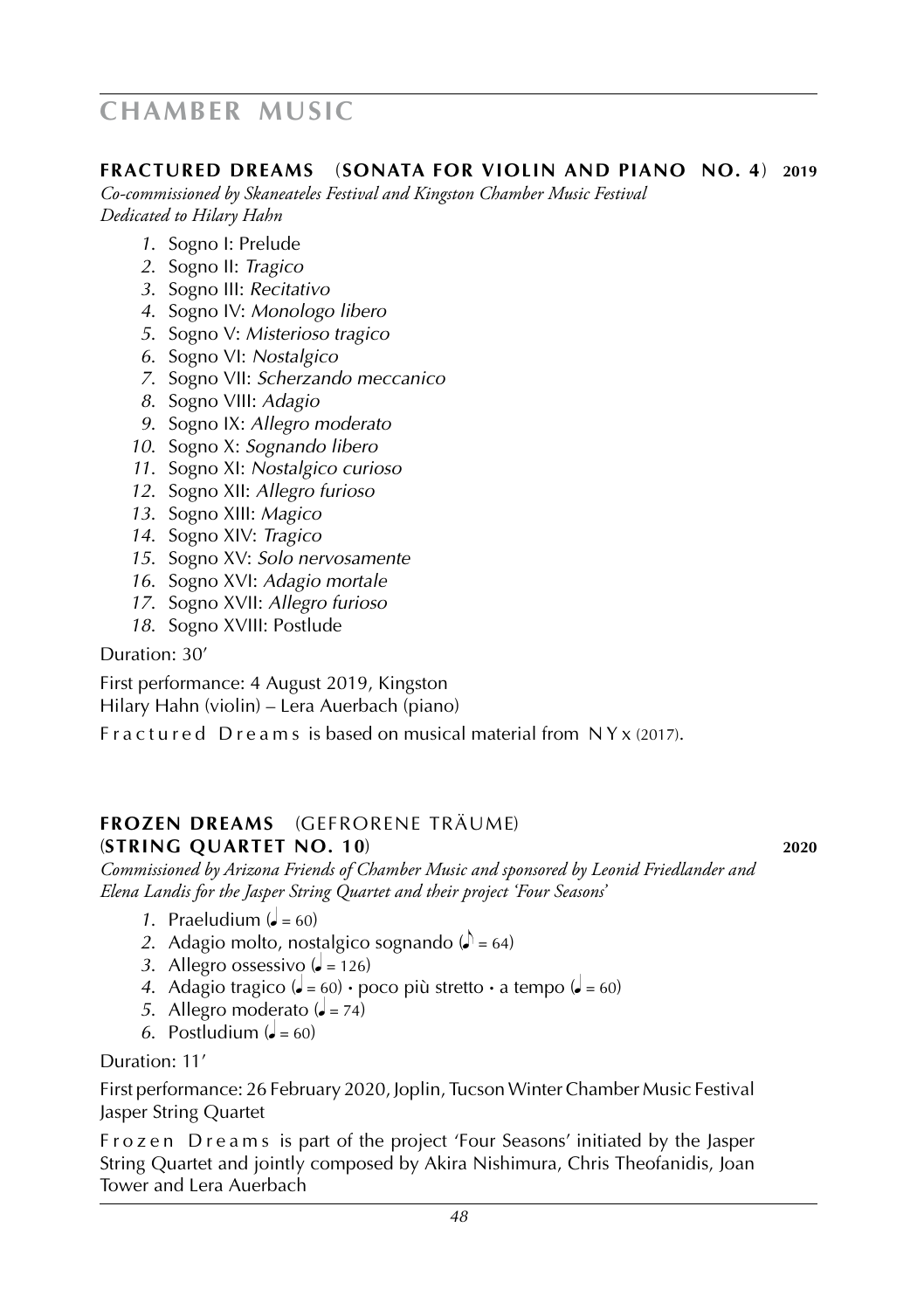#### **string quartet no. 9** (**danksagung**) **2020**

*Cocommissioned by Gewandhaus zu Leipzig, Wigmore Hall, Wiener Konzerthausgesellschaft, Carnegie Hall and Tonhalle-Gesellschaft Zürich for the Artemis String Quartet*

> Preludium *Adagio* ( $J = 54$ ) **·** *Adagio molto* ( $J = 48$ ) **·** *Andante (ma con moto) 'Neue Kraft fühlend'* ( $\triangle$  = 126) **·** *Adagio molto* ( $\angle$  = 48) **·** *Meno mosso, religioso*  $(L = 40)$  **•** *Andante (ma con moto)*  $(L = 120)$  **·** *Adagio molto*  $(L = 48)$  **·** *Grave*  $(L = 40)$ 60) **· Postludium** *Adagio* ( $J = 54$ )

Duration: 19'

First performance: 21 June 2020, Leipzig Artemis String Quartet

String Quartet No. 9 is based on the third movement of Ludwig van Beethoven's String Quartet No. 15 in A minor, Op. 132.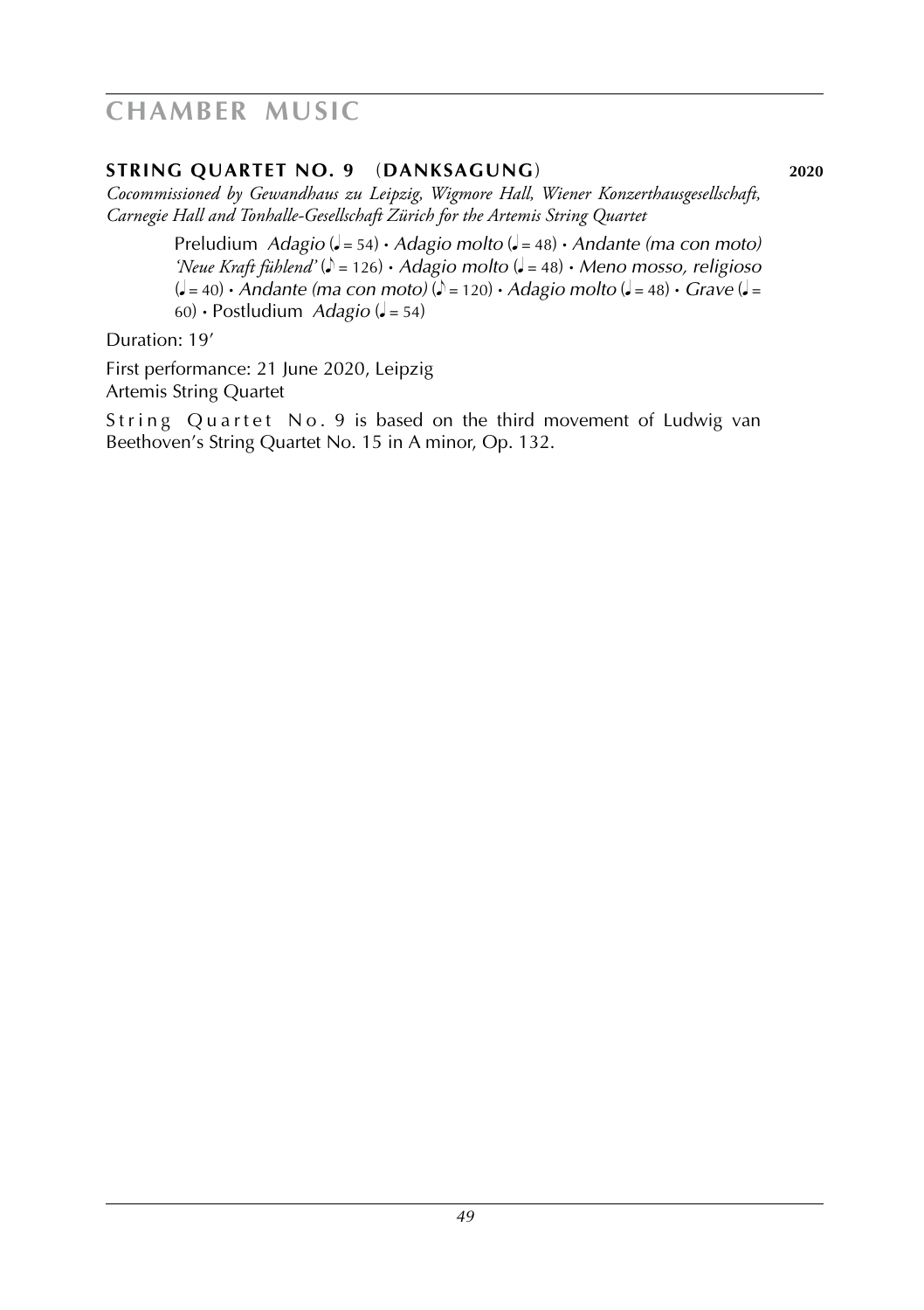#### **fantasia 1986**

for piano Duration: 6' **cd**: pH 07064 · Ksenia Nosikova

#### **MONOLOGUE FOR FLUTE** Op. 19 **1990**

Duration: 7'

#### **AFTER THE END OF TIME** Op. 27 **1992**

for electronic tape Duration: 9' First performance (as a ballet): 21 March 1998, New York Choreographed by the Juilliard Dance Group First performance (in concert): 11 December 2006, Darmstadt

#### **memento mori 1992**

for piano

- *1*. Requiem Canon Requiem
- *2*. Back to Childhood Let's Play Grownups Childhood
- *3*. Adulthood Memento mori

Duration: 12'

**cd**: pH 07064 · Ksenia Nosikova

### **CHORALE, FUGUE AND POSTLUDE** Op. 31 **1994**/**2003**

for piano

*Commissioned by and dedicated to Brigitte Feldtmann*

Duration: 10'

First performance: 29 March 2008, Cologne Lera Auerbach

*score:* **sik 8569**

cp: LYRIC RECORDS 101 (Lera Auerbach – only Fugue and Postlude of the 1994 version) · BISCD 1462 · (Lera Auerbach) [This recording was awarded the prize "Choc de la Musique 2007".]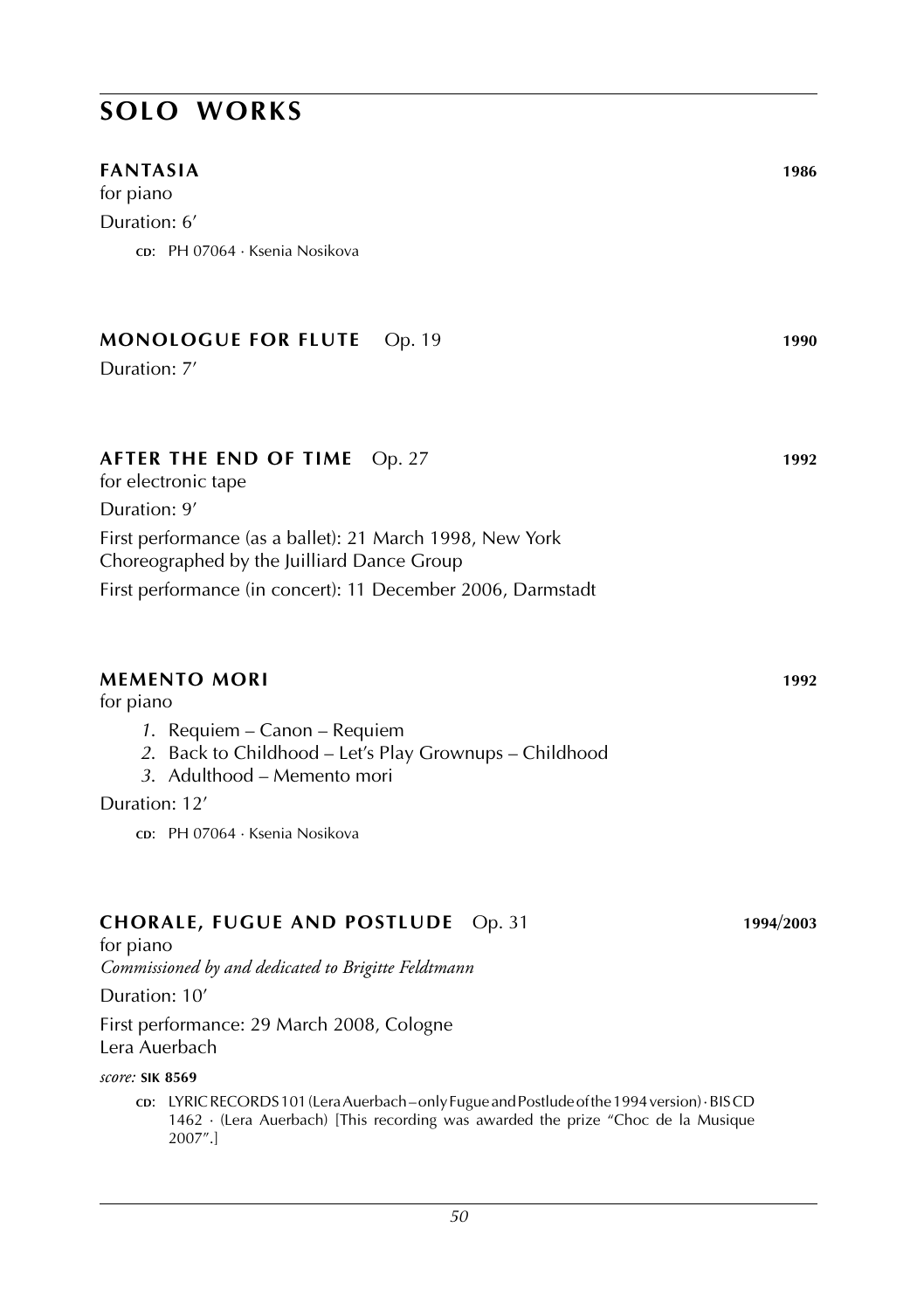### **T'FILAH** Op. 33 **1996**

for violin solo *Dedicated to Vadim Gluzman* Duration: 6'30" First performance: 1 September 1996, Stresa

Vadim Gluzman

*score:* **sik 8545**

**cd:** BIS 1242 · Vadim Gluzman

#### **PRAYER**

Vladimir Mendelssohn

| Duration: 7'                                                                                                                                |      |
|---------------------------------------------------------------------------------------------------------------------------------------------|------|
| · original version for english horn solo, Op. 33a<br>Commissioned by Candis Threlkeld<br>First performance: 1997, Aspen<br>Candis Threlkeld | 1996 |
| • version for bass clarinet or clarinet                                                                                                     | 2008 |
| • version for alto saxophone<br>First performance: 9 July 2009, Bangkok<br>Carrie Hoffman                                                   | 2009 |
| • version for soprano saxophone                                                                                                             | 2020 |
| • version for tenor saxophone                                                                                                               | 2020 |
| • version for baritone saxophone                                                                                                            | 2020 |
| score: SIK 8872 (version for bass clarinet or clarinet)                                                                                     |      |
| <b>MONOLOGUE FOR DOUBLE BASS</b><br>Op. 34<br>Commissioned by and dedicated to Rafael Agudelo                                               | 1996 |
| Duration: 7'                                                                                                                                |      |
| First performance: 1996, New York<br>Rachel Calin                                                                                           |      |
| <b>MONOLOGUE FOR VIOLA</b> Op. 38<br>Duration: 5' 30"                                                                                       | 1997 |
| First performance: 14 July 2001, Lockenhaus                                                                                                 |      |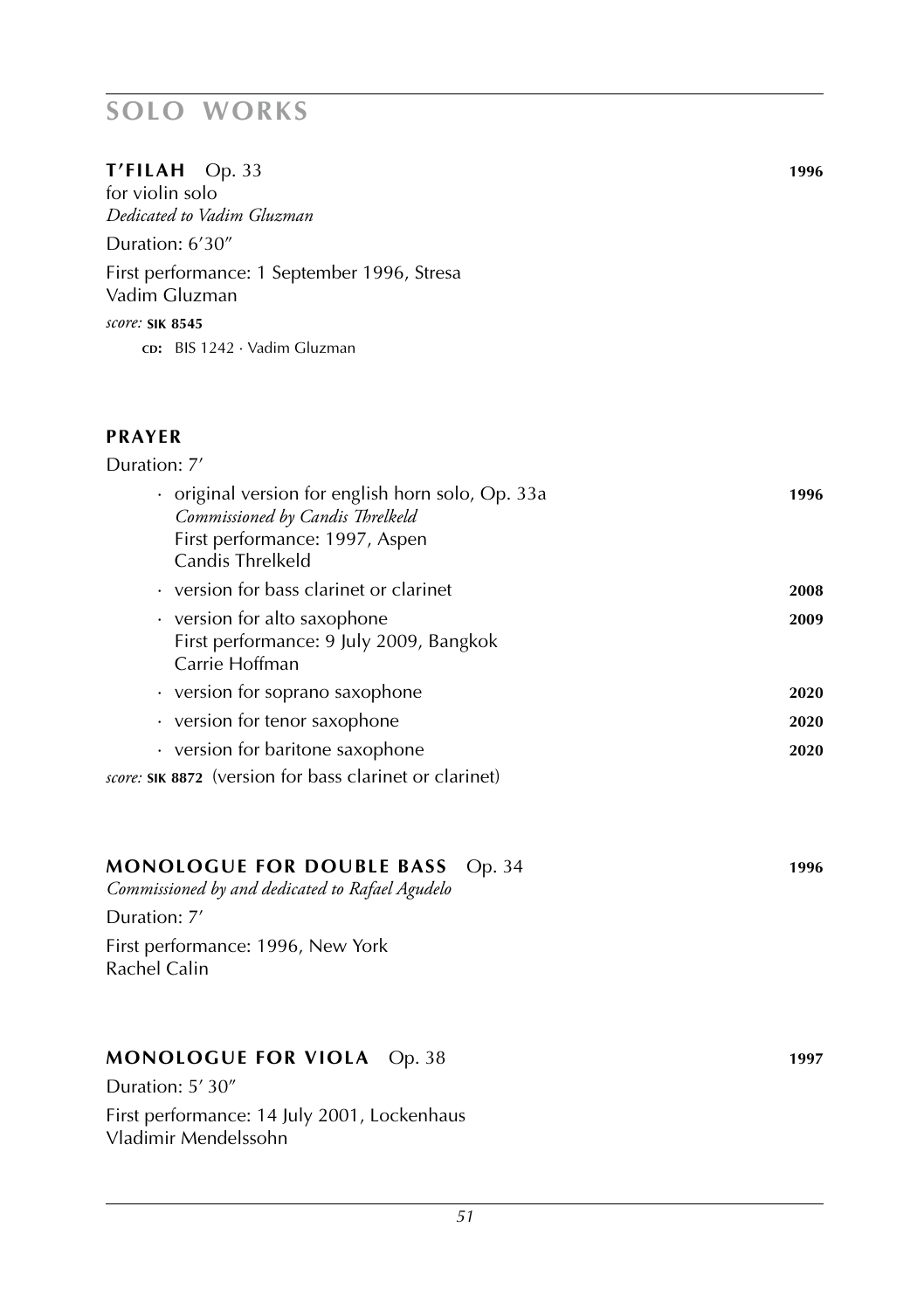### **TWENTY-FOUR PRELUDES FOR PIANO** Op. 41 **1999**

*Dedicated to Tom and Vivian Waldeck Co-commissioned by Tom and Vivian Waldeck and the Caramoor International Music Festival* 

- . C major *Moderato*
- . A minor *Presto*
- . G major *Moderato*
- . E minor *Appassionato Nostalgico*
- . D major *Andantino sognante*
- . B minor *Chorale*
- . A major *Andante*
- . F sharp minor *Presto*
- . E major *Allegretto*
- . C sharp minor *Largo*
- . B major *Misterioso*
- . G sharp minor *Allegro bruto*
- . F sharp major *Andante*
- . E flat minor *Allegretto*
- . D flat major *Moderato*
- . B flat minor *Allegro ma non troppo, tragico*
- . A flat major *Adagio tragico*
- . F minor *Grave*
- . E flat major *Adagio religioso*
- . C minor *Misterioso*
- . B flat major *Allegro moderato*
- . G minor *Andante*
- . F major *Allegretto*
- . D minor *Grandioso*

Duration: 39'

First performance: 23 July 1999, New York

Lera Auerbach

*score:* **sik 8536**

cp: BIS CD 1462 · (Lera Auerbach – This recording was awarded the prize 'Choc de la Musique 2007')

crc 3441 · Eli Kalman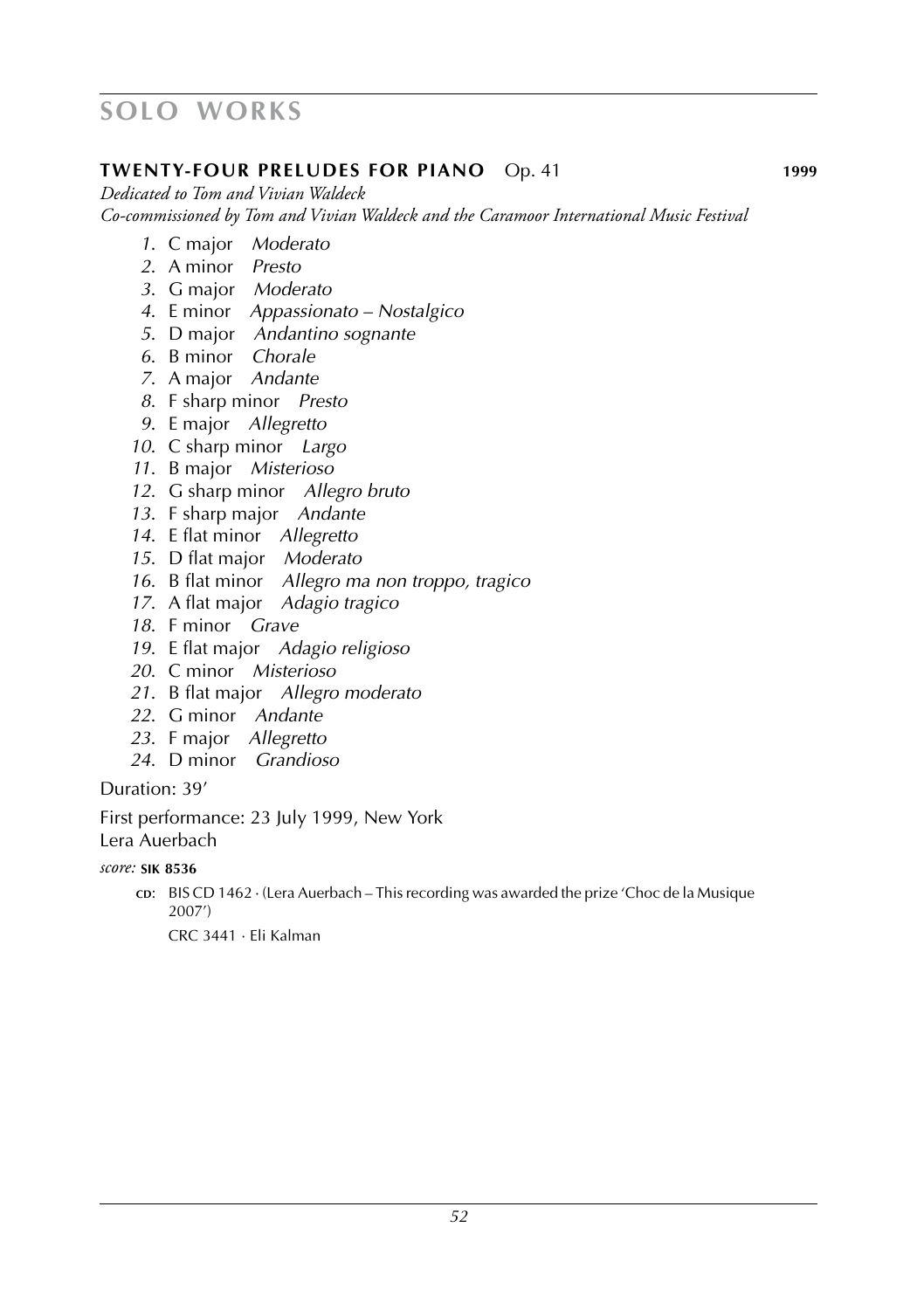#### **SUITE FOR PIANO** Op. 41a **1999**

Nine preludes from Op. 41

- *1*. Andantino (No. 5)
- *2*. Allegretto (No. 14)
- *3*. Presto (No. 8)
- *4*. Grave (No. 18)
- *5*. Allegro moderato (No. 21)
- *6*. Misterioso (No. 20)
- *7*. Moderato Allegro ma non troppo (No. 16)
- *8*. Adagio (No. 17)
- *9*. Grandioso (No. 24)

Duration: 15'

First performance: 12 July 2001, Lockenhaus Lera Auerbach

#### **TEN DREAMS** Op. 45 **1999**

for piano *Commissioned by Tom and Vivian Waldeck*

- *1*. Allegro ma non troppo
- *2*. Andante
- *3*. Andante misterioso
- *4*. Allegro ma non troppo
- *5*. Tempo di un lamento
- *6*. Lento assai
- *7*. Allegro assai
- *8*. Moderato
- *9*. Vivo misterioso
- *10*. Allegro moderato

Duration: 16'

First performance: 13 July 2008, Plön Lera Auerbach

#### *score:* **sik 8612**

c**o**: BIS CD 1462 · (Lera Auerbach –This recording was awarded the prize 'Choc de la Musique 2007'.)

crc 3441 · Eli Kalman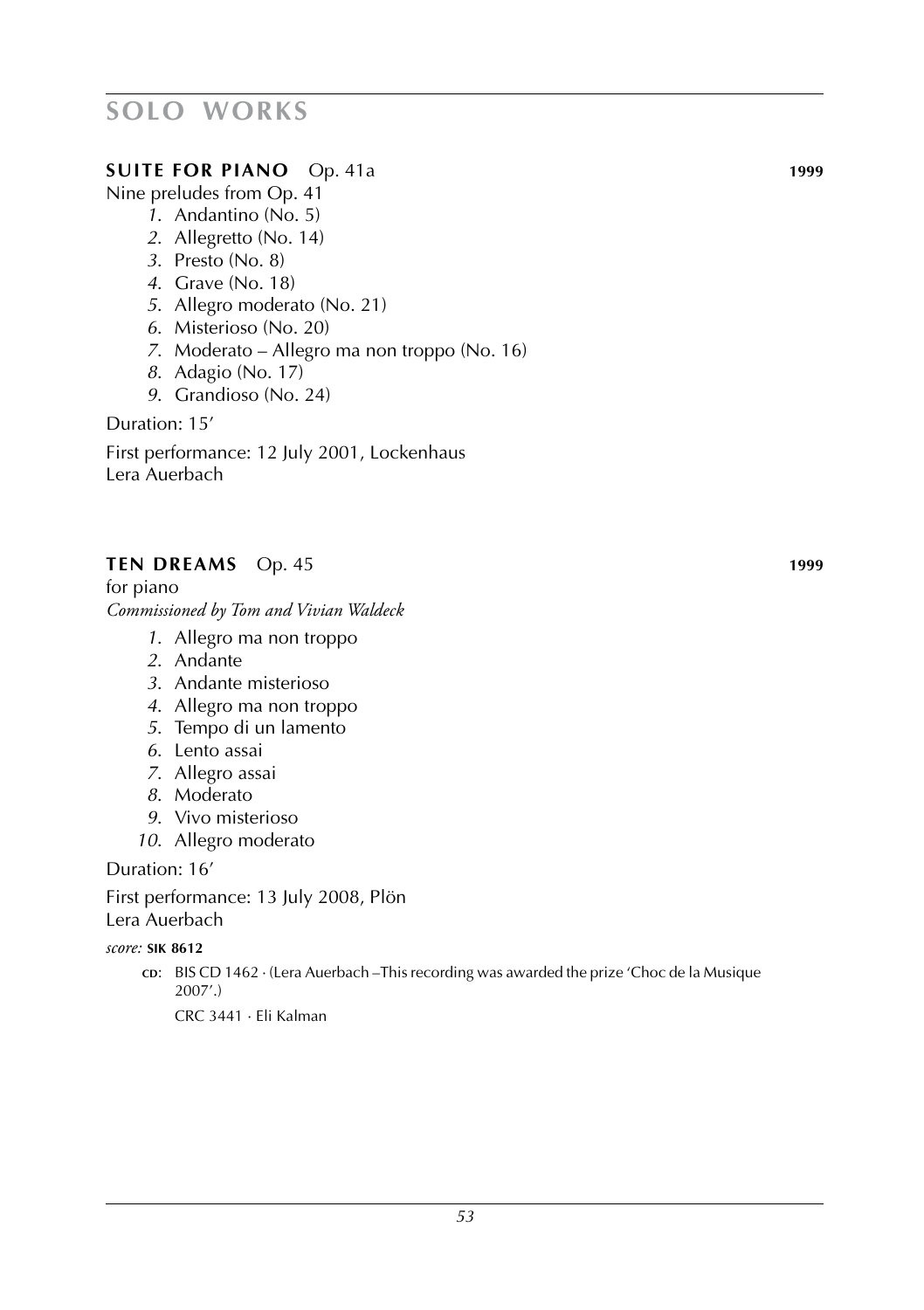#### **MEMORY OF A TANGO** Op. 64 **2002**

Encore piece for double bass solo *Commissioned by Rafael Agudelo*

Duration: 1'40"

First performance: 17 August 2002, New York Rafael Agudelo

### **PRELUDE, TOCCATA AND POSTLUDE** Op. 65 **2002**

for carillon Duration: 7'

First performance: June 2006, New York

### **LONELY SUITE** (**BALLET FOR A LONELY VIOLINIST**) Op. 70 **2002**

for violin solo *Dedicated to Vadim Gluzman*

- *1*. Dancing with Oneself
- *2*. Boredom
- *3*. No Escape
- *4*. Imaginary Dialogue
- *5*. Worrisome Thought
- *6*. Question

#### Duration: 9'

First performance: 16 March 2004, San Francisco Vadim Gluzman

#### *score:* **sik 8545**

c**D**: BIS CD 1592 · Vadim Gluzman GEN 15339 · Zhi-Jong Wang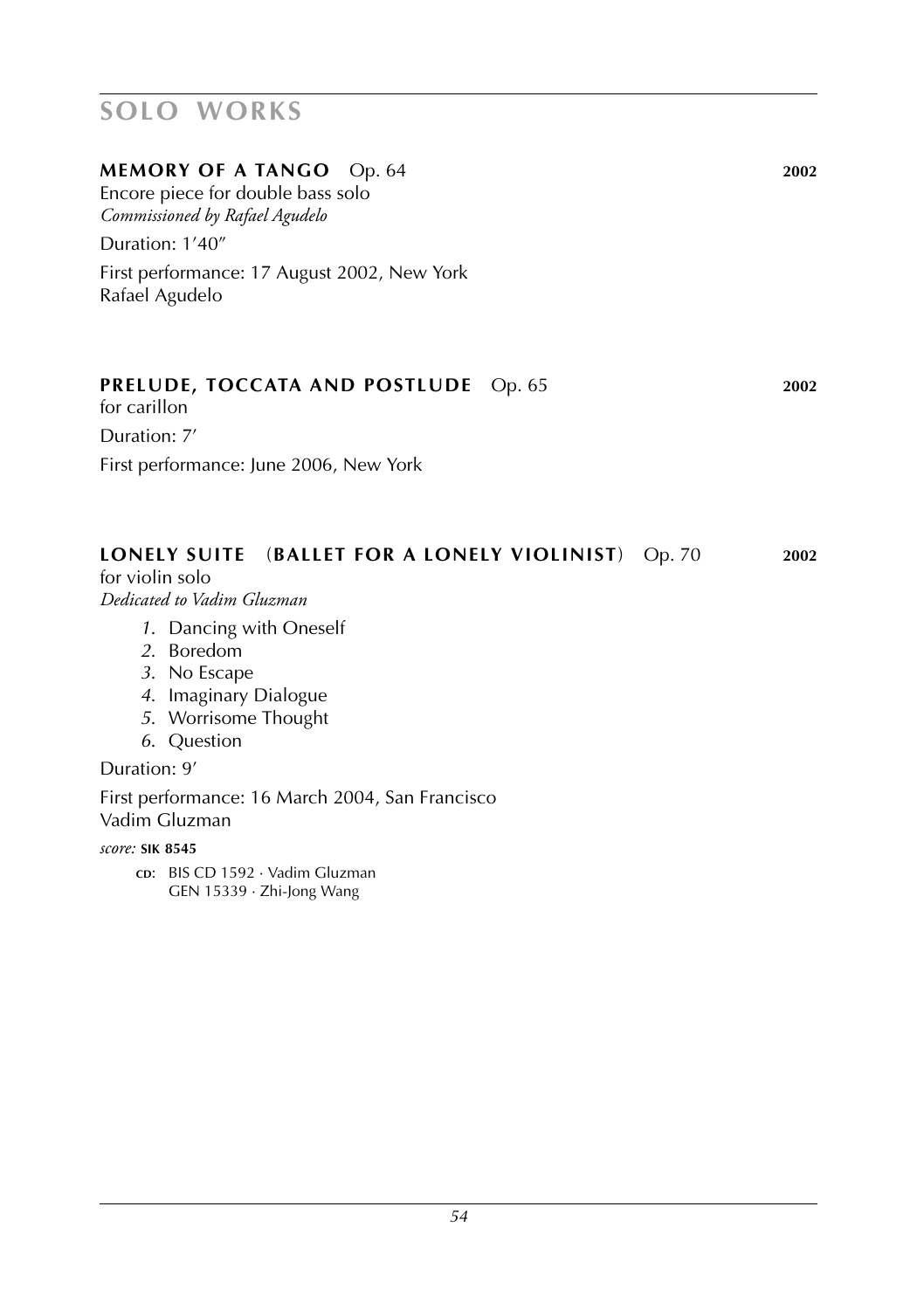### **SONATA FOR VIOLONCELLO** Op. 72 **2002**

*Dedicated to Christophor Miroshnikow*

- *1*. Prélude *––* **·** *Moderato energico* (q = 84) **·** *Agitato, con moto* **·** *Moderato energico* **·** *Poco agitato*
- 2. Andante sognando  $\sqrt{a} = 63$ )
- *3*. L'istesso tempo ( $\sqrt{ } = 126$ )  $\cdot$  Meno mosso, lamentoso  $\cdot$  Tempo I ( $\sqrt{ } = 126$ )  $\cdot$ Lento misterioso
- *4.* Interlude  $J = 80 \cdot \text{meno } \text{mosso } (J = 69) \cdot \text{a} \text{ tempo } (J = 80) \text{ attacca}$
- *5.* Vivo con brio  $\frac{1}{2}$  = 126 **·** meno mosso *attacca*
- *6.* Allegro ma non troppo, con fuoco  $\mathcal{L} = 104$

Duration: 12'

First performance: 9 February 2004, Athens Christophor Miroshnikov

*score:* **sik 8911**

**cp:** MS 1371 · Anthony Arnone

### **PRELUDE, TOCCATA AND POSTLUDE** Op. 75 **2003**

for vibraphone solo

- *1*. Allegro grandioso e tragico Andante nostalgico
- *2*. Allegro marcato (ma non troppo)
- *3*. Molto meno mosso Andante Poco meno mosso

Duration: 4'

#### **la fenice** (**Sonata for Piano No. 1**) **2005**

*Commissioned by Ksenia Nosikova*

- *1*. Anzi che introduzione *Moderato*
- *2*. I cavalli di San Marco *Allegro ma non troppo*
- *3*. Riflessioni *L'istesso tempo*
- *4*. La prigione di Casanova *Moderato ma con moto*
- *5*. La Fenice *Andante*
- *6*. Corale per la chimera *Adagio religioso*

Duration: 20'

First performance: 8 October 2007, Lawrence Ksenia Nosikova

**cD:** PH 07064 · Ksenia Nosikova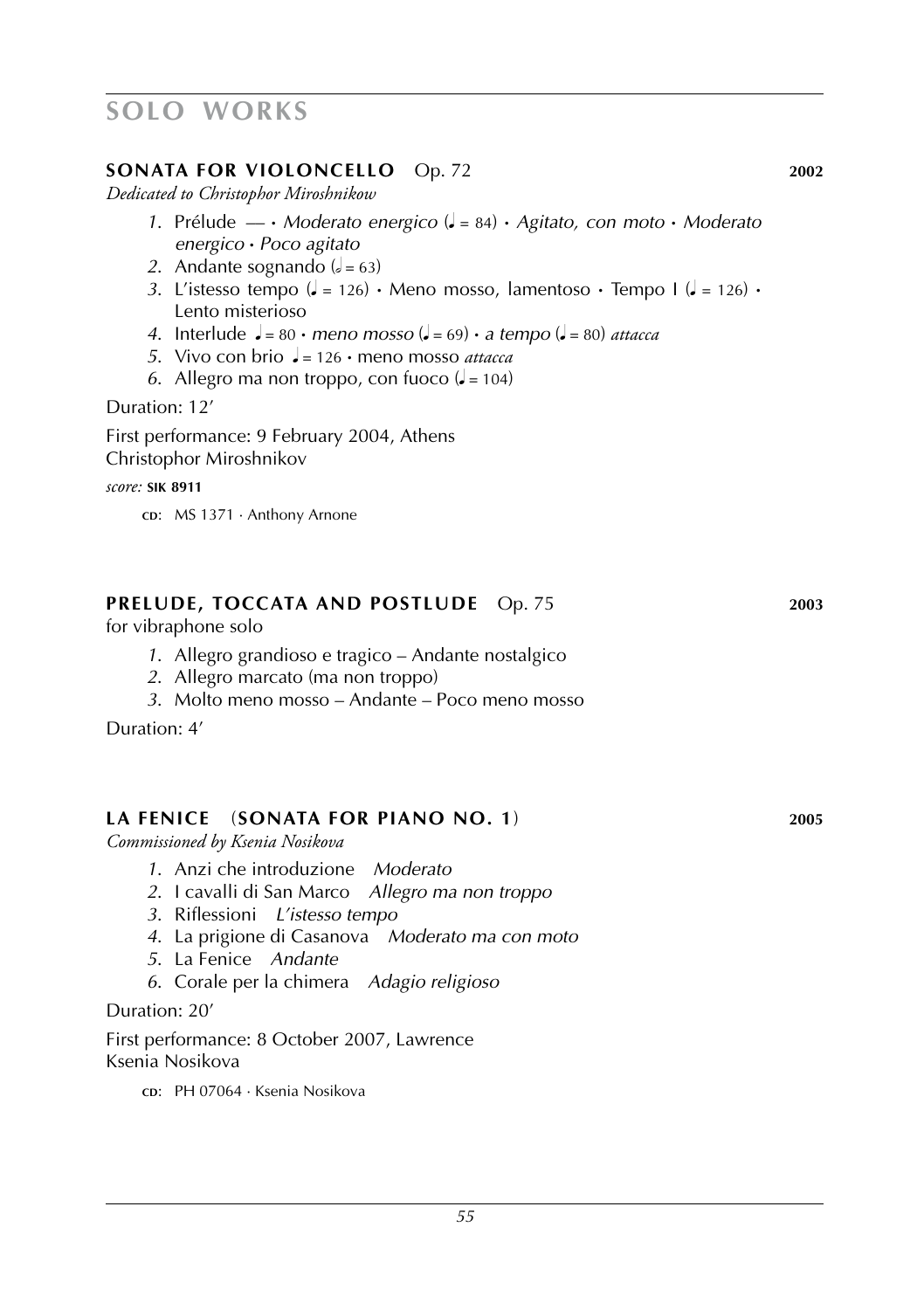#### **il segno** (**Sonata for Piano No. 2**) **2006**

*Commissioned by Deutschlandfunk, Cologne*

- *1*. Adagio tragico
- *2*. Toccata *Allegro*
- *3*. Grave
- *4*. Allegro Molto meno mosso

Duration: 17'

First performance: 3 July 2006, Bonn Lera Auerbach

**cd**: pH 07064 · Ksenia Nosikova

### **cadenzas 2006**

to W. A. Mozart's Piano Concerto in D minor, K. 466 (first and third movement) Duration: 6'

*1*. Allegro

*2*. Agitato – Adagio misterioso, tragico

First performance: 26 July 2006, Kiel Gerhard Oppitz

#### **ludwigs alptraum 2007**

for piano *Commissioned by Deutsche Telekom for the Second International Beethoven Competition for Piano Bonn* 2007

Duration: 7'

First performance: 11 December 2007, Bonn

*score:* **sik 8559**

cp: SACD 0701 · Keiko Hattori (recorded live from the Second International Beethoven Competition)

TXA 15068 · Georg Michael Grau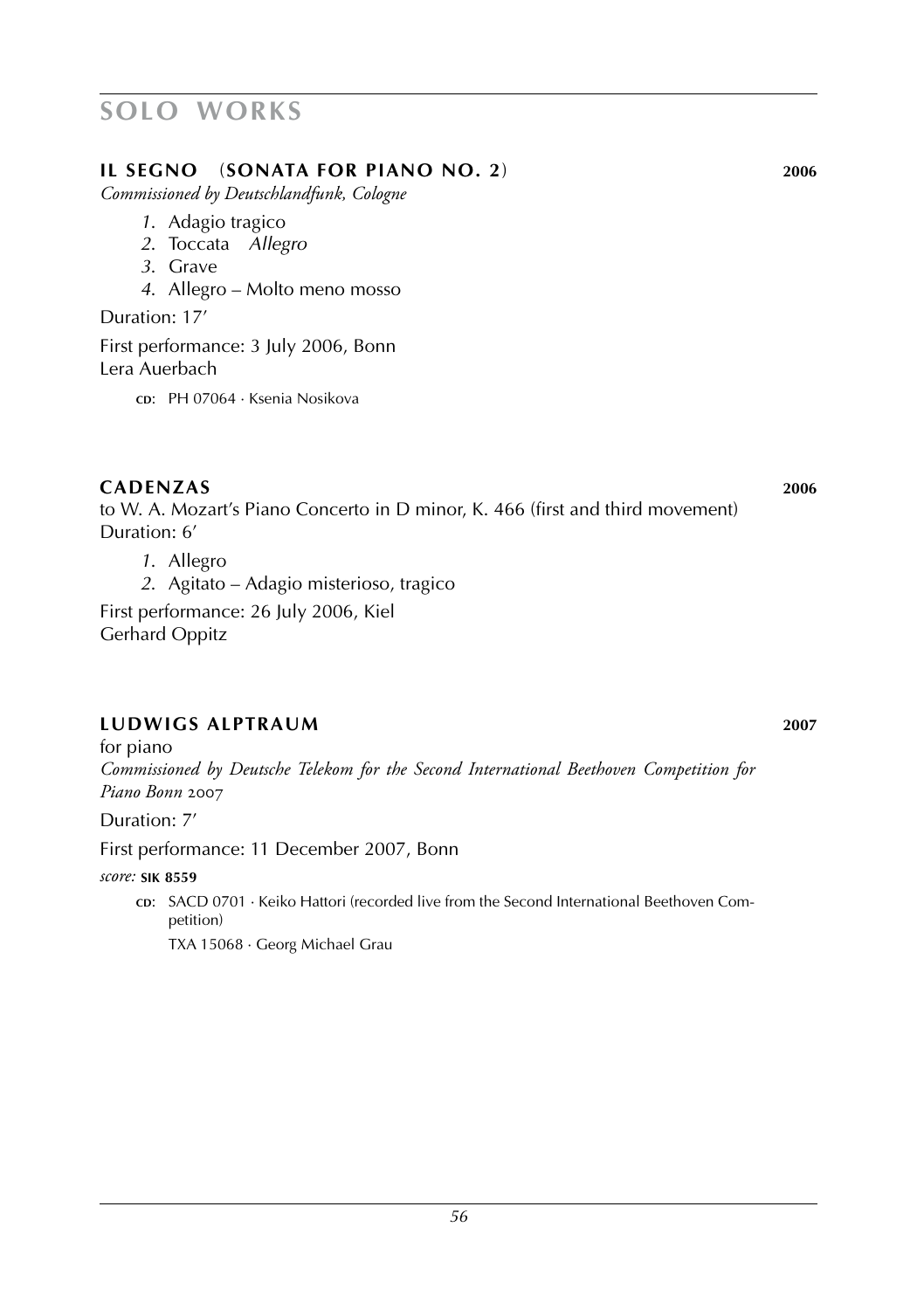### **par.ti.ta 2007**

for violin *Commissioned by Bachwoche Ansbach* 2007

- *1*. Adagio libero (Preludio)
- *2*. Moderato
- *3*. Andantino scherzando
- *4*. Serioso
- *5*. Andante libero
- *6*. Vivo scuro
- *7*. Adagio tragico
- *8*. Grave
- *9*. Allegro ossessivo
- *10*. Adagio (Postludio)

Duration: 25'

First performance: 29 July 2007, Ansbach Vadim Gluzman *score:* **sik 8860**

### **milking darkness 2011**

for piano *Commissioned by ARD Music Competition* 2011

Duration: 10'

First performance: September 2011, Munich

*score:* **sik 8694**

### **cadenzas 2014**

to W. A. Mozart's Flute Concerto in D major, K. 314 *Commissioned by the National Symphony Orchestra of Washington for Aaron Goldman*

- *1*. *Allegro aperto*
- *2*. *Andante ma non troppo*
- *3*. *Allegro* [Cadenza and intrata]

Duration: 5'

First performance: 13 November 2014, Washington Aaron Goldman (flute) – National Symphony Orchstra of Washington – Christoph Eschenbach (conductor)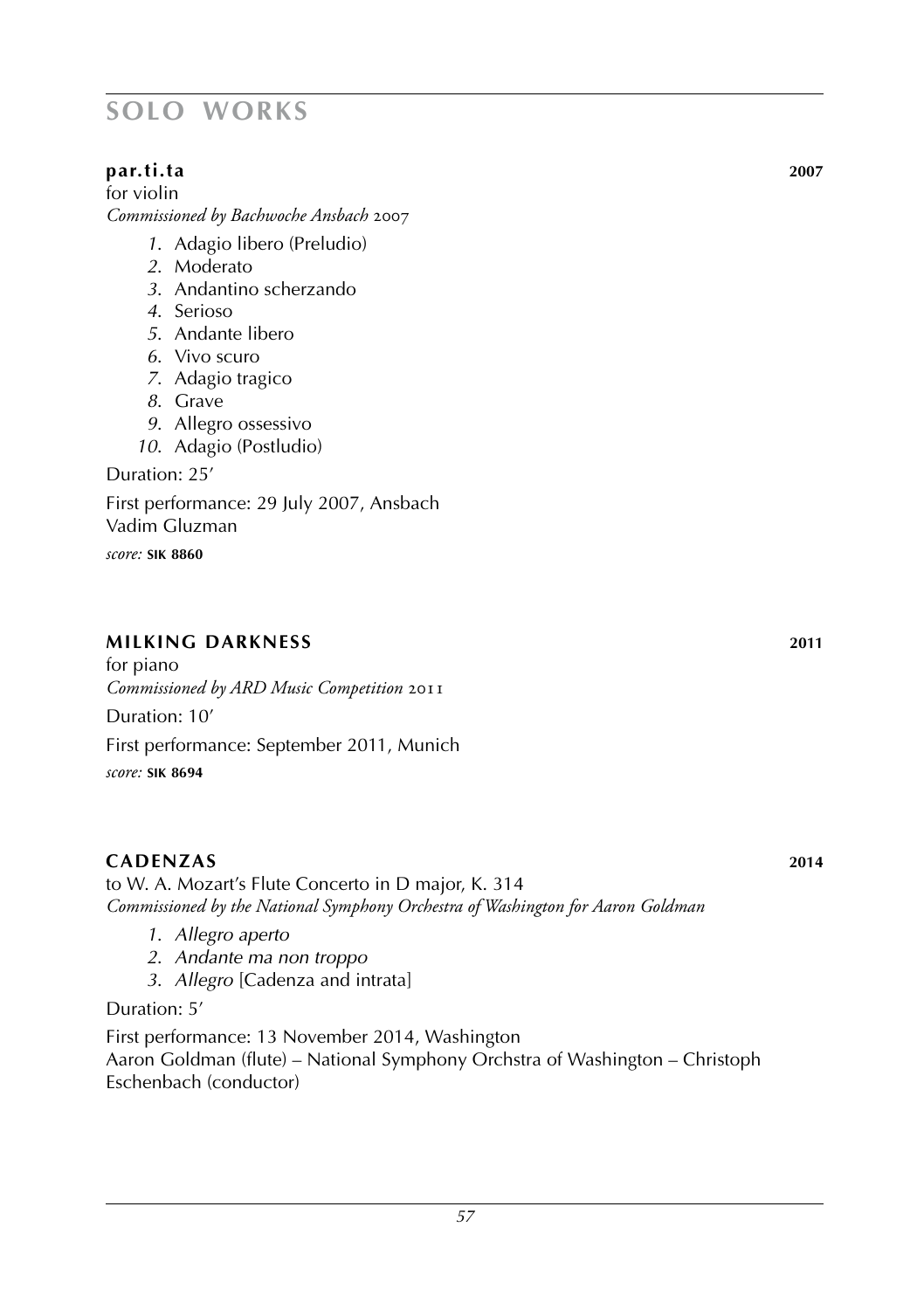### **la suite dels ocells** hommage à pablo casals **2015**

for violoncello

*Commissioned by Washington Performing Arts supported by Jane and Calvin Cafritz Dedicated to Amit Peled*

- *1*. Preludio. Nostalgico sognando
- *2*. Moderato ma poco agitato
- *3*. Con brio
- *4*. Adagio sognando
- *5*. Moderato
- *6*. Allegretto grazioso
- *7*. Sognando libero
- *8*. Fuga

Duration: 23'

First performance: 8 November 2015, Washington Amit Peled

### **contemplation 2015**

for double bass *Dedicated to Rafael De Stella* Duration: 3'

### **sakura no yume 2016**

for piano *Dedicated to Yukihisa Miyayama* Duration: 4' First performance: 27 March 2016, Tokyo Lera Auerbach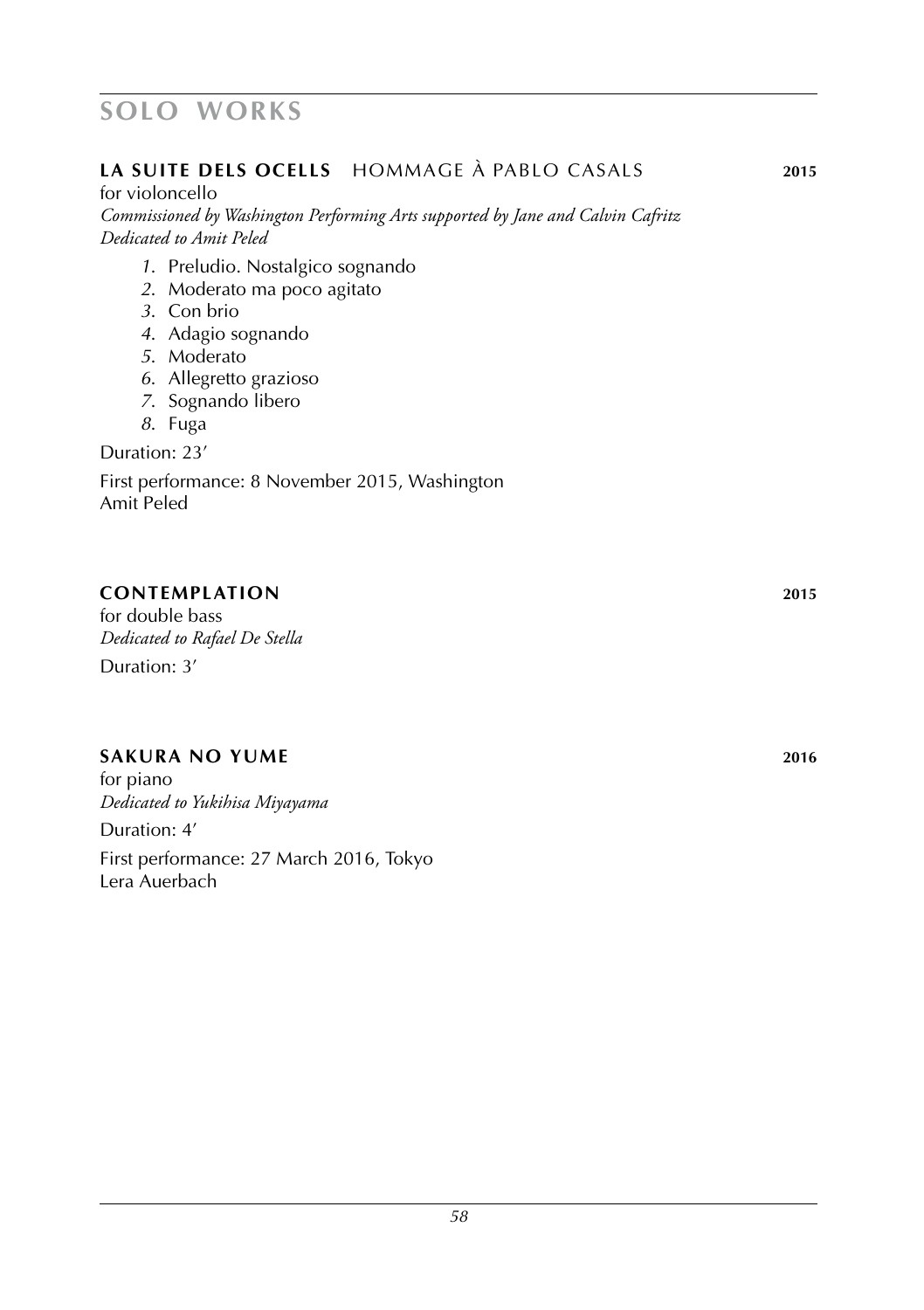### **labyrinth 2018**

for piano

Inspired by The Book of Imaginary Beings and other writings by Jorge Luis Borges *Commissioned by San Francisco Performances*

- *1*. A Bao a Qu (the Tower of Chitor) *Adagio, sognando libero* **·** q = 60 **·** *Poco meno mosso* (q = 52) **·** *Stretto e più agitato* **·** *(Poco meno mosso)* Traumwanderer: First Passage *L'istesso tempo, libero* (q = 60) **·** *Agitato, poco più mosso* ( $\bullet = 69$ ) **·** *Stretto lametoso* ( $\bullet = 80$ ) **·** *Tempo I* ( $\bullet = 60$ ) *attacca*
- *2*. Simurgh (The Bird Parliament) *Con brio* (q = 76) **·** *Allegretto sognando, libero molto* (q = 100) **·** *Poco meno mosso* **·** *Tempo I* **·** *Poco più mosso,*   $a$ gitato molto  $\cdot$  *Poco meno mosso, misteriosoo* ( $\sqrt{ }$  = 80) Traumwanderer: Second Passage q = 72 **·** q = 96
- 3. The Norns *Misterioso* ( $\sqrt{=}$  = 72) **·** *Adagio I* ( $\sqrt{}=$  48) **·** *Più agitato* ( $\sqrt{}=$  56) **·** *(poco*)  *meon mosso, ad lib.)* Tramuwanderer: Third Passage  $\rightarrow = 60$
- 4. The Chord of Fenrir *Misterioso libero*  $\cdot$  *Allegro moderato, marcato* ( $\sqrt{=}$ =92)  $\cdot$ *Meno mosso, libero*  $\cdot$  *Furioso* ( $\bullet$  = 112)  $\cdot$  *poco meno mosso, pesante*  $\cdot$  *Misterioso libero* **·** *Allegro subito, pesante attacca* Traumwanderer: Fourth Passage *Allegro ossessivo***·***(più agitato)***·***(Meno mosso) mosso)*
- *5.* Swedenborg's Angels *Con moto, libero*  $\left(\frac{1}{2} 84\right) \cdot$  *Meno mosso, sognando*  $\cdot$  *(Tempo I)* Traumwanderer: Fifth Passage (Swedenborg's Demons) q = 60 **·** q = 72 **·** *più*  $mosso$  ( $\downarrow$  = 84)  $\cdot$  *più mosso* ( $\downarrow$  = 100)  $\cdot$   $\downarrow$  = 60 *(poco a poco più stretto)*  $\cdot$  *Lamentoso*  $I(\mathbf{J} = 84) \cdot$  *Stretto agitato* ( $\mathbf{J} = 96$ )
- 6. The Kilkenny Cats *Furioso scherzando* ( $J = 96$ )  $\cdot$  *Poco meno mosso, libero*  $\cdot$  *Tempo I, furioso* **·** *più agitato* **·** *Vivo furioso* **·** *Più stretto* Traumwanderer: Sixth Passage (The Squonk Mourns the Kilkenny Cats)  $\bullet = 90 \cdot \bullet = 116 \cdot \text{Libero}$
- *7.* Haniel, Kafziel, Azriel and Aniel *Allegro moderato, con brio* ( $\sqrt{ }$  = 132) **·** *Moderato* ( $\bullet$  = 80)  $\cdot$  *Con brio* ( $\bullet$  = 132)  $\cdot$  *Pesante* ( $\bullet$  =  $\bullet$ )  $\cdot$  *Sognando* ( $\bullet$  = 56)  $\cdot$ *Poco più agitato* ( $d = 63$ ) **·** *Misterioso* **·** *Tempo I, con brio* ( $d = 132$ ) Traumwanderer: Seventh Passage q = 66 **·** *meno mosso* (q = 86) **·** *Tempo di*  $vake$  ( $d = 100$ )
- *8.* An Afternoon of a Minotaur *Umoristico* ( $\epsilon$  = 168) Traumwanderer: Eighth Passage *Grave funebre* ( $\sqrt{=}$  = 54) **·** *Meno mosso* ( $\sqrt{=}$  = 42)
- *9.* La liebre lunar *L'istesso tempo, libero molto*  $\cdot$  *(Poco più mosso)* ( $\bullet$  = 56)  $\cdot$  $\bullet = 60 \cdot (Tempo \, l) \cdot (\bullet = 50) \cdot (Poco \, agitato) (\bullet = 60) \cdot Meno \, mosso$
- *10.* El aplanador *Largo pesante* ( $\sqrt{ } = 60$ ) Traumwanderer: Ninth Passage (El golem)  $\left(\frac{1}{2} = 56\right) \cdot \left(\frac{P_{OCO}}{2} \cdot \frac{q_{i}}{q_{i}}\right) \cdot \left(\frac{1}{2} = 69\right) \cdot$ *Tragico* (q = 60) **·** *(Tempo I)*
- *11.* Bahamut *poco a poco accelerando*  $\cdot$  *Agitato* ( $\bullet$  = 120)  $\cdot$  *(Poco meno mosso)*  $\cdot$  $\dot{q} = 100 \cdot \dot{A}$ ndante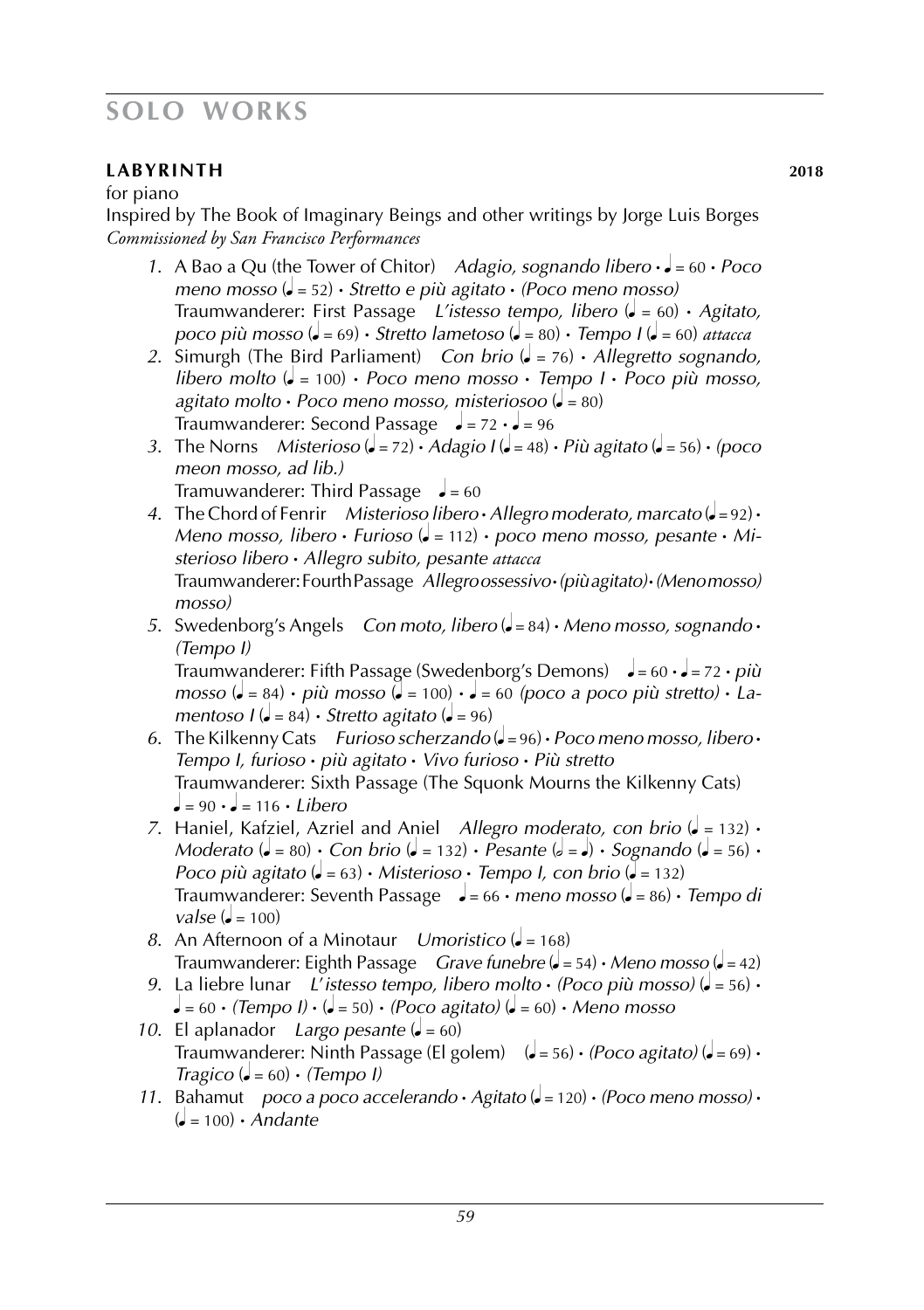LABYRINTH [CONTINUED]

*12.* The Library of Babel  $(e = 63)$  · *Poco meno mosso*  $(e = 52)$  · *(più stretto)* · *Adagio libero*  $\cdot$  ( $\bullet$  = 58)

Duration: 50'

First performance: 27 March 2018, San Francisco Lera Auerbach

### **diabellical waltz 2019**

for piano

*Cocommissioned by Gesellschaft der Musikfreunde Wien, Gewandhaus zu Leipzig, Brucknerhaus Linz, Philharmonie de Paris, Gulbenkian Foundation Lissabon, Klavierfestival Ruhr, Tonhalle-Gesellschaft Zürich, supported by Ernst von Siemens Musikstiftung*

Grave funebre  $\left(\frac{1}{2} = 48\right)$  **·** Grotesco scuro  $\left(\frac{1}{2} = 56\right)$  **·**  $\frac{1}{2} = 92$  **·** Tempo di valse  $\left(\frac{1}{2} = 92\right)$ 120) **·** Sognando nostalgico ( $\sqrt{ } = 80$ ) **·** Grave funebre ( $\sqrt{ } = 44$ )

Duration: 4'

First performance: 3 March 2020, Vienna Rudolf Buchbinder

Diabellical Waltz is part of the 'Diabelli 2020' project initiated by Rudolf Buchbinder and jointly composed by Jörg Widmann, Toshio Hosokawa, Krzysztof Penderecki, Tan Dun.

### **trout no more 2019**

for double bass *Dedicated to Rafael De Stella*

Duration: 3'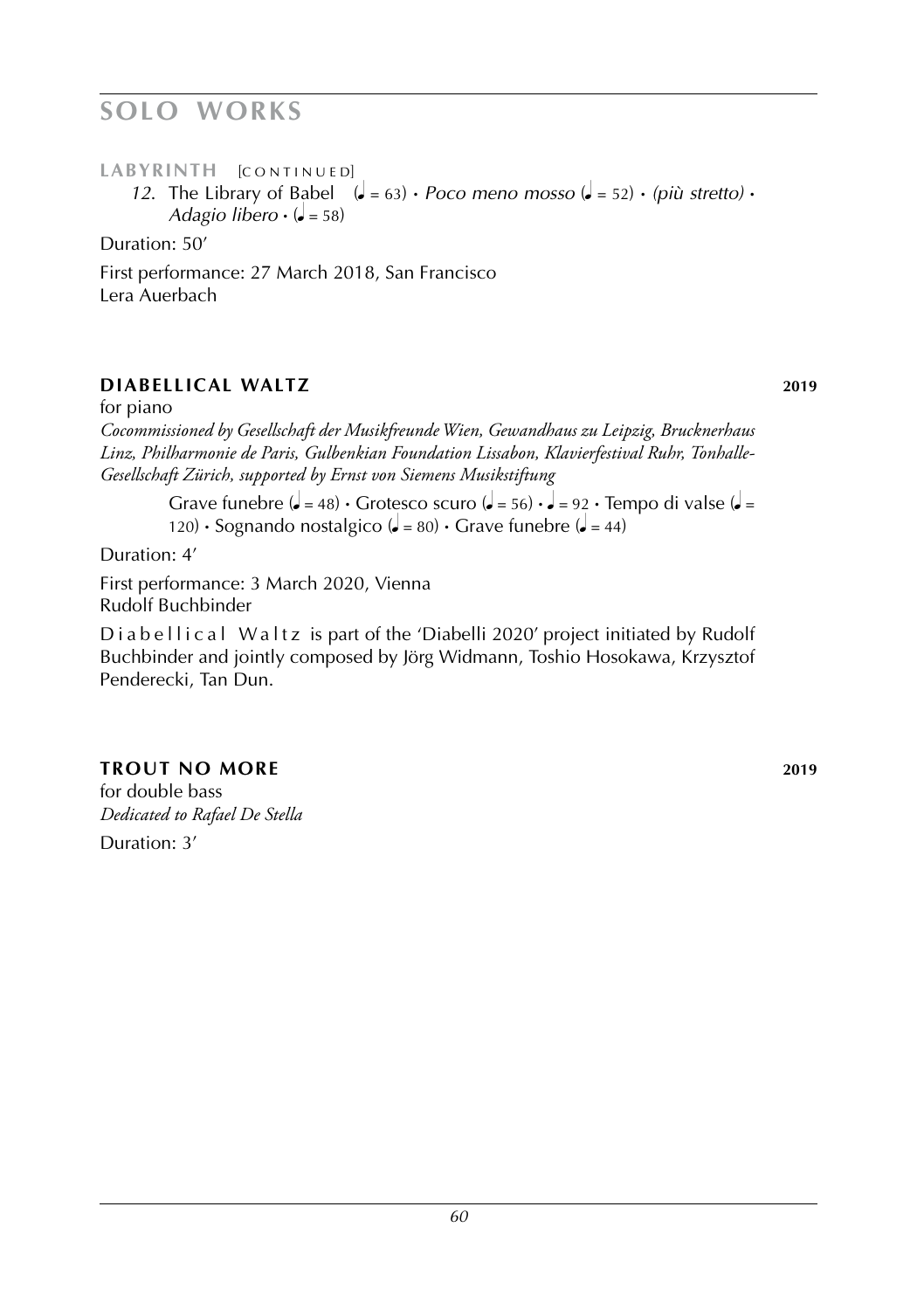**PSALM 23** Op. 42 **1999** for mixed choir (in Hebrew) *Dedicated to Tom Waldeck* Duration: 3'20"

**PSALM 100** Op. 43 **1999** for boys (or children's) choir (in Hebrew)

*Dedicated to the memory of Melanie Silverman*

Duration: 3'

First performance: 17 May 2009, Berlin Women's Choir of St. Matthäus-Kirche – Lothar Knappe (conductor)

### **PSALM 130** Op. 44 **1999**

for mixed choir (in Latin) *Dedicated to Page and Elizabeth Johnson* Duration: 4' 30"

#### **THE BLIND** Op. 58 **2001**

A cappella opera for 12 singers. Libretto (in English) by Lera Auerbach based on Maurice Meaterlinck's 'Les Aveugles' 2 sopranos, 2 mezzo-sopranos, 2 contraltos, 2 tenors, 2 baritones, 2 basses (6 leading voices and supporting chorus) Duration: 55'

#### **LULLABY** Op. 66 **2002**

for mixed choir text: William Blake's 'Cradle song' (in English) Duration: 3' First performance: 21 November 2004, Vienna Chamber choir 'Vox humana', Gumpoldskirchen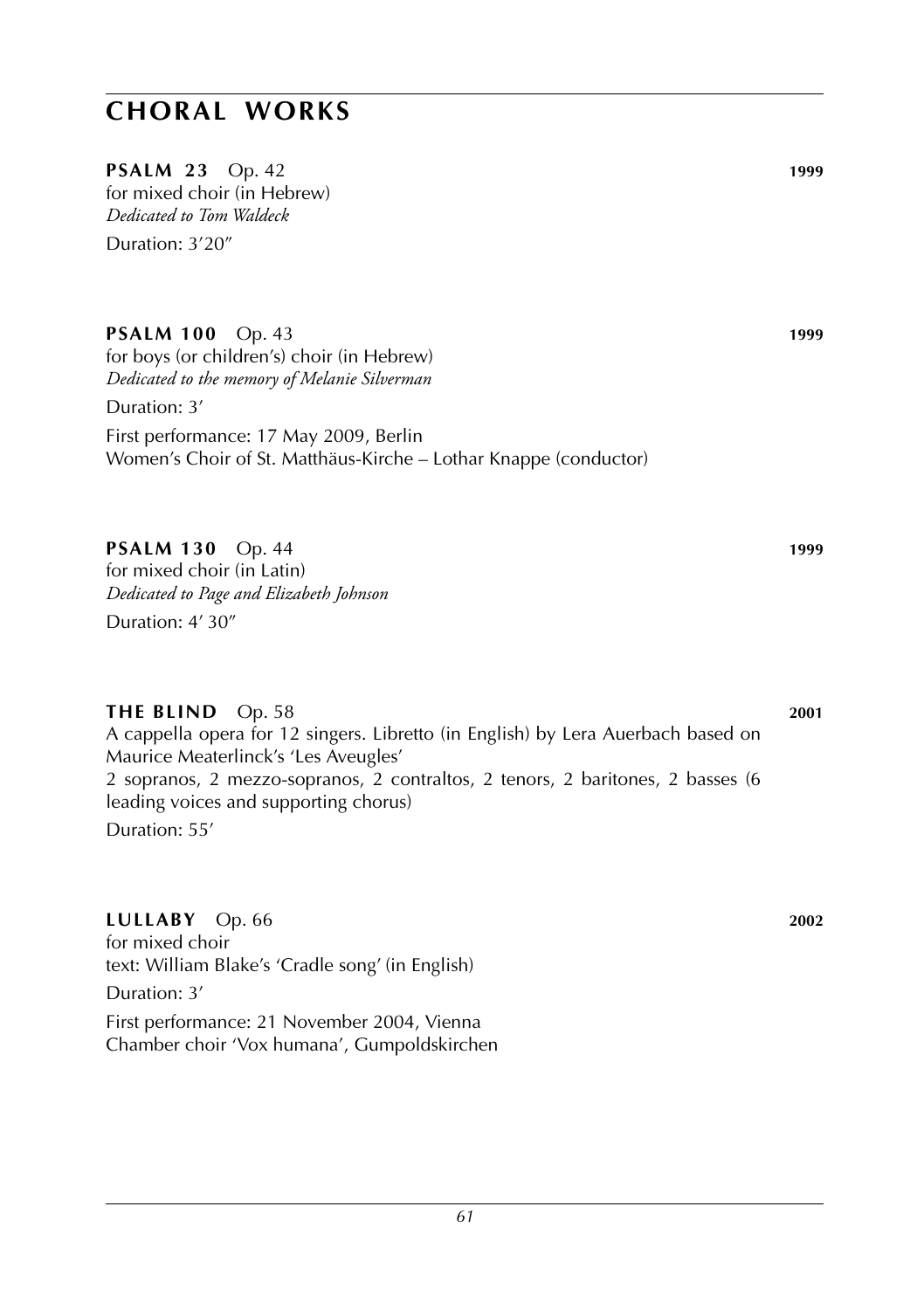### **galgenlieder** (gallows songs) **2013**

for saxophone quartet and female choir on poems by Christian Morgenstern (in German – English version by May Knight)

*Co-Commissioned by Westdeutscher Rundfunk, KorVest Choir, Philomela Choir and Zurich Sing-Akademie*

- *1*. Das ästhetische Wiesel
- *2*. Der Seufzer
- *3*. Geburtsakt der Philosophie
- *4*. Zwischenspiel I
- *5*. Gespräch der Hausschnecke mit sich selbst
- *6*. Zwischenspiel II
- *7*. Fisches Nachtgesang (Thema und Variationen)
- *8*. Galgenkindes Wiegenlied
- *9*. Die Schildkrökröte
- *10*. Zwischenspiel III
- *11*. Das Gebet
- *12*. Denkmalswunsch
- *13*. Das Wasser

soprano sax. alto sax. tenor sax. baritone sax. female choir (s/s/a/a)

Duration: 32'

First performance: 25. May 2013, Cologne

Christine Rall (soprano sax) – Elliot Riley (alto sax) – Bruce Weinberger (tenor sax) – Kenneth Coon (baritone sax) – Members of WDR Choir – Nicholas Kok (conductor)

There is also available a version for saxophone quartet and two-part children's choir, performed for the first time in Dresden on 9 May 2015 by the Dresden Philharmonic Children's Choir, conducted by Gunter Berger.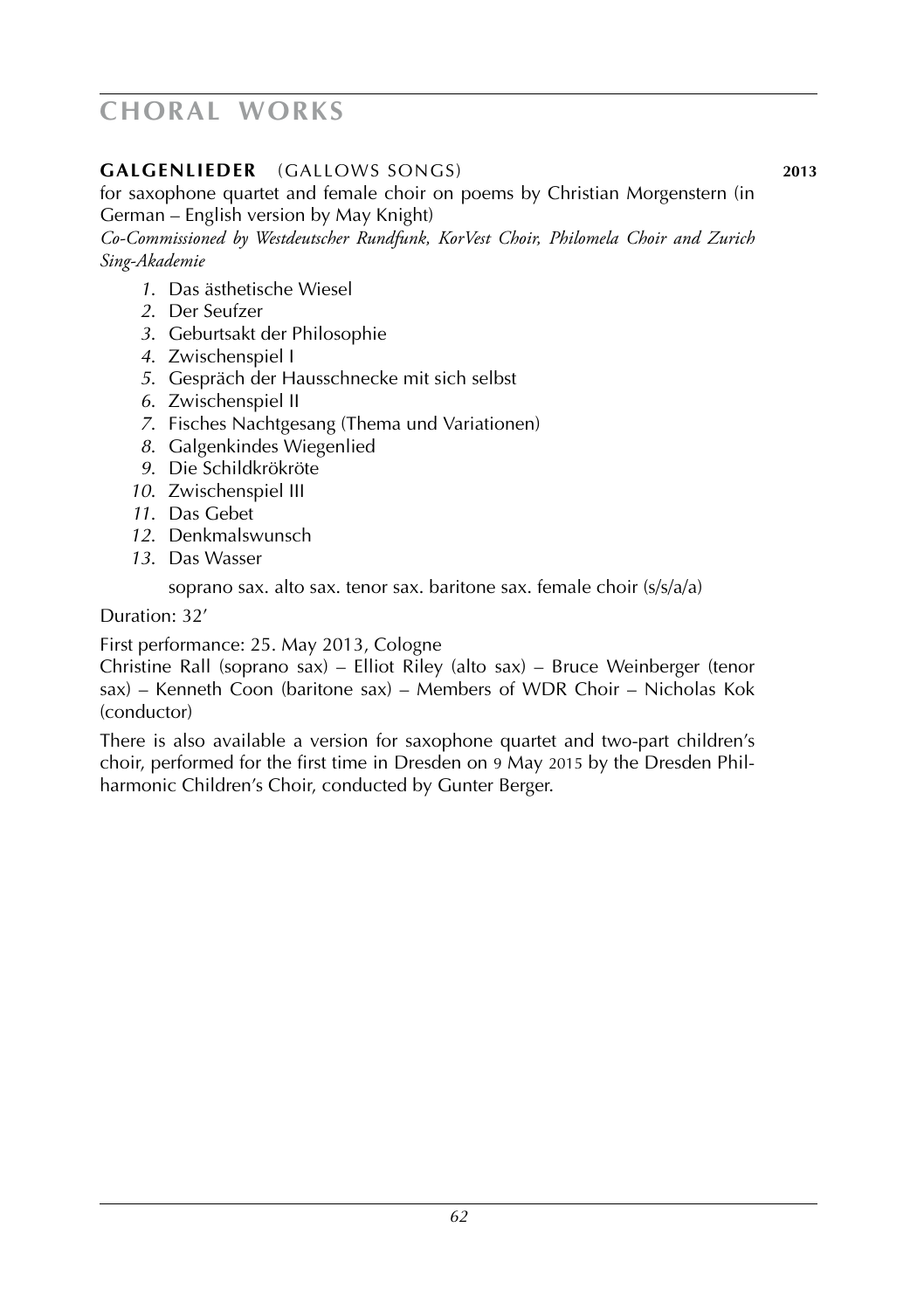### **72 angels. In splendore lucis 2016**

for choir and sayophone quartet

text: 72 angels' names (in Hebrew)

*Co-Commissioned by Nederlands Kamerkoor, Radiokören Stockholm, Cracow Singers, Chorverband Steiermark – Vocalforum Graz, Collegium musicale Tallinn, CHOREOS Osnabrück, Zürcher Sing-Akademie and Collegium Vocale zu Franziskanern Luzern*

- *1*. Vehevyah *Andante lamentoso, libero molto* (q = 60) **·** *Più agitato*
- 2. Eliel  $\sqrt{a} = 80 \cdot A$  tempo, recitativo libero
- *3*. Sitael *Energico* (q = 80) **·** *A tempo, appassionato lamentoso*
- 4. Elemiyah  $\frac{1}{2} = 80$
- *5*. Mahashiyah *Molto moderato* (q = 104) **·** *Meno mosso, recitativo libero*  $\left(\bullet = 66\right) \cdot$  *Più mosso, agitato*  $\left(\bullet = 80\right)$
- *6*. Lelahel *Andante* ( $\sqrt{ }$  = 60) **·** *poco con moto* ( $\sqrt{ }$  = 80)
- *7.* Ahaiyah *Allegro, disperatamente* ( $\sqrt{ }$  = 100)
- *8.* Kahetel *Poco meno mosso* ( $\epsilon$  = 88) **·** *Più mosso* ( $\epsilon$  = 96)
- *9.* Haziel *Lirico* ( $\sqrt{ } = 80$ )
- 10. Aladiyah *Allegro scherzoso* ( $= 120$ )
- *11.* Laviyah *Allegro* ( $= 120$ )
- *12*. Ahayah *Agitato drammatico* (q. = 96) **·** *meno mosso e rit.*
- 13. Yezelel *Andante, sognando* ( $\epsilon$  = 58)
- 14. Mebahel *Moderato energico* ( $\epsilon$  = 79)
- *15*. Hariel *Con brio* (q = 112) **·** *Poco meno mosso, misterioso e libero* **·** *Con brio* ( $= 112$ )
- *16.* Hakamiyah *Poco agitato* ( $\sqrt{ }$  = 104)
- 17. Leviyah *Allegro moderato* ( $\sqrt{ }$  = 84)
- 18. Kaliel *Recitativo libero* ( $\sqrt{ }$  = 80) **·** *Sognando* ( $\sqrt{ }$  = 72)
- *19*. Lavavyah *Agitato molto, misterioso e libero*
- *20*. Pahaliyah *Allegro, disperatamente* (q = 104) **·** *meno mosso e rit.*
- 21. Nelkael *Allegro moderato* ( $\sqrt{ }$  = 96)
- 22. Yeyael *Recitativo* ( $= 72$ )
- 23. Melahel *energico con brio* ( $\sqrt{ }$  = 96)
- 24. Hahevayah *Moderato* ( $\sqrt{ }$  = 80)
- 25. Nitavah *Andante* ( $\sqrt{ }$  = 84)
- 26. Haayah *Adagio* ( $\bullet$  = 58)
- 27. Yoratel  $\rightarrow$  = 96
- 28. Sheeyah *Con brio e marcato* ( $\bullet$  = 120)  $\cdot$  *meno mosso*
- *29.* Reyiel *Lamentoso, libero* ( $\bullet$  = 88)
- *30*. Ormael *Libero* (q = 76)
- *31*. Lekabel *Con moto* (q = 116)
- *32.* Vasariyah *Con brio* ( $\bullet$  = 120)
- 33. Yehaviyah *Pesante* ( $\bullet$  = 96)
- 34. Lehaviyah *Andante* ( $= 96$ )
- *35*. Kavakiyah *L*'*istesso tempo*
- *36*. Manadel *Adagio misterioso*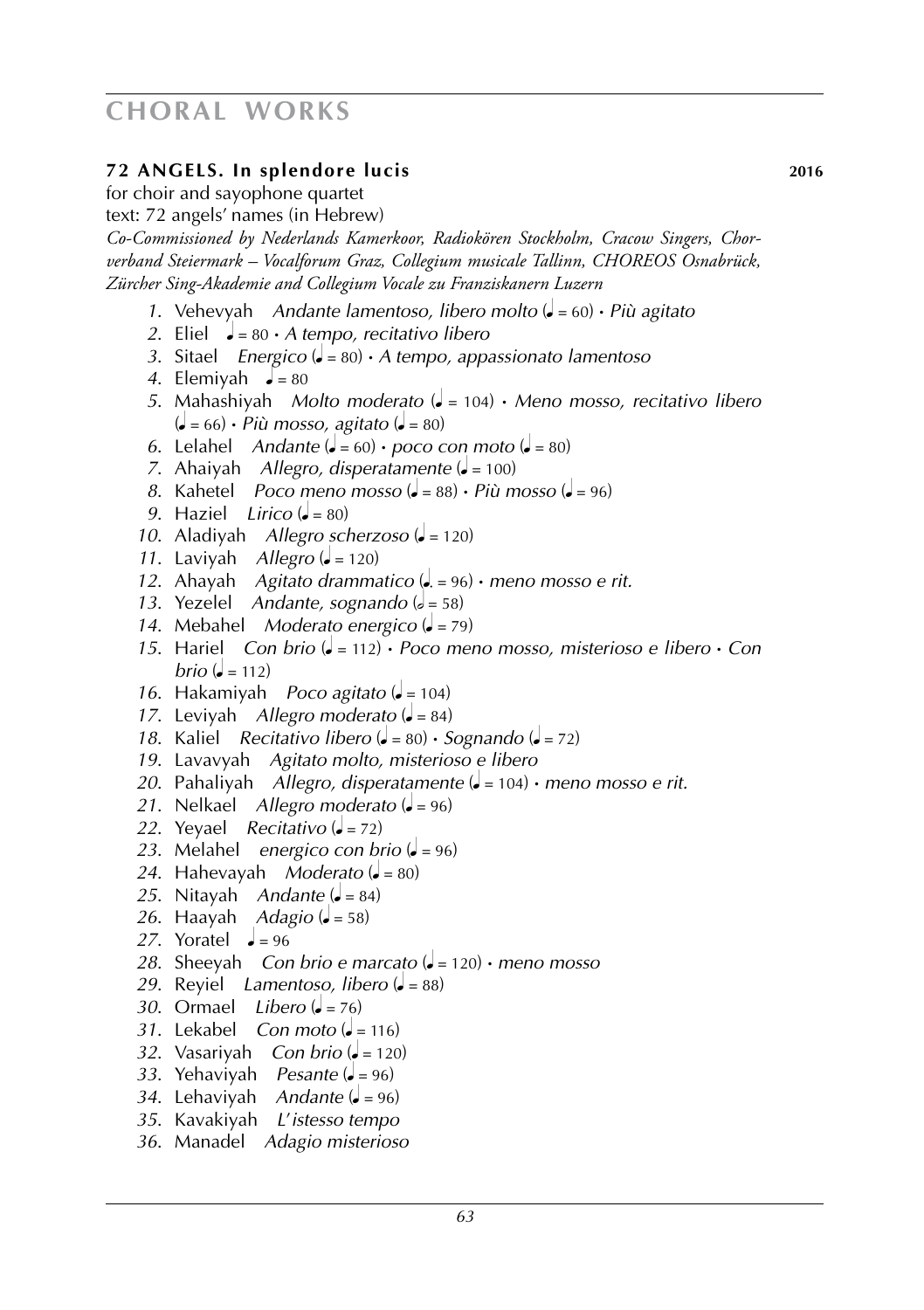### 72 ANGELS [CONTINUED]

- *37.* Aniel *Con moto, libero* ( $\sqrt{ }$  = 66)
- *38.* Haamiyah *L'istesso tempo* ( $\bullet$  = 66)
- *39.* Rehael *Agitato* ( $\sqrt{ }$  = 96)
- *40.* Yeyazel *L'istesso tempo* ( $\sqrt{ }$  = 96)
- 41. Hahael *Recitativo libero* ( $\epsilon$  = 80)
- 42. Mikael  $\rightarrow$  = 88
- 43. Vevaliyah  $\sqrt{=}$  = 90
- 44. Yelahiyah  $\sqrt{=}$  = 120
- *45*. Sealiyah *Recitativo* (q = 60) **·** *Poco meno mosso*
- 46. Ariel  $\neq 60$
- *47.* Asaliyah *Con brio* ( $\sqrt{ }$  = 88)  $\cdot$  *meno mosso*
- *48*. Mihael
- 49. Vehevel *Andante* ( $\sqrt{a} = 76$ )
- *50.* Daniel *Allegro marcato* ( $\epsilon$  = 84)
- *51*. Hahashiyah *L'istesso tempo* ( $= 168$ )
- *52*. Imamiyah *L*'*istesso tempo*
- *53*. Nanael q = 144 **·** *Poco meno mosso, recitativo libero*
- *54.* Nitael *Recitativo libero* ( $\sqrt{=}80$ ) **·** *Sognando, nostalgico* ( $\sqrt{}=72$ )
- *55.* Mebahiyah *Lento* ( $\sqrt{ }$  = 58) **·** *Poco più mosso* ( $\sqrt{ }$  = 63)
- *56*. Poiel  $\neq 88$
- *57*. Nemamiyah *L*'*istesso tempo*
- *58*. Yeyelel *Andante recitativo* (q = 72) **·** *Recitativo nostalgico*
- 24. Harael *Recitativo libero* ( $\bullet$  = 84) **·** *Poco meno mosso, sognando* ( $\bullet$  = 76)
- *59.* Mizrael *Con spirito, marcato* ( $\sqrt{ }$  = 96)
- *60*. Vamabel *Allegro marcato* ( $\sqrt{ }$  = 144) **·** *Meno mosso, ma agitato* ( $\sqrt{ }$  = 96) **·** *a tempo* (q = 144) **·** *Lamentoso, agitato* **·** *Poco meno mosso*
- 61. Yehael *Libero* ( $\sqrt{2}$  = 72)
- *62.* Anayuel *Energico* ( $\sqrt{ }$  = 88)
- *63.* Mehiel *Pesante* ( $\bullet$  = 72) **·** *Agitato poco* ( $\bullet$  = 80) **·** *poco meno mosso* ( $\bullet$  = 72)
- *64.* Damebiyah *Recitativo libero* ( $\bullet$  = 60)
- *65*. Manakel *Animato* (q = 120) **·** *Poco meno mosso*
- *66.* Eyael *Adagio magico* ( $\sqrt{=}$  = 46)
- 67. Habahiyah *Energico* ( $\sqrt{ }$  = 84)
- *68*. Rehel *Allegro* (q = 132) **·** *Marcato*
- *69.* Yabamiyah *Moderato energico* ( $\sqrt{ }$  = 108)
- *70.* Hayael *Semplice* ( $\sqrt{ }$  = 108)
- *71.* Mevamiyah *Andante ad libitum*  $(e = 168)$  **·** *poco stretto* **·** *meno mosso* ·  $Adagio \cdot Adagio \text{ molto } (e = 60)$
- *72.* Epilogo: Amen  $\sqrt{ }$  = 60

### Duration: 89'

First performance: 3 November 2016, Amsterdam, Muziekgebouw aan't IJ Nederlands Kamerkoor – Raschèr Saxophone Quartet – Peter Dijkstra (conductor)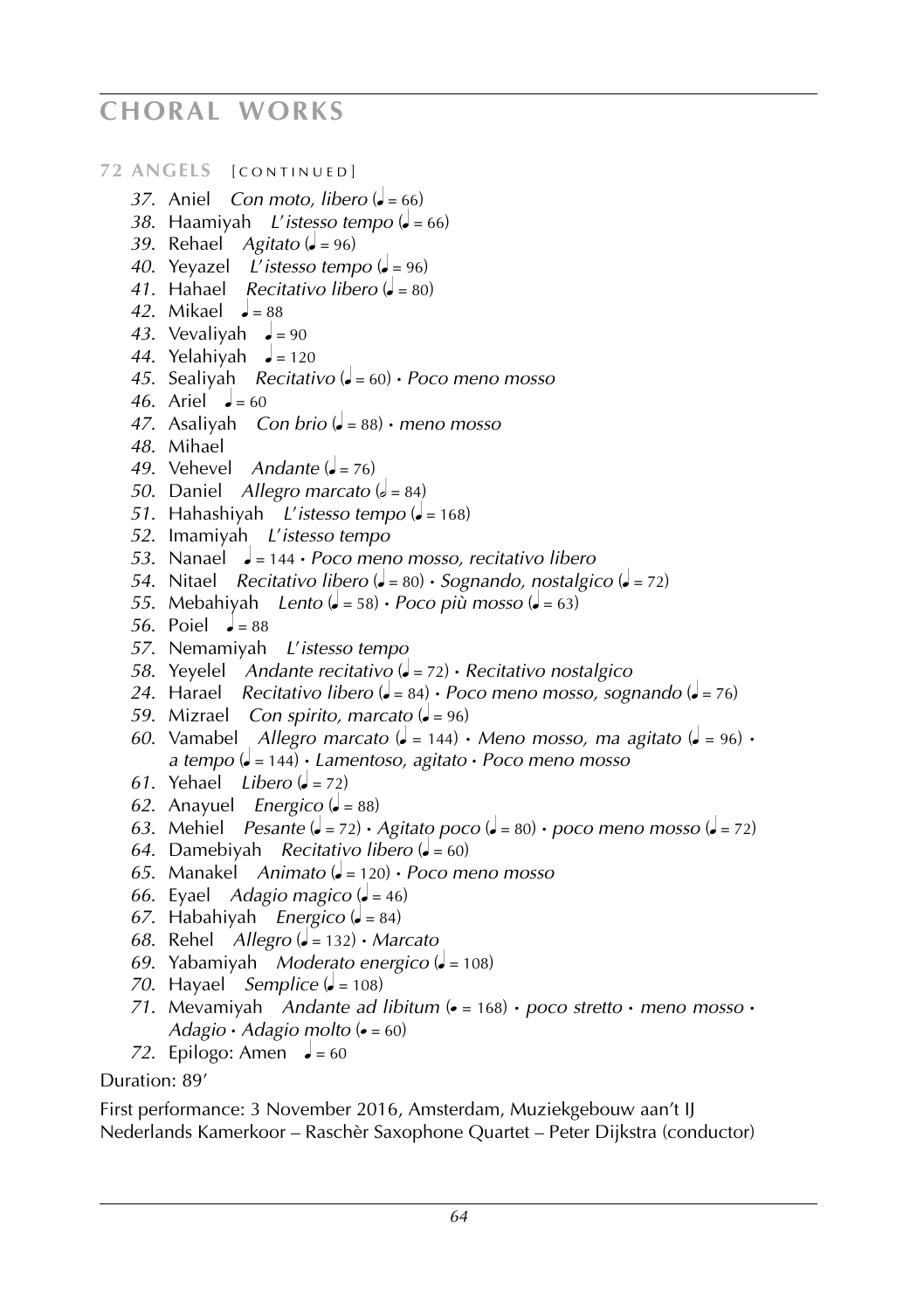### **goetia. 72 – In umbra lucis 2016**

for mixed choir and string quartet text: 72 demons' names (in Hebrew) *Co-Commissioned by RIAS Kammerchor, Nederlands Kamerkoor, Cracow Singers and Zürcher Sing-Akademie*

Prelude – Psalm 90 (91):1-16

- . Baal
- . Agares
- . Vassago
- . Samigina
- . Marbas
- . Valefor
- . Ammon
- . Barbatos
- . Paimon
- . Buer
- . Gusion
- . Sitri
- . Beleth
- . Leraje
- . Eligos
- . Zepar
- . Botis
- . Bathin
- . Sallos
- . Purson
- . Marax
- . Ipos
- . Aim
- . Naberius

Psalm 90 (91):1-3

- . Glasia-Labolas
- . Buné
- . Ronové
- . Berith
- . Astaroth
- . Forneus
- . Foras
- . Asmoday
- . Gaap
- . Furfur
- . Marchosias
- . Stolas
- . Phenex
- . Halphas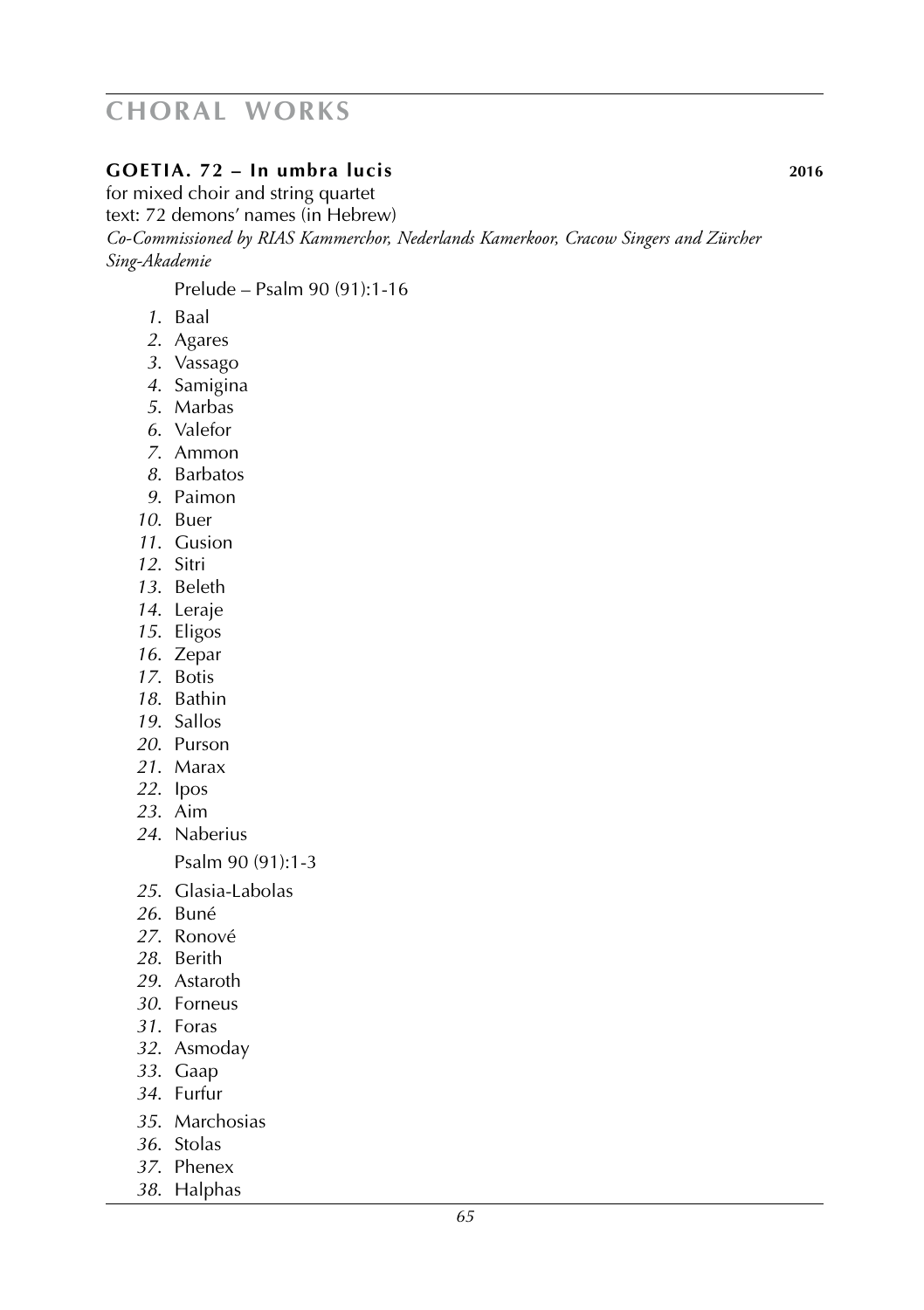#### **GOETIA** [CONTINUED]

- . Malphas
- . Raum
- . Focalor
- . Vepar
- . Sabnock
- . Shax
- . Vine
- . Bifrons
- . Uvall
- . Haagenti

Psalm 90 (91):5-11/13

- . Crokel
- . Furcas
- . Balaam
- . Allocas
- . Caim
- . Murmur
- . Orobas
- . Gremori
- . Ose
- . Amy
- . Orias
- . Vapula
- . Zagan
- . Valax
- . Andras
- . Haures
- . Andrealphus
- . Kimaris
- . Amdusias
- . Belial
- . Abraxas
- . Seere
- . Dantalion
- . Andromalius

#### Duration: 90'

First performance: 24 May 2019, Berlin, Pierre Boulez Saal

RIAS Kammerchor – Michelangelo Quartet – Kaspars Putnins (conductor)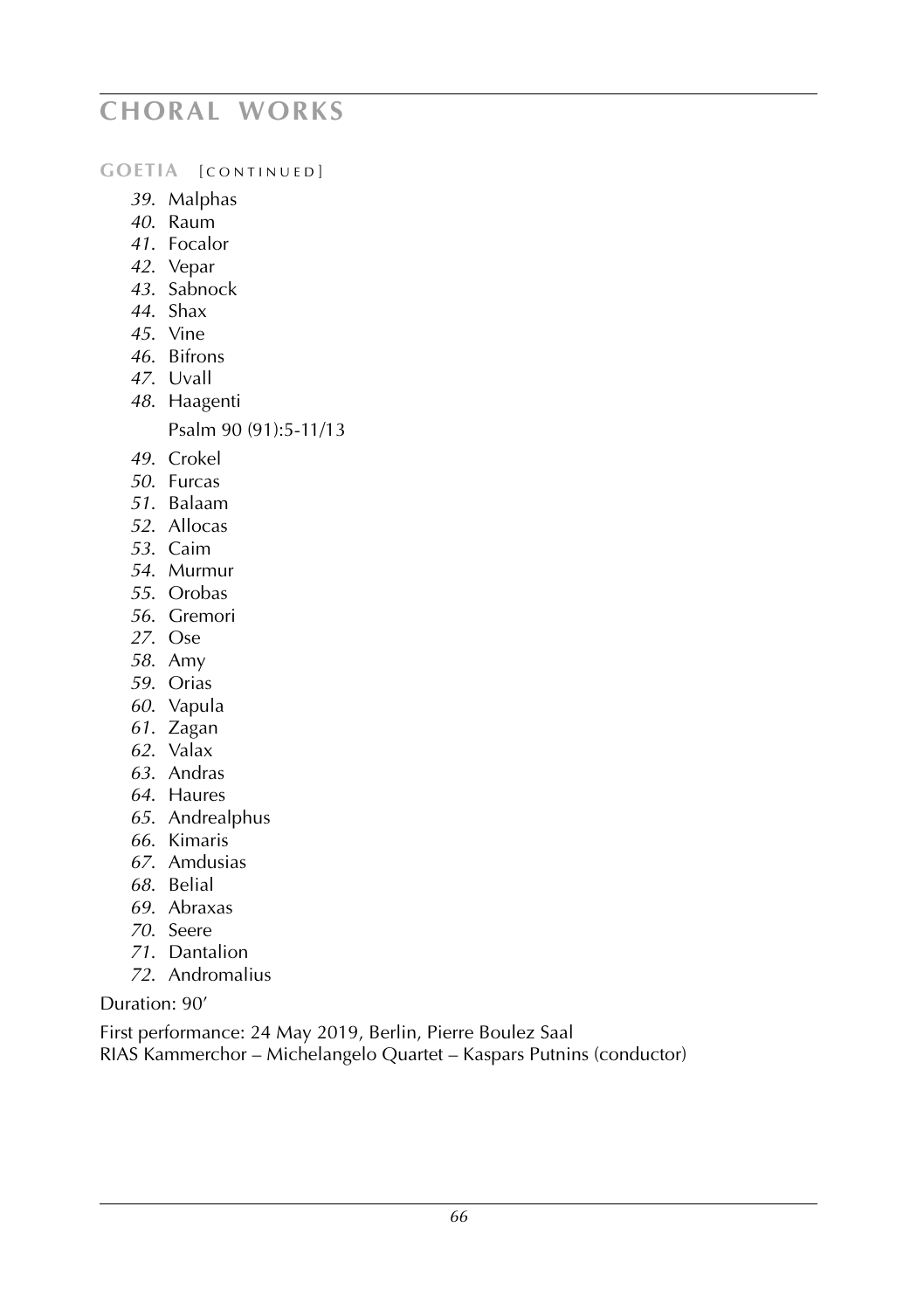## **TWO SONGS** Op. 10 **1986**/**1988** for soprano and piano Text: Federico García Lorca (in Russian) *1*. Song of Solitude (1988) *2*. When I Die (1986) Duration: 5' First performance: 1988, Chelyabinsk Ludmila Shenderova (soprano) – Lera Auerbach (piano) **the SAD BIRCH** Op. 15 **1990** for soprano (f minor) or mezzo-soprano (c minor) and piano Text: Afanasy Fet (in Russian) *Dedicated to Lina Tetruashvili* Duration: 3' First performance: 1 April 1996, New York Lina Tetruashvili (soprano) – Lera Auerbach (piano) **BUTTERFLY** Op. 22 **1992** Encore for soprano and piano Text: Joseph Brodsky (in Russian) Duration: 3' First performance: 23 July 1999, New York Lina Tetruashvili (soprano) – Lera Auerbach (piano)

#### **OCTOBER TUNE** Op. 23 **1992**

for tenor or mezzo-soprano and piano Text: Joseph Brodsky (in Russian) *Dedicated to the memory of Alichka*

#### Duration: 4'

First performance: 18 March 2003, Chicago Julia Bentley (mezzo-soprano) – Andrea Swan (piano)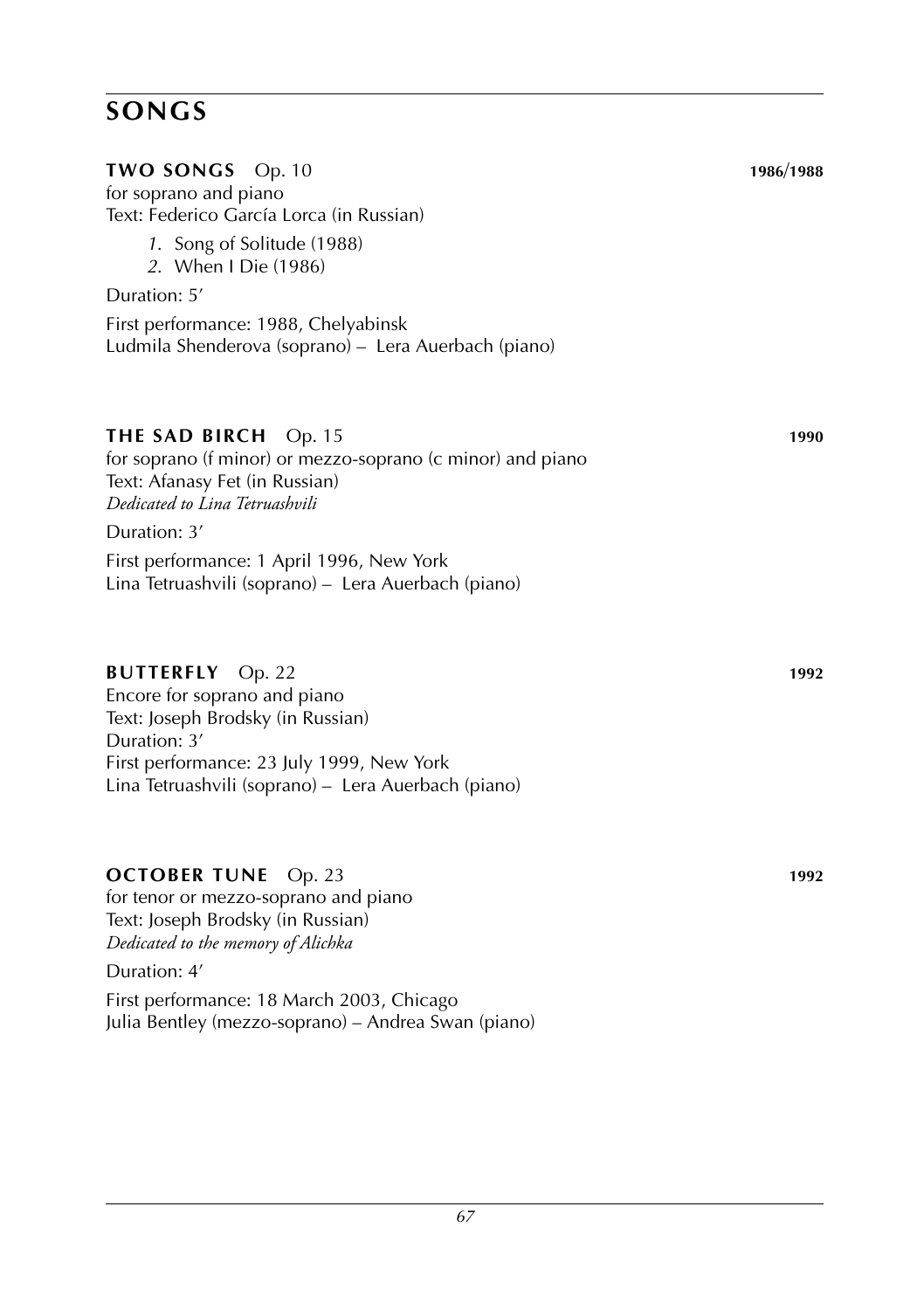| WE CANNOT REMEMBER THEM Op. 26<br>for soprano and piano<br>Text: Mark Strand (in English)                                                 | 1992 |
|-------------------------------------------------------------------------------------------------------------------------------------------|------|
| Duration: 5'15"                                                                                                                           |      |
| First performance: 1 April 1996, New York<br>Lina Tetruashvili (soprano) - Lera Auerbach (piano)                                          |      |
| <b>SONGS OF REBIRTH</b><br>Dedicated to Sonia Simmenauer                                                                                  |      |
| POETRY Op. 36<br>for soprano and piano<br>Text: Hilan Dov Warshaw (in English)                                                            | 1997 |
| Duration: 5'<br>First performance: 1997, New York<br>Lina Tetruashvili (soprano) – Lera Auerbach (piano)                                  |      |
| <b>PRAYER</b><br>Op. 37<br>for soprano and piano<br>Text: Hilan Dov Warshaw (in English)<br>Commissioned by the Aspen Jewish Congregation | 1997 |
| Duration: 3'<br>First performance: 7 October 1997, Aspen<br>Lisa Layman (soprano) – Lera Auerbach (piano)                                 |      |
| TO THE WORLD<br>Op. 71<br>for soprano and piano<br>Text: Hilan Dov Warshaw (in English)                                                   | 2003 |
| Duration: 4'                                                                                                                              |      |
| First performance: 18 March 2003, Chicago<br>Julia Bentley (mezzo-soprano) – Andrea Swan (piano)                                          |      |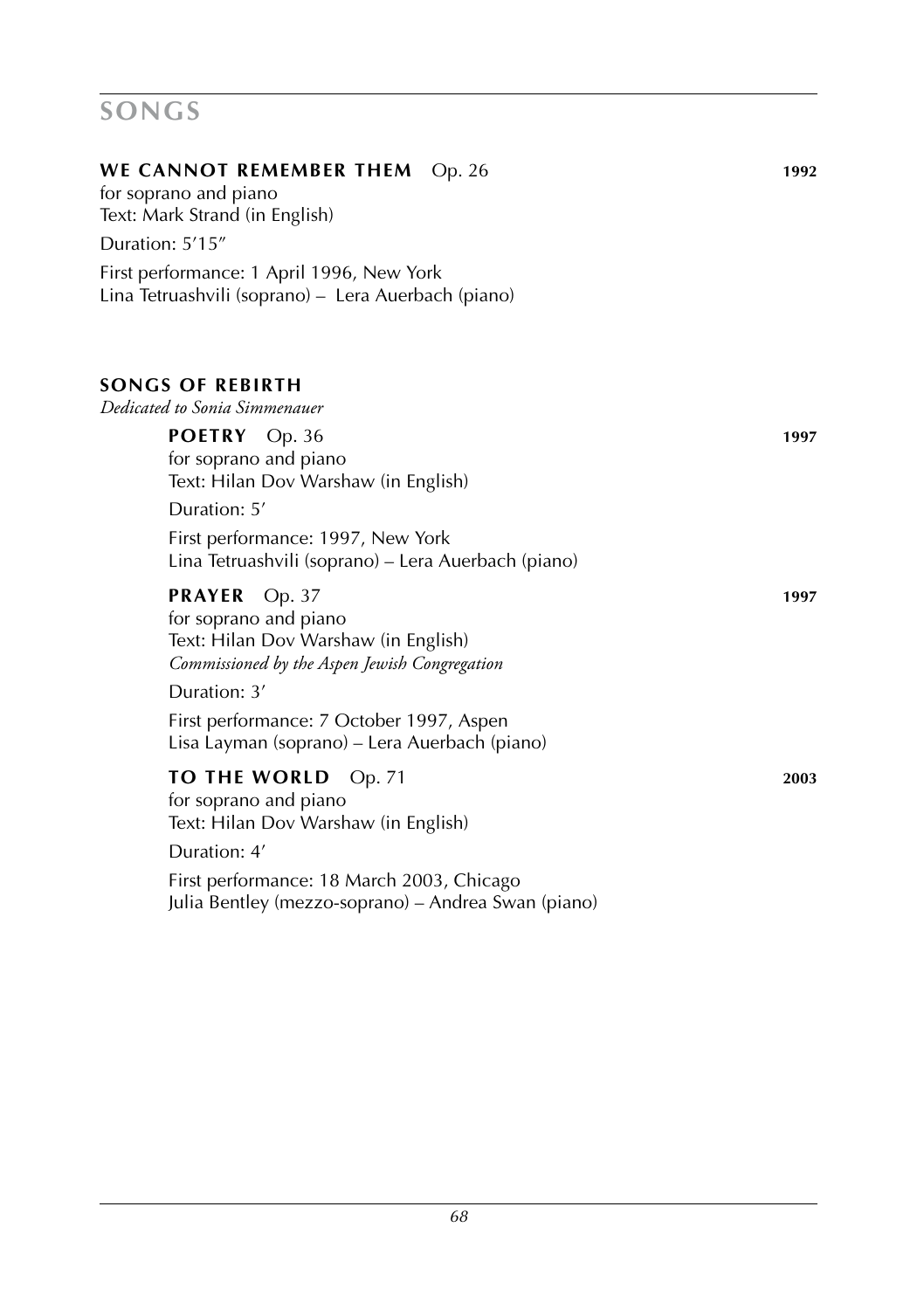#### **TWO SONGS**

| <b>DANCE OF DAVID</b> Op. 50<br>for boy soprano or soprano and piano<br>Text: Arseny Tarkovsky (in Russian)<br>Duration: 2'                                                                                        | 2000 |
|--------------------------------------------------------------------------------------------------------------------------------------------------------------------------------------------------------------------|------|
| First performance: 14 July 2001, Lockenhaus<br>Yulia Korpacheva (soprano) – Lera Auerbach (piano)                                                                                                                  |      |
| <b>POOR FISHERMAN</b> Op. 51<br>for boy-soprano or soprano and piano<br>Text: Arseny Tarkovsky (in Russian)                                                                                                        | 2000 |
| Duration: 2'                                                                                                                                                                                                       |      |
| First performance: 14 July 2001, Lockenhaus<br>Yulia Korpacheva (soprano) – Lera Auerbach (piano)                                                                                                                  |      |
| PROPHECY Op. 67                                                                                                                                                                                                    | 2002 |
| for tenor (or soprano) and organ (or piano, 2010)<br>Text: Bible, Acts 2:17-21 (in English)<br>Commissioned by and dedicated to Elyssa Lindner                                                                     |      |
| Duration: 7'                                                                                                                                                                                                       |      |
| First performance: 20 October 2004, Dietzenbach<br>Fernando del Valle (tenor) – Gabriele Urbanski (organ)                                                                                                          |      |
| In 2010 the composer produced a version of Prophecy for tenor (or soprano)<br>and piano which was performed for the first time on 11 July 2010 in Los Angeles by<br>Timour Bekbosunov (tenor) and Mary Au (piano). |      |

### **LAST LETTER** Op. 76 **2003**

for mezzo-soprano, violoncello and piano Text: Marina Tsvetaeva 'Novogodnee' *Commissioned by Yehuda Hanani and Close Encounters with Music through its Music Commissioning Project*

Duration: 20'

First performance: 26 October 2003, Great Barrington Francis Ginsberg (mezzo-soprano) – Yehuda Hanani (violoncello) – Lera Auerbach (piano)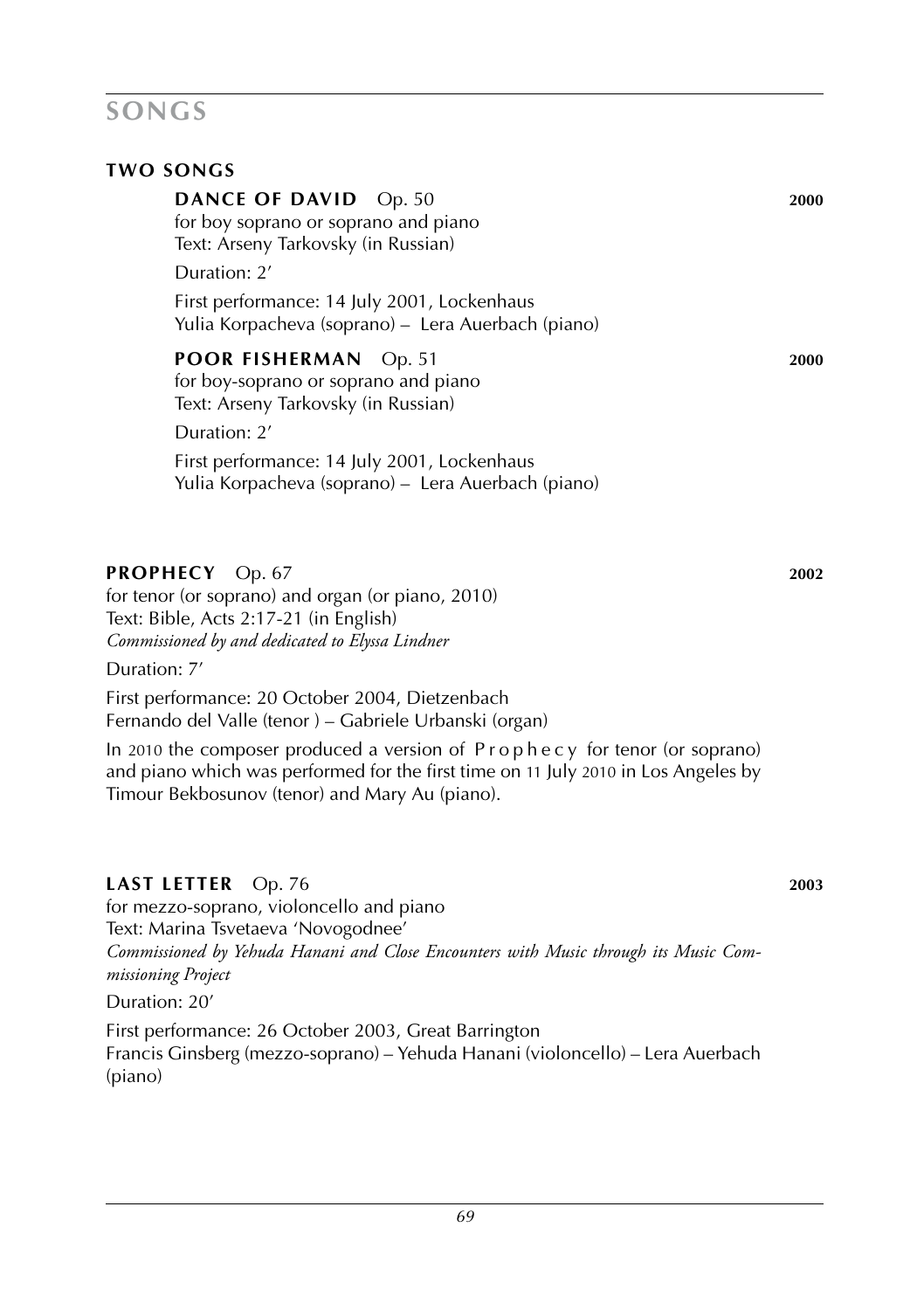**SIX POEMS OF MARINA TSVETAEVA** [DMITRL SHOSTAKOVICH] 2005

Arrangement of Shostakovich's song cycle Op. 143 (1973) for contralto and string quartet by Lera Auerbach (in Russian)

*Co-commissioned by the Festival 'Les muséiques', Basel, and the NDR concert and broadcasting series 'das neue werk', Hamburg*

- *1*. My Poems *(Largo)*
- *2*. Whence Such Tenderness? *(Allegretto)*
- *3*. Hamlet's Dialogue with His Conscience *(Largo)*
- *4*. The Poet and the Tsar *(Moderato)*
- *5*. Not the Drum Sounded ... *(Allegretto)*
- *6*. To Anna Akhmatova *(Largo)*

Duration: 23'

First performance: 1 June 2006, Basle Zoryana Kushpler (contralto) – Petersen Quartet **cp:** CAP 71 104 · Zorvana Kushpler (contralto) – Petersen Quartet

### **songs of no return 2007**

for soprano and piano on words by Lera Auerbach ('Diary of the Unknown Self'), Sylvia Plath ('Lady Lazarus' from 'Ariel') and Maxine Kumin ('Revisionist Dream') *Commissioned by KölnMusik*

**PART I. Diary of the Unknown Self** 

- *1*. I am only a Shadow of my Words *(Andante)*
- *2*. Writer's Block *(Allegro agitato)*
- *3*. A Childhood Memory *(Andante sognando)*
- *4*. First Kiss *(Allegro ma non troppo, molto marcato)*
- *5*. The Darkness *(Allegro assai)*
- *6*. Time and its Mirror *(Moderato energico, marcato)*

**p a r t i i** . Lady Lazarus *(Con brio, energico marcato)*

**PART III. Revisionist Dream** (She Didn't Kill Herself that Afternoon) *(Andante)*

Duration: 26'

First performance: 6 January 2008, Cologne Angela Denoke (soprano) – Roger Vignoles (piano)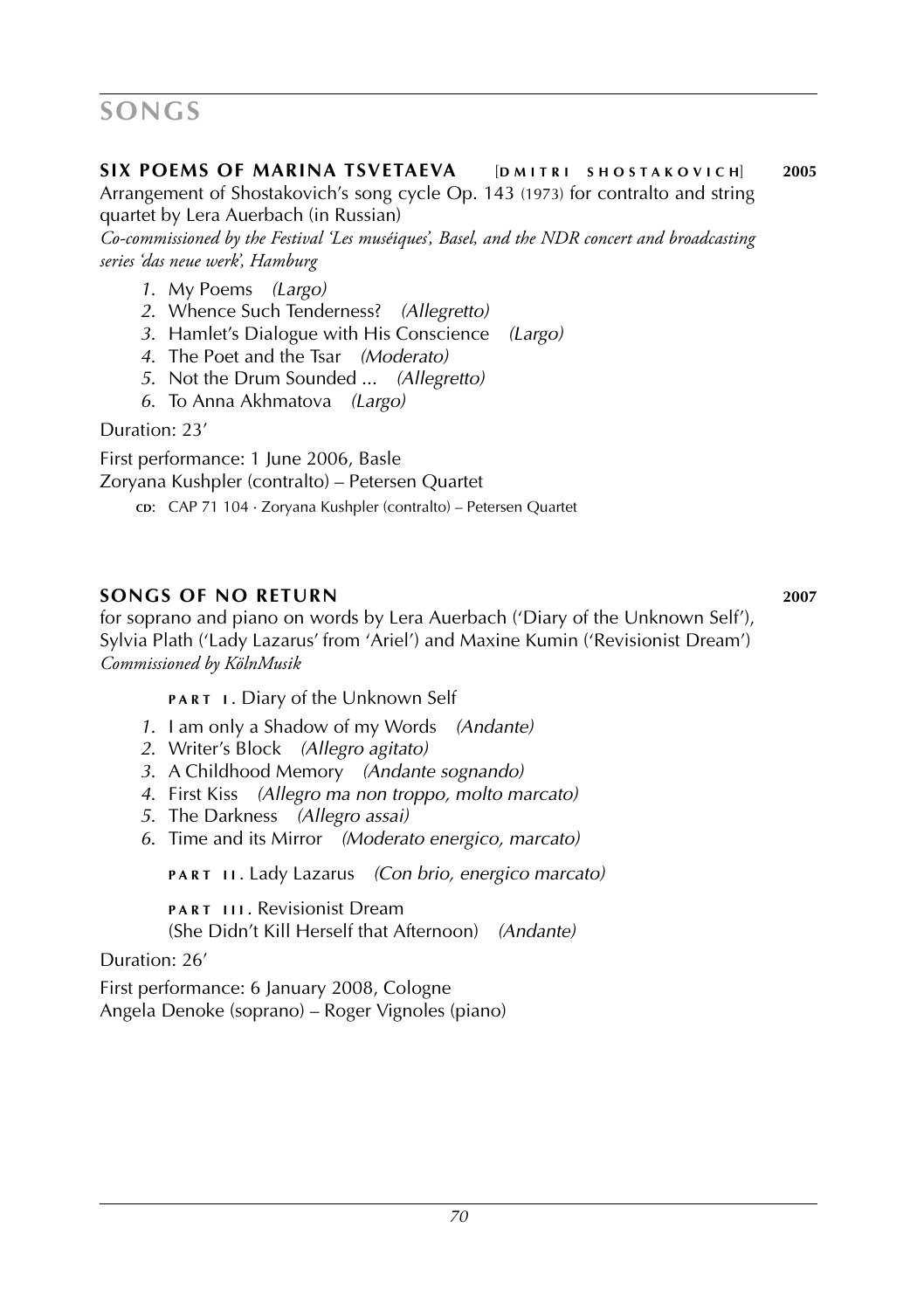# **music for the young**

### **IMAGES FROM CHILDHOOD** Op. 52 **2000**

Twelve character pieces for piano *Dedicated to Page and Elisabeth Johnson*

- *1*. Question
- *2*. What a Story!
- *3*. Dialogue
- *4*. Quarrel
- *5*. An Old Photograph from the Grandparents' Childhood
- *6*. After the War (The Field of the Dead)
- *7*. Decision
- *8*. Family Holiday
- *9*. Stubborn
- *10*. E-Creatures
- *11*. Shadows on the Wall
- *12*. Prayer

Duration: 11'

First performance: 8 April 2001, Boston

#### *score:* **sik 2405**

**cd**: pH 07064 · Ksenia Nosikova

crc 3441 · Eli Kalman

txa 15068 · Georg Michael Grau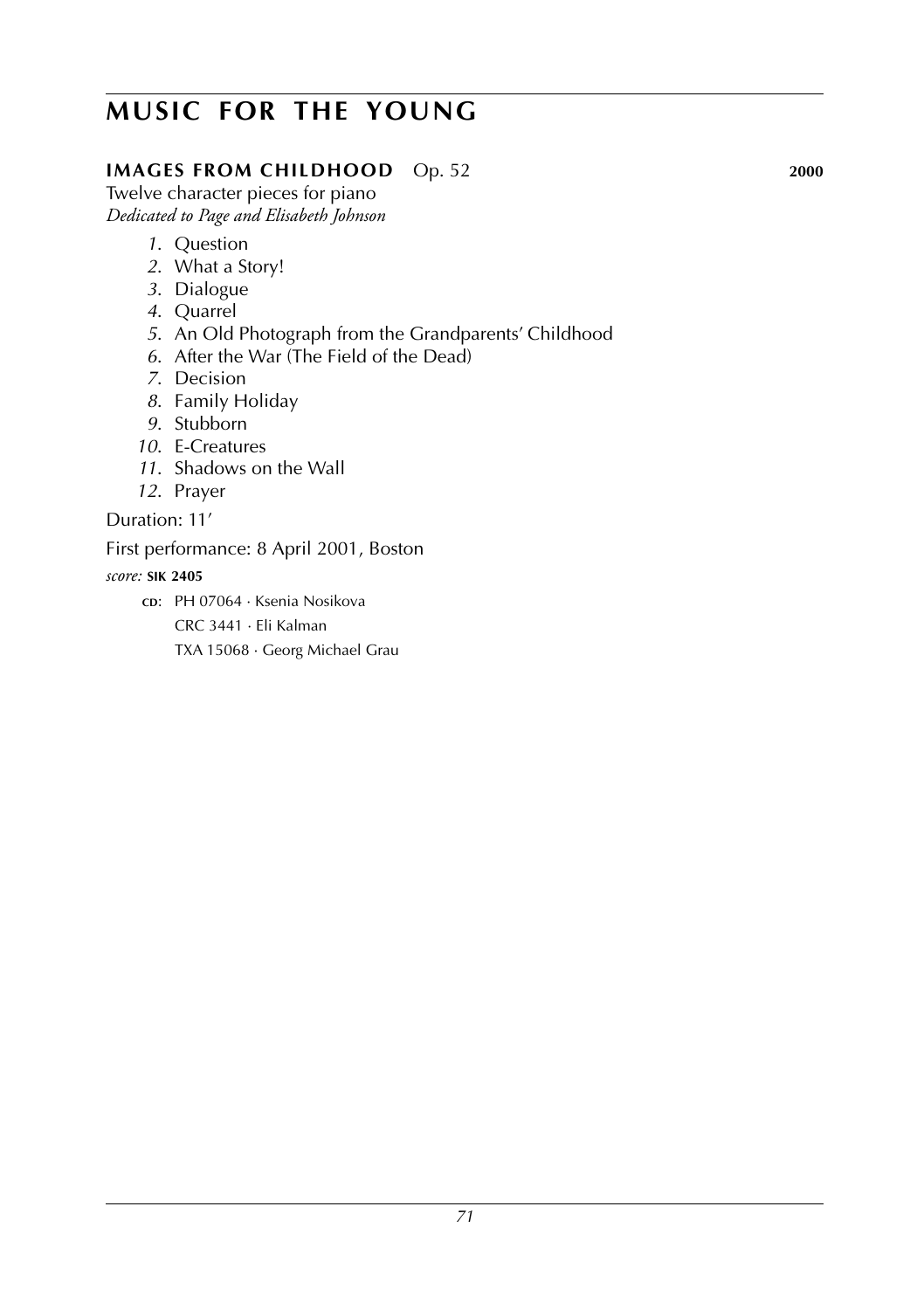# **CHRONOLOGICAL INDEX**

 $O P U S$ 

| $\equiv$                 |                                                                                                                                                                                                                                |  |
|--------------------------|--------------------------------------------------------------------------------------------------------------------------------------------------------------------------------------------------------------------------------|--|
| 10                       |                                                                                                                                                                                                                                |  |
| 15                       |                                                                                                                                                                                                                                |  |
| 19                       | Monologue for Flute manufactured and the 1990 manufactured as                                                                                                                                                                  |  |
| 22                       |                                                                                                                                                                                                                                |  |
| 23                       | October Tune manufactured and 1992 manufactured and 1992 manufactured and 1992 manufactured and 1992 manufactured and 1992 manufactured and 1992 manufactured and 1992 manufactured and 1993 manufactured and 1992 manufacture |  |
| 26                       |                                                                                                                                                                                                                                |  |
| 27                       | After the End of Time manufactured and 1992 manufactured and 49                                                                                                                                                                |  |
| $\overline{\phantom{a}}$ |                                                                                                                                                                                                                                |  |
| 28                       |                                                                                                                                                                                                                                |  |
| 31                       |                                                                                                                                                                                                                                |  |
| 33                       |                                                                                                                                                                                                                                |  |
| 33a                      |                                                                                                                                                                                                                                |  |
| 34                       | Monolgue for Double Bass manufactured and 1996 manufactured 50                                                                                                                                                                 |  |
| 36                       |                                                                                                                                                                                                                                |  |
| 37                       |                                                                                                                                                                                                                                |  |
| 38                       |                                                                                                                                                                                                                                |  |
| 39b                      |                                                                                                                                                                                                                                |  |
| 40                       | Double Concerto for Violin, Piano and Orchestra  1997  15                                                                                                                                                                      |  |
| 41                       |                                                                                                                                                                                                                                |  |
| 41a                      |                                                                                                                                                                                                                                |  |
| 42                       |                                                                                                                                                                                                                                |  |
| 43                       |                                                                                                                                                                                                                                |  |
| 44                       | <b>Psalm 130</b> $\cdots$ 60                                                                                                                                                                                                   |  |
| 45                       |                                                                                                                                                                                                                                |  |
| 46                       | Twenty-Four Preludes for Violin and Piano manufactum 1999 mm 32                                                                                                                                                                |  |
| 46a                      |                                                                                                                                                                                                                                |  |
| 47                       |                                                                                                                                                                                                                                |  |
|                          | Twenty-Four Preludes for Violoncello and Piano  1999  32                                                                                                                                                                       |  |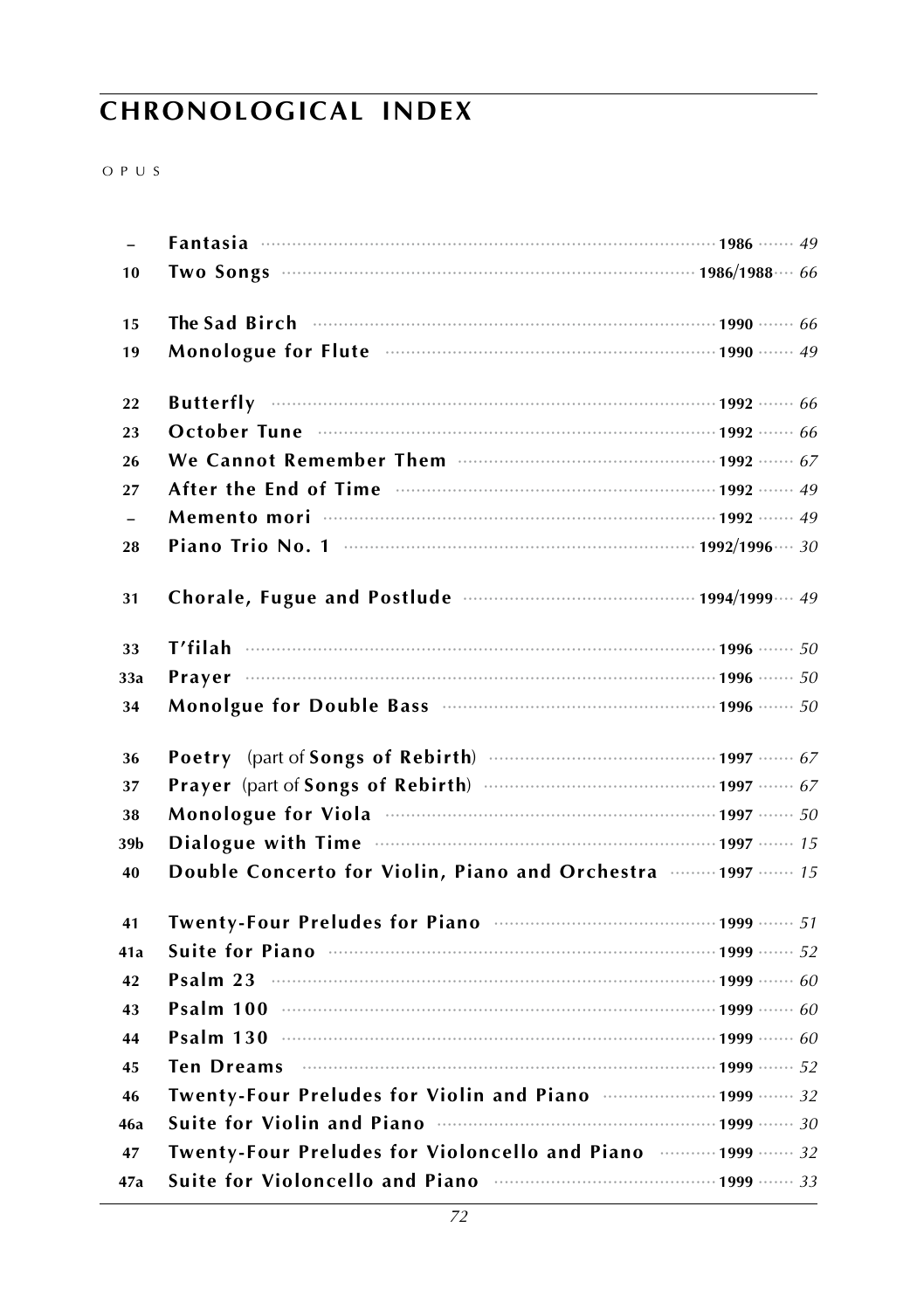# **chronological index**

#### o p u s

| 47b                      |                                                                                                         |  |
|--------------------------|---------------------------------------------------------------------------------------------------------|--|
| 50                       |                                                                                                         |  |
| 51                       |                                                                                                         |  |
| 52                       | Images from Childhood <b>Manual</b> Childhood 2000 Manual 2000 Manual 2000 Manual 2000                  |  |
| 54                       |                                                                                                         |  |
| 56                       | Concerto for Violin and Orchestra No. 1  2000/2003 15                                                   |  |
| 57                       |                                                                                                         |  |
| $\overline{\phantom{a}}$ |                                                                                                         |  |
| 58                       | The Blind $\cdots$ and $\cdots$ and $\cdots$ and $\cdots$ and $\cdots$ and $\cdots$ 2001 $\cdots$ 12/60 |  |
| 60                       | Suite Concertante manufactured and 16                                                                   |  |
| 61                       | Oskolki                                                                                                 |  |
| 63                       | Sonata for Violin and Piano No. 2 (September 11)  2001  35                                              |  |
| 64                       |                                                                                                         |  |
| 65                       |                                                                                                         |  |
| 66                       |                                                                                                         |  |
| 67                       |                                                                                                         |  |
| 68                       |                                                                                                         |  |
| 69                       |                                                                                                         |  |
| 70                       | Lonely Suite (Ballet for a Lonely Violinist)  2002  48                                                  |  |
| 71                       |                                                                                                         |  |
| 72                       | Sonata for Violoncello <b>must consume the contract of the Sonata</b> for Violoncello                   |  |
| 75                       |                                                                                                         |  |
| 76                       |                                                                                                         |  |
| $\overline{\phantom{a}}$ |                                                                                                         |  |
| 77                       |                                                                                                         |  |
| 79                       |                                                                                                         |  |
| 80                       | The Little Mermaid manufactured and 2004/2007 m 12                                                      |  |
| $\overline{\phantom{a}}$ |                                                                                                         |  |
| ÷,                       |                                                                                                         |  |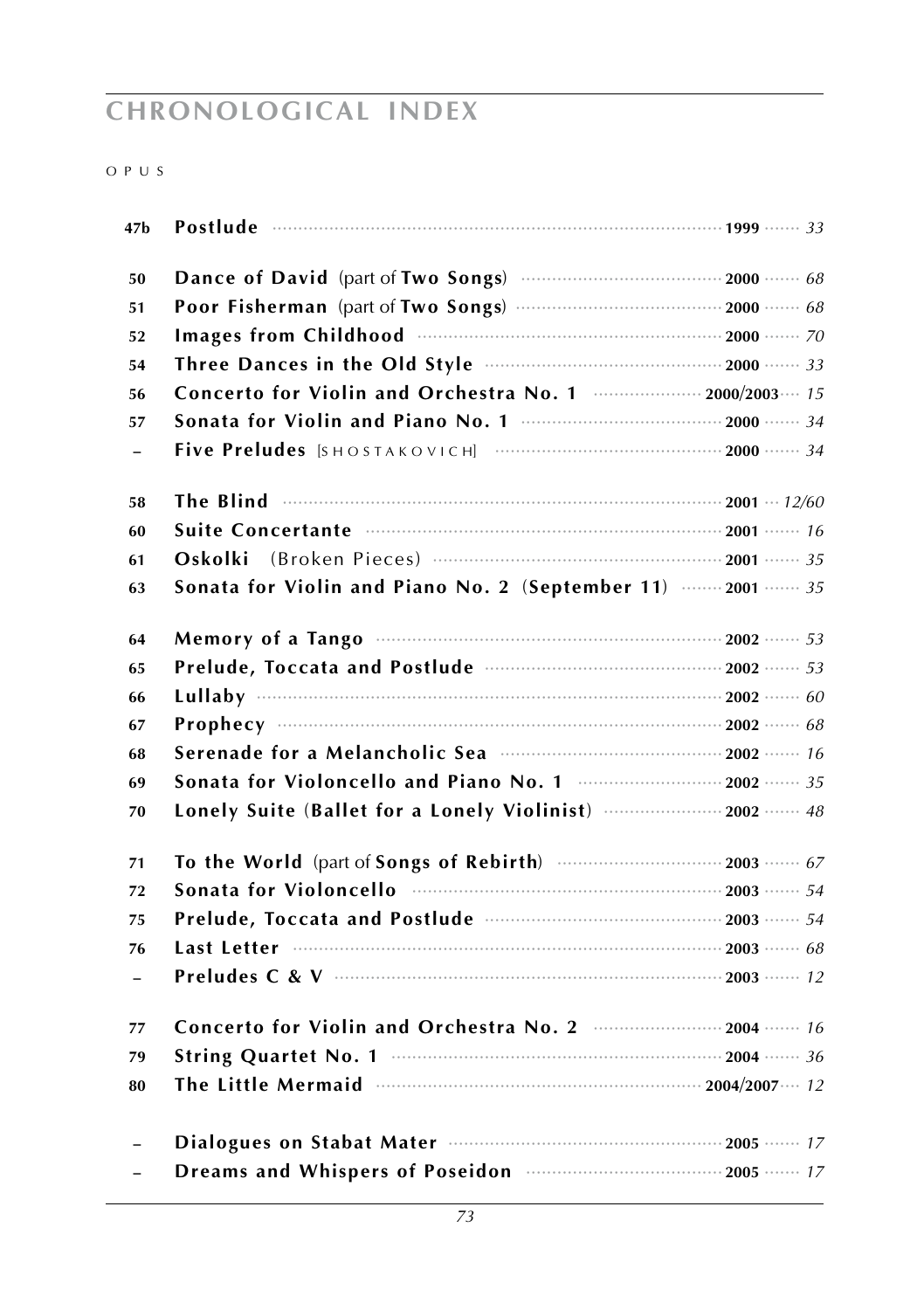# **chronological index**

#### o p u s

| Epilogue 36                                                            |  |
|------------------------------------------------------------------------|--|
|                                                                        |  |
|                                                                        |  |
| Six Poems of Marina Tsvtaeva [SHOSTAKOVICH]  2005  69                  |  |
|                                                                        |  |
|                                                                        |  |
| <b>Cetera desunt.</b> Sonnet for String Quartet                        |  |
|                                                                        |  |
|                                                                        |  |
| Postlude for violoncello and piano manufacture and 2006 manufacture 27 |  |
| Postscriptum for piano trio manufacture contract 2006 manufacture 39   |  |
|                                                                        |  |
|                                                                        |  |
| <b>Findings - Sixteen Inventions</b>                                   |  |
|                                                                        |  |
|                                                                        |  |
|                                                                        |  |
|                                                                        |  |
| Fragile Solitudes manufactured and the 21                              |  |
| Six Preludes for Double Bass and Piano manufactures 2008 mm 40         |  |
| <b>Twenty-Four Preludes for Violoncello and Piano</b>                  |  |
|                                                                        |  |
| Postscriptum for mezzo-soprano, violoncello and piano  2009  40        |  |
|                                                                        |  |
|                                                                        |  |
|                                                                        |  |
|                                                                        |  |
|                                                                        |  |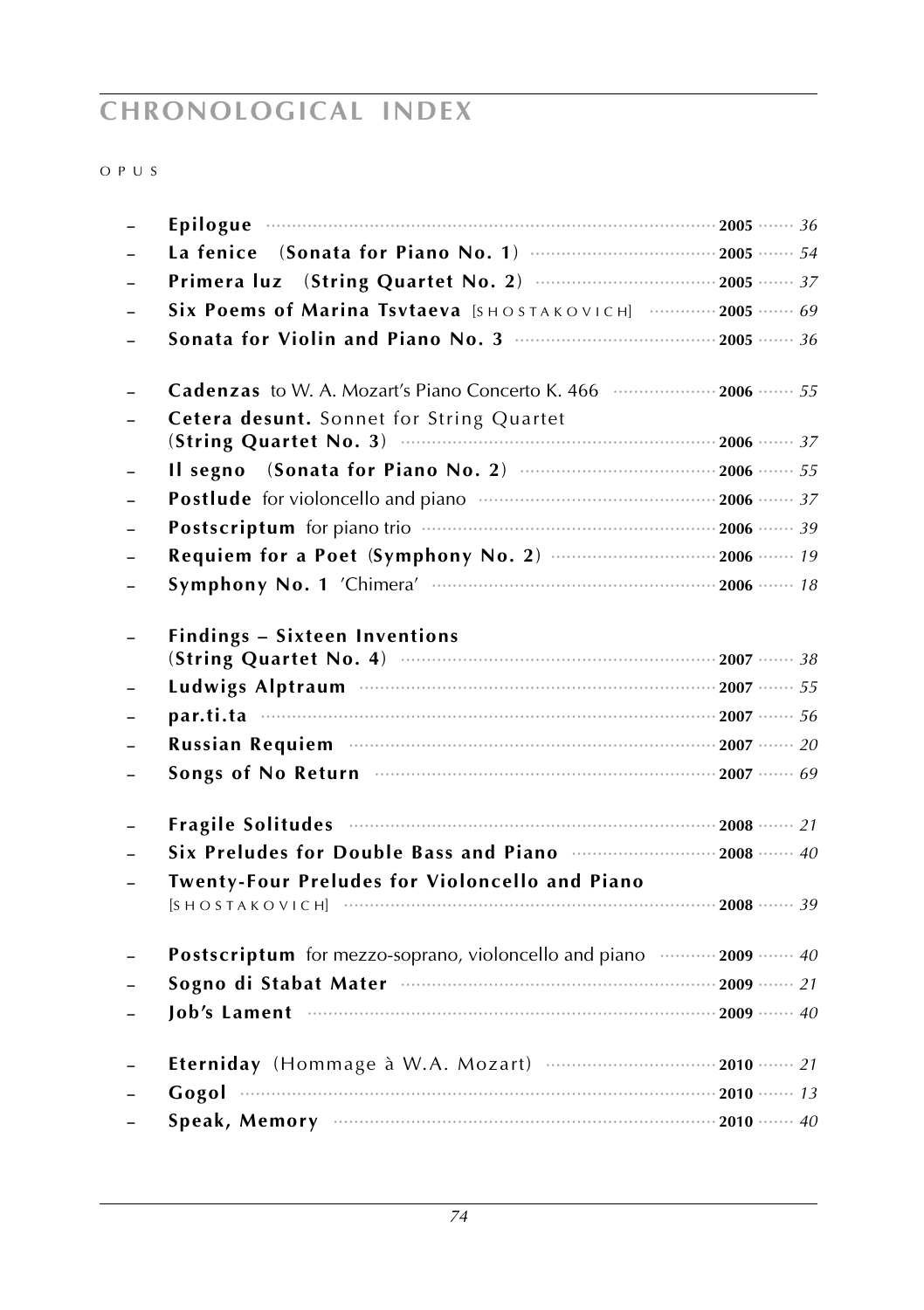## **chronological index**

#### o p u s

| <b>Twenty-Four Preludes for Viola and Piano</b>                                                                                                                                                                                      |  |
|--------------------------------------------------------------------------------------------------------------------------------------------------------------------------------------------------------------------------------------|--|
|                                                                                                                                                                                                                                      |  |
| Icarus (last movement of Symphony No. 1 'Chimera') ………… 2006/2011… 18                                                                                                                                                                |  |
| Milking Darkness <b>Commission Commission</b> 2011 Commission 2011                                                                                                                                                                   |  |
|                                                                                                                                                                                                                                      |  |
| Songs of Alkonost (String Quartet No. 5)  2011  42                                                                                                                                                                                   |  |
| Triptych - The Mirror with three Faces                                                                                                                                                                                               |  |
| Post silentium <b>contract to the contract of the contract of the contract of the contract of the contract of the contract of the contract of the contract of the contract of the contract of the contract of the contract of th</b> |  |
|                                                                                                                                                                                                                                      |  |
|                                                                                                                                                                                                                                      |  |
| Arcanum (Sonata for Violin and Piano No. 4)  2013  43                                                                                                                                                                                |  |
|                                                                                                                                                                                                                                      |  |
|                                                                                                                                                                                                                                      |  |
|                                                                                                                                                                                                                                      |  |
|                                                                                                                                                                                                                                      |  |
|                                                                                                                                                                                                                                      |  |
|                                                                                                                                                                                                                                      |  |
|                                                                                                                                                                                                                                      |  |
|                                                                                                                                                                                                                                      |  |
|                                                                                                                                                                                                                                      |  |
| Cadenzas to W. A. Mozart's Flute Concerto K. 314  2014  55                                                                                                                                                                           |  |
| <b>Concerto for Piano and Orchestra</b>                                                                                                                                                                                              |  |
|                                                                                                                                                                                                                                      |  |
| De profundis.                                                                                                                                                                                                                        |  |
| Trio for Violin, Violoncello and Piano [PROKOFIEV] 2015  45                                                                                                                                                                          |  |
|                                                                                                                                                                                                                                      |  |
|                                                                                                                                                                                                                                      |  |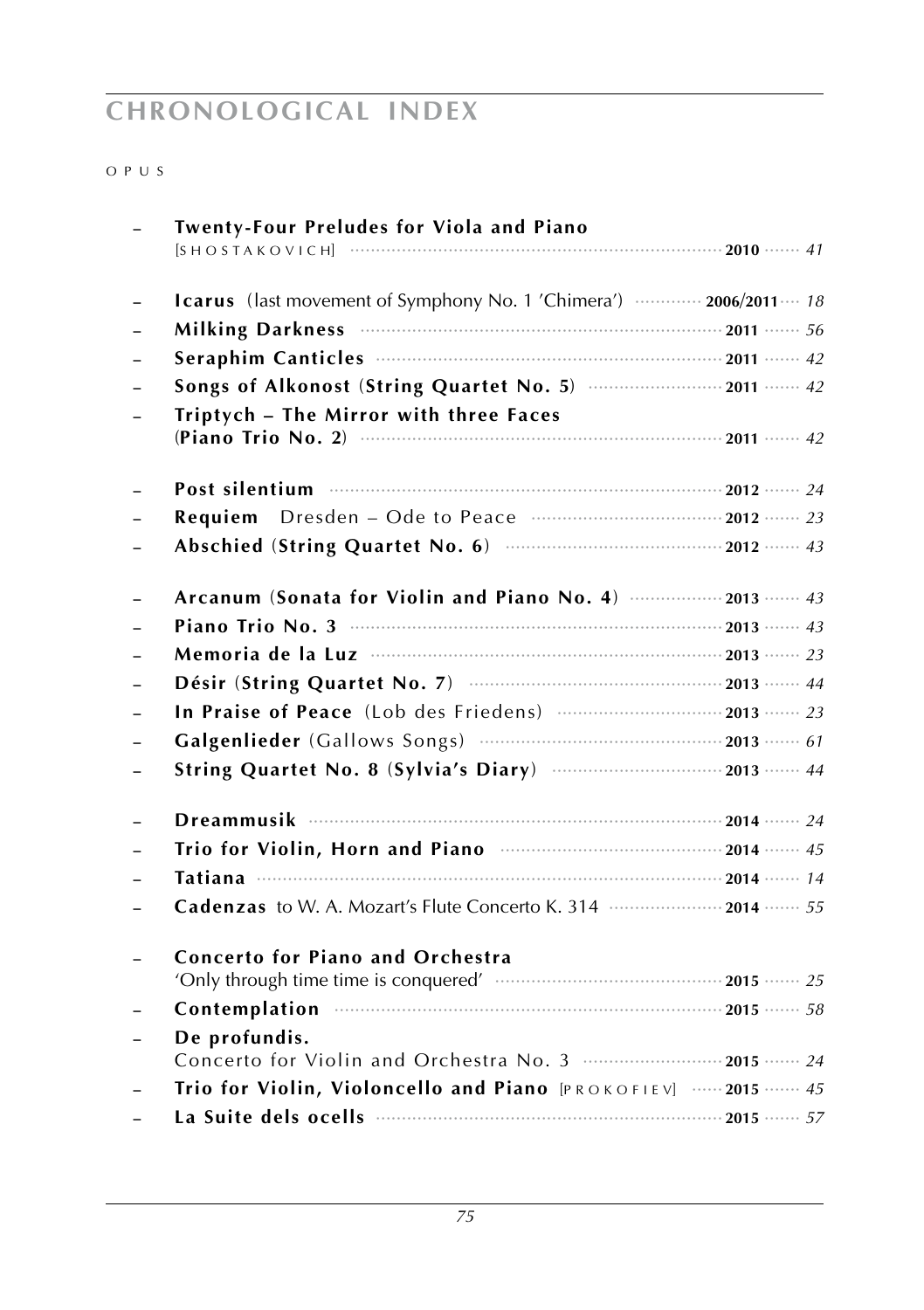## **chronological index**

#### o p u s

| The Infant Minstrel and His Peculiar Menagery  2016  26              |  |
|----------------------------------------------------------------------|--|
|                                                                      |  |
| <b>Roots</b> $\cdots$ 2016 $\cdots$ 45                               |  |
|                                                                      |  |
|                                                                      |  |
|                                                                      |  |
|                                                                      |  |
|                                                                      |  |
| Twenty-Four Preludes for Viola and Piano  2018  47                   |  |
|                                                                      |  |
| Arctica.<br>Sympohony No. 4 for Piano, Choir and Orchestra  2019  28 |  |
|                                                                      |  |
|                                                                      |  |
| <b>Fractured Dreams.</b>                                             |  |
|                                                                      |  |
|                                                                      |  |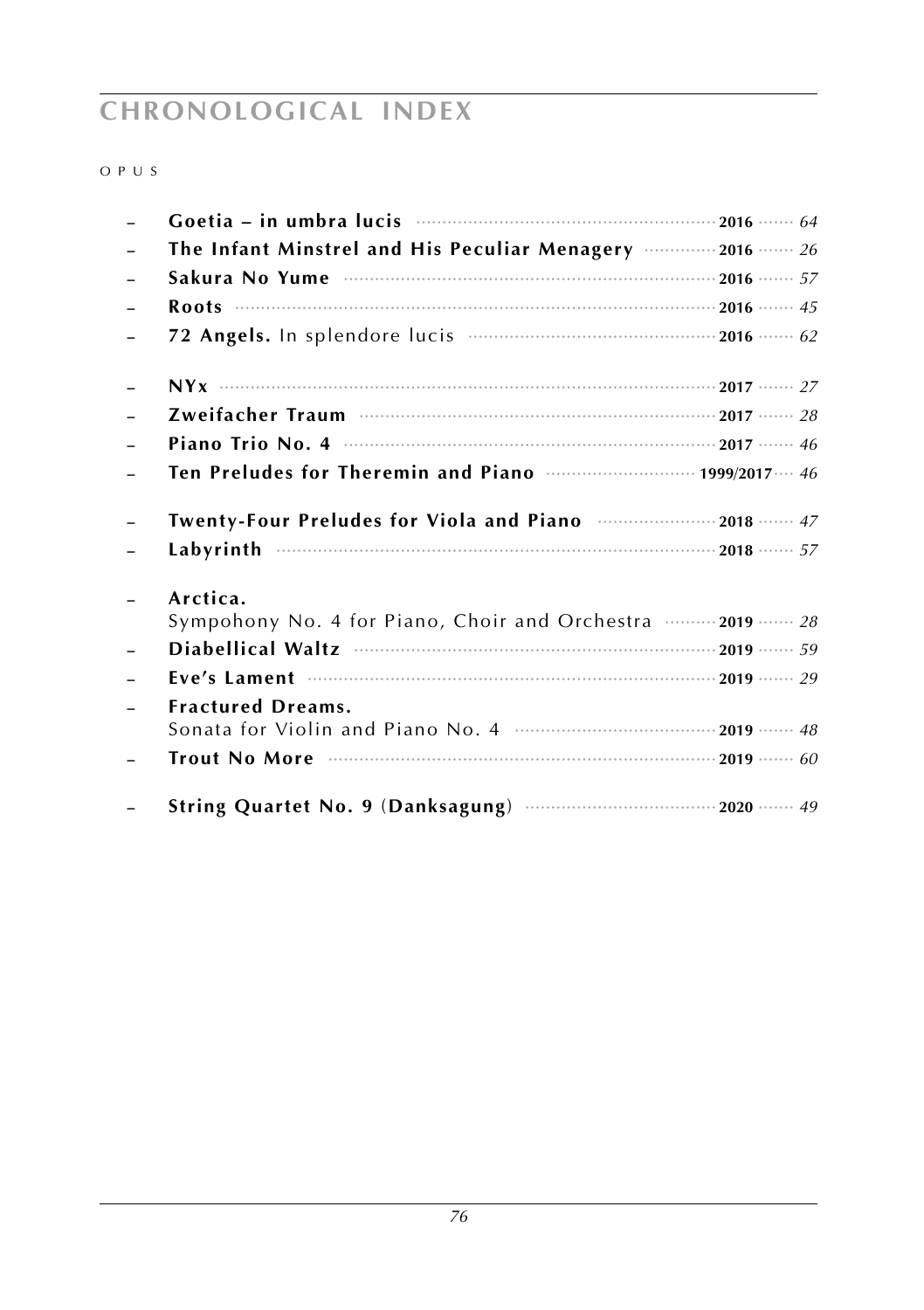# **alphabetical index**

| <b>Ballet for a Lonely Violinist (Lonely Suite)</b> Op. 70 <b>manual contract on the State</b> |  |
|------------------------------------------------------------------------------------------------|--|
|                                                                                                |  |
|                                                                                                |  |
|                                                                                                |  |

| <b>Cadenzas</b> to W. A. Mozart's Flute Concerto in D major, K. 314 <b></b> 57                 |
|------------------------------------------------------------------------------------------------|
| <b>Cadenzas</b> to W. A. Mozart's Piano Concerto in D minor, K. 466 <b>Manual</b> Section 4.66 |
| Cetera desunt. Sonnet for String Quartet (String Quartet No. 3)  37                            |
|                                                                                                |
| <b>Concerto for Piano and Orchestra</b> 'Only through time time is conquered'  25              |
|                                                                                                |
|                                                                                                |
|                                                                                                |
|                                                                                                |
| Contemplation 39                                                                               |

| De profundis. Concerto for Violin and Orchestra No. 3  24                    |
|------------------------------------------------------------------------------|
|                                                                              |
| Diabellical Waltz municipalized and the proposition of the Diabellical Waltz |
|                                                                              |
|                                                                              |
| Double Concerto for Violin, Piano and Orchestra Op. 40 manufacturers 15      |
|                                                                              |
| Dreams and Whispers of Poseidon <b>contract the Contract of Taylor</b> 17    |

| Epilogue $\cdots$ 36 |  |
|----------------------|--|
|                      |  |
|                      |  |
|                      |  |

| Findings – Sixteen Inventions (String Quartet No. 4) $\cdots$ $\cdots$ $\cdots$ $\cdots$ |  |
|------------------------------------------------------------------------------------------|--|
|                                                                                          |  |
|                                                                                          |  |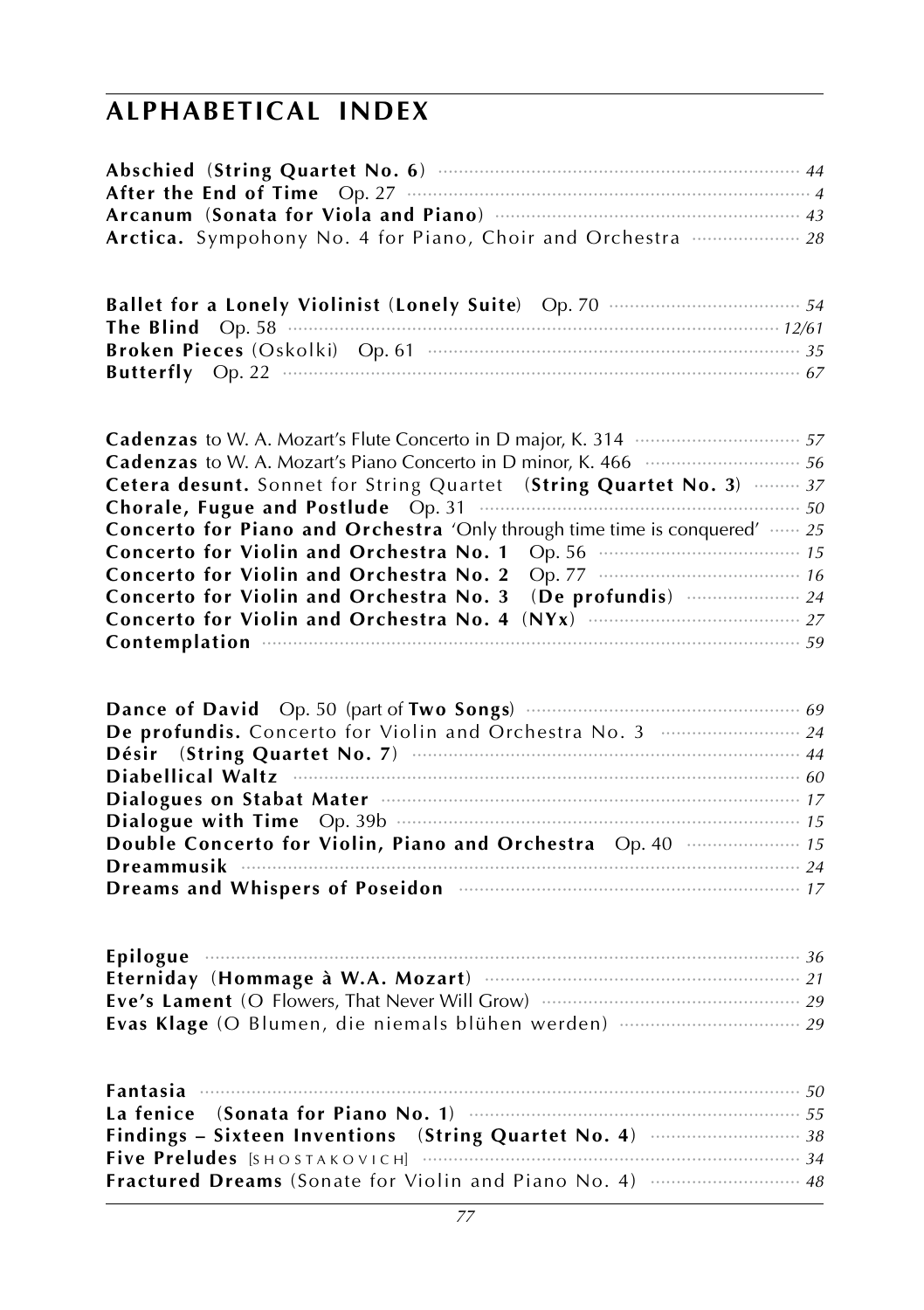# **ALPHABETICAL INDEX**

| Fragile Solitudes <b>Constitution</b> 21<br>Frozen Dreams (Gefrorene Träume) (String Quartet No. 10)  48                                                                                                                            |  |
|-------------------------------------------------------------------------------------------------------------------------------------------------------------------------------------------------------------------------------------|--|
|                                                                                                                                                                                                                                     |  |
| Gefrorene Träume (Frozen Dreams) (String Quartet No. 10)  48                                                                                                                                                                        |  |
| Goetia - in umbra lucis <b>and international contract of the contract of the Coetia</b> - in                                                                                                                                        |  |
|                                                                                                                                                                                                                                     |  |
|                                                                                                                                                                                                                                     |  |
|                                                                                                                                                                                                                                     |  |
|                                                                                                                                                                                                                                     |  |
| Images from Childhood Op. 52 <b>manufactures</b> 71                                                                                                                                                                                 |  |
|                                                                                                                                                                                                                                     |  |
| The Infant Minstrel and His Peculiar Menagerie <b></b> 26                                                                                                                                                                           |  |
| Job's Lament $\cdots$ 40                                                                                                                                                                                                            |  |
|                                                                                                                                                                                                                                     |  |
|                                                                                                                                                                                                                                     |  |
| Last Letter Op. 76 <b>manual contract of the Contract Op.</b> 76 months of the contract of the Contract of the Contract of the Contract of the Contract of the Contract of the Contract of the Contract of the Contract of the Cont |  |
| The Little Mermaid Op. 80 <b>manufactures</b> 12                                                                                                                                                                                    |  |
|                                                                                                                                                                                                                                     |  |
| Lonely Suite (Ballet for a Lonely Violinist) Op. 70 <b>Manual</b> State 54                                                                                                                                                          |  |
| Ludwigs Alptraum manufactured to the state of 56                                                                                                                                                                                    |  |
|                                                                                                                                                                                                                                     |  |
|                                                                                                                                                                                                                                     |  |
|                                                                                                                                                                                                                                     |  |
| Memory of a Tango Op. 64 manufactured contains the state of 54                                                                                                                                                                      |  |
|                                                                                                                                                                                                                                     |  |
| Monolgue for Double Bass Op. 34 manufactures and the state of 51                                                                                                                                                                    |  |
|                                                                                                                                                                                                                                     |  |
|                                                                                                                                                                                                                                     |  |
|                                                                                                                                                                                                                                     |  |
|                                                                                                                                                                                                                                     |  |
| October Tune Op. 23 manufactured and the format of the format of the ST of the ST of the ST of the ST of the ST                                                                                                                     |  |
|                                                                                                                                                                                                                                     |  |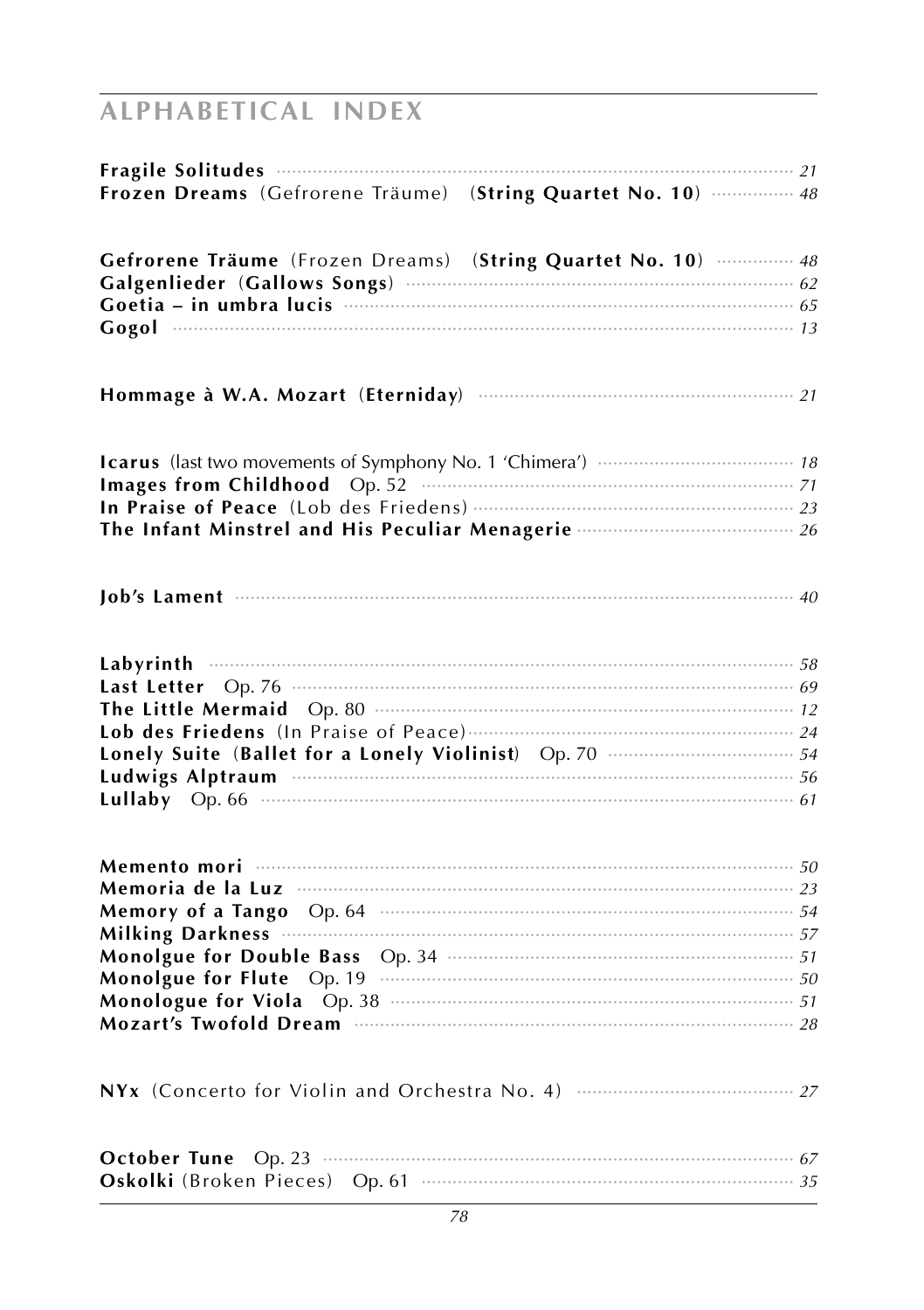# **ALPHABETICAL INDEX**

| <b>Piano Trio No. 1</b> Op. 28 <b><i>Piano Trio No. 1</i></b> Op. 28 <b><i>Piano Trio No. 1</i></b> Op. 28 <b><i>Piano 10</i></b>                                                                                                         |
|-------------------------------------------------------------------------------------------------------------------------------------------------------------------------------------------------------------------------------------------|
| Piano Trio No. 2 (Triptych - The Mirror with three Faces)  42                                                                                                                                                                             |
|                                                                                                                                                                                                                                           |
|                                                                                                                                                                                                                                           |
|                                                                                                                                                                                                                                           |
|                                                                                                                                                                                                                                           |
|                                                                                                                                                                                                                                           |
| Postlude for violoncello and piano manufactured and piano 37                                                                                                                                                                              |
| Postscriptum for piano trio manufacture and the set of 39                                                                                                                                                                                 |
| Postscriptum for mezzo-soprano, violoncello and piano manufacture and all                                                                                                                                                                 |
| Post silentium <b>maturity</b> and the contract of the contract of the contract of the contract of the contract of the contract of the contract of the contract of the contract of the contract of the contract of the contract of        |
|                                                                                                                                                                                                                                           |
|                                                                                                                                                                                                                                           |
| Prelude, Toccata and Postlude Op. 65 minutes and District Control of the Op. 65                                                                                                                                                           |
| Prelude, Toccata and Postlude Op. 75 <b>manufactures</b> 15 and 55                                                                                                                                                                        |
|                                                                                                                                                                                                                                           |
|                                                                                                                                                                                                                                           |
|                                                                                                                                                                                                                                           |
| <b>Psalm 23</b> Op. 42 $\cdots$ 61                                                                                                                                                                                                        |
| <b>Psalm 100</b> Op. 43 <b>CONSUMING CONSUMING CONSUMING CONSUMING CONSUMING CONSUMING CONSUMING CONSUMING CONSUMING CONSUMING CONSUMING CONSUMING CONSUMING CONSUMING CONSUMING CONSUMING CONSUMING CONSUMING CONSUMING CONSUMING CO</b> |
|                                                                                                                                                                                                                                           |
|                                                                                                                                                                                                                                           |
|                                                                                                                                                                                                                                           |
|                                                                                                                                                                                                                                           |
|                                                                                                                                                                                                                                           |
|                                                                                                                                                                                                                                           |

| The Sad Birch Op. 15 <b>manufactures</b> (57 and 57)                                      |
|-------------------------------------------------------------------------------------------|
| <b>September 11 (Sonata for Violin and Piano No. 2)</b> Op. 63 <b><i>mmmmmmmmm 35</i></b> |
| Seraphim Canticles <b>Example 20</b> 22                                                   |
|                                                                                           |
|                                                                                           |
| Six Preludes for Double Bass and Piano <b>manufactures</b> and the 40                     |
|                                                                                           |
| Sonata for Piano No. 1 (La fenice) manufacture and the state of 55                        |
| Sonata for Piano No. 2 (Il segno) manufacture and sonata for Piano No. 2 (Il segno)       |
|                                                                                           |
|                                                                                           |
| Sonate for Violin and Piano No. 2 (September 11) Op. 63  35                               |
|                                                                                           |
|                                                                                           |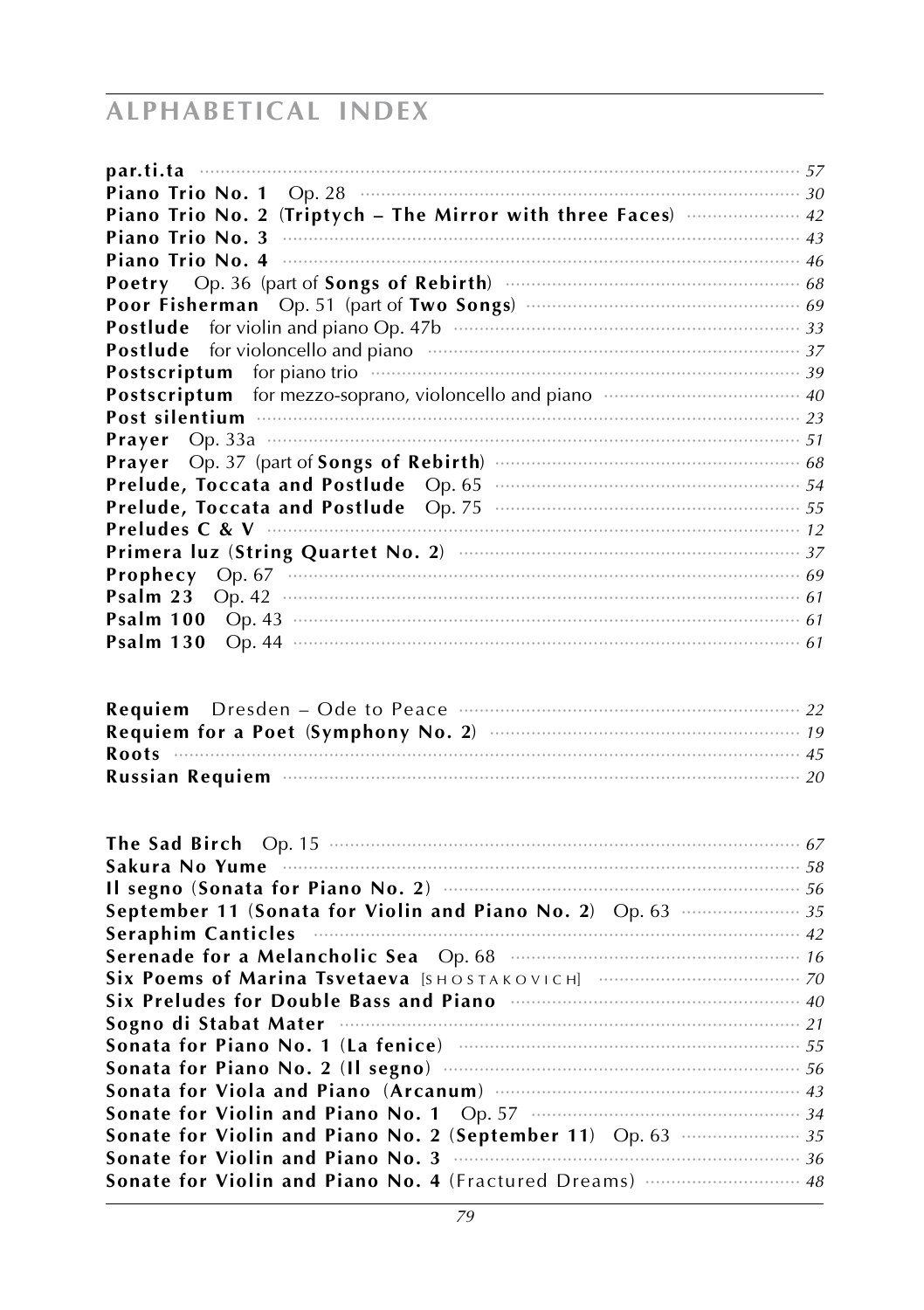# **alphabetical index**

| Sonata for Violoncello and Piano No. 1 Op. 69 manufactures of 35                                                                                                                                                                                                                               |  |
|------------------------------------------------------------------------------------------------------------------------------------------------------------------------------------------------------------------------------------------------------------------------------------------------|--|
|                                                                                                                                                                                                                                                                                                |  |
|                                                                                                                                                                                                                                                                                                |  |
| Songs of No Return <b>Commission Commission</b> and Township and To                                                                                                                                                                                                                            |  |
| Songs of Rebirth <b>Commission Commission</b> Commission Commission Commission Commission Commission Commission                                                                                                                                                                                |  |
|                                                                                                                                                                                                                                                                                                |  |
| String Quartet No. 1 Op. 79 $\frac{1}{36}$                                                                                                                                                                                                                                                     |  |
|                                                                                                                                                                                                                                                                                                |  |
| String Quartet No. 3 (Cetera desunt. Sonnet for String Quartet)  37                                                                                                                                                                                                                            |  |
| String Quartet No. 4 (Findings - Sixteen Inventions) $\frac{1}{1}$ 38                                                                                                                                                                                                                          |  |
|                                                                                                                                                                                                                                                                                                |  |
|                                                                                                                                                                                                                                                                                                |  |
|                                                                                                                                                                                                                                                                                                |  |
|                                                                                                                                                                                                                                                                                                |  |
|                                                                                                                                                                                                                                                                                                |  |
| String Quartet No. 9 (Danksagung) 3. 19 (2014) 2016                                                                                                                                                                                                                                            |  |
|                                                                                                                                                                                                                                                                                                |  |
|                                                                                                                                                                                                                                                                                                |  |
|                                                                                                                                                                                                                                                                                                |  |
|                                                                                                                                                                                                                                                                                                |  |
|                                                                                                                                                                                                                                                                                                |  |
|                                                                                                                                                                                                                                                                                                |  |
|                                                                                                                                                                                                                                                                                                |  |
| Symphony No. 3 (The Infant Minstrel and His Peculiar Menagery)  26                                                                                                                                                                                                                             |  |
|                                                                                                                                                                                                                                                                                                |  |
|                                                                                                                                                                                                                                                                                                |  |
|                                                                                                                                                                                                                                                                                                |  |
|                                                                                                                                                                                                                                                                                                |  |
|                                                                                                                                                                                                                                                                                                |  |
|                                                                                                                                                                                                                                                                                                |  |
|                                                                                                                                                                                                                                                                                                |  |
|                                                                                                                                                                                                                                                                                                |  |
| Three Dances in the Old Style Op. 54 manuscription of the Dances 33                                                                                                                                                                                                                            |  |
|                                                                                                                                                                                                                                                                                                |  |
| Trio for Violin, Horn and Piano <b>Communication and Piano</b>                                                                                                                                                                                                                                 |  |
|                                                                                                                                                                                                                                                                                                |  |
| Triptych - The Mirror with three Faces (Piano Trio No. 2)  42<br>Trout No More manufactured to the contract of the contract of the contract of the contract of the contract of the contract of the contract of the contract of the contract of the contract of the contract of the contract of |  |
|                                                                                                                                                                                                                                                                                                |  |
|                                                                                                                                                                                                                                                                                                |  |
| Twenty-Four Preludes for Viola and Piano <b>manufactures</b> 17                                                                                                                                                                                                                                |  |
| Twenty-Four Preludes for Viola and Piano [SHOSTAKOVICH]  41                                                                                                                                                                                                                                    |  |
| Twenty-Four Preludes for Violin and Piano Op. 46 <b>manual</b> 2003-31                                                                                                                                                                                                                         |  |
| Twenty-Four Preludes for Violoncello and Piano Op. 47 manual masses 32                                                                                                                                                                                                                         |  |
| Twenty-Four Preludes for Violoncello and Piano [SHOSTAKOVICH]  39                                                                                                                                                                                                                              |  |
|                                                                                                                                                                                                                                                                                                |  |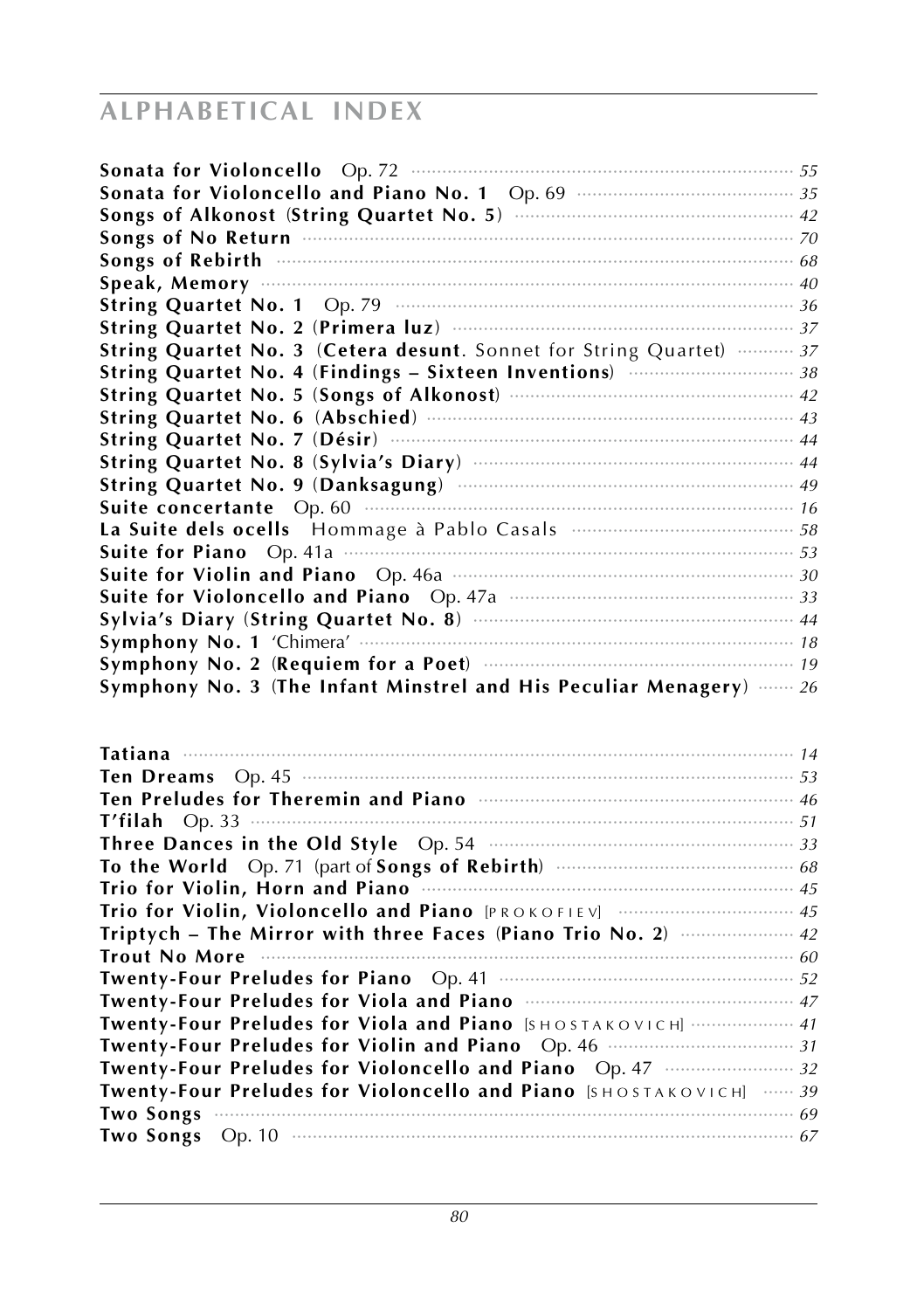# **alphabetical index**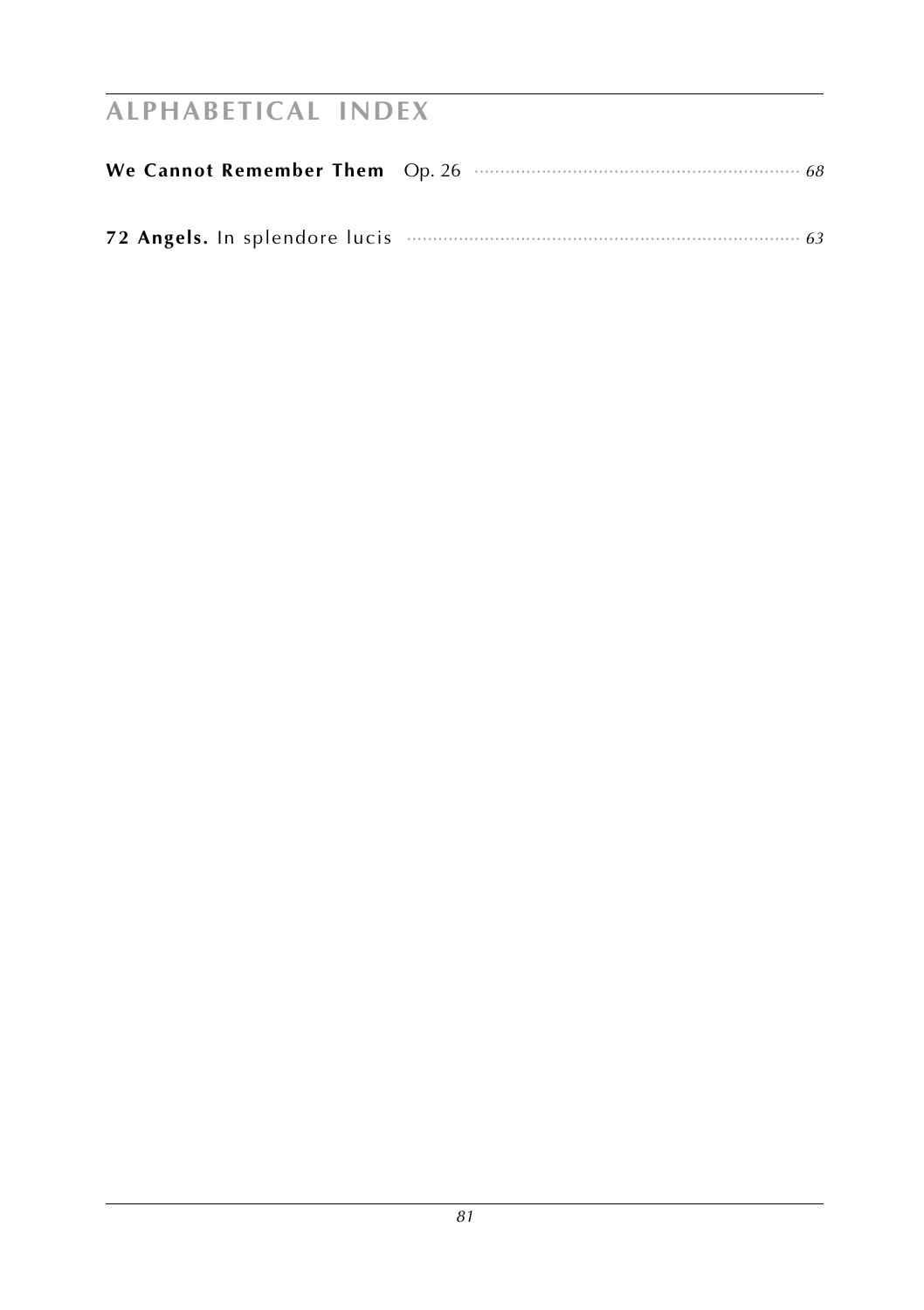## **discography**

| Chorale, Fugue and Postlude for piano solo                                                                                                      |
|-------------------------------------------------------------------------------------------------------------------------------------------------|
| Fantasia for piano solo                                                                                                                         |
| Fragile Solitudes. Shadowbox for String Quartet and Orchestra<br>Borromeo String Quartet · Pro Musica Chamber Orchestra SUMMIT RECORDS 287228-2 |
| Images From Childhood for piano solo                                                                                                            |
| The Little Mermaid. Ballet by John Neumeier after Hans Christian Andersen                                                                       |
| Lonely Suite (Ballet For a Lonely Violinist) for violin solo                                                                                    |
| <b>MEMENTO MORI</b> for piano solo                                                                                                              |
| <b>MEMORY OF A TANGO</b> for double bass solo                                                                                                   |
| par.ti.ta for violin solo                                                                                                                       |
| Piano Trio No. 1                                                                                                                                |
| Postlude for violoncello and piano                                                                                                              |
| Postlude. Encore for violin solo                                                                                                                |
| Postlude for violin and piano                                                                                                                   |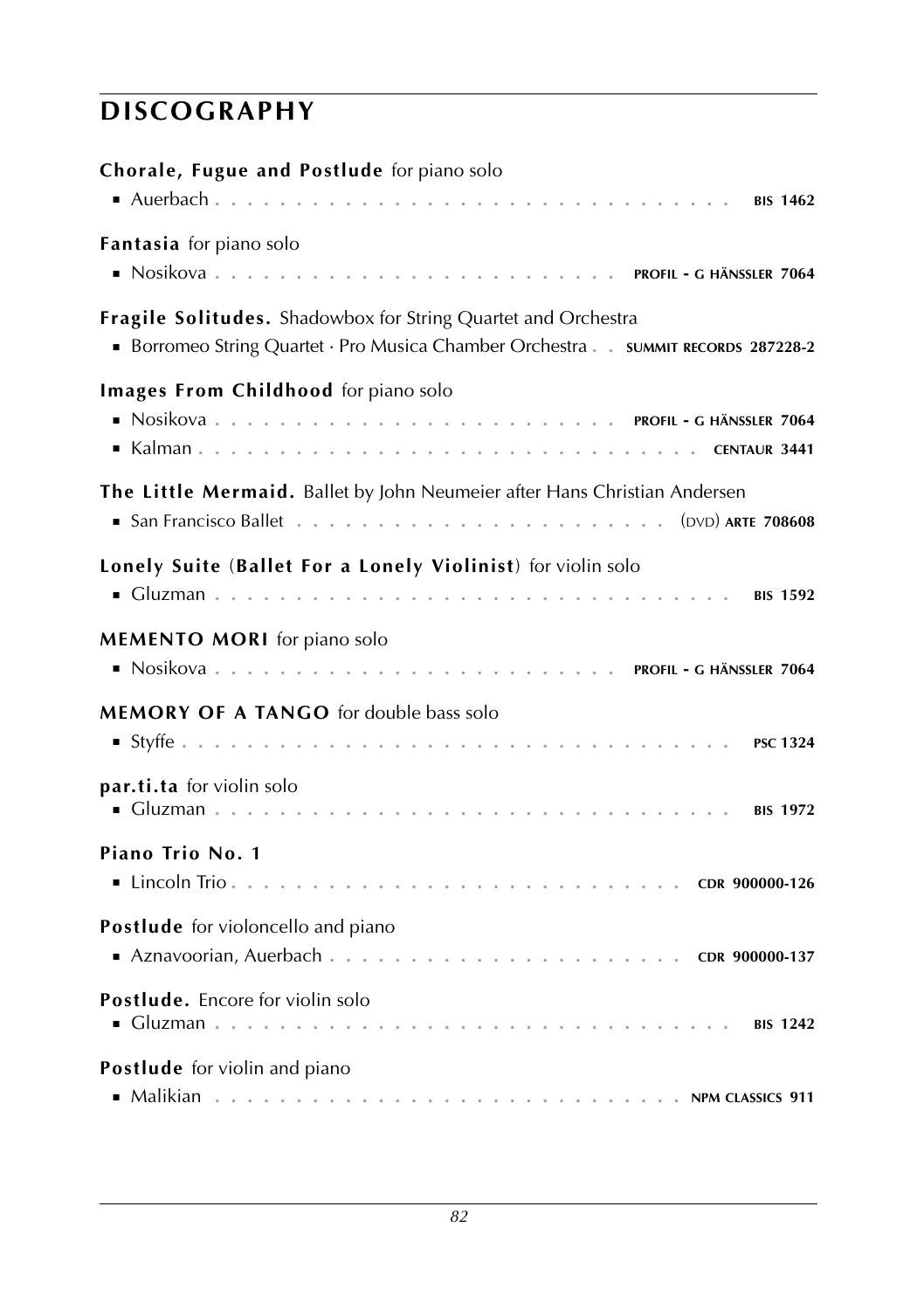### **discography**

**Prayer** for alto saxophone solo

| Six Poems of Marina Tsvetaeva [DMITRI SHOSTAKOVICH]<br>Arrangement of Shostakovich's song cycle Op. 143 (1973) for contralto and string<br>quartet by Lera Auerbach |
|---------------------------------------------------------------------------------------------------------------------------------------------------------------------|
|                                                                                                                                                                     |
| Sogno di stabat mater for violin and viola, vibraphone and string orchestra<br>Kremer, Ulijona · Kremerata Baltica NONESUCH 287228-2                                |
| Sonata for Piano No. 1 'La Fenice'                                                                                                                                  |
|                                                                                                                                                                     |
| Sonata for Piano No. 2 'Il Segno'                                                                                                                                   |
| Sonata for Violin and Piano No. 2                                                                                                                                   |
| Sonata for Violoncello and Piano                                                                                                                                    |
| Sonata for Violoncello solo                                                                                                                                         |
| Suite for Violoncello and Piano                                                                                                                                     |
| Ten Dreams for piano solo                                                                                                                                           |
| T'Filah for violin solo                                                                                                                                             |
| <b>Twenty-Four Preludes for Piano</b>                                                                                                                               |
|                                                                                                                                                                     |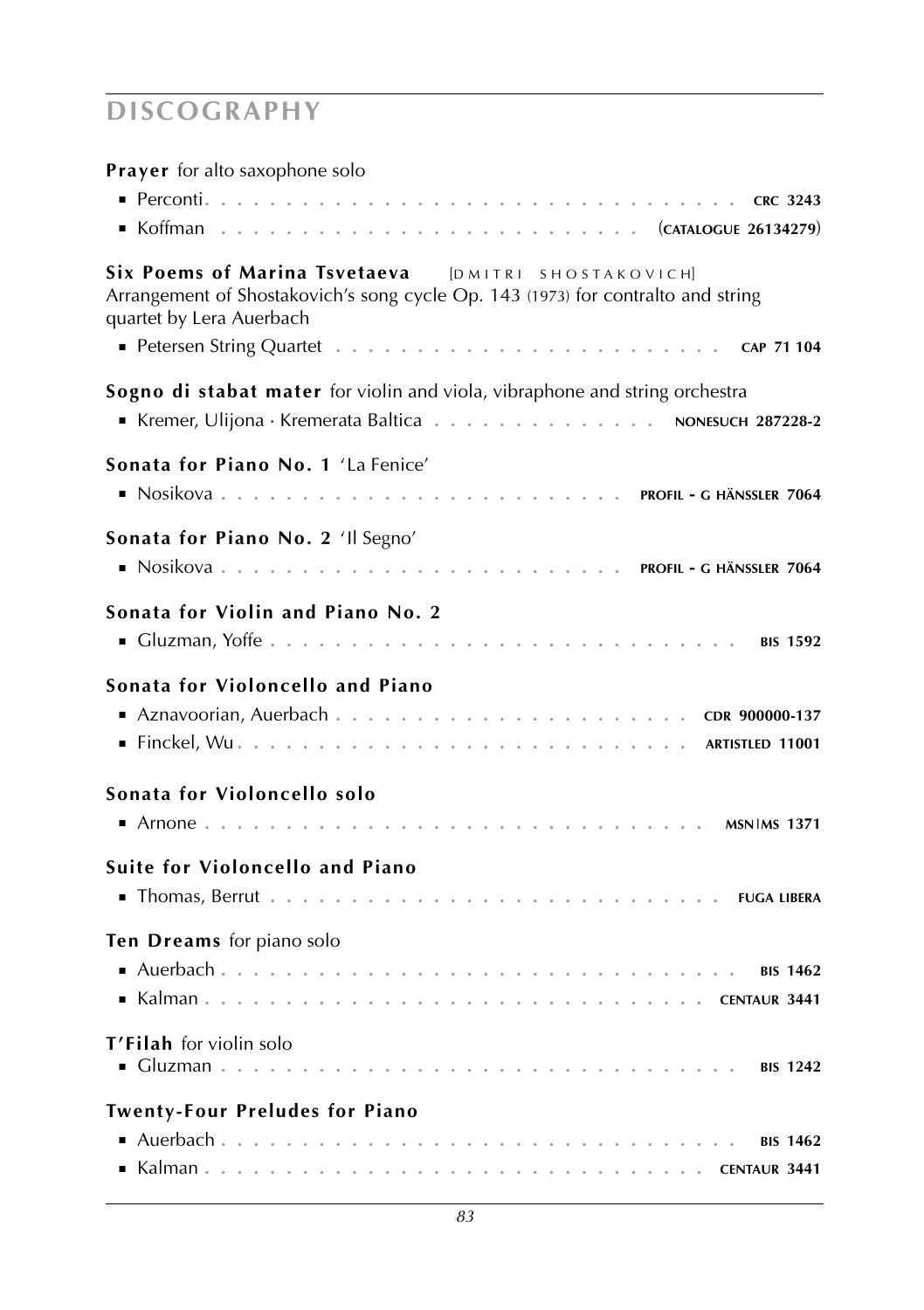## **discography**

### **Twenty-Four Preludes for Violin and Piano**

| $\blacksquare$ Hope, Ammon $\ldots \ldots \ldots \ldots \ldots \ldots \ldots \ldots \ldots \ldots \ldots$ DG 4790571 |  |  |  |  |  |  |  |  |  |  |  |  |  |  |  |  |
|----------------------------------------------------------------------------------------------------------------------|--|--|--|--|--|--|--|--|--|--|--|--|--|--|--|--|
| Gluzman, Yoffe BIS 1242                                                                                              |  |  |  |  |  |  |  |  |  |  |  |  |  |  |  |  |

**Twenty-Four Preludes for Violin and Piano** [DMITRI SHOSTAKOVICH] Arrangement of Shostakovich's song cycle Op. 34 (1933) for violin and piano by Dmitri Tsyganov and Lera Auerbach (Nos. 4, 7, 9, 14 and 23)

■ Kalinovsky, Goncharova **. . . . . . . . . . . . . . . . . . . . . . centaur records**

### **Twenty-Four Preludes for Violoncello and Piano**

|--|